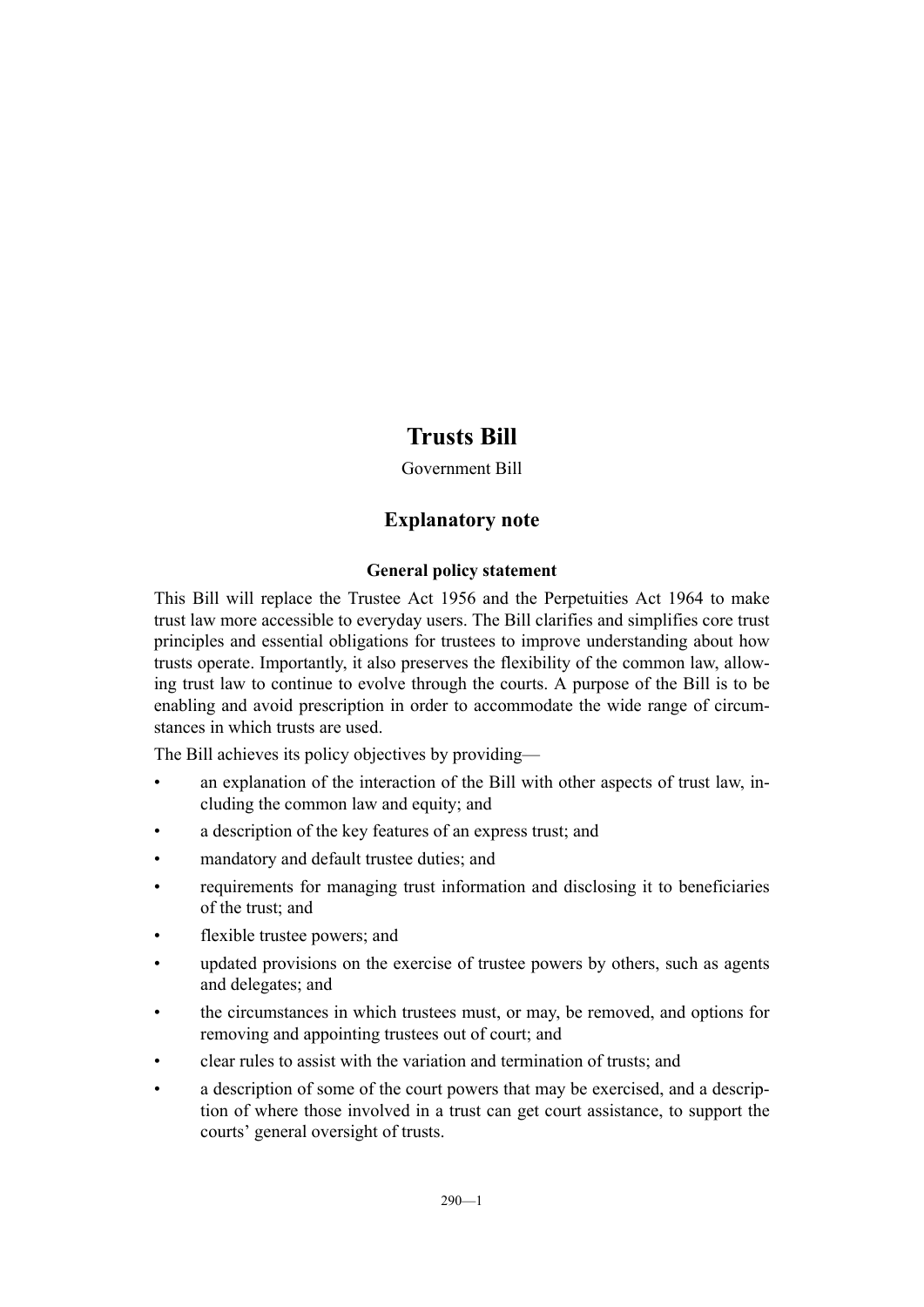| $\sim$<br>- | <b>Trusts Bill</b> | Explanatory note |
|-------------|--------------------|------------------|
|             |                    |                  |

The Bill reflects the set of recommendations by the Law Commission following its comprehensive review of general trust law from 2009 to 2013. An exposure draft Trusts Bill was released in November 2016 for public consultation. Submitters' feedback helped to improve the practical and technical aspects of the Bill.

## *Clear and accessible core trust principles*

The Trustee Act 1956 is outdated and no longer reflects current trust practice. Many of the provisions are difficult to understand and need to be read alongside a considerable body of case law. One of the policy objectives of the Bill is to provide clear, simple, and accessible trust law. The Bill sets out important principles of trust law that have been established through centuries of case law. Making trust law more accessible in this way, and thereby improving the understanding of these principles, will help to ensure trusts are administered properly. The Bill will also assist with enforcement of the terms of the trust against trustees where necessary.

*Parts 1 and 2* of the Bill lay out the foundational provisions that explain—

- what an express trust is; and
- how an express trust is created and how long it can exist; and
- what trusts the Bill applies to; and
- how the Bill is to be interpreted and applied.

The Bill will not codify trust law in New Zealand and, with a few exceptions, is intended to largely capture and reflect the existing common law position. The aim of the general provisions of the Bill is to retain the ability of the courts in interpreting and applying the Bill to refer to many aspects of the common law and equity that relate to trusts.

The Bill will apply to all express trusts, including trusts that existed before enactment. The intention is for the Bill to be a useful and effective tool for the proper management of trusts. Therefore, existing trusts should be able to benefit from the provisions. There is an 18-month transition period from the date of commencement for existing trusts, which is to allow time for those involved in trusts to review and consider the application of the Bill to their trusts if they wish.

The Bill will also provide clearer and more accessible law for trustees and beneficiaries by describing trustees' duties and powers. Currently, there is little reference to trustee duties in the Trustee Act 1956 and various administrative powers are scattered throughout the Act. *Part 3* of the Bill outlines trustee duties in simple and easy to understand language. The mandatory duties will apply to trustees of all express trusts, while the default duties can be modified or excluded by the terms of the trust. *Part 4* brings together the various administrative powers of trustees, including—

- general powers of trustees to manage trust property and carry out the trust; and
- specific powers, such as investment powers and powers to use trust property for the welfare of beneficiaries; and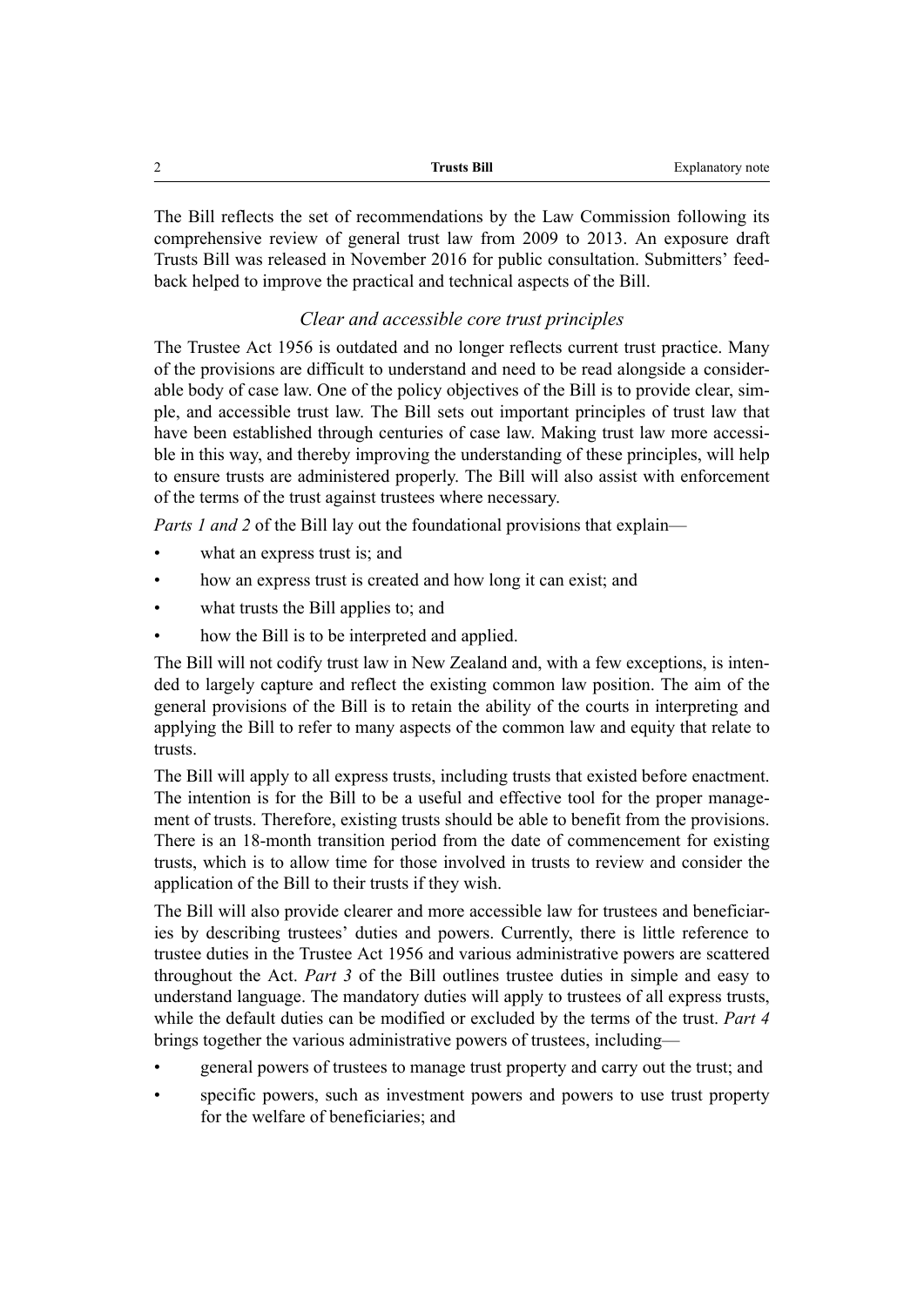| Explanatory note | lrusts Bill |  |
|------------------|-------------|--|
|                  |             |  |

• the power to delegate trustees' powers and functions in specified circumstances.

The Bill removes unnecessary restrictions and provides useful and flexible powers that are necessary for the trustees to manage trust property and carry out the trust. The intention is for trustees to continue to use their powers in accordance with the terms of the trust and their duties. *Part 4* also explains the general principles of trustees' liability, indemnities, and protections so trustees, and people who are dealing with trustees, have a good understanding of their legal position.

## *More efficient and less expensive administration of trusts*

The Bill seeks to make day-to-day administration of trusts easier by providing guidance on matters that are currently unclear. For example, *Part 3* of the Bill includes provisions on trustees' obligations to keep and give trust information. It sets out—

- what core documents must be kept by trustees; and
- how long core documents must be kept; and
- a presumption that trustees must provide basic information to beneficiaries; and
- what factors to consider when deciding whether to give beneficiaries information or withhold it, and the procedure to follow when trust information is to be withheld.

The Bill abolishes the common law rule known as the rule against perpetuities and repeals the Perpetuities Act 1964 because they are archaic and extremely complex. Instead, the Bill sets out a clear-cut maximum duration period of 125 years for trusts.

*Part 5* of the Bill provides more comprehensive and clearer processes around the appointment and discharge of trustees, including—

- who may be appointed as a trustee and how trustees may be appointed; and
- how to accept or reject an appointment as a trustee; and
- what happens when a trustee retires or dies; and
- compulsory and optional grounds for a trustee's removal; and
- how a trustee can challenge the removal; and
- the process for transferring ownership of trust property when there is a change of trustee.

The provisions in *Part 5* are intended to minimise unnecessary and costly applications to court for straightforward or uncontested changes of trustee appointments.

The courts continue to have oversight of trusts, and the Bill has no impact on the High Court's inherent jurisdiction to ensure the proper administration of trusts. *Part 7* of the Bill outlines specific powers of the court to aid its administrative oversight function, including the power to—

• review a trustee's act, omission, or decision; and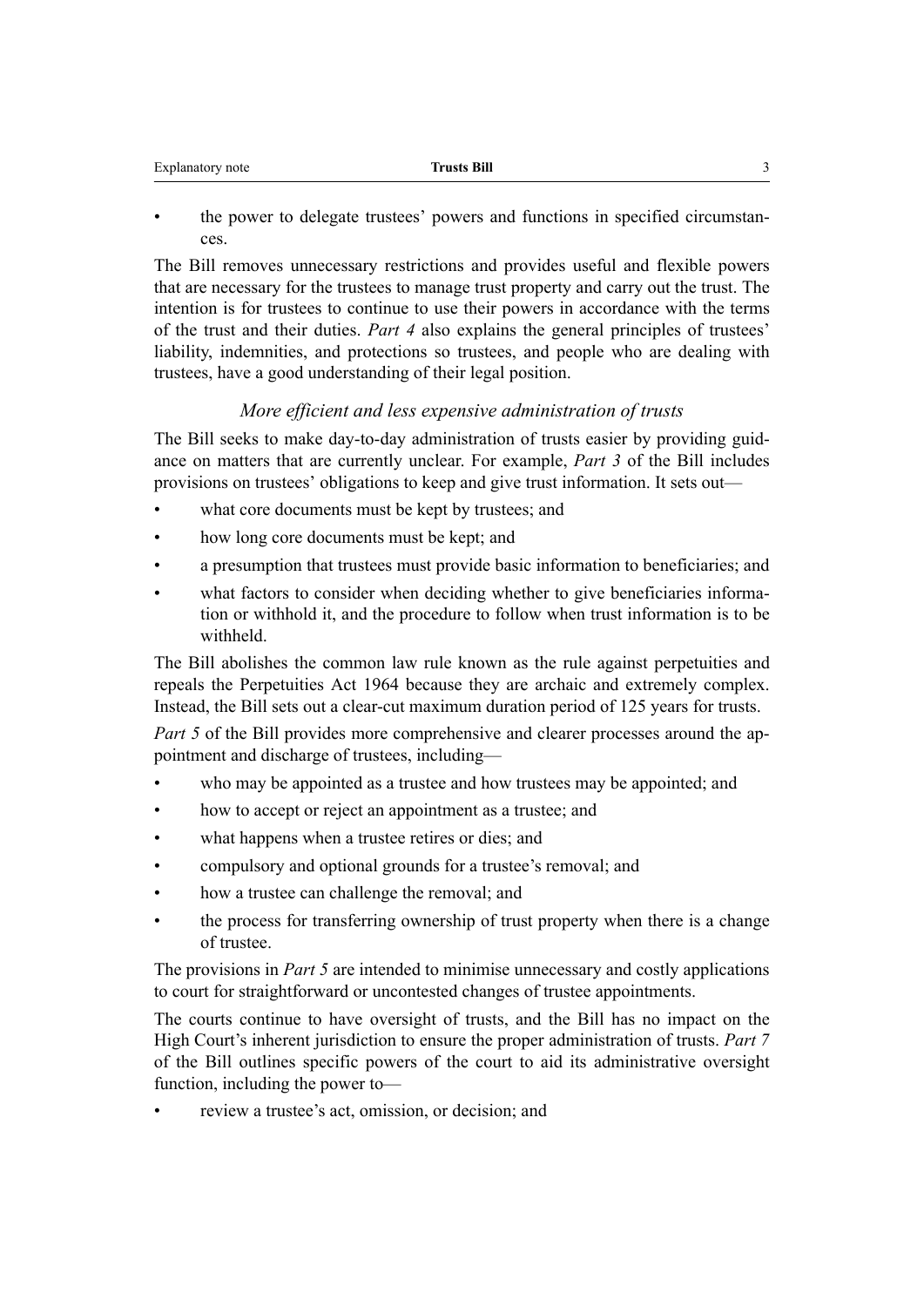| $\Delta$ | Trusts Bill<br>______ | Explanatory note |
|----------|-----------------------|------------------|
|          |                       |                  |

assist trustees in various aspects of their role, such as giving direction orders, varying or extending trustees' powers, or ordering the payment of a commission to a trustee.

The use of alternative dispute resolution (**ADR**) processes to resolve internal and external trust disputes is made generally available under the Bill, including for trustees where the terms of their trusts are silent. The purpose is to support the greater use of ADR for trust disputes. The Bill sets out what matters can be referred to ADR, the court's oversight over an ADR process if there are any unascertained or incapacitated beneficiaries, and the court's power to order an ADR process.

## **Departmental disclosure statement**

The Ministry of Justice is required to prepare a disclosure statement to assist with the scrutiny of this Bill. The disclosure statement provides access to information about the policy development of the Bill and identifies any significant or unusual legislative features of the Bill.

A copy of the statement can be found at [http://legislation.govt.nz/disclosure.aspx?](http://legislation.govt.nz/disclosure.aspx?type=bill&subtype=government&year=2017&no=290) [type=bill&subtype=government&year=2017&no=290](http://legislation.govt.nz/disclosure.aspx?type=bill&subtype=government&year=2017&no=290)

## **Regulatory impact statement**

The Ministry of Justice produced regulatory impact statements on 30 March 2016 and 18 July 2017 to help inform the main policy decisions taken by the Government relating to the contents of this Bill.

Copies of these regulatory impact statements can be found at—

- [http://www.justice.govt.nz/justice-sector-policy/constitutional-issues-and](http://www.justice.govt.nz/justice-sector-policy/constitutional-issues-and-human-rights/regulatory-impact-statements/)[human-rights/regulatory-impact-statements/](http://www.justice.govt.nz/justice-sector-policy/constitutional-issues-and-human-rights/regulatory-impact-statements/)
- <http://www.treasury.govt.nz/publications/informationreleases/ris>

## **Part by Part analysis**

*Clause 1* is the Title clause.

*Clause 2* relates to commencement. The Bill comes into force 18 months after the date on which it receives Royal assent.

## **Part 1**

## **General provisions**

*Part 1* contains general provisions. For example,—

- *clause 3* states the purpose of the Act; and
- *clause 4* states principles that every person or court performing a function or duty or exercising a power under the Act must have regard to; and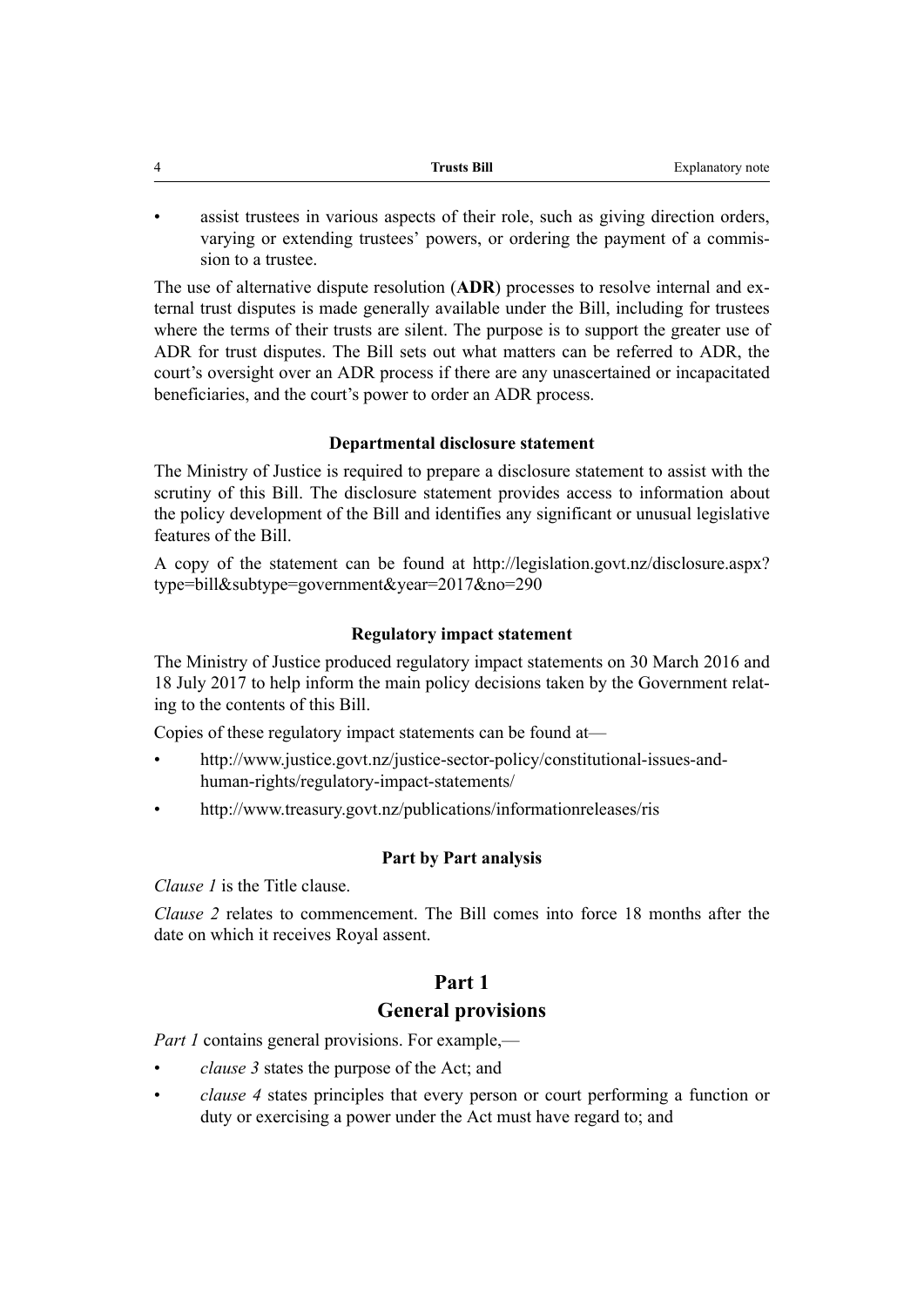| Explanatory note | <b>Trusts Bill</b> |  |
|------------------|--------------------|--|
|                  |                    |  |

- *clause 5* sets out the trusts to which the Act applies and indicates the relationship of the Act with trust terms, the common law and equity, and other enactments; and
- *clause 6* provides a guide to the general scheme and effect of the Act; and
- *clause 7* provides for the manner in which the Act is to be interpreted; and
- *clause 8* provides that a court's inherent supervisory jurisdiction is generally not affected by the Act; and
- *clause 9* defines terms used in the Act.

## **Part 2**

## **Express trusts**

*Part 2* contains fundamental provisions about express trusts, including provisions on the characteristics of express trusts and how an express trust may be created.

*Clause 16* abolishes the rule against perpetuities and provides that the maximum duration of an express trust is 125 years. The terms of a trust may specify or imply a duration shorter than 125 years, and there are certain trusts, such as charitable trusts, that are not subject to the maximum duration rule and may continue indefinitely.

*Part 2* also includes provisions that relate to the accumulation of income by a trust and the distribution of property on the expiry of a trust.

## **Part 3**

## **Trustees' duties and information obligations**

*Part 3* contains provisions on the duties of a trustee and a trustee's obligations to give information to beneficiaries.

*Subpart 1* addresses the duties of a trustee. It sets out 5 mandatory duties that must be performed by a trustee and cannot be modified or excluded by the terms of a trust. These include, for example, the duty to act in accordance with the terms of the trust (*see clause 23*) and the duty to act honestly and in good faith (*see clause 24*). *Subpart 1* also sets out 10 default duties that must be performed by a trustee unless modified or excluded by the terms of a trust. The default duties include, for example, the duty to invest prudently (*see clause 28*), the duty to avoid a conflict of interest (*see clause 32*), and the duty for trustees to act unanimously (*see clause 36*).

*Subpart 2* concerns exemption and indemnity clauses in trust terms. It contains provisions that restrict the use of clauses that limit or exclude a trustee's liability for breach of trust or that indemnify a trustee against the trust property for breach of trust if the breach arises from the trustee's dishonesty, wilful misconduct, or gross negligence (and renders any such clause invalid). Paid advisers are required to alert the settlor to any exemption or indemnity clause and to ensure that the settlor understands the meaning and effect of the clause.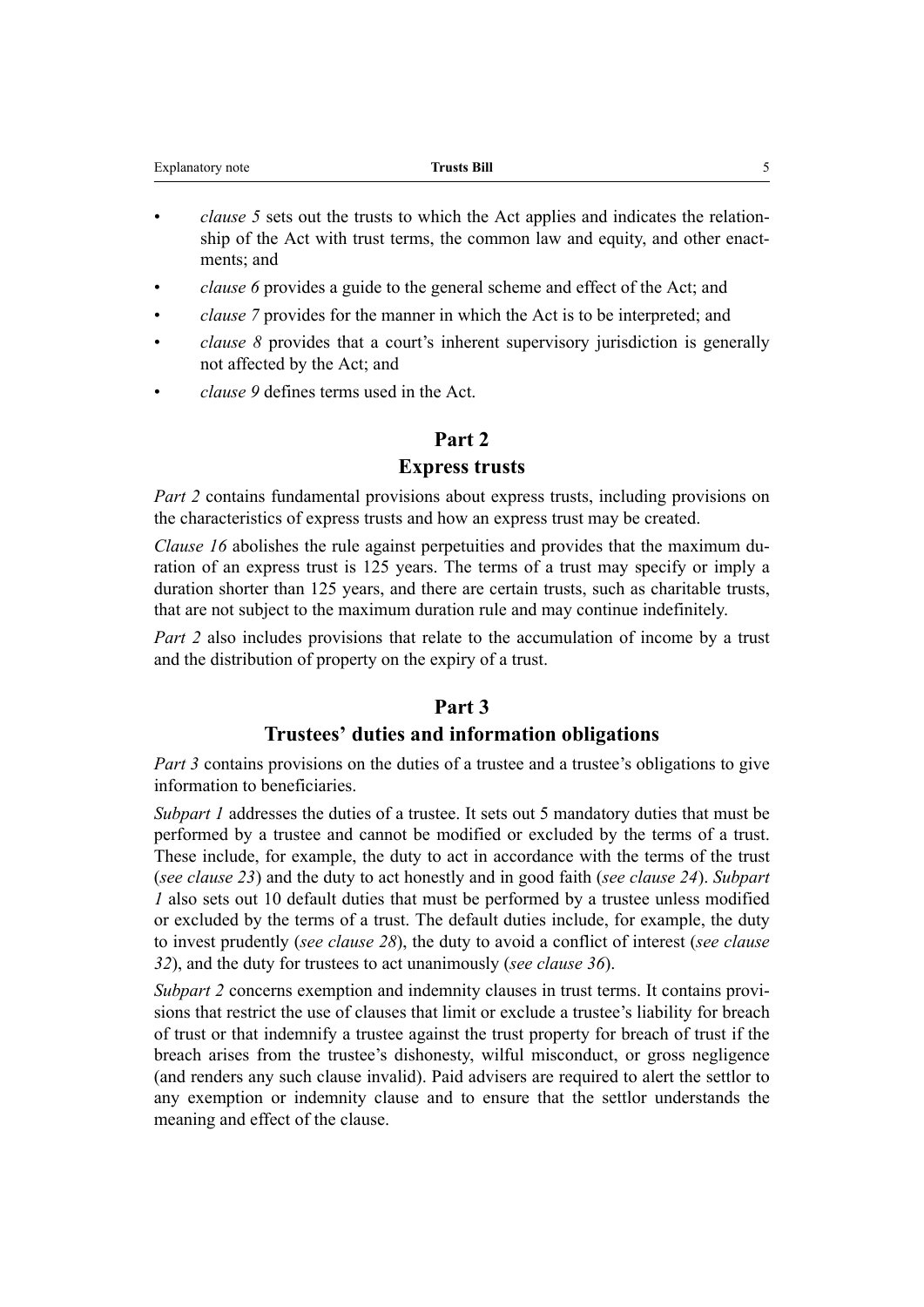| 6 | <b>Trusts Bill</b> | Explanatory note |
|---|--------------------|------------------|
|   |                    |                  |

*Subpart 3* requires a trustee to keep core documents relating to the trust for the duration of the trustee's trusteeship and to pass the documents on when the trusteeship ends. *Subpart 3* also contains provisions that set out the information that trustees must give to beneficiaries unless, after the trustee has considered certain factors, the presumption in favour of giving the information is displaced. The purpose of these provisions is to ensure that beneficiaries have sufficient information to enable the terms of the trust and the trustees' duties to be enforced against the trustees. *Clause 50* sets out the procedure to be followed when a trustee decides to give no information.

## **Part 4**

## **Trustees' powers and indemnities**

*Part 4* contains provisions on trustees' powers and indemnities.

*Subpart 1* deals with the powers of a trustee, the exercise of trustee powers and functions by others, and the role of special trust advisers.

The powers of a trustee in *Part 4* include—

- general powers to do all that is necessary to manage the trust property and to carry out the trust, including all the powers of an absolute owner of the property; and
- the power to invest trust property in any property (and matters that the trustee may consider in exercising the power to invest); and
- the power to determine whether a return on an investment is to be treated as income or capital for the purposes of distribution and of preparing and completing a financial statement; and
- the power to apportion any receipt or outgoing between the income and capital accounts of a trust, and to transfer funds between capital and income accounts for certain purposes; and
- the power to pay income on a child beneficiary's interest for the beneficiary's welfare; and
- the power to pay or apply a beneficiary's share of the capital of trust property for the beneficiary's welfare; and
- the power to apply insurance money to rebuild or repair lost or damaged property; and
- the power to adjust the interest of the beneficiaries in trust property of a portfolio trust entity.

*Subpart 1* provides for the exercise of a trustee's powers and functions by another person, including the powers to—

- appoint another person to perform specified functions or powers, or make specified decisions, on the trustee's behalf; and
- hold or deal with the trust property as a nominee or custodian; and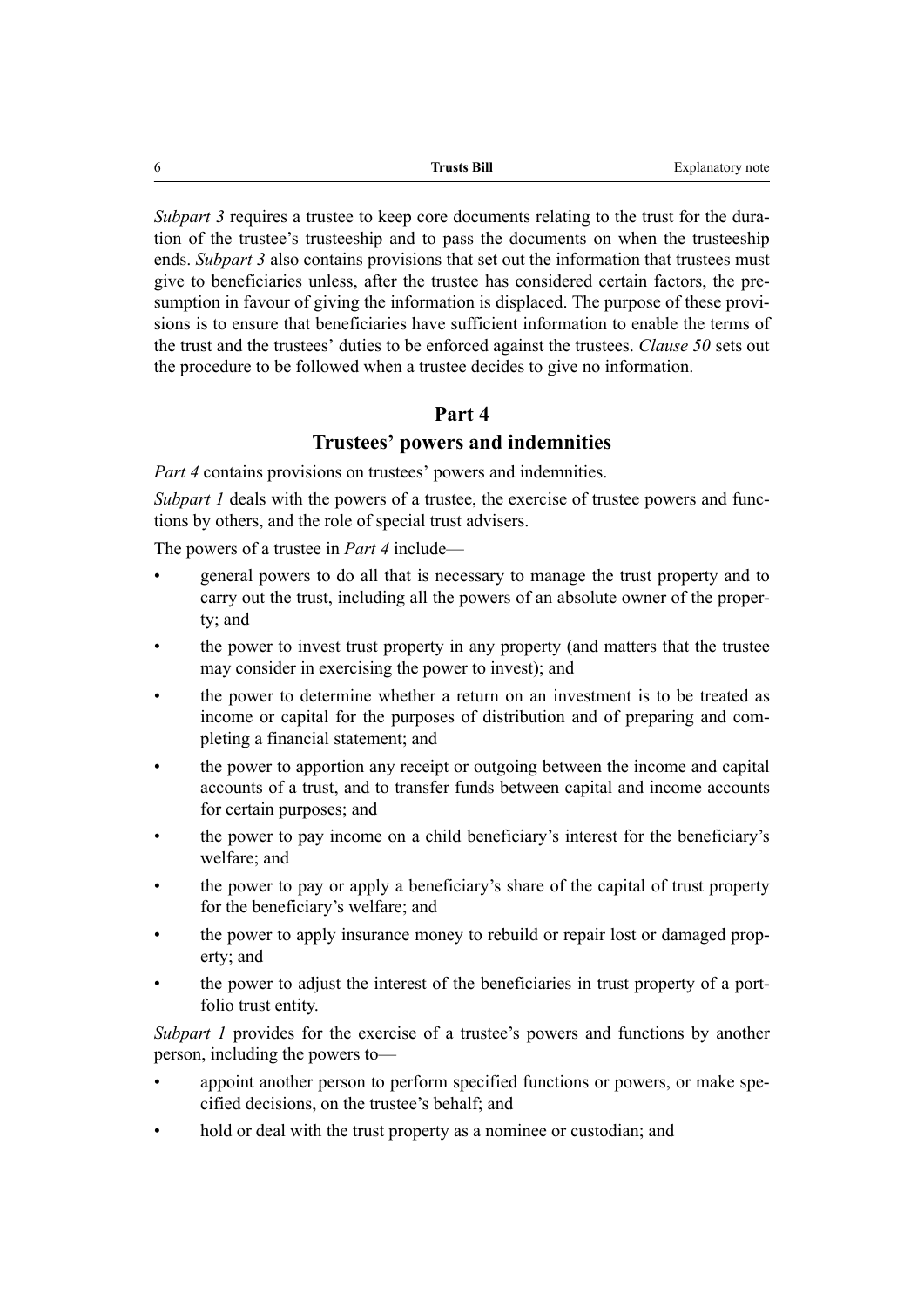| Explanatory note | <b>Trusts Bill</b> |
|------------------|--------------------|
|                  |                    |

• temporarily delegate the trustee's powers and functions in specified circumstances where a delegation is necessary.

Further provisions relating to the exercise of a trustee's powers and functions by another person include provisions on—

- the trustee's duties and liabilities when exercising those powers:
- the requirements for giving notice when a delegation is in place:
- applying to Public Trust for consent for it to become the trustee's delegate.

*Subpart 1* also addresses—

- the role of a special trust adviser, including how a special trust adviser may be appointed, how a trustee may treat the special trust adviser's advice, and remuneration of a special trust adviser; and
- the trustee's limited liability in relation to the distribution of trust property where notice has been given to potential creditors and other claimants; and
- the protection of a person who receives trust property where the trustee purports to exercise a power to make a disposition for value of the trust property to that person.

*Subpart 2* addresses trustee's indemnities. It includes provisions on—

- a trustee's personal liability for an expense or liability incurred when acting as a trustee, and the corresponding right to reimbursement, or discharge of the expense, from the trust property:
- the indemnification of a trustee from the trust property for a breach of trust with the agreement of all of the adult beneficiaries:
- the indemnification of a creditor from the trust property in certain circumstances where a trustee incurs an expense or liability to the creditor:
- protection from liability for a trustee delivering personal property to a life tenant or child beneficiary.

## **Part 5**

## **Appointment and discharge of trustees**

*Part 5* contains provisions on the appointment and discharge of trustees. It addresses—

- the power to remove or to appoint a trustee, including who may have that power and how that power must be exercised; and
- the appointment of a trustee, including who may be appointed, how a trustee is appointed, and how a trustee accepts or rejects an appointment; and
- the retirement of a trustee; and
- the death of a trustee; and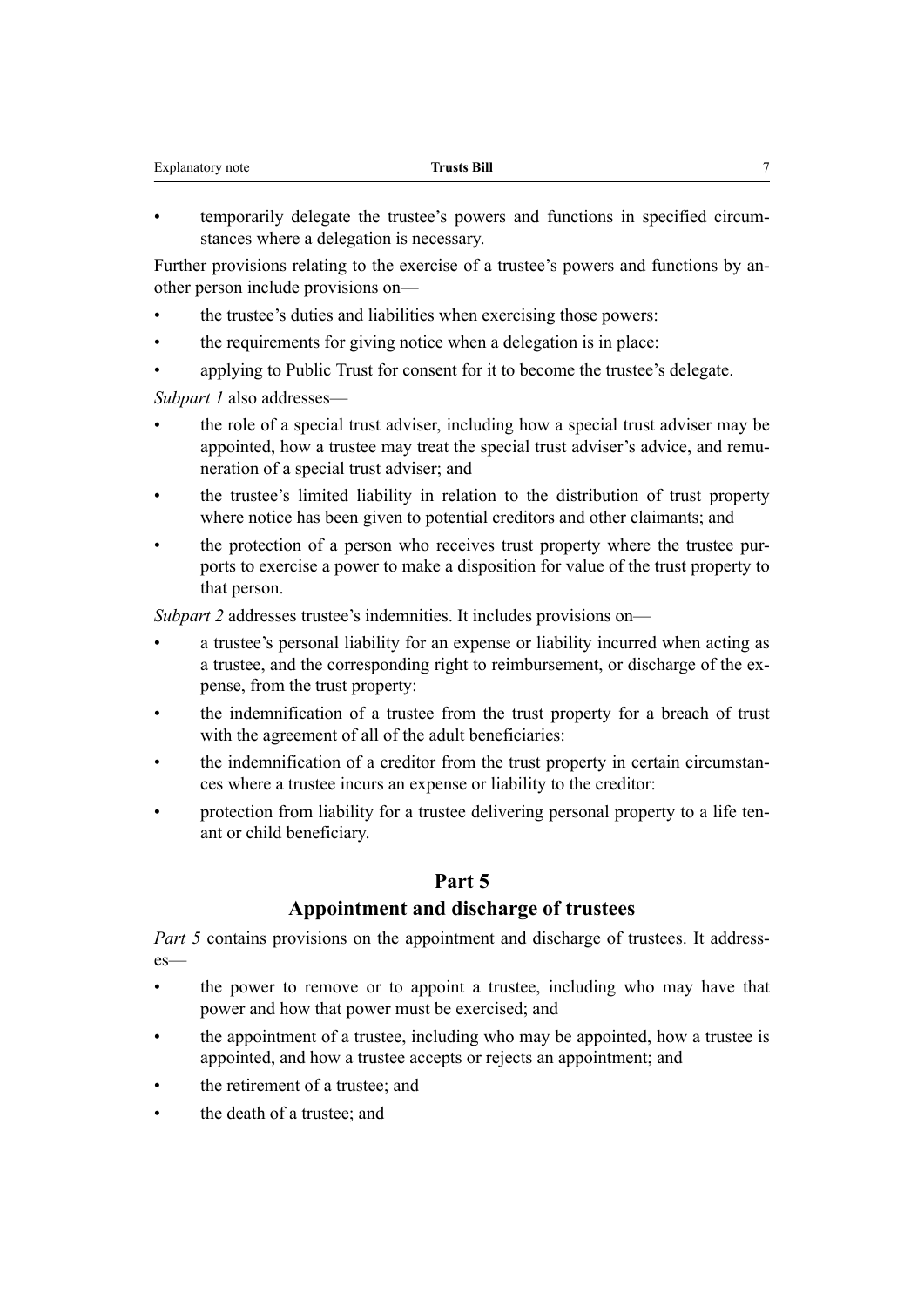- the removal of a trustee, including how a trustee may be removed, what notice is required for removal, and a trustee's application to the court to prevent removal; and
- the replacement of a trustee, including how a trustee may be replaced and the power of the court to appoint a trustee; and
- the divesting and vesting of trust property when there is a change of trustee, including how the transfer of trust property occurs, and the requirement for former trustees, continuing trustees, and new trustees to assist in the transfer.

## **Part 6**

## **Termination and variation of trusts**

*Part 6* contains provisions on the termination and variation of trusts at the request of beneficiaries. The provisions—

- empower a trustee to terminate a trust and distribute the trust property, vary a trust, or resettle a trust at the request of all of the beneficiaries who together hold all of the beneficial interest in the trust property if certain conditions are satisfied; and
- empower a trustee to distribute a fixed share of trust property to the beneficiary of that share if certain conditions are satisfied; and
- empower the court to approve a termination, variation, or resettlement of a trust on behalf of certain beneficiaries, or to waive the requirement that a particular beneficiary consent to a termination, variation, or resettlement of a trust.

## **Part 7**

## **Court powers and dispute resolution**

*Part 7* contains provisions regarding the powers of the High Court (the **court**), vesting orders, the Family Court, and alternative dispute resolution.

The powers of the court in *Part 7* include the powers to—

- review an act, omission, or decision of a trustee on the ground that it was not reasonably open to a trustee in the circumstances; and
- set off a loss resulting from an investment of trust property against a gain resulting from another investment of the trust property; and
- vary or extend the powers of trustees of a trust; and
- relieve a trustee from personal liability for a breach of trust; and
- make an order indemnifying a trustee out of a particular beneficiary's interest in trust property; and
- give directions to a trustee about the trust property or the exercise of a power or performance of a function by the trustee; and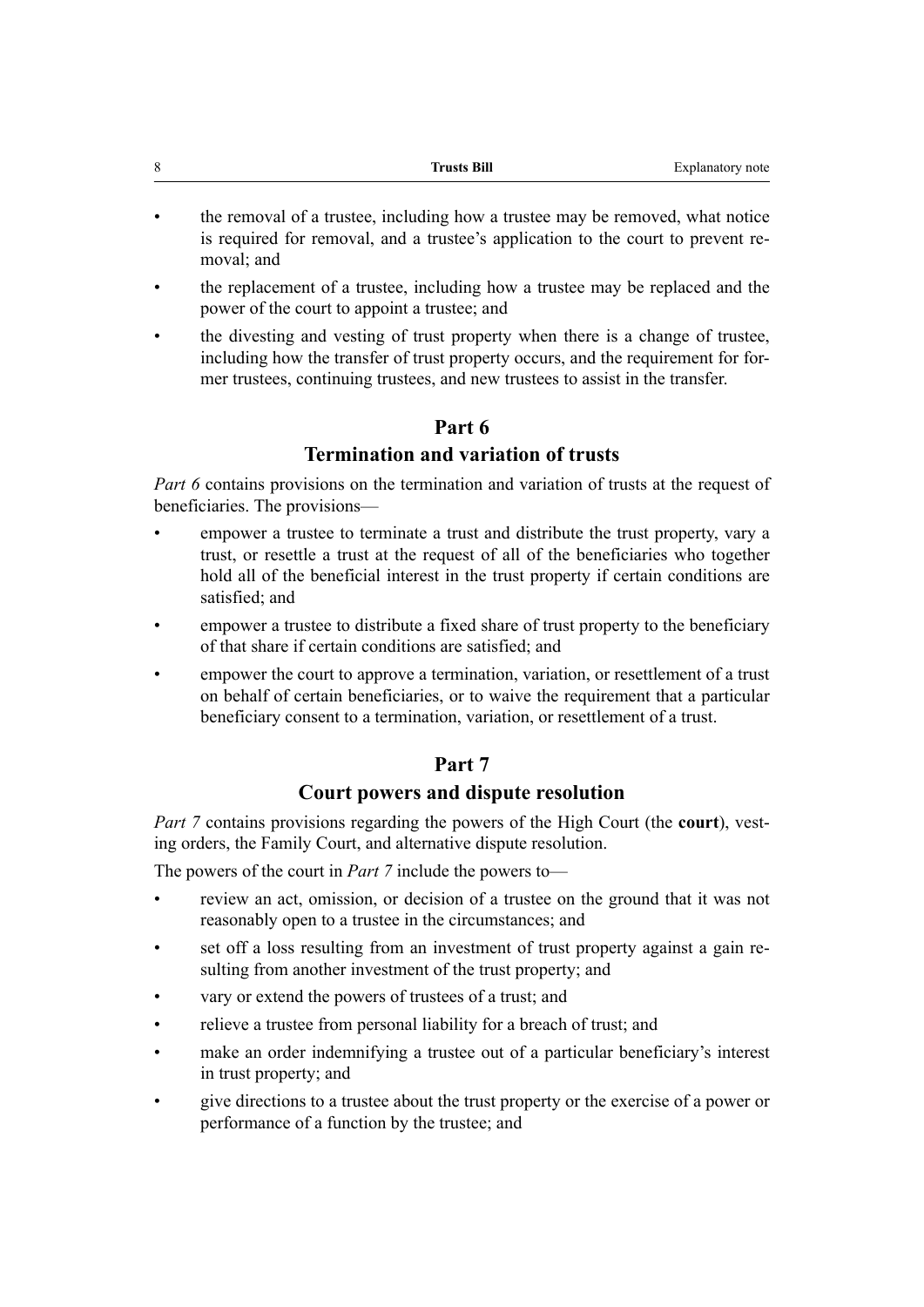| Explanatory note | <b>Trusts Bill</b> |  |
|------------------|--------------------|--|
|                  |                    |  |

- bar any person's claim that affects the trust property or authorise a trustee to administer the trust property without regard to the claim; and
- make an order authorising a trustee to distribute missing beneficiaries' shares of trust property; and
- appoint a receiver for a trust; and
- order the payment out of trust property of a commission to a trustee; and
- order that costs of a court application be paid from trust property or in the way, and by the persons, that the court considers just.

*Part 7* also provides for the court to make vesting orders for the purpose of the sale or mortgage of land, or the specific performance of a contract.

Under *Part 7*, the Family Court may make an order or give a direction that is available under the Bill in relation to a proceeding where it has jurisdiction to hear and determine the proceeding under section 11 of the Family Court Act 1980.

The provisions relating to ADR include provisions providing for—

- the power of a trustee to refer an internal or external trust matter to ADR; and
- the power of the court to appoint representatives for unascertained or incapacitated beneficiaries; and
- the power of a court to require an ADR process; and
- the trustee's liability in relation to an ADR settlement.

## **Part 8**

## **Miscellaneous provisions**

*Part 8* contains miscellaneous provisions.

Examples are provisions on—

- the transfer to the Crown, and administration by the Crown, of trust property that a trustee is not able to distribute:
- the investigation of the condition and accounts of trust property by an investigator appointed by Public Trust:
- a life tenant of land having the powers of a trustee in certain cases:
- a regulation-making power relating to transitional matters:
- consequential amendments and repeals, including the repeal of the Trustee Act 1956 and the Perpetuities Act 1964.

## **Part 9**

## **Amendments to other Acts**

*Part 9* contains provisions amending the following Acts:

• Financial Markets Conduct Act 2013: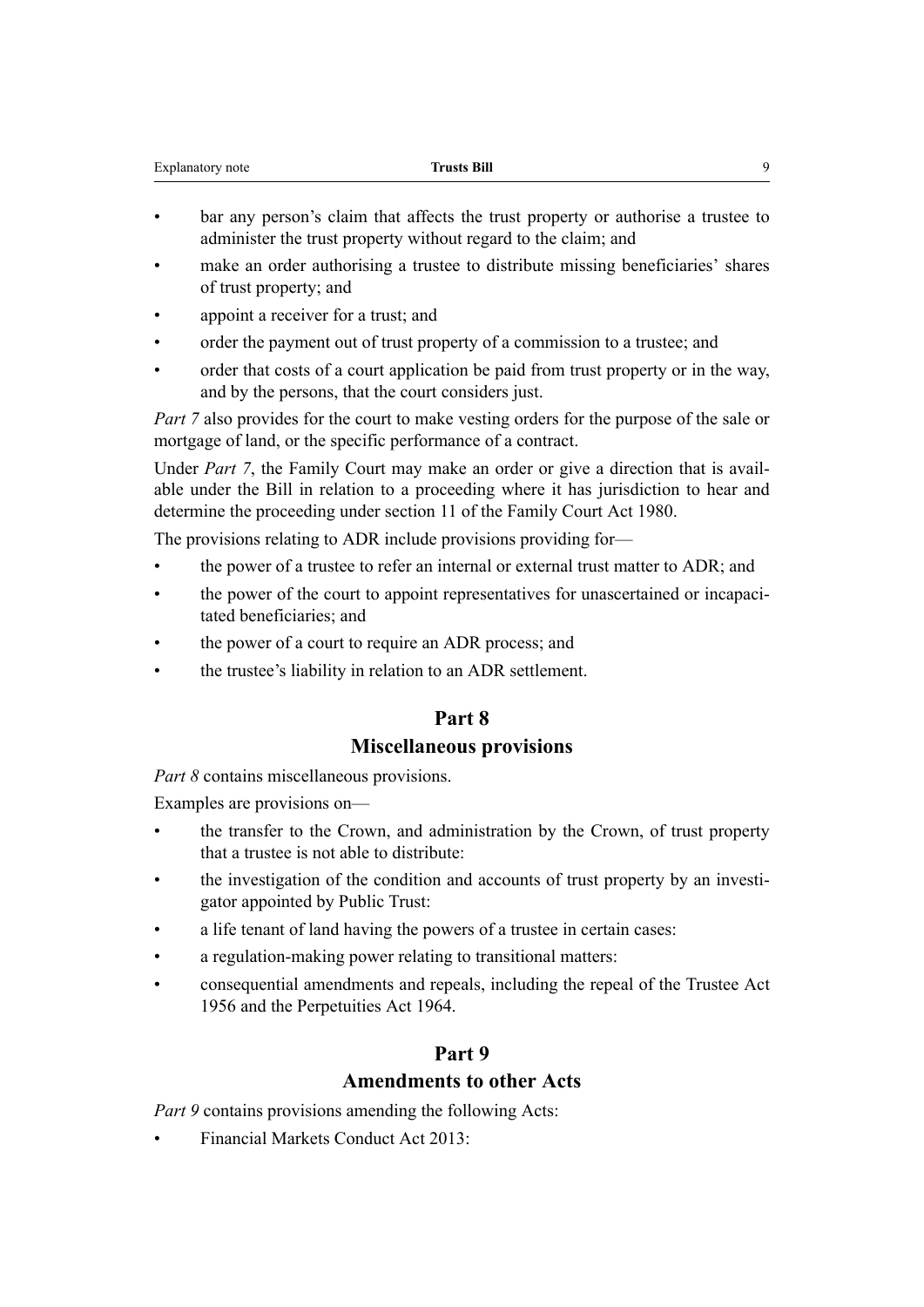- Financial Advisers Act 2008:
- Financial Markets Authority Act 2011:
- Medical Assurance Society Members' Trust (Exemption from Perpetuities) Act 1997.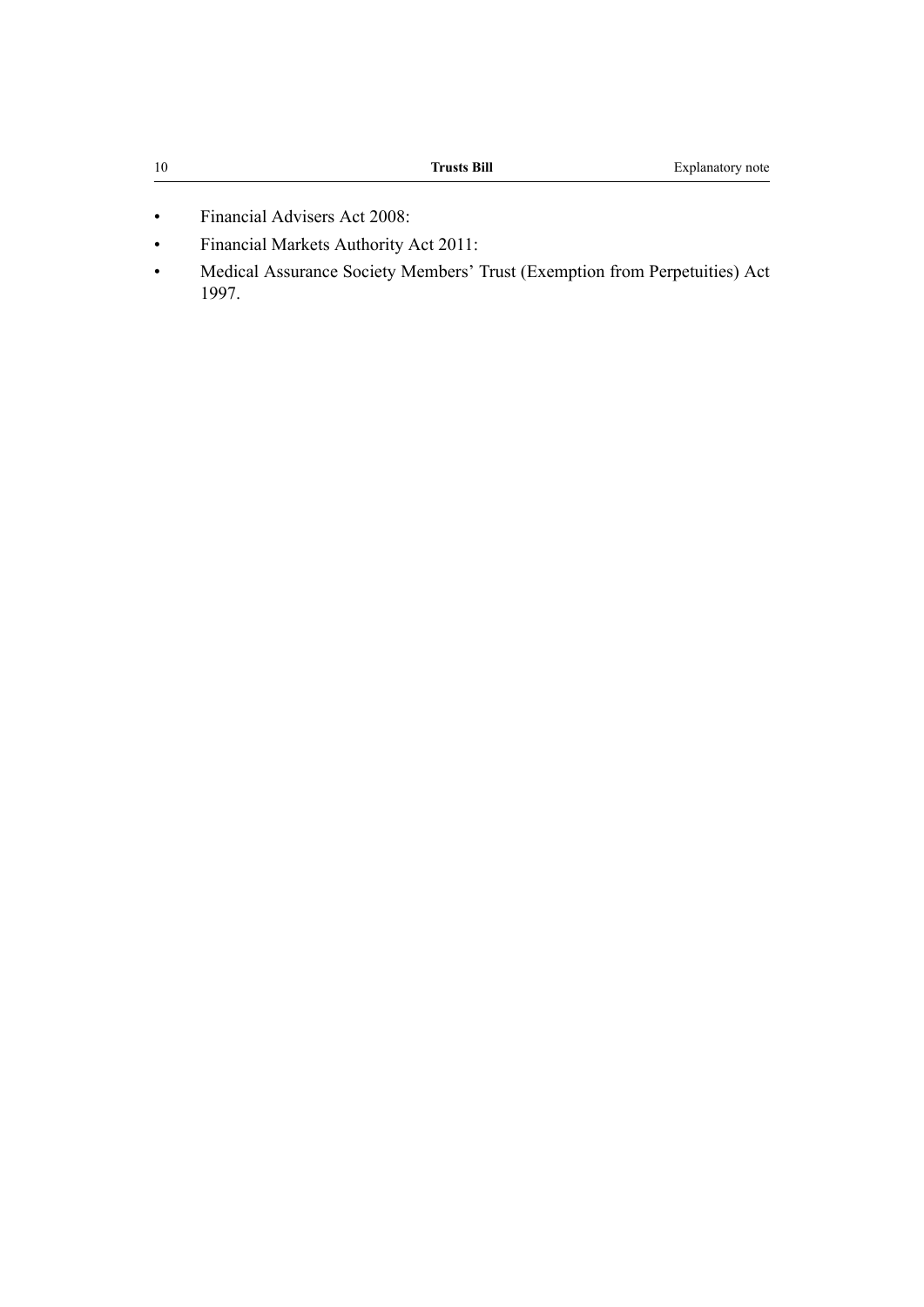*Hon Amy Adams*

# **Trusts Bill**

Government Bill

## **Contents**

|                |                                                                                                       | Page      |
|----------------|-------------------------------------------------------------------------------------------------------|-----------|
| 1              | Title                                                                                                 | 8         |
| $\overline{2}$ | Commencement                                                                                          | 8         |
|                | Part 1                                                                                                |           |
|                | <b>General provisions</b>                                                                             |           |
| $\mathfrak{Z}$ | Purpose                                                                                               | $\,$ $\,$ |
| 4              | Principles                                                                                            | $\,8\,$   |
| 5              | Application, and relationship of Act with trust terms, common law<br>and equity, and other enactments | 9         |
| 6              | Overview of this Act                                                                                  | 10        |
| 7              | Interpretation of Act                                                                                 | 13        |
| 8              | Inherent jurisdiction of court not affected                                                           | 13        |
| 9              | Definitions                                                                                           | 13        |
| 10             | Transitional, savings, and related provisions                                                         | 14        |
| 11             | Act binds the Crown                                                                                   | 15        |
|                | Part 2                                                                                                |           |
|                | <b>Express trusts</b>                                                                                 |           |
| 12             | Meaning of express trust                                                                              | 15        |
| 13             | Characteristics of express trust                                                                      | 15        |
| 14             | Sole trustee cannot be sole beneficiary                                                               | 15        |
| 15             | Creation of express trust                                                                             | 15        |
| 16             | Maximum duration of trust                                                                             | 15        |
| 17             | Accumulation of income by trust                                                                       | 16        |
| 18             | Distribution of trust property on expiry of trust                                                     | 16        |

18 Distribution of these property on expiry of these<br>[19](#page-25-0) [Age of majority](#page-25-0) [16](#page-25-0)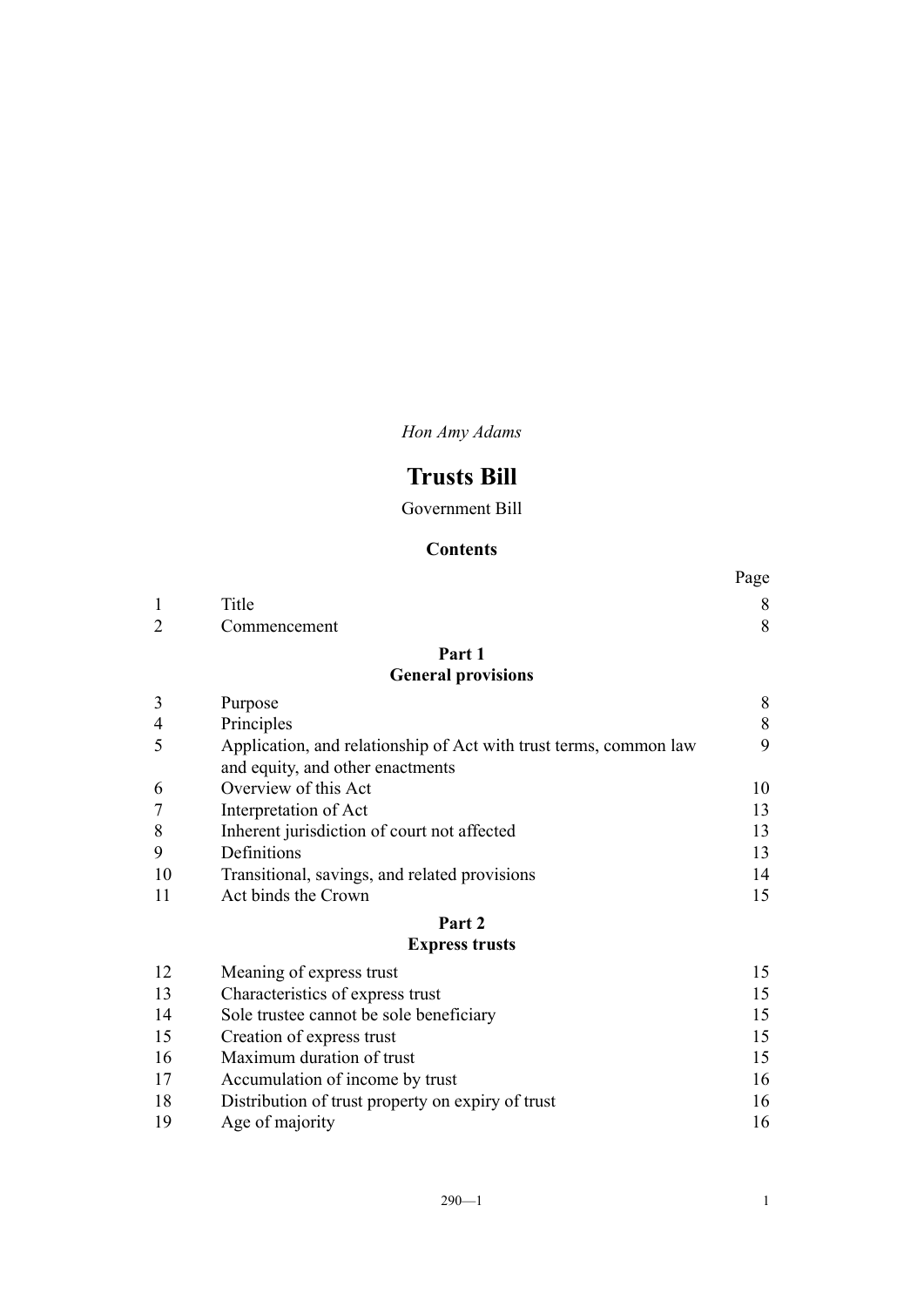## **[Part 3](#page-26-0) [Trustees' duties and information obligations](#page-26-0)**

## [Subpart 1—Duties of trustee](#page-26-0)

|  | Types of duties |
|--|-----------------|
|  |                 |

| 20<br>21 | Mandatory and default duties<br>Adviser must alert settlor to modification or exclusion of default<br>duty | 17<br>17 |
|----------|------------------------------------------------------------------------------------------------------------|----------|
|          | <b>Mandatory duties</b>                                                                                    |          |
| 22       | Duty to know terms of trust                                                                                | 17       |
| 23       | Duty to act in accordance with terms of trust                                                              | 17       |
| 24       | Duty to act honestly and in good faith                                                                     | 17       |
| 25       | Duty to act for benefit of beneficiaries or to further permitted<br>purpose of trust                       | 18       |
| 26       | Duty to exercise powers for proper purpose                                                                 | 18       |
|          | Default duties                                                                                             |          |
| 27       | General duty of care                                                                                       | 18       |
| 28       | Duty to invest prudently                                                                                   | 18       |
| 29       | Duty not to exercise power for own benefit                                                                 | 18       |
| 30       | Duty to consider exercise of power                                                                         | 18       |
| 31       | Duty not to bind or commit trustees to future exercise of discretion                                       | 18       |
| 32       | Duty to avoid conflict of interest                                                                         | 19       |
| 33       | Duty of impartiality                                                                                       | 19       |
| 34       | Duty not to profit                                                                                         | 19       |
| 35       | Duty to act for no reward                                                                                  | 19       |
| 36       | Duty to act unanimously                                                                                    | 19       |
|          | Subpart 2—Exemption and indemnity clauses                                                                  |          |
| 37       | Restriction on trustee exemption clauses                                                                   | 19       |
| 38       | Restriction on trustee indemnity clauses                                                                   | 19       |
| 39       | Invalidity of exemption clause or indemnity clause                                                         | 19       |
| 40       | Adviser must alert settlor to liability exclusion or indemnity clause                                      | 19       |
|          | Subpart 3—Trustees' obligations to keep and give trust<br>information                                      |          |
|          | Documents to be kept by trustees                                                                           |          |
| 41       | Trustee must keep core documents                                                                           | 20       |
| 42       | Keeping documents where there is more than 1 trustee                                                       | 21       |
| 43       | Documents must be kept for duration of trusteeship                                                         | 21       |
| 44       | Trustee must pass on documents                                                                             | 21       |
|          | Giving information to beneficiaries                                                                        |          |
| 45       | Definitions for purposes of sections 46 to 51                                                              | 21       |
| 46       | Purpose and application of sections 47 to 51                                                               | $22\,$   |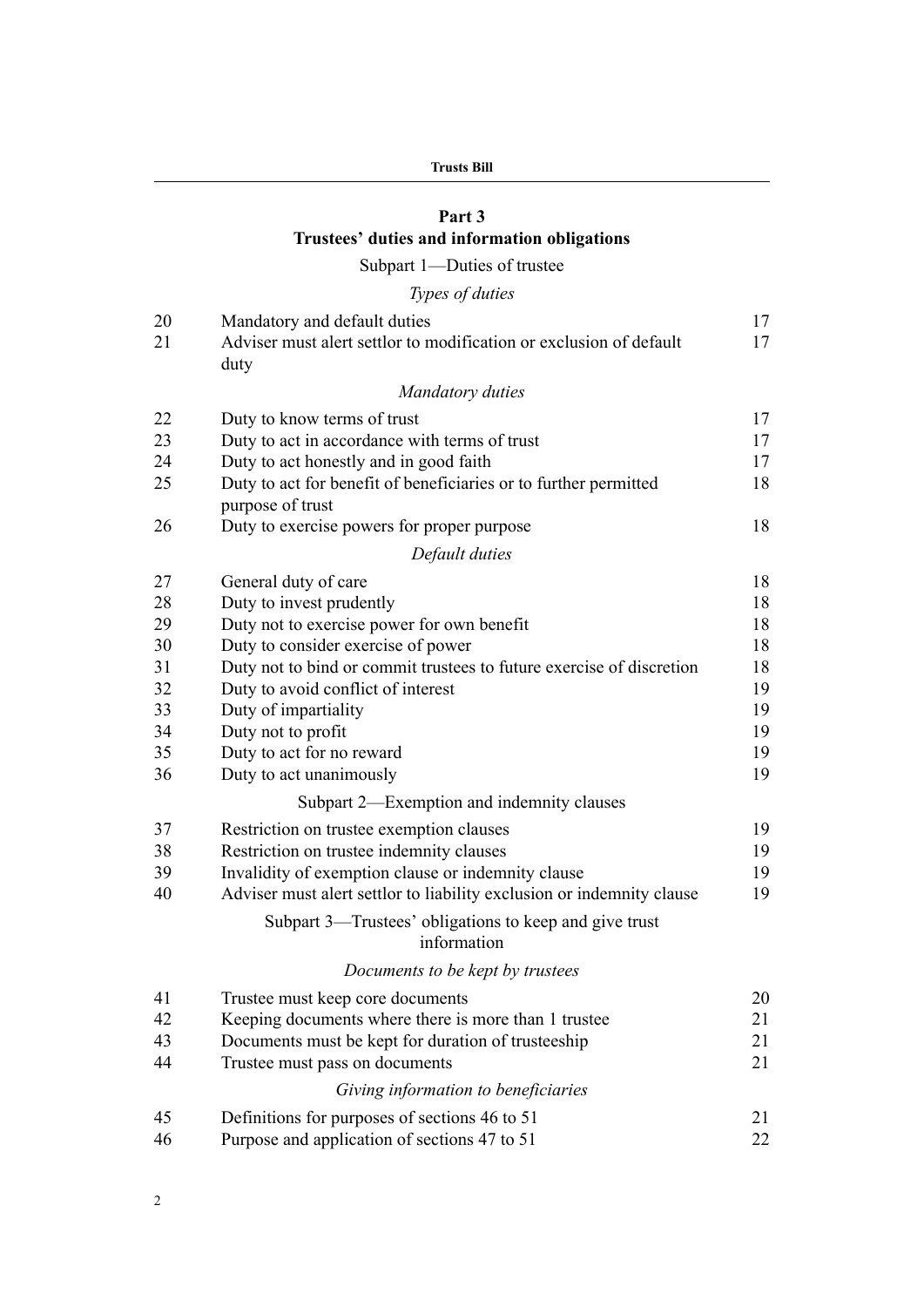|    | <b>Trusts Bill</b>                                                                                        |          |
|----|-----------------------------------------------------------------------------------------------------------|----------|
| 47 | Presumption that trustee must notify basic trust information                                              | 22       |
| 48 | Presumption that trustee must give information on request                                                 | 22       |
| 49 | Procedure for deciding whether presumption applies                                                        | 23       |
| 50 | Procedure when trustee decides to give no information                                                     | 24       |
| 51 | Beneficiary may be required to pay cost of giving information                                             | 24       |
|    | Part 4                                                                                                    |          |
|    | <b>Trustees' powers and indemnities</b>                                                                   |          |
|    | Subpart 1-Powers of trustee                                                                               |          |
| 52 | General powers of trustee                                                                                 | 25       |
| 53 | Status of provisions on specific powers of trustee                                                        | 25       |
|    | Investment powers                                                                                         |          |
| 54 |                                                                                                           |          |
| 55 | Trustee has power to invest<br>Matters which trustee may consider in exercising power to invest           | 25<br>25 |
|    |                                                                                                           |          |
|    | Power to determine treatment of returns and accounts                                                      |          |
| 56 | Power to determine whether return on investment is income or<br>capital                                   | 26       |
| 57 | Apportionment of receipts and outgoings between income and<br>capital                                     | 26       |
|    | Powers to apply trust property for beneficiary's welfare                                                  |          |
| 58 | Trustee's power to pay income for child beneficiary's welfare                                             | 26       |
| 59 | Trustee's powers with respect to income of child beneficiary                                              | 27       |
| 60 | Trustee's power to pay capital for capital beneficiary's welfare                                          | 27       |
| 61 | Trustee may impose conditions on payment for beneficiary's<br>welfare                                     | 28       |
| 62 | Trustee not liable for certain losses in relation to amounts paid or<br>applied for beneficiary's welfare | 28       |
|    | Exercise of trustee powers and functions by others                                                        |          |
| 63 | Trustee's power to appoint others to exercise or perform certain<br>powers or functions                   | 29       |
| 64 | Trustee's duties to keep appointments under review and to fulfil<br>general duty of care                  | 30       |
| 65 | Trustee's liability for acts of appointee limited                                                         | 30       |
| 66 | Trustee's power to delegate powers and functions in specified<br>circumstances                            | 31       |
| 67 | Notice of delegation of trustee's powers and functions                                                    | 31       |
| 68 | Trustee's liability for acts of delegate limited                                                          | 32       |
| 69 | Application to Public Trust to consent to become delegate                                                 | 32       |
|    | Special trust advisers                                                                                    |          |
| 70 | Role and appointment of special trust advisers                                                            | 33       |
| 71 | Reliance on special trust adviser's advice                                                                | 33       |
| 72 | Remuneration of special trust advisers                                                                    | 34       |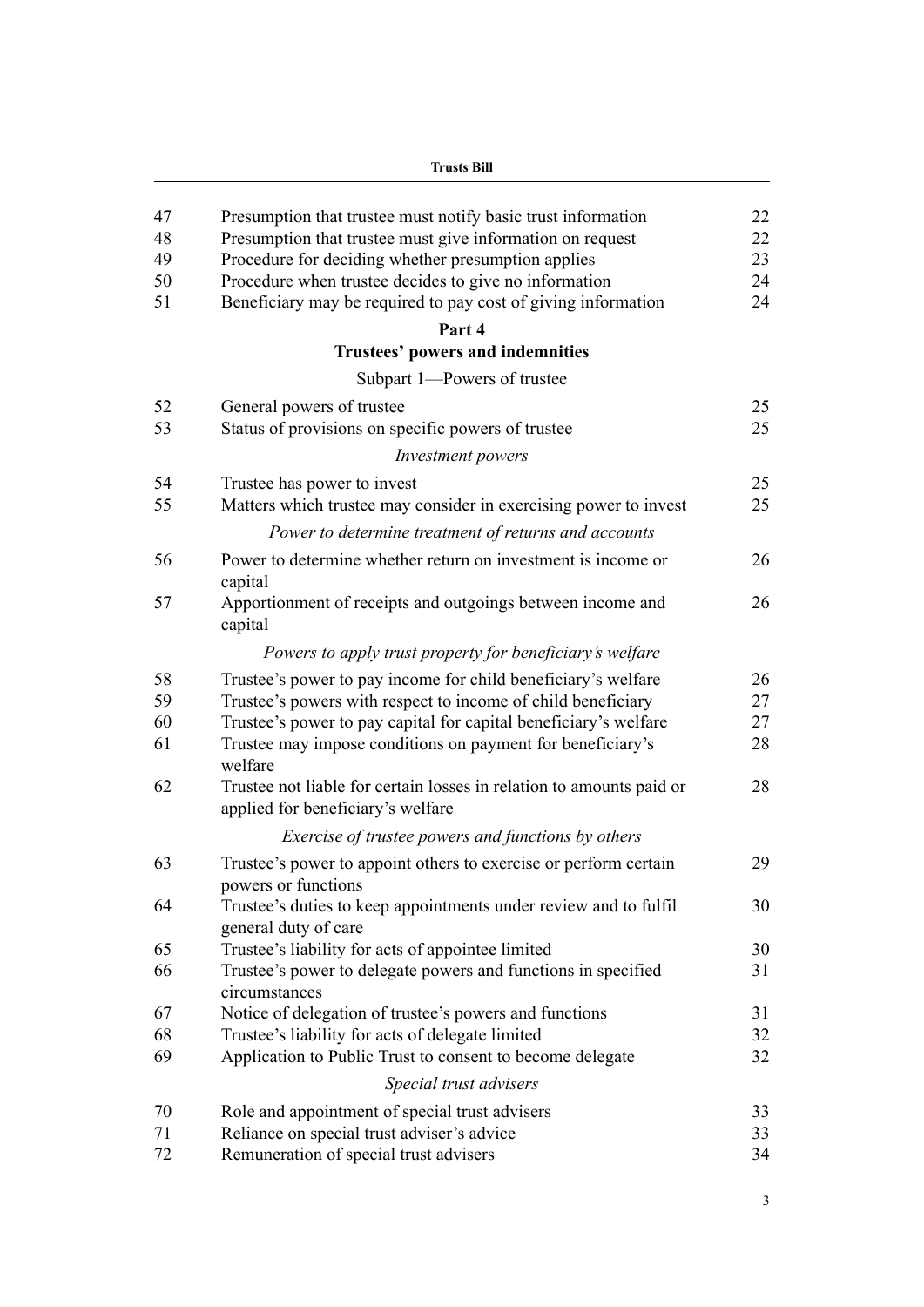| Frusts Bill |
|-------------|
|-------------|

|    | Other powers and rights of trustee                                                                                                   |    |
|----|--------------------------------------------------------------------------------------------------------------------------------------|----|
| 73 | Application of insurance money for loss or damage of trust                                                                           | 34 |
| 74 | property<br>Trustee's power to adjust interests in trust property of portfolio                                                       | 35 |
| 75 | investment entity<br>Trustee's liability limited where notice given to distribute trust<br>property without regard to unknown claims | 35 |
|    | Protection of person to whom disposition of property is made in<br>excess of trustee's power                                         |    |
| 76 | Protection of person to whom disposition of property is made                                                                         | 36 |
|    | Subpart 2-Trustees' indemnities                                                                                                      |    |
| 77 | Trustee's liability for expenses and liabilities incurred, and<br>trustee's right to indemnity                                       | 37 |
| 78 | Indemnification of trustee with agreement of beneficiaries where<br>indemnity impaired                                               | 37 |
| 79 | Ranking of trust property                                                                                                            | 38 |
| 80 | Creditor's limited claim to trust property through trustee's<br>indemnity                                                            | 38 |
| 81 | Trustee's lien on insurance money for premiums                                                                                       | 39 |
| 82 | Trustee's indemnity for rent, covenant, or agreement under lease                                                                     | 39 |
| 83 | Protection of trustee in handing over personal property to life<br>tenant                                                            | 39 |
| 84 | Protection of trustee in handing over personal property to child                                                                     | 40 |
| 85 | Protection relating to notice when person trustee of more than 1<br>trust                                                            | 40 |
|    | Part 5                                                                                                                               |    |
|    | Appointment and discharge of trustees                                                                                                |    |
|    | Power to remove or to appoint trustee                                                                                                |    |
| 86 | Who may remove trustee and appoint replacement                                                                                       | 40 |
| 87 | Person with power to remove or appoint trustee may apply to court<br>for directions                                                  | 42 |
| 88 | Duty to exercise power to remove or appoint trustee honestly and<br>for proper purpose                                               | 42 |
| 89 | Application to review exercise of power to remove or to appoint<br>trustee                                                           | 42 |
|    | Appointment of trustee                                                                                                               |    |
| 90 | Who may be appointed as trustee                                                                                                      | 42 |
| 91 | Statutory trustee may be sole trustee                                                                                                | 43 |
| 92 | How trustee is appointed                                                                                                             | 43 |
| 93 | How trustee accepts or rejects appointment                                                                                           | 43 |
| 94 | Acts of trustee not invalidated by defect in appointment                                                                             | 43 |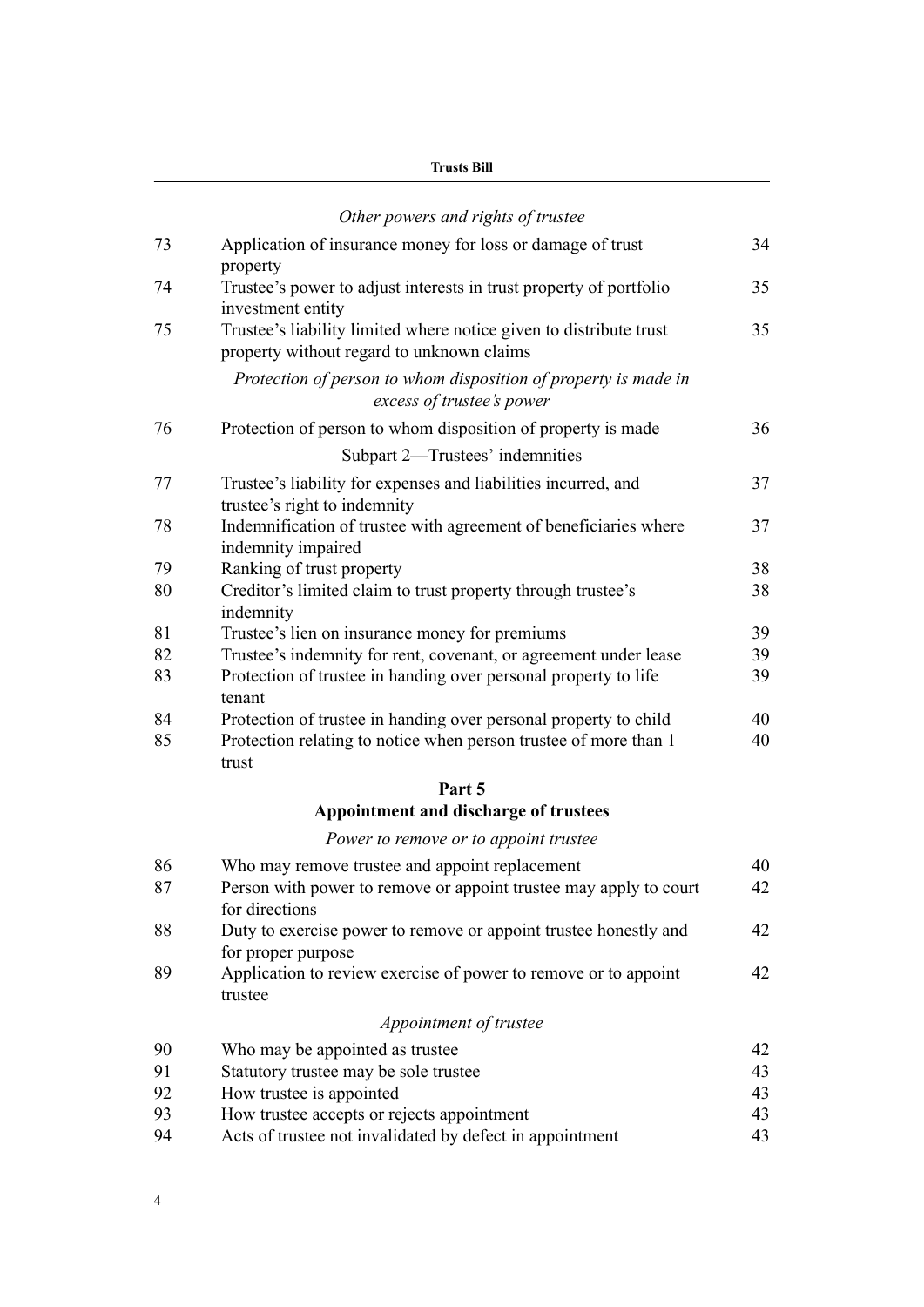| Trusts Bill |  |
|-------------|--|
|-------------|--|

|     | Retirement of trustee                                                                                 |    |
|-----|-------------------------------------------------------------------------------------------------------|----|
| 95  | How trustee retires                                                                                   | 43 |
|     | Death of trustee                                                                                      |    |
| 96  | Devolution of powers on death of trustee                                                              | 44 |
|     | Removal of trustee                                                                                    |    |
| 97  | How trustee is removed                                                                                | 44 |
| 98  | Notice of decision to remove                                                                          | 45 |
| 99  | Effect of notice                                                                                      | 45 |
| 100 | Removal where notice cannot be given                                                                  | 46 |
| 101 | Application to prevent removal                                                                        | 46 |
| 102 | Procedure on trustee's application to prevent removal                                                 | 46 |
| 103 | Court may make order preventing removal                                                               | 47 |
| 104 | Court may make order for removal                                                                      | 47 |
|     | Replacement of trustee                                                                                |    |
| 105 | How trustee is replaced                                                                               | 47 |
| 106 | Court may appoint or replace trustee                                                                  | 47 |
| 107 | Replacing sole trustee with multiple trustees                                                         | 48 |
|     | Divesting and vesting of trust property                                                               |    |
| 108 | Divesting and vesting of trust property on change of trustees                                         | 48 |
| 109 | Requirements to notify, register, or record divesting and vesting of<br>trust property                | 48 |
| 110 | Requirement to assist in transfer of trust property                                                   | 49 |
| 111 | Protection in relation to notifying, registering, or recording transfer<br>of trust property          | 49 |
| 112 | Departing trustee must be given certain documents                                                     | 49 |
|     | Part 6                                                                                                |    |
|     | <b>Termination and variation of trusts</b>                                                            |    |
| 113 | Termination of trust by unanimous consent of beneficiaries                                            | 50 |
| 114 | Variation or resettlement of trust by unanimous consent of<br>beneficiaries                           | 50 |
| 115 | Beneficiary's right to share of trust property                                                        | 51 |
| 116 | Power of court to approve termination, variation, or resettlement of<br>trust                         | 51 |
| 117 | Power of court to waive requirement of consent to termination,<br>variation, or resettlement of trust | 52 |
|     | Part 7                                                                                                |    |
|     | Court powers and dispute resolution                                                                   |    |
| 118 | Court may review trustee's act, omission, or decision                                                 | 53 |
| 119 | Procedure for court's review of trustee's act, omission, or decision                                  | 53 |
| 120 | Court may take into account investment strategy in action for<br>breach of trust                      | 54 |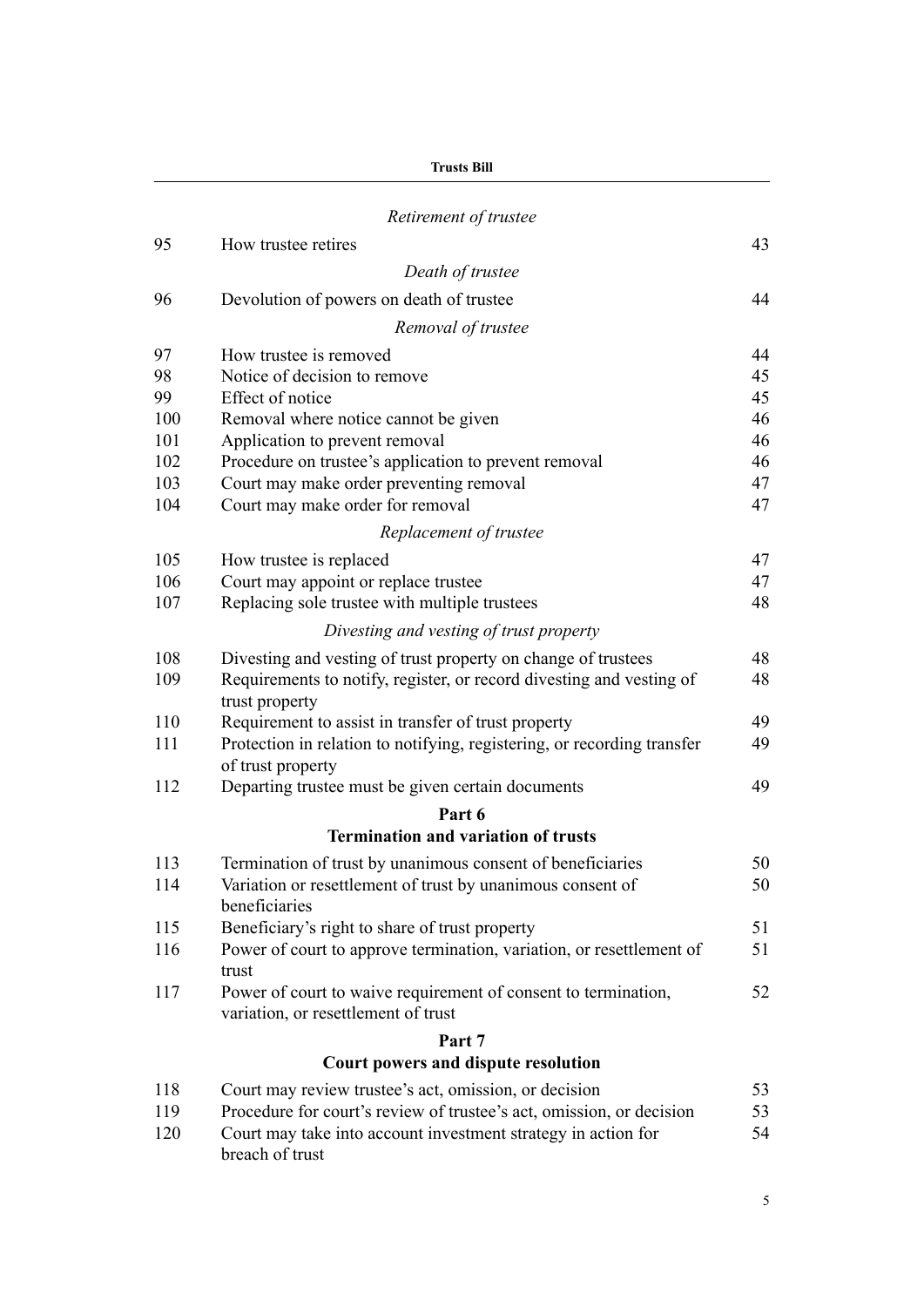| Frusts Bill |  |
|-------------|--|
|-------------|--|

| 121<br>122 | Court may set off gains and losses arising from investment                                   | 54<br>54 |
|------------|----------------------------------------------------------------------------------------------|----------|
|            | Power of court to vary or extend trustees' powers in relation to                             |          |
| 123        | property<br>Court may relieve trustee from personal liability                                | 54       |
| 124        | Court may make beneficiary indemnify trustee for breach of trust                             | 55       |
| 125        | Trustee may apply to court for directions                                                    | 55       |
| 126        | Protection of trustee while acting under direction of court                                  | 55       |
| 127        | Trustee may apply to court to bar claims                                                     | 55       |
| 128        | Trustee may apply to court to allow distribution of missing                                  | 56       |
|            | beneficiaries' shares                                                                        |          |
| 129        | Trustee may sue self in different capacity                                                   | 56       |
| 130        | Court may appoint receiver for trust                                                         | 57       |
| 131        | Court may order payment of commission to trustee                                             | 57       |
| 132        | Court may charge costs on trust property                                                     | 58       |
|            | Vesting orders                                                                               |          |
| 133        | Vesting order consequential on order for sale or mortgage of land                            | 58       |
| 134        | Vesting order consequential on judgment for specific performance                             | 58       |
| 135        | Court may appoint person to convey trust property                                            | 59       |
|            |                                                                                              |          |
|            | Jurisdiction of Family Court                                                                 |          |
| 136        | Jurisdiction of Family Court                                                                 | 59       |
|            | Alternative dispute resolution                                                               |          |
| 137        | Definitions for purposes of sections 138 to 142                                              | 60       |
| 138        | Power of trustee to refer matter to alternative dispute resolution<br>process                | 60       |
| 139        | ADR process for internal matter if trust has unascertained or<br>incapacitated beneficiaries | 60       |
| 140        | Power of court to order ADR process for internal matter                                      | 61       |
| 141        | Trustee may give undertakings for purposes of ADR settlement                                 | 61       |
| 142        | Trustee's liability in relation to ADR settlement limited                                    | 61       |
|            | Part 8                                                                                       |          |
|            | <b>Miscellaneous provisions</b>                                                              |          |
|            | Transfer to the Crown                                                                        |          |
| 143        | Transfer to the Crown of non-distributable trust property                                    | 61       |
| 144        | Administration by the Crown of transferred property                                          | 62       |
| 145        | Public notice of property transferred to the Crown                                           | 63       |
|            | Investigation of condition and accounts of certain trust property                            |          |
| 146        | Application to Public Trust for investigation of condition and                               | 63       |
|            | accounts of trust property                                                                   |          |
| 147        | Appointment of investigator by Public Trust                                                  | 63       |
| 148        | How investigator is to conduct and report on investigation                                   | 64       |
| 149        | Costs of investigation borne by trustees                                                     | 64       |
|            |                                                                                              |          |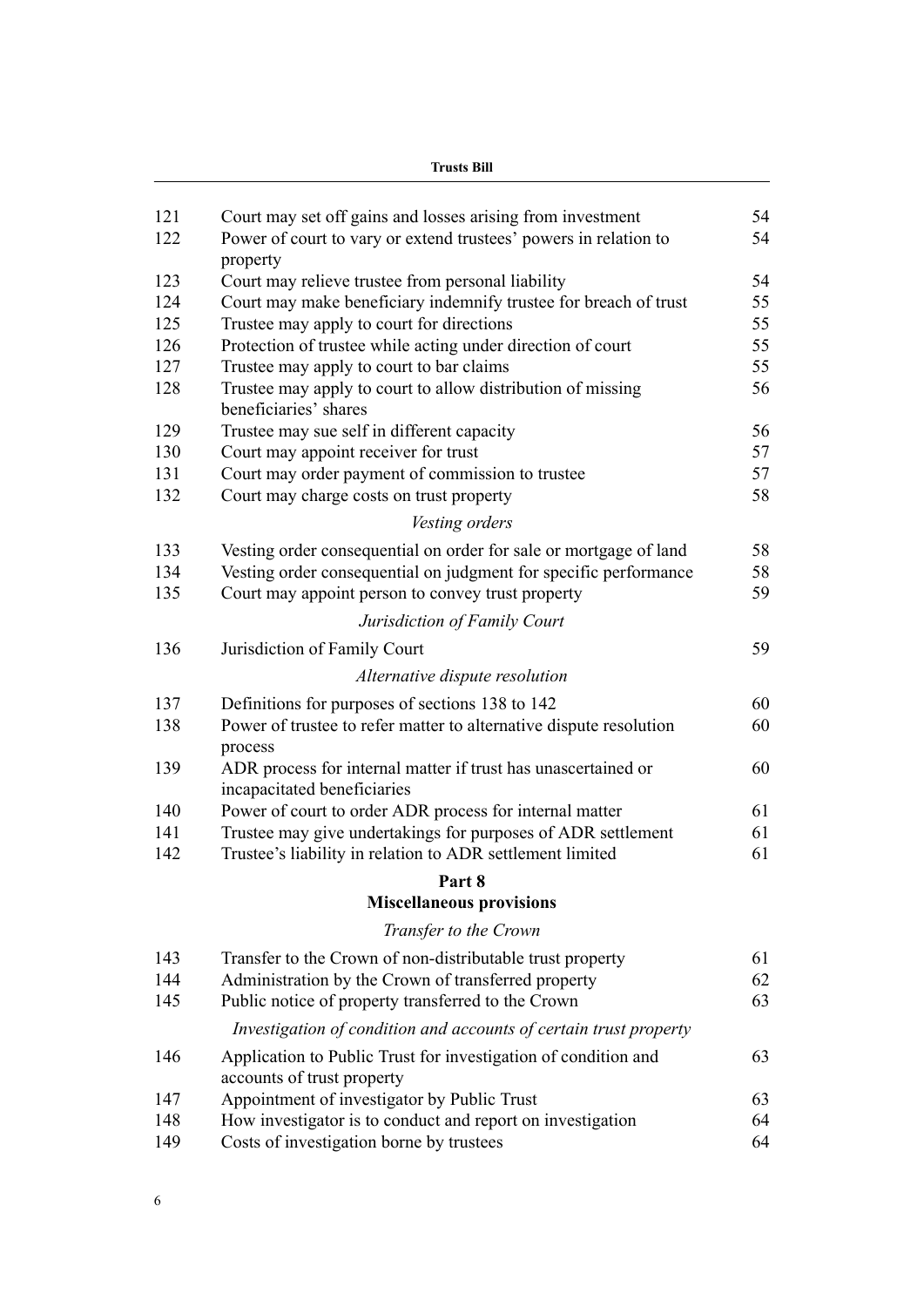|            | <b>Trusts Bill</b>                                                                                                                                              |          |
|------------|-----------------------------------------------------------------------------------------------------------------------------------------------------------------|----------|
| 150<br>151 | Application to court to determine who bears costs of investigation<br>Application to court to cease investigation                                               | 64<br>64 |
|            | Life tenant to have powers of trustee in certain cases                                                                                                          |          |
| 152        | Life tenant to have powers of trustee in certain cases                                                                                                          | 65       |
|            | Transitional regulations                                                                                                                                        |          |
| 153        | Regulations providing for transitional matters                                                                                                                  | 65       |
|            | Consequential amendments and repeals                                                                                                                            |          |
| 154<br>155 | Consequential amendments<br>Repeals                                                                                                                             | 66<br>66 |
|            | Part 9                                                                                                                                                          |          |
|            | <b>Amendments to other Acts</b>                                                                                                                                 |          |
|            | Subpart 1—Amendments to Financial Markets Conduct Act 2013                                                                                                      |          |
| 156        | Amendments to Financial Markets Conduct Act 2013                                                                                                                | 66       |
| 157        | New section 110A and cross-heading inserted                                                                                                                     | 66       |
|            | Application of Trusts Act 2017                                                                                                                                  |          |
|            | Application of Trusts Act 2017<br>110A                                                                                                                          | 66       |
| 158        | Section 112 amended (General duties applying in exercise of<br>supervisor's functions)                                                                          | 67       |
| 159        | Section 143 amended (General duties applying in exercise of<br>manager's functions)                                                                             | 67       |
| 160        | Section 153 amended (General duties applying in exercise of<br>supervisor's functions)                                                                          | 67       |
| 161        | New section 155A and cross-heading inserted                                                                                                                     | 67       |
|            | Application of Trusts Act 2017                                                                                                                                  |          |
|            | Application of Trusts Act 2017<br>155A                                                                                                                          | 67       |
| 162<br>163 | Section 548 amended (Other regulations)<br>Section 550 amended (Procedural requirements for regulations<br>relating to exemptions, exclusions, and definitions) | 68<br>69 |
|            | Subpart 2—Amendments to Financial Advisers Act 2008                                                                                                             |          |
| 164<br>165 | Amendments to Financial Advisers Act 2008<br>New section 77TA and cross-heading inserted                                                                        | 69<br>69 |
|            | Application of Trusts Act 2017                                                                                                                                  |          |
| 166        | Application of Trusts Act 2017<br>77TA<br>Section 154 amended (General regulations)                                                                             | 69<br>69 |
|            |                                                                                                                                                                 |          |
|            | Subpart 3—Amendment to Financial Markets Authority Act 2011                                                                                                     |          |
| 167<br>168 | Amendment to Financial Markets Authority Act 2011<br>Schedule 1 amended (Financial markets legislation)                                                         | 70<br>70 |
|            | <b>Schedule 1</b>                                                                                                                                               | 71       |
|            | Transitional, savings, and related provisions                                                                                                                   |          |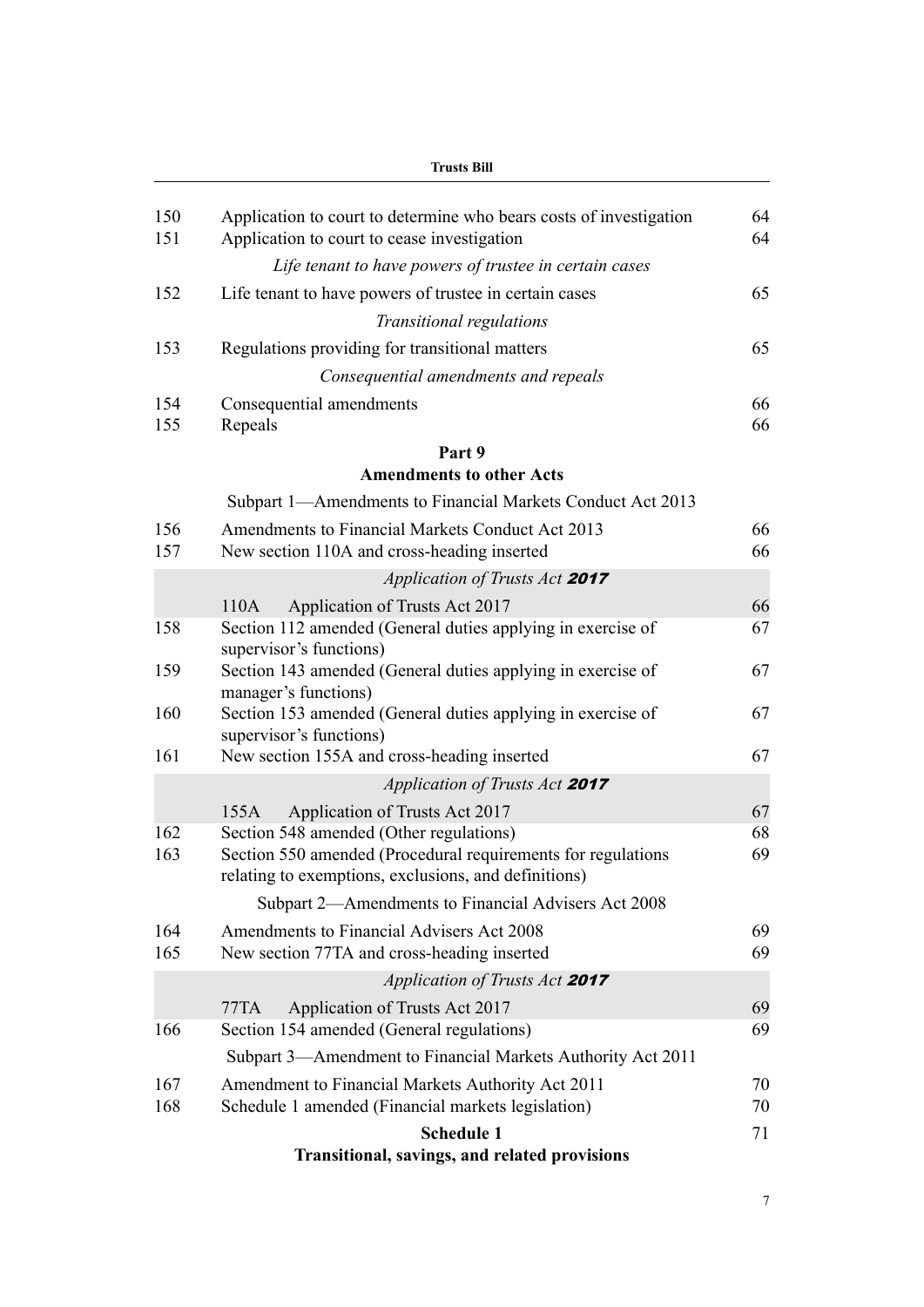<span id="page-17-0"></span>

| cl 1 | <b>Trusts Bill</b>                                                                                                             |    |
|------|--------------------------------------------------------------------------------------------------------------------------------|----|
|      | <b>Schedule 2</b><br><b>Default provisions</b>                                                                                 | 74 |
|      | <b>Schedule 3</b><br><b>Specified commercial trusts</b>                                                                        | 75 |
|      | Schedule 4<br><b>Amendments consequential on repeal of Trustee Act 1956</b>                                                    | 79 |
|      | Schedule 5<br><b>Amendments consequential on repeal of Perpetuities Act 1964</b><br>and abolition of rule against perpetuities | 96 |

### **The Parliament of New Zealand enacts as follows:**

#### **1 Title**

This Act is the Trusts Act 2017.

## **2 Commencement**

This Act comes into force on the day that is 18 months after the date on which 5 it receives the Royal assent.

## **Part 1 General provisions**

## **3 Purpose**

The purpose of this Act is to restate and reform New Zealand trust law by- $\sim$  10

- (a) setting out the core principles of the law relating to express trusts; and
- (b) providing for default administrative rules for express trusts; and
- (c) providing for mechanisms to resolve trust-related disputes; and
- (d) making the law of trusts more accessible.

## **4 Principles** 15

Every person or court performing a function or duty or exercising a power under this Act must have regard to the following principles:

- (a) a trust should be administered in a way that is consistent with its terms and objectives:
- (b) a trust should be administered in a way that avoids unnecessary cost and 20 complexity.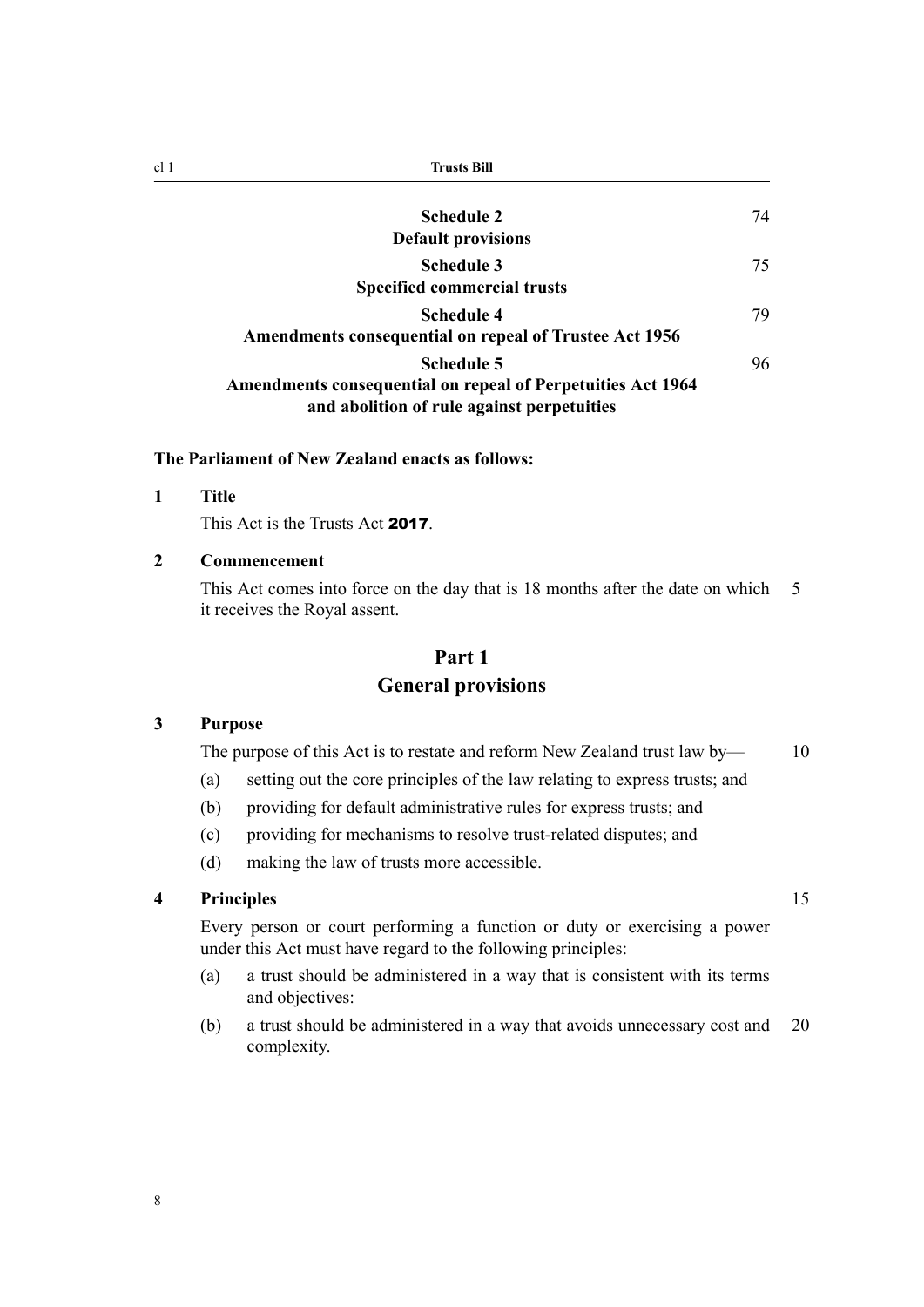## <span id="page-18-0"></span>**5 Application, and relationship of Act with trust terms, common law and equity, and other enactments**

*Trusts to which this Act applies*

- (1) This Act applies only to express trusts that are governed by New Zealand law.
- $(2)$  However,  $\frac{5}{5}$ 
	- (a) this Act also applies to a trust that is not an express trust but that is created by or under an enactment, if the application of this Act is consistent with the purpose, text, and context of that enactment and necessary for the due administration of the trust; and
	- (b) a court may, where necessary or appropriate, apply the provisions of this 10 Act to any of the following that are governed by New Zealand law:
		- (i) a resulting trust:
		- (ii) a constructive trust:
		- (iii) a trust that does not satisfy the definition of express trust but that is recognised at common law or in equity as being a trust. 15

*Interrelationship between Act and terms of trust*

- (3) This Act applies to all express trusts despite anything to the contrary in the terms of a trust, except that—
	- (a) Schedule 2 specifies which provisions of this Act may be modified or excluded by the terms of a trust (and for some of those provisions, speci- 20 fies conditions limiting the extent to which the provisions may be modified or excluded); and
	- (b) Schedule 3 provides that the application of certain provisions of this Act is or may be modified or excluded in relation to specified commercial trusts. 25
- (4) The terms of a trust may impose duties and restrictions on a trustee additional to those provided for in this Act.

*Interrelationship between Act and common law and equity*

- (5) This Act—
	- (a) is not an exhaustive code of the law relating to express trusts; and 30
	- (b) is intended to be complemented by the rules of the common law and equity relating to trusts (except where otherwise indicated or where those rules are inconsistent with the provisions of this Act).

*Interrelationship between Act and other enactments*

(6) If there is an inconsistency between the provisions of this Act and those of any 35 other enactment, the provisions of that other enactment prevail, unless this Act provides otherwise.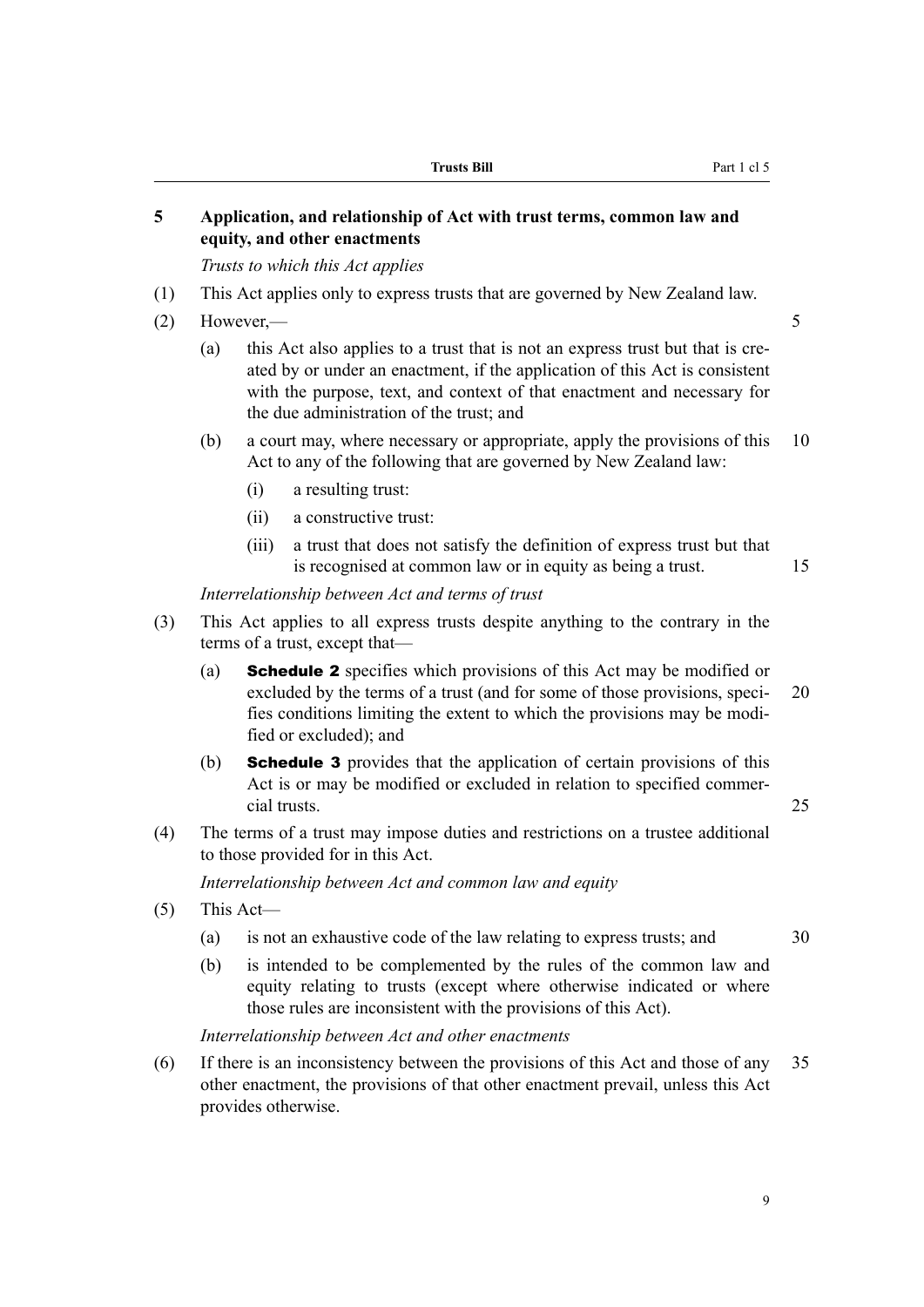#### <span id="page-19-0"></span>**6 Overview of this Act**

- (1) This section is a guide to the general scheme and effect of this Act. *General provisions*
- (2) Part 1 contains general provisions, including provisions that—
	- (a) state the purpose and principles of this Act; and 5
	- (b) set out to which trusts the Act applies; and
	- (c) set out the relationship of the Act with the terms of a trust, the common law and equity, and other enactments; and
	- (d) set out how this Act is to be interpreted; and
	- (e) define certain terms used in this Act. 10
- (3) This Act generally applies only to express trusts, but there are some exceptions (*see* **section 5(1) and (2)**). An express trust is one that is deliberately set up by a settlor, as opposed to a trust that arises by operation of law or the order of a court.
- (4) Express trusts are to be administered in accordance with their terms and object- 15 ives (*see* section 4).
- (5) This Act sets out legal duties, powers, and processes applicable to trusts. Some of these duties, powers, and processes apply in all express trusts despite what is stated in the terms of a particular trust, while others may be modified or excluded by the terms of a particular trust (*see* **section 5(3)(a)** and **Schedule 2**). 20 *Express trusts*
- (6) Part 2 contains fundamental provisions about express trusts. An express trust is a relationship in which a settlor places property on trust to be held by 1 or more trustees for the benefit of beneficiaries or a permitted purpose. As a fiduciary, each trustee owes duties and is accountable for how the trust property is 25 managed and distributed (*see* sections 12 to 15).
- (7) **Part 2** includes provisions that—
	- (a) set out the characteristics of an express trust; and
	- (b) specify how an express trust may be created; and
	- (c) specify the maximum duration of most express trusts (which is 125 30 years) and abolish the rule against perpetuities; and
	- (d) specify the age of majority for the purposes of an express trust (which is 18).

*Trustees' duties and information obligations*

- (8) Part 3 relates to the duties and information obligations that are part of the role 35 of trustee. In particular, it contains provisions that—
	- (a) set out the mandatory duties that apply to trustees of all express trusts; and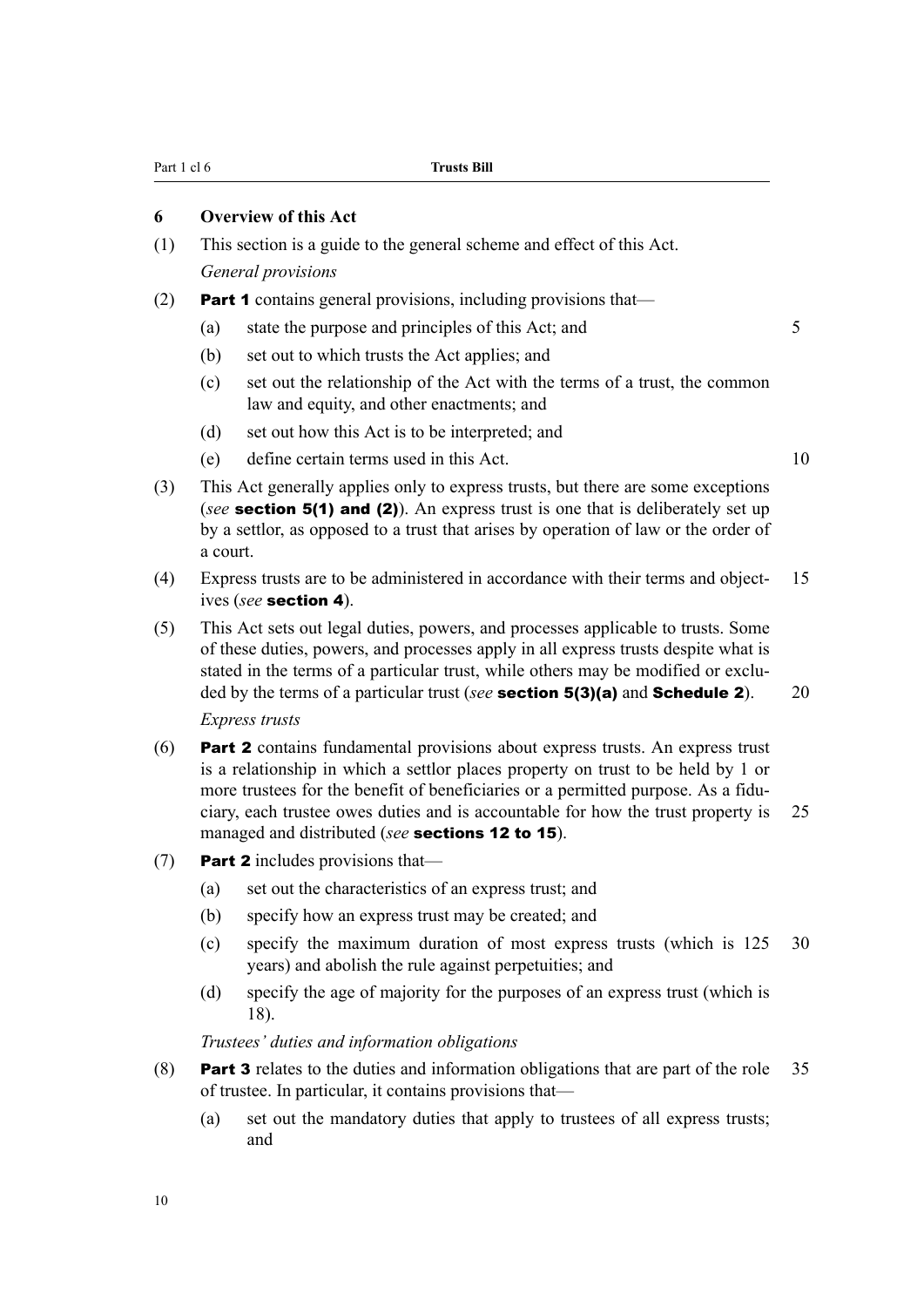|      |     | <b>Trusts Bill</b><br>Part 1 cl 6                                                                                                                                                                                                                                                  |    |
|------|-----|------------------------------------------------------------------------------------------------------------------------------------------------------------------------------------------------------------------------------------------------------------------------------------|----|
|      | (b) | set out the default duties that apply to trustees of a trust unless the terms<br>of the trust modify or exclude those duties; and                                                                                                                                                  |    |
|      | (c) | restrict the use of trustee exemption clauses and trustee indemnity<br>clauses (which limit the degree to which trustees can be held accounta-<br>ble for certain misconduct) in the terms of a trust; and                                                                         | 5  |
|      | (d) | set out the documents that must be kept by trustees and the information<br>that trustees must give to beneficiaries (and that aim to ensure that bene-<br>ficiaries have sufficient information to enable the terms of the trust to be<br>enforced against the trustees).          |    |
|      |     | Trustees' powers and indemnities                                                                                                                                                                                                                                                   | 10 |
| (9)  |     | <b>Part 4</b> relates to the powers trustees have in their role and sets out the indem-<br>nities that apply to trustees. It includes provisions that—                                                                                                                             |    |
|      | (a) | provide for the general powers of trustees to manage trust property<br>(which give trustees all the powers necessary to carry out the role); and                                                                                                                                   |    |
|      | (b) | provide for certain specific powers of trustees, such as the power to in-<br>vest trust property and powers to use trust property for the welfare of a<br>beneficiary outside of the powers relating to distribution of trust property<br>specified in the terms of the trust; and | 15 |
|      | (c) | set out the power of a trustee to appoint others to exercise certain powers<br>or perform certain functions in relation to the trust and specify which<br>powers can be given to others in this way; and                                                                           | 20 |
|      | (d) | set out the power of a trustee to delegate all of the trustee's powers and<br>functions to another person in specified circumstances when the trustee<br>is temporarily not able to carry out the role; and                                                                        |    |
|      | (e) | provide for the appointment of a non-trustee adviser (a special trust ad-<br>viser) to advise on matters relating to a trust; and                                                                                                                                                  | 25 |
|      | (f) | set out certain indemnities of a trustee (that is, the right of a trustee to be<br>reimbursed for an expense or a liability out of the trust property) and<br>protections for trustees.                                                                                            |    |
|      |     | Appointment and discharge of trustees                                                                                                                                                                                                                                              | 30 |
| (10) |     | <b>Part 5</b> relates to who may be a trustee and how the role may start and end. It<br>includes provisions that set out—                                                                                                                                                          |    |
|      | (a) | who may be appointed as a trustee (and who is disqualified); and                                                                                                                                                                                                                   |    |
|      | (b) | how trustees may be appointed and by whom; and                                                                                                                                                                                                                                     |    |
|      | (c) | how a person may accept or reject appointment as a trustee; and                                                                                                                                                                                                                    | 35 |
|      | (d) | how a trustee may retire; and                                                                                                                                                                                                                                                      |    |
|      | (e) | how a trustee may be removed (and the procedure a trustee can use to<br>challenge the removal); and                                                                                                                                                                                |    |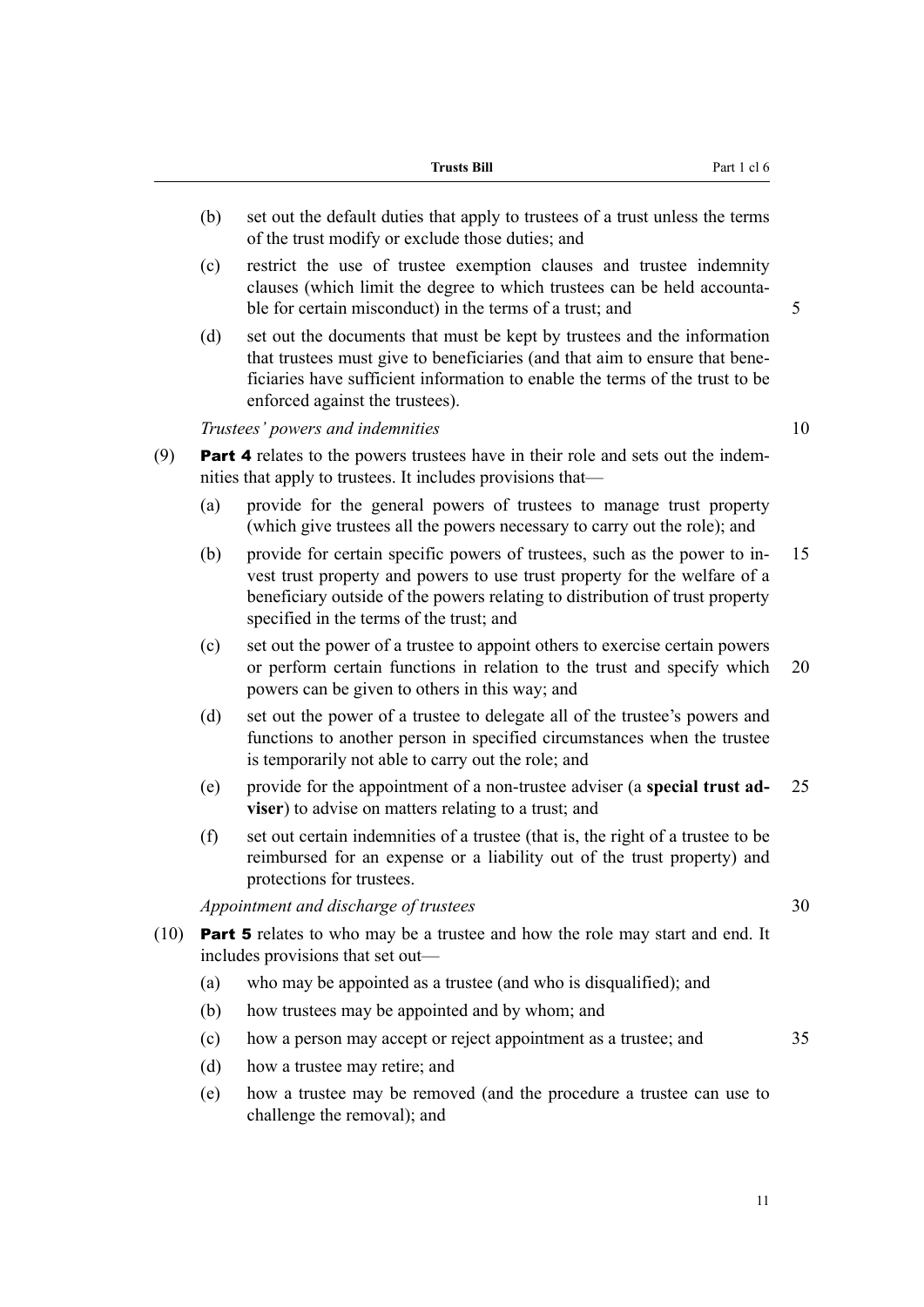| Part 1 cl 6 |     | <b>Trusts Bill</b>                                                                                                                                                                                                                                       |   |
|-------------|-----|----------------------------------------------------------------------------------------------------------------------------------------------------------------------------------------------------------------------------------------------------------|---|
|             | (f) | how legal ownership of the trust property is changed when there is a<br>change of trustee.                                                                                                                                                               |   |
|             |     | Termination and variation of trusts at request of beneficiaries                                                                                                                                                                                          |   |
| (11)        |     | <b>Part 6</b> contains provisions that enable beneficiaries acting together to decide<br>to bring a trust to an end, vary the terms of the trust, or resettle the trust proper-<br>ty on a new trust.                                                    | 5 |
|             |     | Court powers and dispute resolution                                                                                                                                                                                                                      |   |
| (12)        |     | <b>Part 7</b> relates to the powers that the court has in relation to trusts, and enables<br>the use of alternative dispute resolution. It includes provisions that—                                                                                     |   |
|             | (a) | set out the court's general power to review an act, an omission, or a deci-<br>sion of a trustee, and the procedure for this review; and                                                                                                                 |   |
|             | (b) | set out powers of the court in relation to actions involving trusts; and                                                                                                                                                                                 |   |
|             | (c) | set out applications that a trustee may make to the court, including a gen-<br>eral ability to apply to the court for directions; and                                                                                                                    |   |
|             | (d) | give the Family Court the power to exercise jurisdiction under this Act<br>in specified circumstances; and                                                                                                                                               |   |
|             | (e) | provide for alternative dispute resolution processes to be used to resolve<br>internal and external trust disputes.                                                                                                                                      |   |
|             |     | Miscellaneous provisions                                                                                                                                                                                                                                 |   |
| (13)        |     | <b>Part 8</b> contains miscellaneous provisions, including provisions—                                                                                                                                                                                   |   |
|             | (a) | relating to the transfer of trust property to the Crown; and                                                                                                                                                                                             |   |
|             | (b) | relating to the investigation of the condition and accounts of certain trust<br>property; and                                                                                                                                                            |   |
|             | (c) | empowering the making of transitional regulations; and                                                                                                                                                                                                   |   |
|             | (d) | relating to consequential amendments and repeals.                                                                                                                                                                                                        |   |
|             |     | Amendments to other Acts                                                                                                                                                                                                                                 |   |
| (14)        |     | <b>Part 9</b> contains amendments to other Acts.                                                                                                                                                                                                         |   |
|             |     | <b>Schedules</b>                                                                                                                                                                                                                                         |   |
| (15)        |     | <b>Schedule 1</b> contains transitional, savings, and related provisions.                                                                                                                                                                                |   |
| (16)        |     | <b>Schedule 2</b> specifies which provisions of this Act may be modified or exclu-<br>ded by the terms of a trust (and for some of those provisions, specifies condi-<br>tions limiting the extent to which the provisions may be modified or excluded). |   |
| (17)        |     | <b>Schedule 3</b> defines specified commercial trust and provides that the applica-<br>tion of certain provisions of the Act do not apply to those trusts or apply with<br>modifications.                                                                |   |
| (18)        |     | <b>Schedule 4</b> sets out consequential amendments to other Acts.                                                                                                                                                                                       |   |
|             |     | $(19)$ <b>Schedule 5</b> provides for amendments consequential on the repeal of the Per-                                                                                                                                                                 |   |

(19) Schedule 5 provides for amendments consequential on the repeal of the Perpetuities Act 1964 and the rule against perpetuities.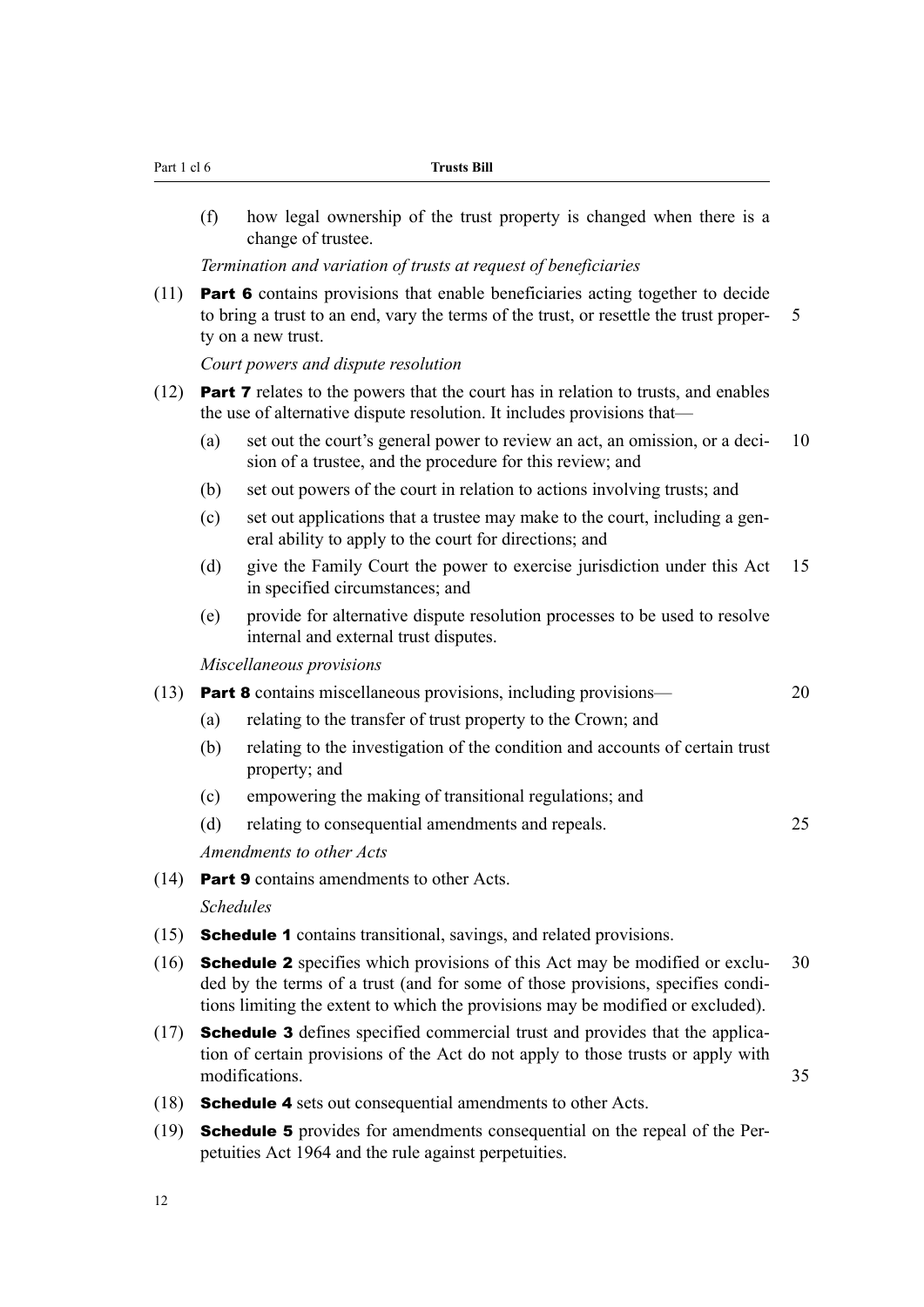### <span id="page-22-0"></span>**7 Interpretation of Act**

#### (1) This Act—

- (a) must be interpreted in a way that promotes its purpose and principles; and
- (b) is not subject to any rule that statutes in derogation of the common law 5 should be strictly construed; but
- (c) may be interpreted having regard to the common law and equity, but only to the extent that the common law and equity are consistent with—
	- (i) its provisions; and
	- (ii) the promotion of its purpose and principles. 10
- (2) **Subsection (1)** does not affect the application of the Interpretation Act 1999 to this Act.

Compare: 2006 No 69 s 10

#### **8 Inherent jurisdiction of court not affected**

- (1) The inherent jurisdiction of a court to supervise and intervene in the adminis- 15 tration of a trust is not affected by this Act, except to the extent that this Act provides otherwise.
- (2) Despite **subsection (1)**, a court must have regard to the purpose and the principles of this Act when exercising its inherent jurisdiction. Compare: 2006 No 69 s 11 20

#### **9 Definitions**

In this Act, unless the context otherwise requires,—

**adult** means a person aged 18 years or older

**beneficiary** means a person who has received, or who will or may receive, a benefit under a trust (other than a trust for a permitted purpose), and includes a 25 discretionary beneficiary

**charitable purpose** means a charitable purpose that relates to the relief of poverty, the advancement of education or religion, or any other matter beneficial to the community, and includes any other purpose within the meaning of charitable purpose in section 2 of the Charitable Trusts Act 1957 30

**charitable trust** means a trust the permitted purpose of which is a charitable purpose

**child** means a person under the age of 18 years

**court** means the High Court

**discretionary beneficiary** means a person who may benefit under a trust at the 35 discretion of the trustee or under a power of appointment but who does not have a fixed, vested, or contingent interest in the trust property

**express trust** has the meaning given to it in section 12

13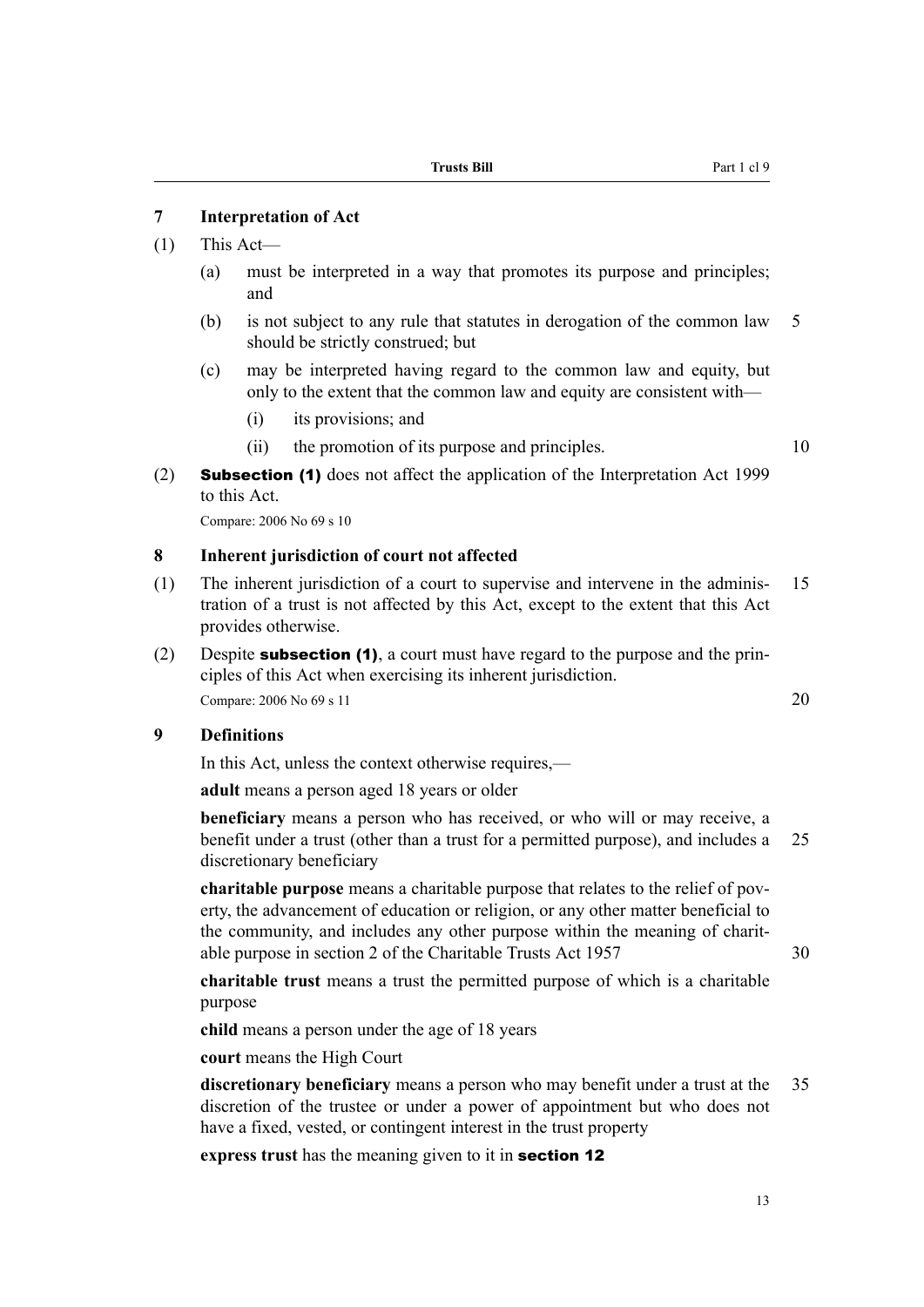<span id="page-23-0"></span>Part 1 cl 10 **Trusts Bill**

**financial product** has the meaning given to it in section 7(1) of the Financial Markets Conduct Act 2013

**incorporated law firm** has the meaning given to it in section 6 of the Lawyers and Conveyancers Act 2006

**insolvency event** has the meaning given to it in section 6(4) of the Financial 5 Markets Conduct Act 2013

**permitted purpose**, in relation to a trust, means a charitable purpose and any other purpose for a trust that is permitted at law and specified in the terms of the trust

**person with the power to appoint trustees** means, in any particular case of 10 appointment, a person described in section 86(2) as having the relevant power in that case

**person with the power to remove trustees** means, in any particular case of removal, a person described in **section 86(1)** as having the relevant power in that case 15

**personal representative**, in relation to a deceased person, means an executor (original or by representation) who has obtained probate or an administrator of the deceased person's estate appointed by the court

**portfolio investment entity** has the meaning given to it in section YA 1 of the Income Tax Act 2007 20

settlor has the meaning given to it in **section 15(1)(b)** 

**specified commercial trust** has the meaning given to it in **clause 1 of** Schedule 3

**statutory trustee** means a trustee that is a body corporate and that is authorised under an enactment to act as executor or administrator of a deceased per- 25 son's estate and includes a trustee corporation

**trustee** means a person who is appointed as trustee of a trust

**trustee corporation** has the meaning given to it in section 2 of the Protection of Personal and Property Rights Act 1988

**welfare**, in relation to a person,—

- (a) means the person's maintenance, education, advancement, benefit, comfort or well-being; and
- (b) includes past maintenance or education

**wholesale trust** has the meaning given to it in clause 2 of Schedule 3.

### **10 Transitional, savings, and related provisions** 35

The transitional, savings, and related provisions set out in **Schedule 1** have effect according to their terms.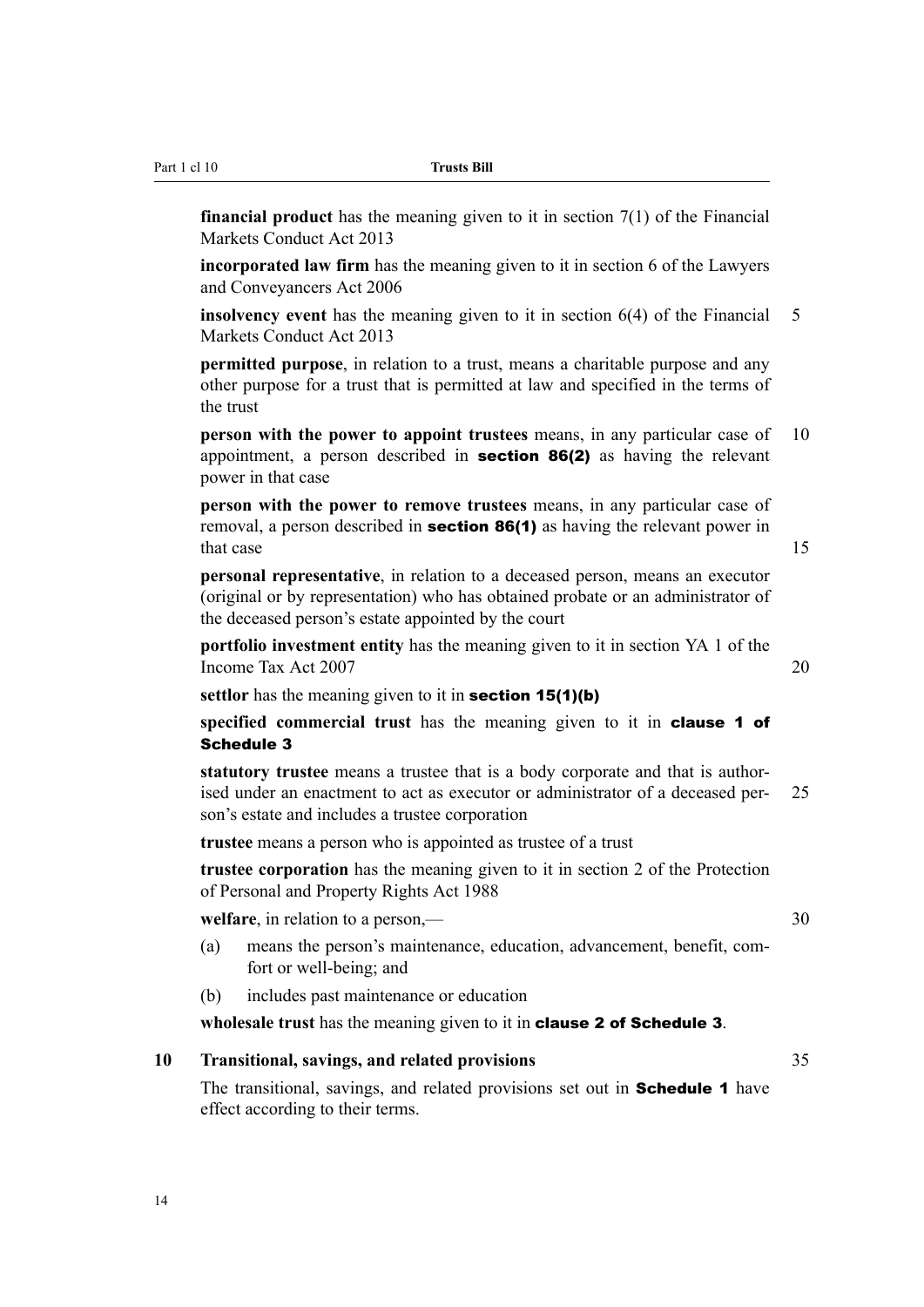#### <span id="page-24-0"></span>**11 Act binds the Crown**

This Act binds the Crown.

## **Part 2**

## **Express trusts**

### **12 Meaning of express trust** 5

For the purposes of this Act, an **express trust** means a trust that—

- (a) has each of the characteristics set out in section 13; and
- (b) complies with section 14; and
- (c) is created in accordance with **section 15**.

## **13 Characteristics of express trust** 10

The characteristics of an express trust are as follows:

- (a) it is a fiduciary relationship in which a trustee holds or deals with trust property for the benefit of the beneficiaries or for a permitted purpose; and
- (b) the trustee is accountable for the way the trustee carries out the duties 15 imposed on the trustee by law.

## **14 Sole trustee cannot be sole beneficiary**

A sole trustee of a trust must not be the sole beneficiary of the trust.

#### **15 Creation of express trust**

- (1) An express trust may be created— 20
	- (a) by or under an enactment; or
	- (b) by a person (the **settlor**) who, clearly and with reasonable certainty (and subject to any formalities prescribed by any enactment).—
		- (i) indicates an intention to create a trust; and
		- (ii) identifies the beneficiaries or the permitted purpose of the trust; 25 and
		- (iii) identifies the trust property.
- (2) A trust created under **subsection (1)** commences when a trustee holds property of the trust.

#### **16 Maximum duration of trust** 30

- (1) The maximum duration of a trust is 125 years.
- (2) The terms of a trust may specify or imply a shorter duration.
- (3) If the terms of a trust do not specify or imply a duration or a mechanism for or means of determining the date on which the trust property will be finally dis-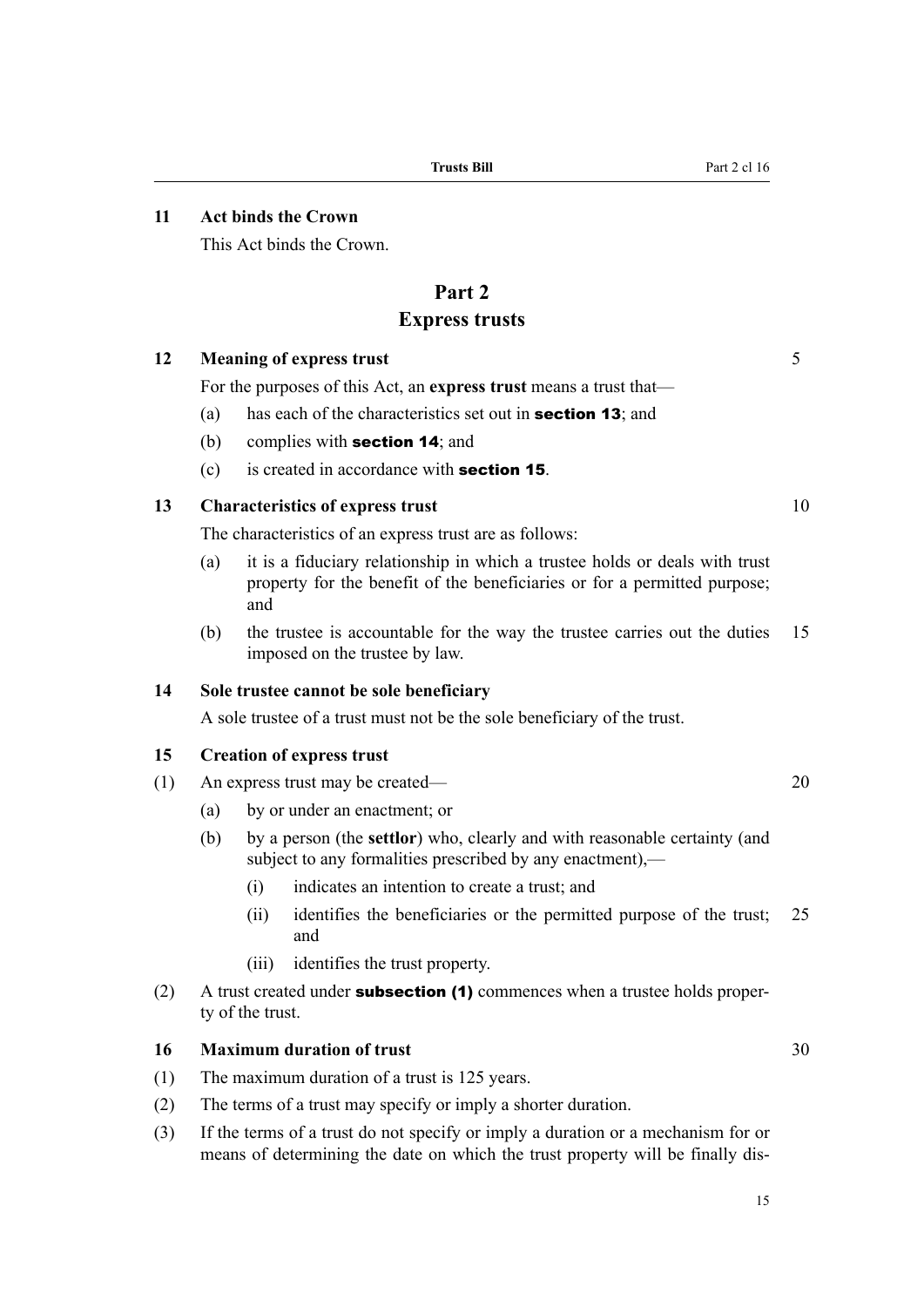<span id="page-25-0"></span>tributed, the trust continues until the date that is 125 years after the creation of the trust.

- (4) If the terms of a trust specify or imply a mechanism for or means of determining the date on which the trust property will be finally distributed, the trust continues until the earlier of — 5
	- (a) the date determined by that mechanism or means; and
	- (b) the date that is 125 years after the creation of the trust.
- (5) The common law rule known as the rule against perpetuities is abolished.
- (6) Despite anything in this section, the following trusts may continue indefinitely:
	- (a) a charitable trust: 10
	- (b) the trusts of a retirement scheme (within the meaning of section 6 of the Financial Markets Conduct Act 2013):
	- (c) the trusts of a scheme to which section DC 7 of the Income Tax Act 2007 applies:
	- (d) the trusts of a share purchase scheme (within the meaning of section 15 YA 1 of the Income Tax Act 2007).

Compare: 1964 No 47 s 19

#### **17 Accumulation of income by trust**

A trust may accumulate income to the extent that is consistent with its terms.

#### **18 Distribution of trust property on expiry of trust** 20

- (1) When a trust expires, all trust property must be distributed—
	- (a) in accordance with the terms of the trust; or
	- (b) if the terms of the trust do not expressly provide for the manner in which trust property is to be distributed, in a manner consistent with the objectives of the trust. 25
- (2) However, if there are surviving beneficiaries and it is not possible to determine under **subsection** (1) the manner in which the trust property should be distributed, the property must be distributed to all surviving beneficiaries in equal shares.

#### **19 Age of majority** 30

- (1) For the purposes of an express trust, the age of majority is 18.
- (2) In the terms of a trust the expressions **adult**, **child**, **full age**, **infant**, **infancy**, **minor**, **minority**, **full capacity**, **majority**, and similar expressions must be read in accordance with subsection (1).
- (3) This section overrides section 4(1) of the Age of Majority Act 1970. 35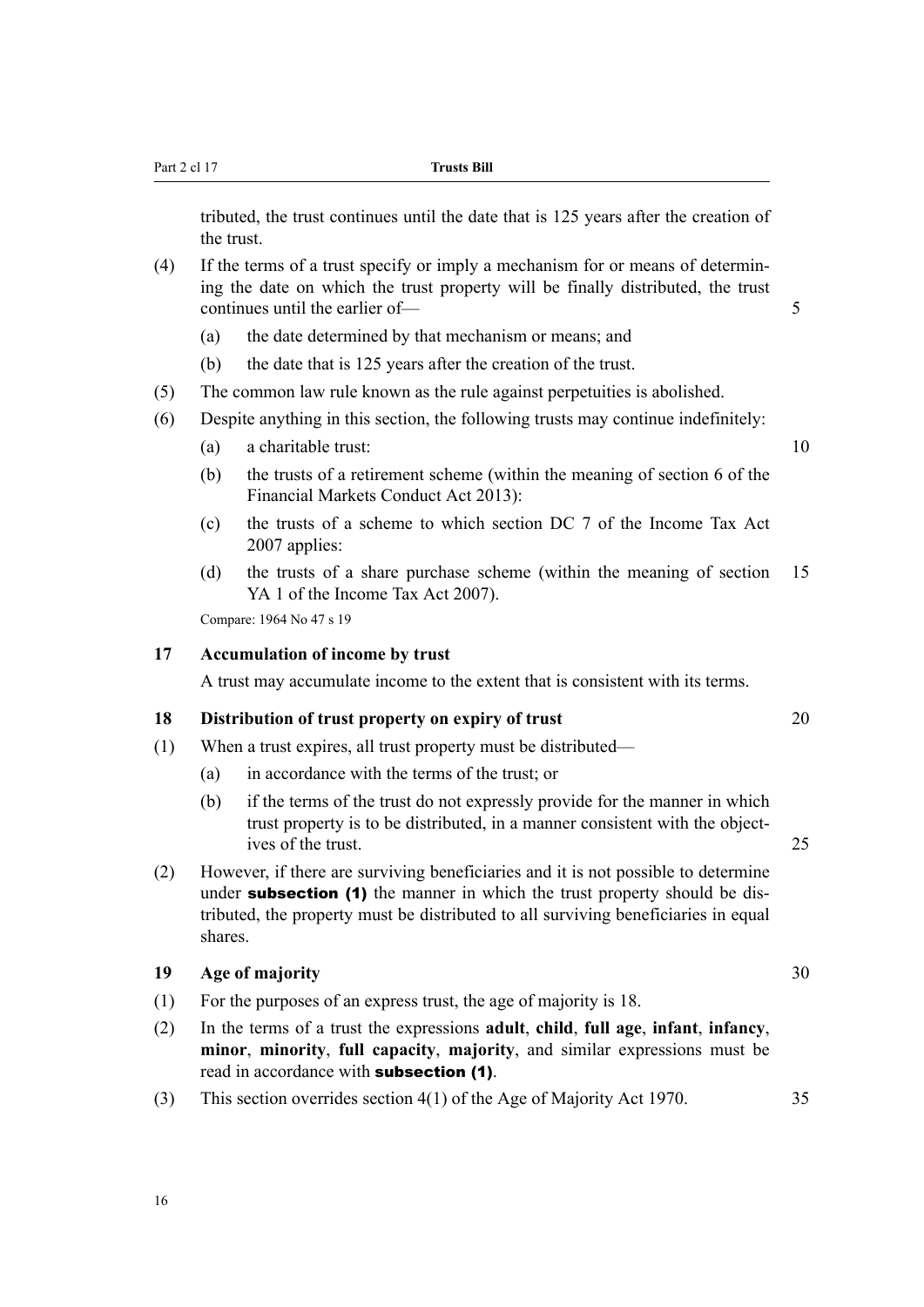## **Part 3**

## <span id="page-26-0"></span>**Trustees' duties and information obligations**

Subpart 1—Duties of trustee

*Types of duties*

#### **20 Mandatory and default duties** 5

- (1) The duties set out in **sections 22 to 26** are mandatory duties that—
	- (a) must be performed by the trustee; and
	- (b) may not be excluded or modified by the terms of the trust.
- (2) The duties set out in **sections 27 to 36** are default duties that must be performed by the trustee unless modified or excluded by the terms of the trust, ex- 10 pressly or by implication.

#### **21 Adviser must alert settlor to modification or exclusion of default duty**

- (1) This section applies to a person who—
	- (a) is paid to—
		- (i) advise on the creation of a trust; or 15
		- (ii) prepare the terms of a trust; and
	- (b) recommends that the settlor should, or causes the settlor to, modify or exclude 1 or more default duties in the terms of the trust.
- (2) Before the creation of the trust, a person to whom this section applies must take reasonable steps to ensure that the settlor is aware of the meaning and effect of 20 the modification or exclusion.
- (3) Failure to comply with **subsection (2)** does not of itself invalidate the modification or exclusion in the terms of the trust.

#### *Mandatory duties*

**22 Duty to know terms of trust** 25 A trustee must know the terms of the trust. **23 Duty to act in accordance with terms of trust** A trustee must act in accordance with the terms of the trust. **24 Duty to act honestly and in good faith** A trustee must act honestly and in good faith. 30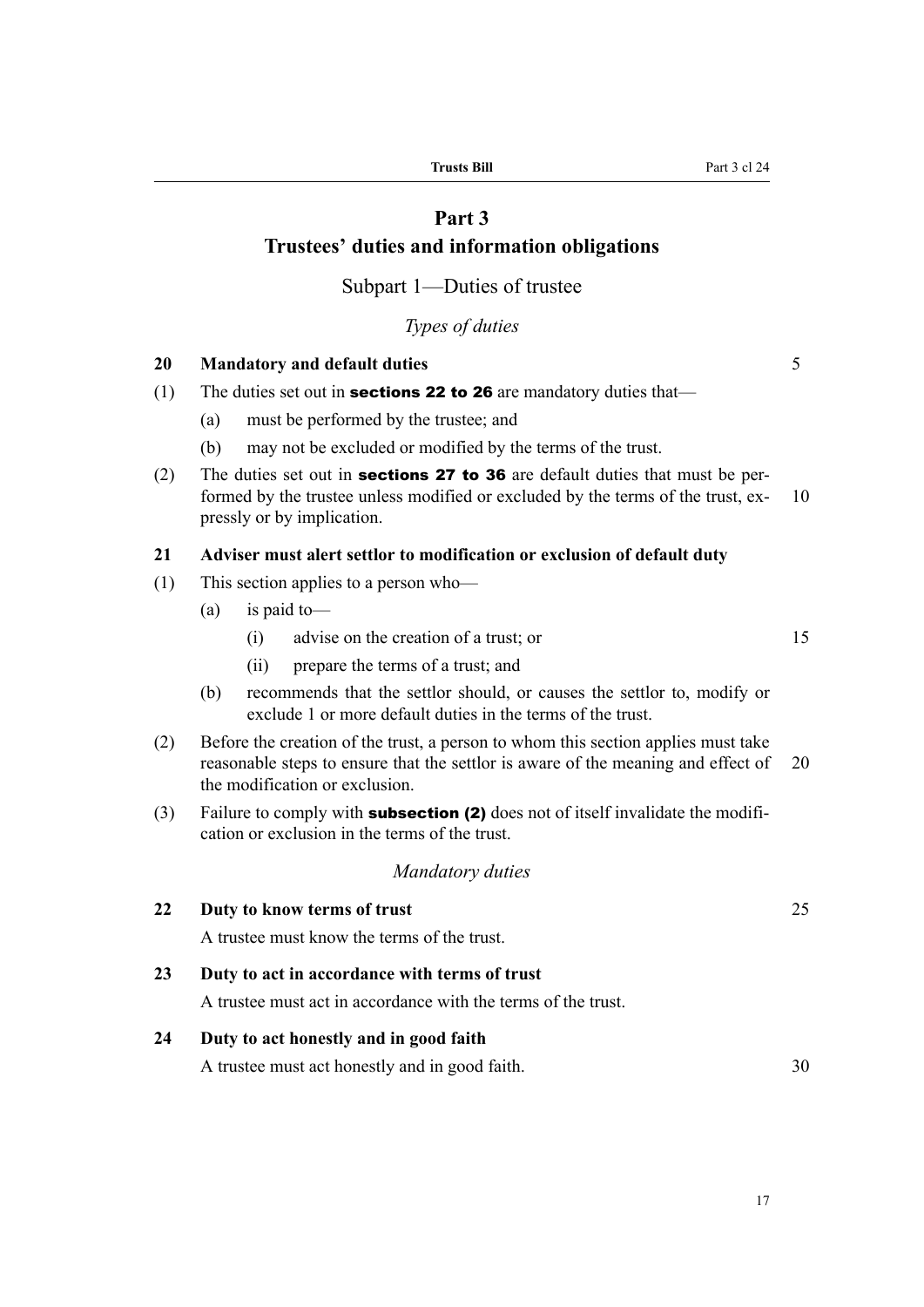## <span id="page-27-0"></span>**25 Duty to act for benefit of beneficiaries or to further permitted purpose of trust**

A trustee must hold or deal with trust property, and otherwise act, for the benefit of the beneficiaries or to further the permitted purpose of the trust.

### **26 Duty to exercise powers for proper purpose** 5

A trustee must exercise the trustee's powers for a proper purpose.

## *Default duties*

#### **27 General duty of care**

When administering a trust (other than when exercising a discretion to distribute trust property), a trustee must exercise the care and skill that is reasonable 10 in the circumstances, having regard, in particular,—

- (a) to any special knowledge or experience that the trustee has or that the trustee holds out as having; and
- (b) if the person acts as a trustee in the course of a business or profession, to any special knowledge or experience that it is reasonable to expect of a 15 person acting in the course of that kind of business or profession.

#### **28 Duty to invest prudently**

When exercising any power to invest trust property, a trustee must exercise the care and skill that a prudent person of business would exercise in managing the affairs of others, having regard, in particular,— 20

- (a) to any special knowledge or experience that the trustee has or that the trustee holds out as having; and
- (b) if the person acts as a trustee in the course of a business or profession, to any special knowledge or experience that it is reasonable to expect of a person acting in the course of that kind of business or profession. 25 Compare: 1956 No 61 ss 13B, 13C

#### **29 Duty not to exercise power for own benefit**

A trustee must not exercise a power of a trustee directly or indirectly for the trustee's own benefit.

### **30 Duty to consider exercise of power** 30

A trustee must consider actively and regularly whether the trustee should be exercising 1 or more of the trustee's powers.

#### **31 Duty not to bind or commit trustees to future exercise of discretion**

A trustee must not bind or commit trustees to a future exercise or non-exercise of a discretion relating to the distribution of trust property. 35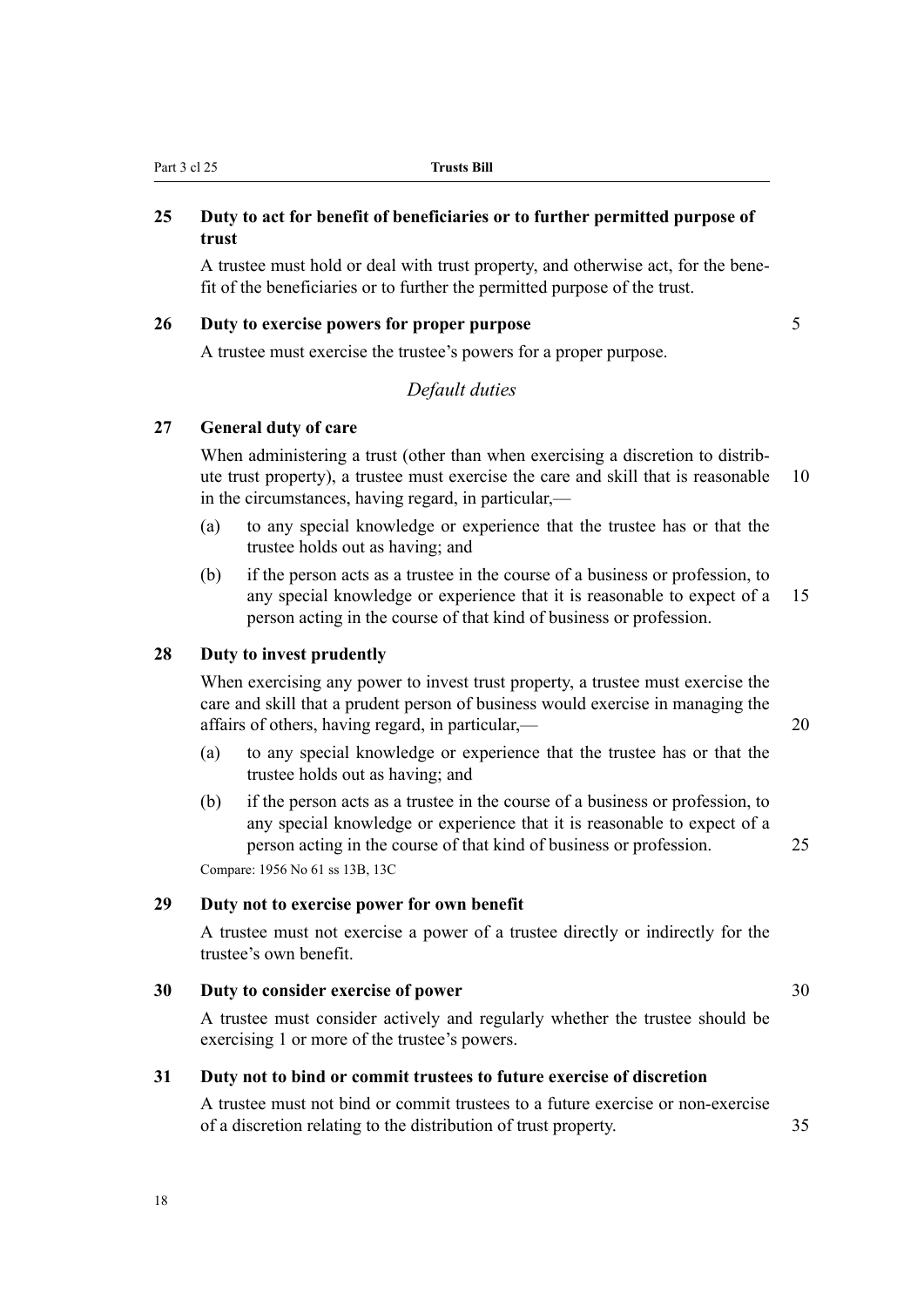| I<br>ë<br>۰,<br>٧ |
|-------------------|
|-------------------|

#### **Trusts Bill** Part 3 cl 40

#### <span id="page-28-0"></span>**32 Duty to avoid conflict of interest**

A trustee must avoid a conflict between the interests of the trustee and the interests of the beneficiaries.

#### **33 Duty of impartiality**

- (1) A trustee must act impartially in relation to the beneficiaries, and must not be 5 unfairly partial to one beneficiary or group of beneficiaries to the detriment of the others.
- (2) This section does not require a trustee to treat all beneficiaries equally (but all beneficiaries must be treated in accordance with the terms of the trust).

## **34 Duty not to profit** 10

A trustee must not make a profit from the trusteeship of a trust.

#### **35 Duty to act for no reward**

A trustee must not take any reward for acting as a trustee, but this does not affect the right of a trustee to be reimbursed for the trustee's legitimate expenses and disbursements in acting as a trustee (*see* **section 77(2)**). 15

#### **36 Duty to act unanimously**

If there is more than 1 trustee, the trustees must act unanimously.

## Subpart 2—Exemption and indemnity clauses

#### **37 Restriction on trustee exemption clauses**

The terms of a trust must not limit or exclude a trustee's liability for any breach 20 of trust arising from the trustee's dishonesty, wilful misconduct, or gross negligence.

#### **38 Restriction on trustee indemnity clauses**

The terms of a trust must not give a trustee any indemnity against the trust property for liability for any breach of trust arising from the trustee's dishones- 25 ty, wilful misconduct, or gross negligence.

#### **39 Invalidity of exemption clause or indemnity clause**

A clause in the terms of a trust is invalid to the extent that it purports to have the effect prohibited by section 37 or 38.

## **40 Adviser must alert settlor to liability exclusion or indemnity clause** 30

- (1) This section applies if—
	- (a) a person (the **adviser**) is paid to—
		- (i) advise on the creation of a trust; or
		- (ii) prepare the terms of a trust; and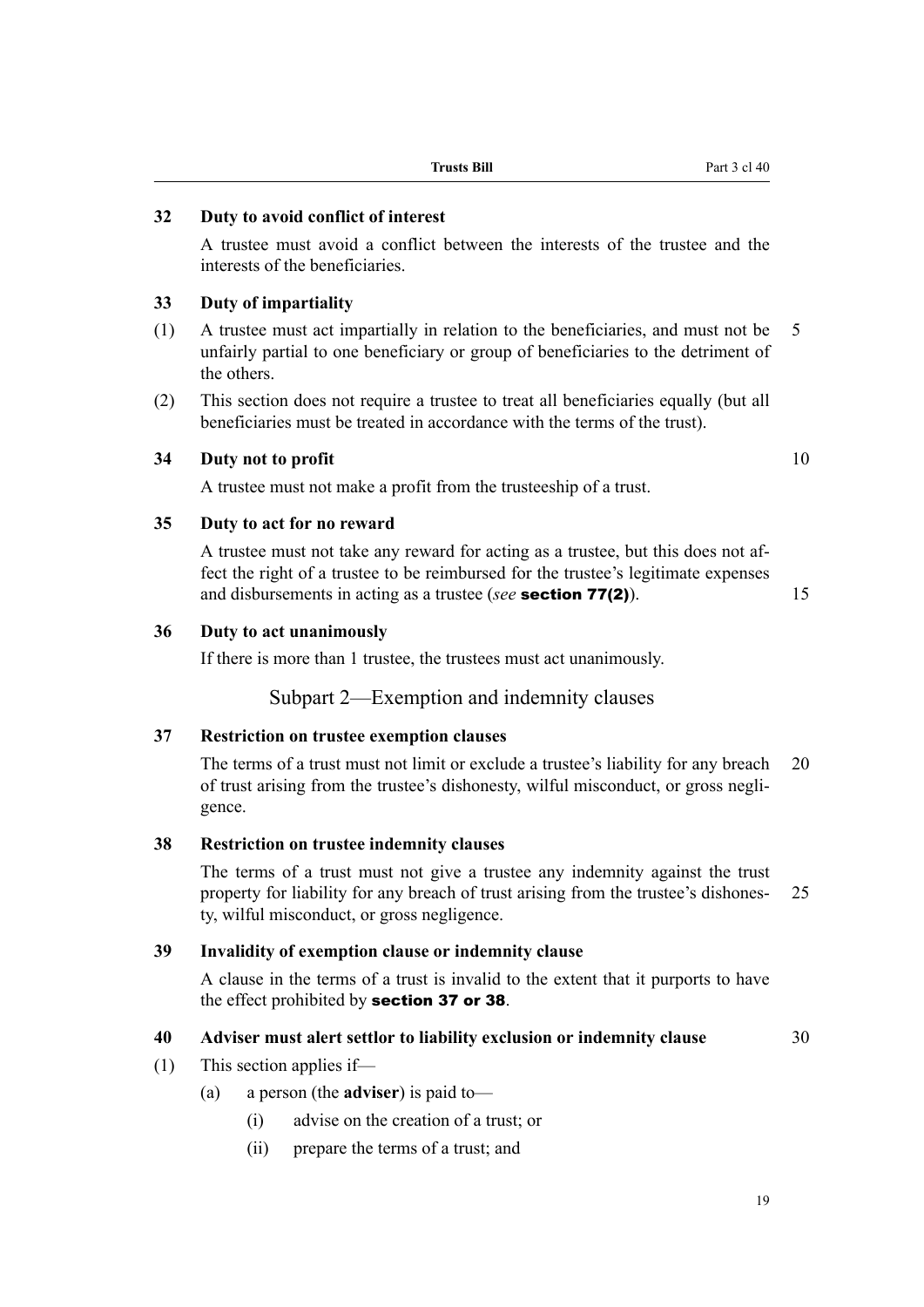- <span id="page-29-0"></span>(b) the adviser recommends that the settlor should, or causes the settlor to, include a liability exclusion or indemnity clause in the terms of the trust.
- (2) Before the creation of the trust, the adviser must take reasonable steps to ensure that the settlor is aware of the meaning and effect of the clause.
- (3) The liability exclusion or indemnity clause has no effect with respect to an ad- 5 viser who is or becomes a trustee of the trust and who is in breach of **subsec**tion (2).
- (4) Failure to comply with **subsection (2)** does not of itself invalidate the clause (except as provided in subsection (3)).
- (5) In this section, **liability exclusion or indemnity clause** means a clause that has 10 the effect of—
	- (a) limiting or excluding the liability of a trustee for breach of trust; or
	- (b) granting a trustee an indemnity against the trust property for the trustee's liability for breach of trust.

Subpart 3—Trustees' obligations to keep and give trust information 15

#### *Documents to be kept by trustees*

#### **41 Trustee must keep core documents**

Each trustee of a trust must keep, so far as is reasonable, the following documents relating to the trust:

- (a) the trust deed and any other document that contains terms of the trust: 20
- (b) any variations made to the trust deed or trust:
- (c) records of the trust property that identify the assets, liabilities, income, and expenses of the trust and that are appropriate to the value and complexity of the trust property:
- (d) any records of trustee decisions made during the trustee's trusteeship: 25
- (e) any written contracts entered into during that trustee's trusteeship:
- (f) any accounting records and financial statements prepared during that trustee's trusteeship:
- (g) documents of appointment, removal, and discharge of trustees (including any court orders appointing or removing trustees): 30
- (h) any letter or memorandum of wishes from the settlor:
- (i) any other documents necessary for the administration of the trust:
- (i) any documents referred to in **paragraphs (a) to (i)** that were kept by a former trustee during that person's trusteeship and passed on to the current trustee. 35

Compare: R3(1)(e), R5(1)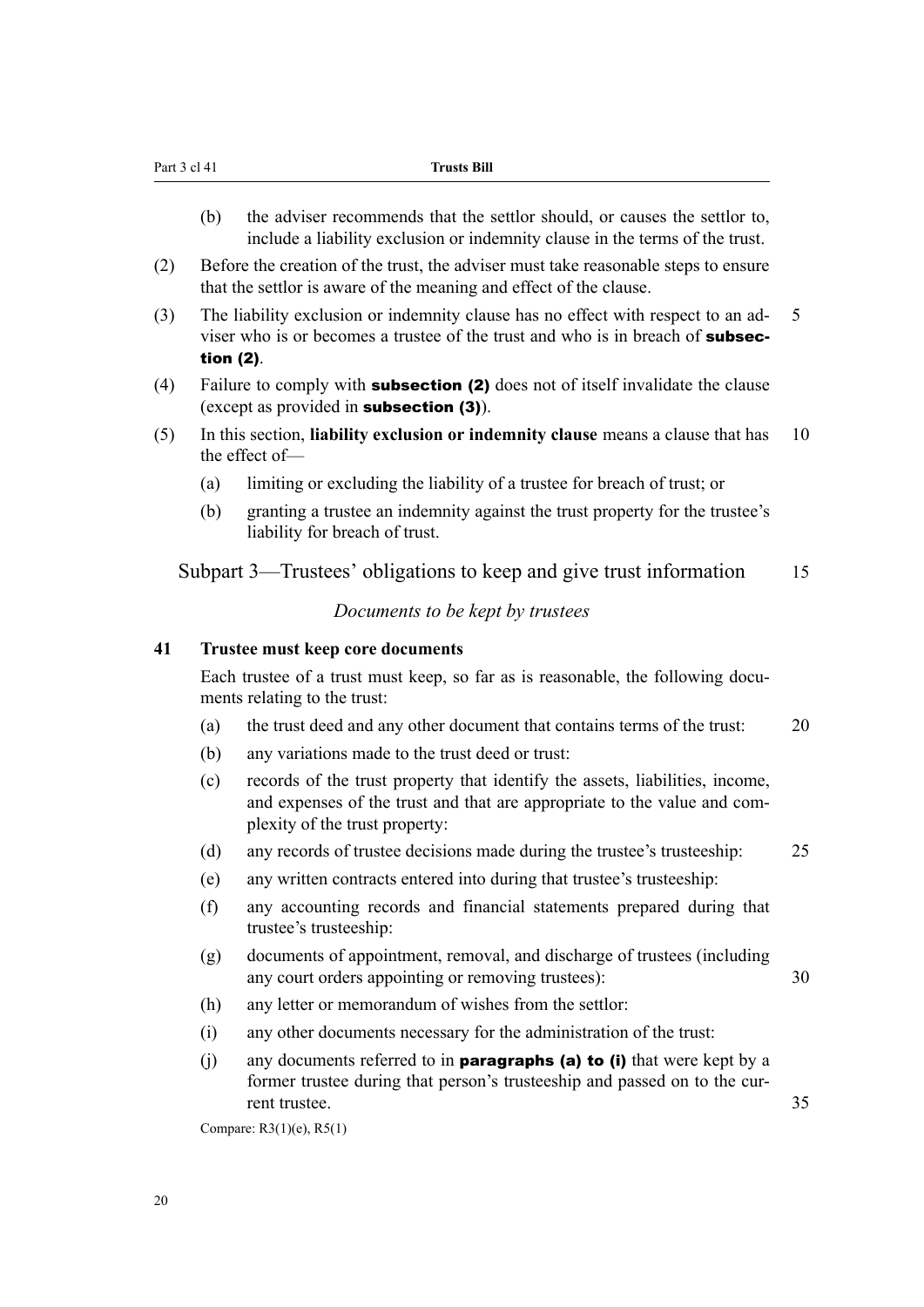## <span id="page-30-0"></span>**42 Keeping documents where there is more than 1 trustee**

If there is more than 1 trustee of a trust, each trustee must comply with the obligation in section 41 by-

- (a) holding the documents specified in **section 41(a) and (b)** or copies of those documents; and 5
- (b) being satisfied that at least 1 of the trustees holds the other documents specified in **section 41** and that those documents or copies of them will be made available to the other trustee or trustees on request.

Compare: R5(2)

### **43 Documents must be kept for duration of trusteeship** 10

A trustee must keep, so far as is reasonable, the documents for the duration of the trustee's trusteeship.

Compare: R5(3)

#### **44 Trustee must pass on documents**

At the time that the trusteeship of a trustee ends, if the trust continues, the 15 trustee must give at least 1 replacement trustee or continuing trustee the documents that the trustee holds at that time.

Compare: R5(3)

#### *Giving information to beneficiaries*

**45 Definitions for purposes of sections 46 to 51** 20

## In this section and in **sections 46 to 51**,—

**lacks capacity** means, in relation to a beneficiary, a beneficiary who—

- (a) is a child; or
- (b) is not competent to manage the beneficiary's own affairs for any reason, including a beneficiary who— 25
	- (i) is subject to an order appointing a manager under section 31 of the Protection of Personal and Property Rights Act 1988; or
	- (ii) has a trustee corporation managing the person's property under section 32 or 33 of that Act

**representative** means the parent, guardian, attorney, or property manager of a 30 beneficiary who lacks capacity

#### **trust information**—

- (a) means any information—
	- (i) regarding the terms of the trust, the administration of the trust, or the trust property; and 35
	- (ii) that it is reasonably necessary for the beneficiary to have to enable the trust to be enforced; but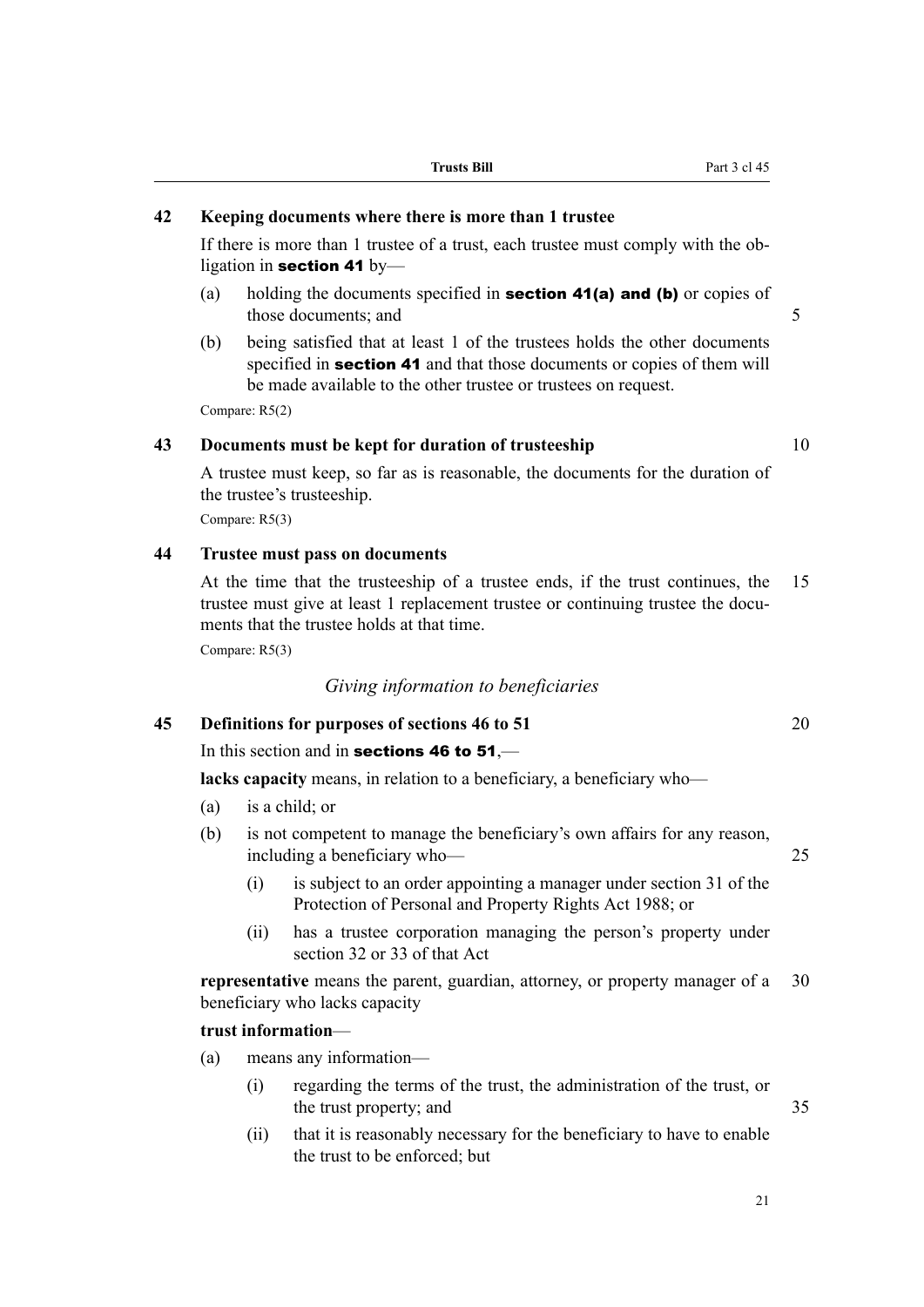<span id="page-31-0"></span>Part 3 cl 46 **Trusts Bill**

(b) does not include reasons for trustees' decisions.

Compare: R6(4)

#### **46 Purpose and application of sections 47 to 51**

- (1) The purpose of **sections 47 to 51** is to ensure that beneficiaries have sufficient information to enable the terms of the trust and the trustees' duties to be 5 enforced against the trustees.
- (2) Sections 47 to 51 do not apply to charitable trusts or to trusts established for a permitted purpose that do not have beneficiaries. Compare: R6(1)

## **47 Presumption that trustee must notify basic trust information** 10

- (1) There is a presumption that a trustee must make available to every beneficiary or representative of a beneficiary the basic trust information set out in **subsec**tion (3).
- (2) However,—
	- (a) before giving the information, the trustee must consider the factors set 15 out in section 49; and
	- (b) if the trustee reasonably considers (after taking into account those factors) that the information should not be made available to every beneficiary,—
		- (i) the presumption does not apply; and 20
		- (ii) the trustee may decide to withhold some or all of the basic trust information from 1 or more particular beneficiaries or classes of beneficiaries.
- (3) The basic trust information is—
	- (a) the fact that a person is a beneficiary of the trust; and 25
	- (b) the name and contact details of the trustee; and
	- (c) the occurrence of, and details of, each appointment, removal, and retirement of a trustee as it occurs; and
	- (d) the right of the beneficiary to request a copy of the terms of the trust or trust information. 30
- (4) A trustee is required to consider at reasonable intervals whether the trustee should be making the basic trust information available under this section. Compare: R6(2)(a)

### **48 Presumption that trustee must give information on request**

(1) There is a presumption that a trustee must within a reasonable period of time 35 give a beneficiary or the representative of a beneficiary the trust information that person has requested.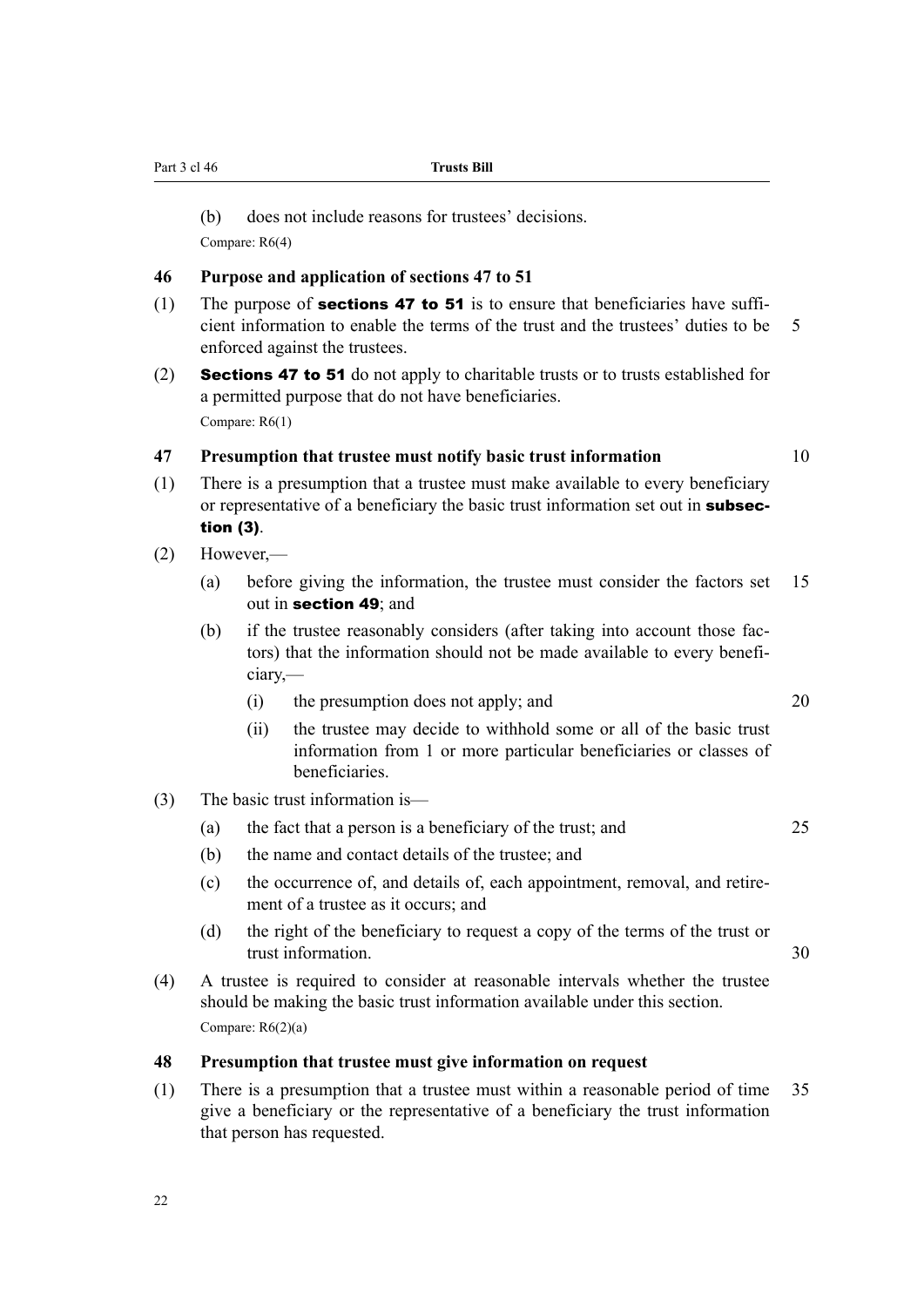- <span id="page-32-0"></span>(2) However,—
	- (a) before giving the information, the trustee must consider the factors set out in section 49; and
	- (b) if the trustee reasonably considers (after taking into account those factors) that the information should not be given to the person,— 5
		- (i) the presumption does not apply; and
		- (ii) the trustee may decide to refuse the request for trust information.

Compare: R6(2)(b)

#### **49 Procedure for deciding whether presumption applies**

The factors that the trustee must consider (for the purposes of **sections** 10 47(2)(a) and  $48(2)(a)$  are the following:

- (a) the nature of the interests in the trust held by the beneficiary and the other beneficiaries of the trust, including the degree and extent of the beneficiary's interest in the trust and the likelihood of the beneficiary receiving trust property in the future: 15
- (b) whether the information is subject to personal or commercial confidentiality:
- (c) the expectations and intentions of the settlor at the time of the creation of the trust (if known) as to whether the beneficiaries as a whole and the beneficiary in particular would be given information: 20
- (d) the age and circumstances of the beneficiary:
- (e) the age and circumstances of the other beneficiaries of the trust:
- (f) the effect on the beneficiary of giving the information:
- (g) the effect on the trustees, other beneficiaries of the trust, and third parties of giving the information: 25
- (h) in the case of a family trust, the effect of giving the information on—
	- (i) relationships within the family:
	- (ii) the relationship between the trustees and some or all of the beneficiaries to the detriment of the beneficiaries as a whole:
- (i) in a trust that has a large number of beneficiaries or unascertainable 30 beneficiaries, the practicality of giving information to all beneficiaries or all members of a class of beneficiaries:
- (j) the practicality of imposing restrictions and other safeguards on the use of the information (for example, by way of an undertaking, or restricting who may inspect the documents):  $35$
- (k) the practicality of giving some or all of the information to the beneficiary in redacted form: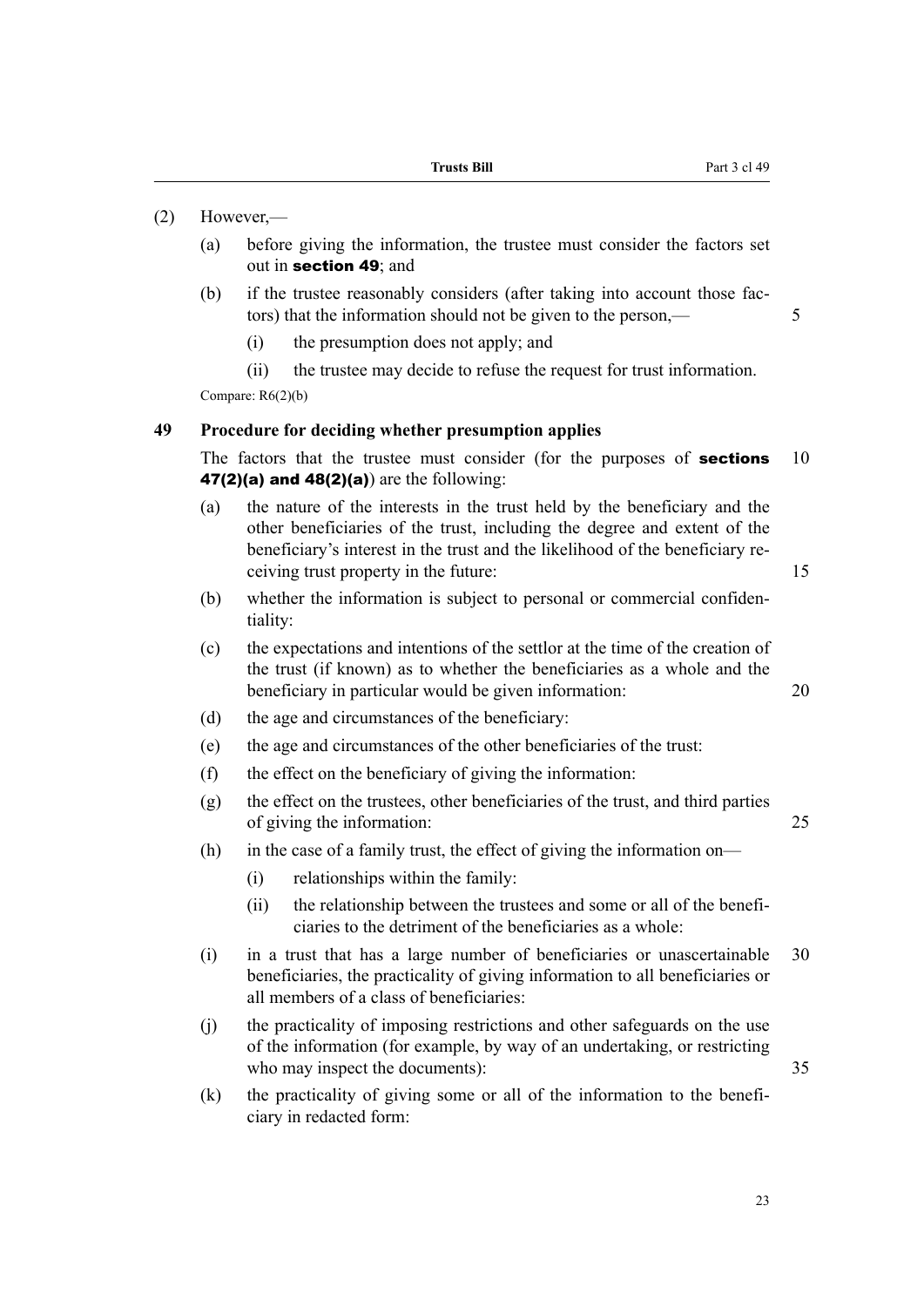- <span id="page-33-0"></span>(l) if a beneficiary has requested information, the nature and context of the request:
- (m) any other factor that the trustee reasonably considers is relevant to determining whether the presumption applies.

Compare:  $R6(3)$  5

#### **50 Procedure when trustee decides to give no information**

- (1) This section applies in relation to a trust if, as a result of 1 or more of the following circumstances or events, no beneficiary has any trust information:
	- (a) the trustee cannot identify any beneficiary to whom information can be given: 10
	- (b) the trustee decides under **section 47(2)(b)** to withhold all of the basic trust information from all beneficiaries:
	- (c) the trustee decides under **section 48(2)** to refuse a request for trust information.
- (2) The trustee must apply to the court for directions in relation to— 15
	- (a) whether the trustee's determination that there is no beneficiary to whom information can be given, or to withhold information or refuse a request for information, is reasonable in the circumstances; and
	- (b) the alternative means by which the trustee can be accountable and the trust can be enforced 20 and 20 and 20 and 20 and 20 and 20 and 20 and 20 and 20 and 20 and 20 and 20 and 20 and 20 and 20 and 20 and 20 and 20 and 20 and 20 and 20 and 20 and 20 and 20 and 20 and 20 and 20 and 20 and 20 a
- (3) However, the trustee is not required to apply to the court for directions if—
	- (a) the period during which no beneficiary has any trust information is less than 12 months; and
	- (b) at the end of that period, the trustee gives to at least 1 beneficiary of the trust— 25
		- (i) the basic trust information; and
		- (ii) the reasons for not giving the information earlier.
- (4) In giving directions under this section, the court must take into account the following principles:
	- (a) trust information may be withheld from all beneficiaries only in excep- 30 tional circumstances:
	- (b) alternative means of enforcing a trust pending disclosure of information to beneficiaries must be consistent with the objectives of the trust and not adversely affect its administration.

#### **51 Beneficiary may be required to pay cost of giving information** 35

A trustee may require the beneficiary to whom trust information is given under section 48 or in accordance with the terms of the trust to pay the reasonable cost of giving that information.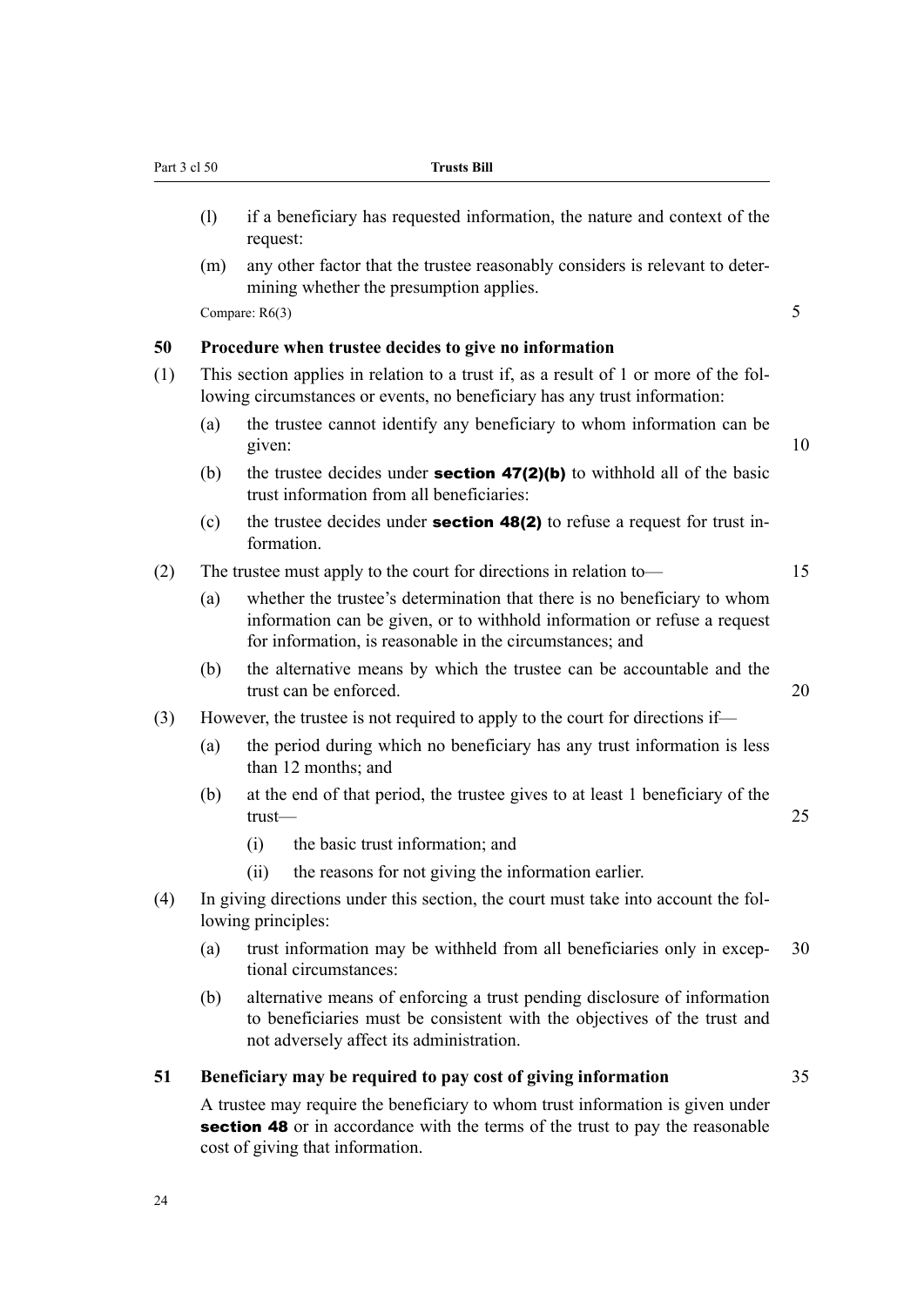### **Part 4**

## **Trustees' powers and indemnities**

## Subpart 1—Powers of trustee

### <span id="page-34-0"></span>**52 General powers of trustee**

A trustee has the following general powers:  $\frac{5}{5}$ 

- (a) all the powers necessary to manage the trust property including, in relation to the trust property, all the powers of an absolute owner of the property:
- (b) all the powers necessary to carry out the trust, including powers incidental to those in **paragraph (a)**.  $10$

#### **53 Status of provisions on specific powers of trustee**

Sections 54 to 75 set out specific powers of a trustee and the way in which those powers may be exercised, but they are not an exhaustive source or description of the specific powers of a trustee.

#### *Investment powers* 15

## **54 Trustee has power to invest**

A trustee may invest trust property in any property. Compare: 1956 No 61 s 13A

#### **55 Matters which trustee may consider in exercising power to invest**

- (1) A trustee exercising any power to invest may have regard to the following mat- 20 ters, so far as they are appropriate to the circumstances of the trust:
	- (a) the objectives of the trust or the permitted purpose of the trust:
	- (b) the desirability of diversifying trust investments:
	- (c) the nature of existing trust investments and other trust property:
	- (d) the need to maintain the real value of the capital or income of the trust: 25
	- (e) the risk of capital loss or depreciation:
	- (f) the potential for capital appreciation:
	- (g) the likely income return:
	- (h) the length of the term of the proposed investment:
	- (i) the probable duration of the trust: 30
	- (j) the marketability of the proposed investment during, and on the expiry of, the term of the proposed investment:
	- (k) the aggregate value of the trust property:

**Trusts Bill** Part 4 cl 55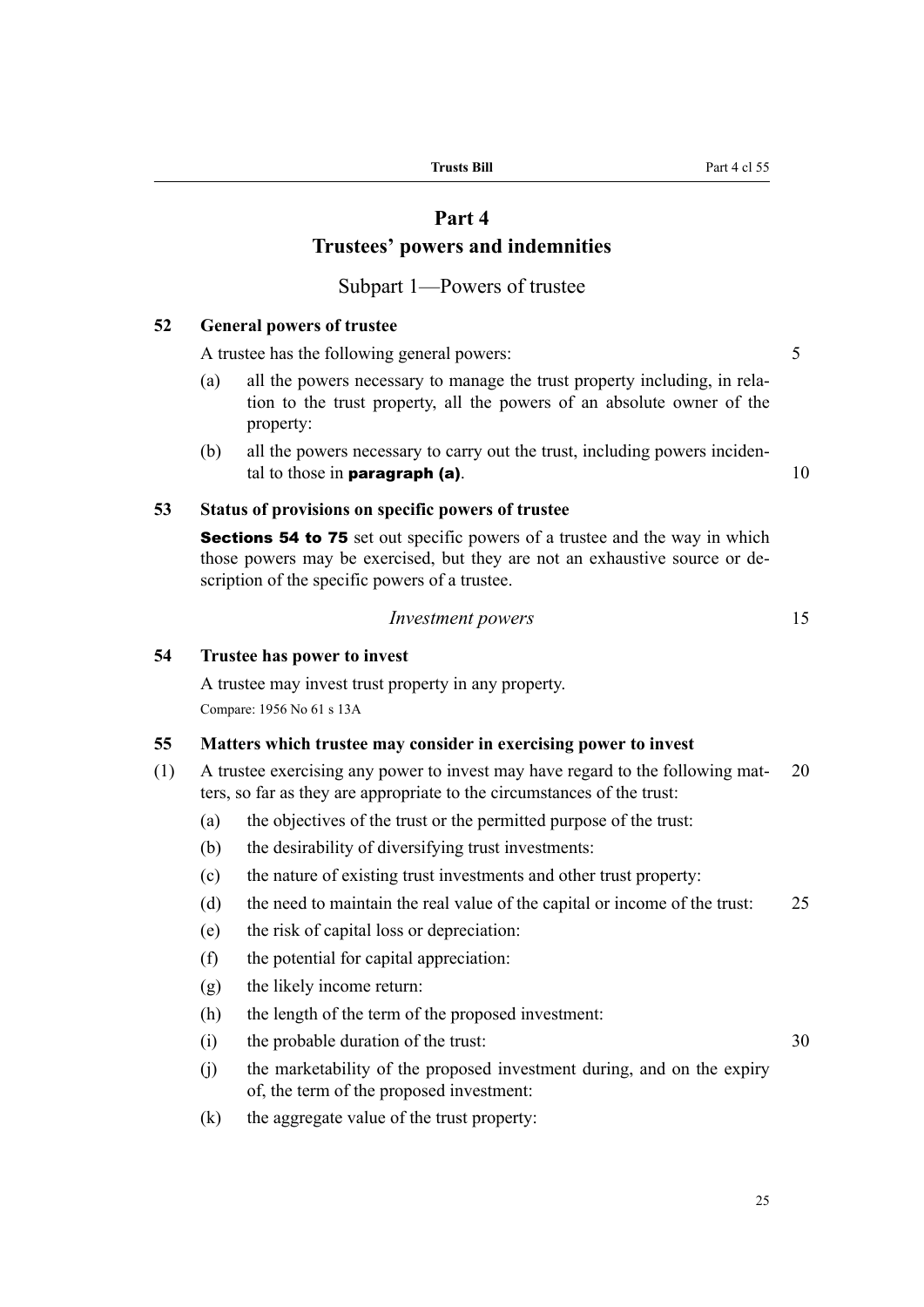- <span id="page-35-0"></span>(l) the effect of the proposed investment in relation to the tax liability of the trust:
- (m) the likelihood of inflation affecting the value of the proposed investment or other trust property:
- (n) the trustee's overall investment strategy. 5

(2) This section does not limit the matters that a trustee may take into account. Compare: 1956 No 61 s 13E

*Power to determine treatment of returns and accounts*

#### **56 Power to determine whether return on investment is income or capital**

For the purposes of distribution, and of preparing and completing a financial 10 statement for a trust, a trustee may determine whether a return on an investment is to be treated as income or capital.

#### **57 Apportionment of receipts and outgoings between income and capital**

- (1) A trustee's powers under **subsection (2)** may be exercised only—
	- (a) if the exercise of the power is fair and reasonable in all the circumstan- 15 ces; and
	- (b) in accordance with accepted business practice.
- (2) A trustee may—
	- (a) apportion any receipt or outgoing relating to any period of time between the income and capital accounts, or charge any outgoing or credit any re- 20 ceipt exclusively to or from income or capital:
	- (b) transfer funds between capital and income accounts—
		- (i) to recover or reimburse an outgoing previously charged to the account that is to receive the funds:
		- (ii) to recover or deduct any receipt previously credited to the account 25 from which the funds are to be recovered:
	- (c) deduct from income an amount to meet the cost of depreciation, and add the amount to capital.
- (3) This section extinguishes the rules of common law and equity relating to the apportionment of receipts and outgoings. 30
- (4) If a trustee is the landlord, tenant, vendor, or purchaser of land, the apportionment rules in the Property Law Act 2007 apply in respect of that land.

*Powers to apply trust property for beneficiary's welfare*

#### **58 Trustee's power to pay income for child beneficiary's welfare**

(1) A trustee may pay some or all of the income on the interest of the beneficiary 35 in respect of whom this section applies for the beneficiary's welfare.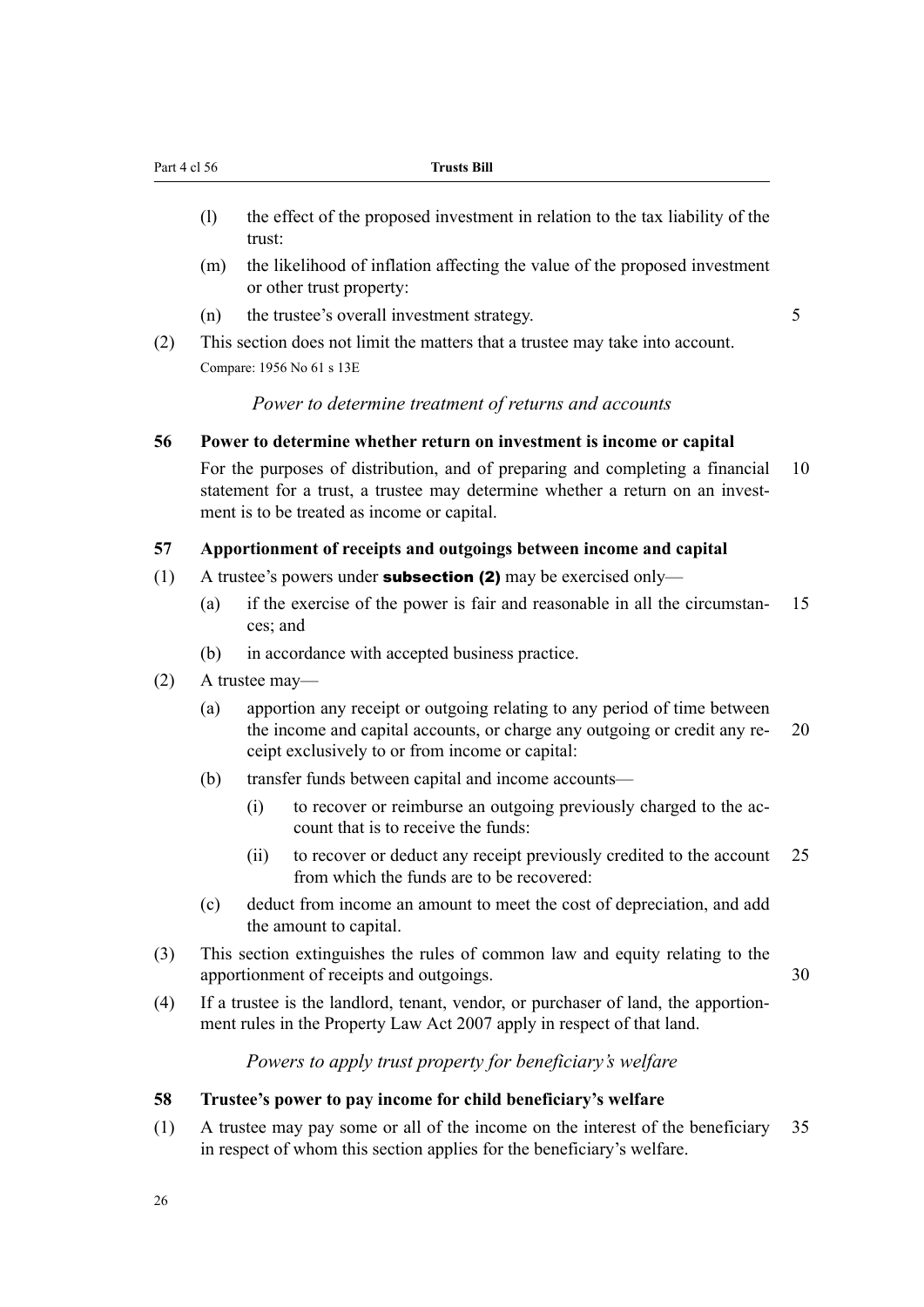|     |          | <b>Trusts Bill</b><br>Part 4 cl 60                                                                                                                                                                                                                                                                     |    |
|-----|----------|--------------------------------------------------------------------------------------------------------------------------------------------------------------------------------------------------------------------------------------------------------------------------------------------------------|----|
| (2) |          | This section applies in respect of a beneficiary who is a child with an interest<br>(whether vested or contingent) in some or all of the trust property.                                                                                                                                               |    |
| (3) |          | In this section, <b>income</b> —                                                                                                                                                                                                                                                                       |    |
|     | (a)      | means the income on the beneficiary's interest that arises in the most re-<br>cent year; and                                                                                                                                                                                                           | 5  |
|     | (b)      | where they have not been previously paid in respect of the beneficiary<br>but have been accumulated and held for the beneficiary's entitlement in<br>the future, means the income on the beneficiary's interest from previous<br>years and the interest earned from the investment of that income; and |    |
|     | (c)      | where the beneficiary has an absolute interest in an annuity, includes the<br>income from the annuity.                                                                                                                                                                                                 | 10 |
| (4) |          | In deciding whether to make a payment and the amount of any payment, the<br>trustee must consider all of the relevant circumstances, including the benefi-<br>ciary's age and requirements.                                                                                                            |    |
| (5) | welfare. | The trustee may make the payment under <b>subsection (1)</b> to the child's parent<br>or guardian, or in some other manner that is for or toward the beneficiary's                                                                                                                                     | 15 |
| (6) |          | This power is subject to any prior interests or charges affecting the income.<br>Compare: 1956 No 61 s 40(1), (2)                                                                                                                                                                                      |    |
| 59  |          | Trustee's powers with respect to income of child beneficiary                                                                                                                                                                                                                                           | 20 |
| (1) |          | While a beneficiary is a child, a trustee may use the income on the benefi-<br>ciary's interest in 1 or more of the following ways:                                                                                                                                                                    |    |
|     | (a)      | invest the income:                                                                                                                                                                                                                                                                                     |    |
|     | (b)      | accumulate the income:                                                                                                                                                                                                                                                                                 |    |
|     | (c)      | make a payment under <b>section 58</b> for the beneficiary's welfare.                                                                                                                                                                                                                                  | 25 |
| (2) |          | If either of the following applies, the trustee must hold the income for the bene-<br>ficiary absolutely:                                                                                                                                                                                              |    |
|     | (a)      | the beneficiary's interest is a vested interest and the child turns 18:                                                                                                                                                                                                                                |    |
|     | (b)      | the beneficiary, on turning 18, is entitled to the property from which the<br>income arose.                                                                                                                                                                                                            | 30 |
| 60  |          | Trustee's power to pay capital for capital beneficiary's welfare                                                                                                                                                                                                                                       |    |
| (1) |          | A trustee may pay or apply some or all of a share of the capital money or other<br>capital assets of the trust property of a beneficiary in respect of whom this sec-<br>tion applies for the beneficiary's welfare.                                                                                   |    |
| (2) |          | This section applies in respect of a beneficiary with an interest (whether vested<br>or contingent) in some or all of the capital of the trust property.                                                                                                                                               | 35 |
| (3) |          | In deciding whether to pay or apply capital and the amount to pay or apply, the<br>trustee must consider all of the relevant circumstances.                                                                                                                                                            |    |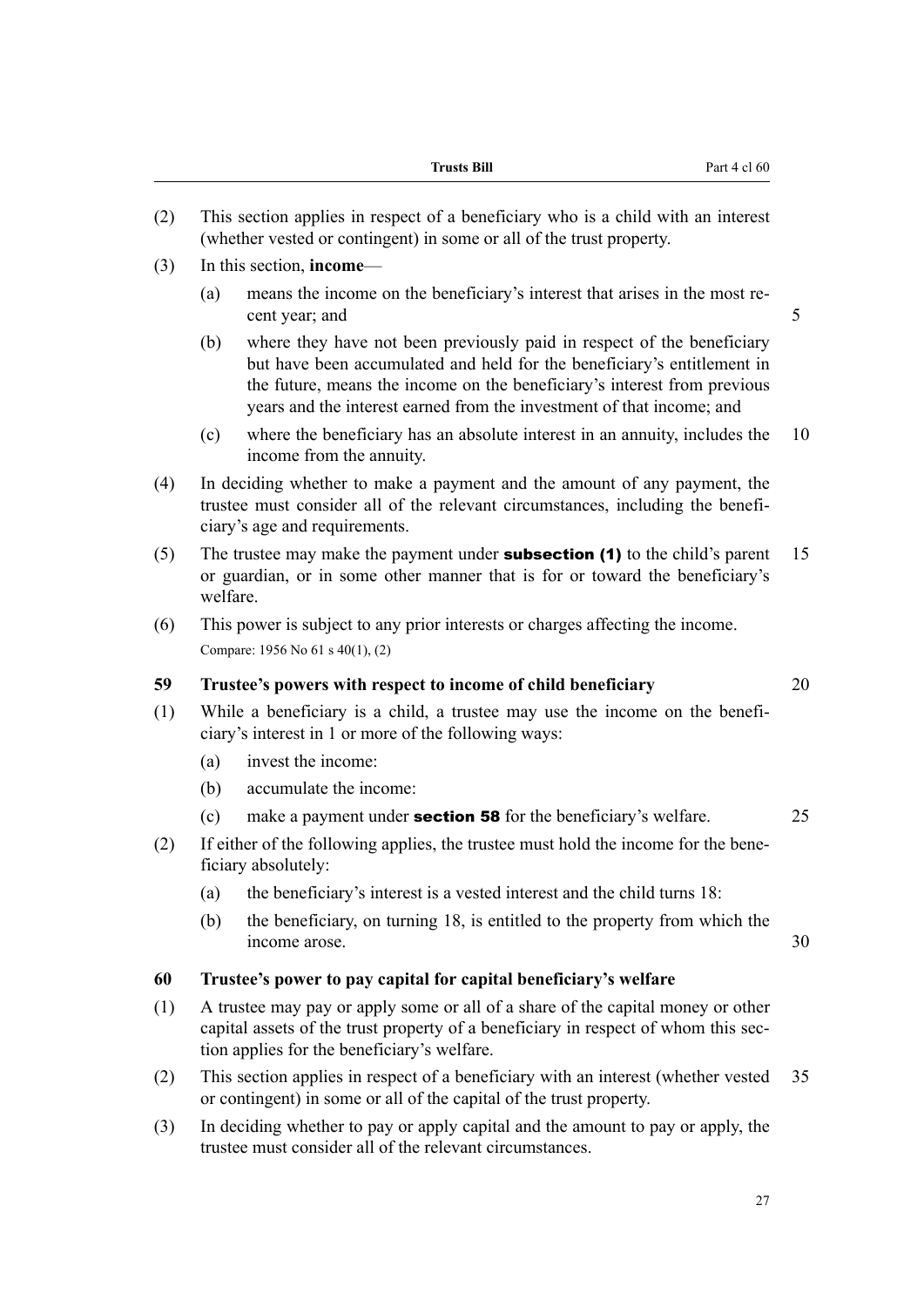- (4) In exercising the power under this section, a trustee—
	- (a) must not make a payment to a person whose interest is subject to a double or multiple contingency; and
	- (b) must not make a payment if the income would prejudice a person entitled to a prior life or other interest (whether vested or contingent) in the 5 amount paid or applied, unless—
		- (i) the person whose interest may be prejudiced is an adult and consents in writing to the payment or application; or
		- (ii) the court, on the trustee's application, orders the amount to be paid or applied. 10
- (5) An amount paid under this section must be accounted for as part of the share in the trust property to which the person is or becomes absolutely or indefeasibly entitled.

Compare: 1956 No 61 s 41

#### **61 Trustee may impose conditions on payment for beneficiary's welfare** 15

- (1) A trustee exercising a power to pay or apply an amount of income or capital for the welfare of a beneficiary may impose 1 or more conditions.
- (2) A condition may require the repayment of the amount, payment of interest on the amount, or giving security for the amount.
- (3) At any time after imposing a condition, the trustee may, either wholly or in 20 part, waive the condition, or release an obligation undertaken or any security given because of the condition.
- (4) A trustee, when imposing a condition about giving security, is not affected by any restriction on the investment of trust property, whether imposed under this Act or otherwise. 25
- (5) When working out the amount of income or capital that a trustee who has imposed a condition may pay or apply, an amount repaid to the trustee or recovered by the trustee is taken not to have been paid or applied by the trustee. Compare: 1956 No 61 s 41A; Draft Trusts Bill 2013 cls 101, 102 (Qld)

# **62 Trustee not liable for certain losses in relation to amounts paid or applied** 30 **for beneficiary's welfare**

A trustee is not liable for any loss that may be incurred in relation to an amount that is paid or applied for a beneficiary's welfare if the loss arises—

- (a) because of a failure to impose any or adequate conditions under **section 61**; or  $35$
- (b) without limiting paragraph (a), because of a failure to take security or adequate security; or
- (c) because of a failure to take action for the protection of the security (including a failure to exercise a right to enforce the security); or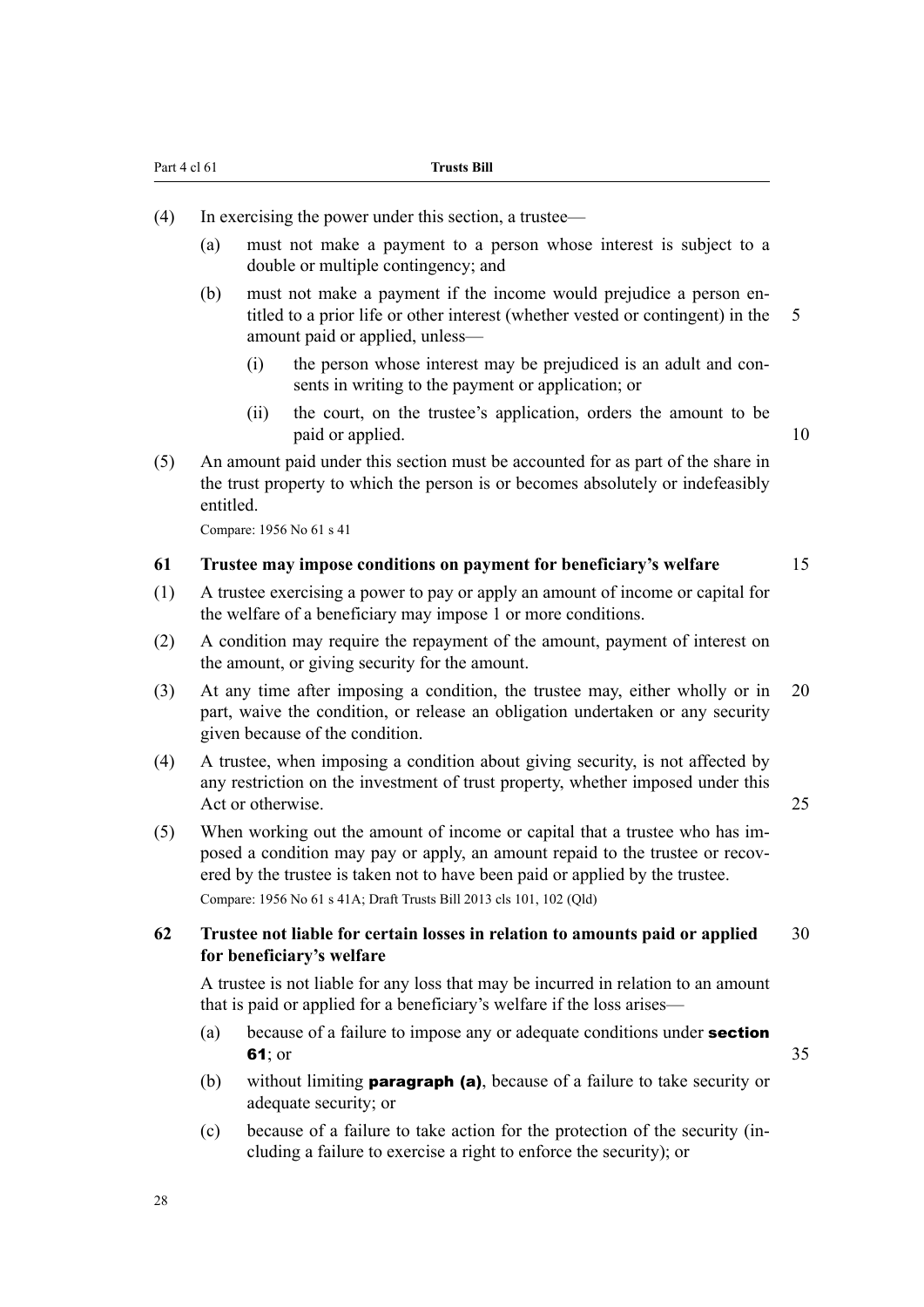- (d) through the release or abandonment of the security without payment; or
- (e) from any other matter in relation to the conditions imposed or the waiver of any condition.

Compare: 1956 No 61 s 41A(4); Draft Trusts Bill 2013 cl 103 (Qld)

#### *Exercise of trustee powers and functions by others* 5

# **63 Trustee's power to appoint others to exercise or perform certain powers or functions**

- (1) A trustee may—
	- (a) appoint a person to exercise or perform, on behalf of the trustee, specified powers or functions in relation to the trust: 10

- (b) appoint a person to make specified decisions in relation to all or part of the trust property:
- (c) appoint an eligible person to hold or deal with all or part of the trust property as nominee or custodian and vest all or part of the trust property in that person. 15
- (2) However, a trustee may not under this section or under any comparable power in the terms of the trust appoint a person to exercise or perform, on behalf of the trustee, any of the following powers or functions:
	- (a) a function that is, or is related to, the determination of whether, when, or in what way any trust property should be distributed, used, possessed, or 20 otherwise beneficially enjoyed:
	- (b) a power to decide whether any fees or other payment due to be made out of the trust funds should be made out of income or capital (where the decision affects a beneficiary's entitlement to trust property):
	- (c) a power to decide whether payments received by, or payable to, the 25 trustee should be appropriated to income or capital (where the decision affects a beneficiary's entitlement to trust property):
	- (d) a power to appoint a person to be, or to remove, a trustee of the trust:
	- (e) a power of appointment (including a power to appoint a person to be, or to remove, a beneficiary):  $30$
	- (f) a power to appoint or change the distribution date of trust property:
	- (g) a power to resettle the trust, or to amend, revoke, or replace all or any terms of the trust:
	- (h) a right to apply to the court:
	- (i) the powers of appointment conferred by **subsection (1)** (which are  $35$ powers exercisable only by the trustee personally) and any other power conferred by an enactment or the terms of the trust and exercisable only by the trustee personally.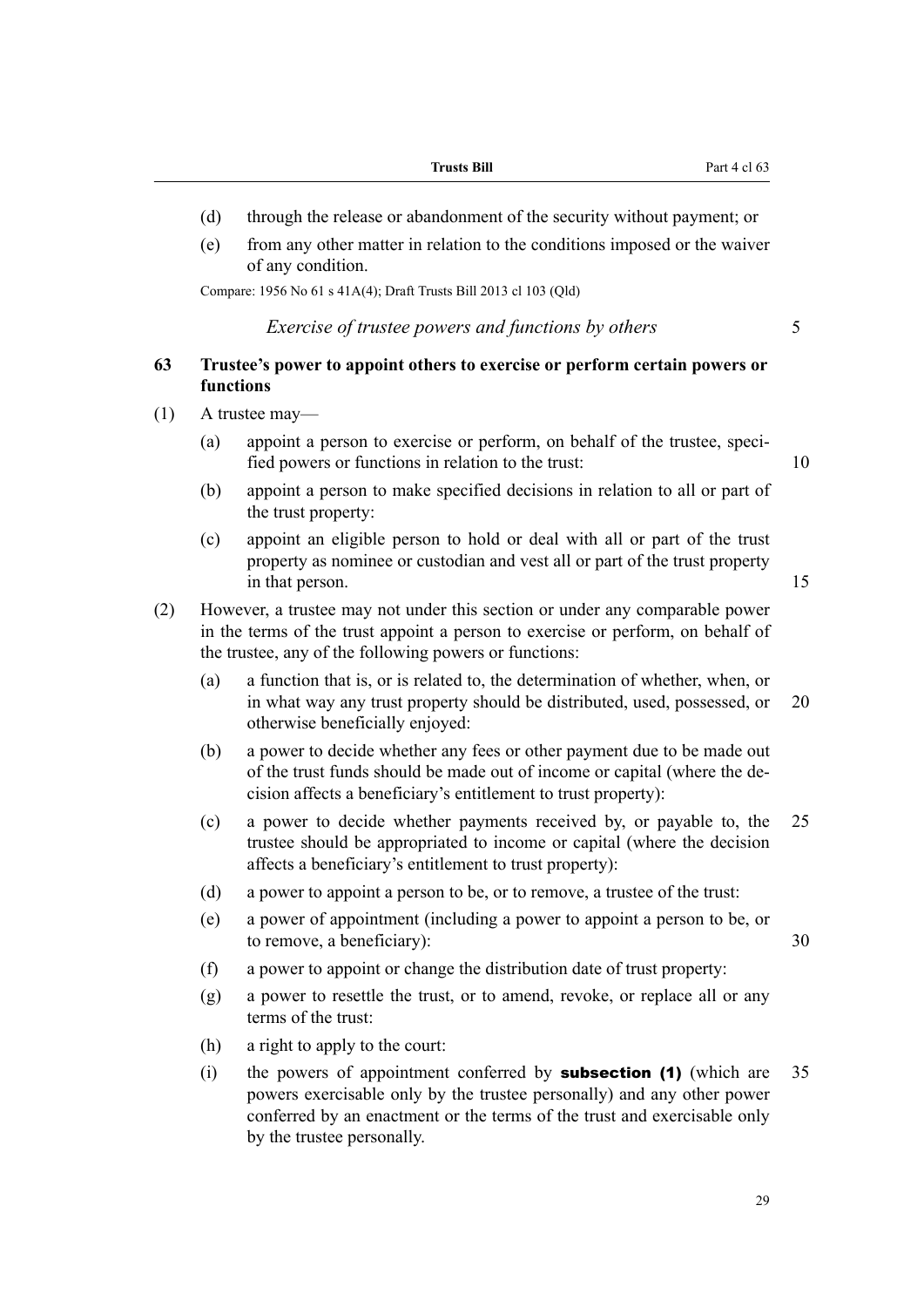| (3) |     | A person appointed under <b>subsection (1)</b> or under any comparable power in<br>the terms of the trust-                                                                                                                                     |    |
|-----|-----|------------------------------------------------------------------------------------------------------------------------------------------------------------------------------------------------------------------------------------------------|----|
|     | (a) | does not take on the duties of the trustee under this Act, but must act in<br>accordance with the terms of the appointment and with any directions of<br>the trustee; and                                                                      | 5  |
|     | (b) | is liable to the trustee for any failure to comply with those terms or di-<br>rections.                                                                                                                                                        |    |
| (4) |     | For the purposes of <b>subsection (1)(c)</b> , eligible person means—                                                                                                                                                                          |    |
|     | (a) | a person who carries on a business that consists of or includes acting as a<br>nominee or custodian; or                                                                                                                                        | 10 |
|     | (b) | a body corporate that is controlled by the trustee; or                                                                                                                                                                                         |    |
|     | (c) | an incorporated law firm.                                                                                                                                                                                                                      |    |
| (5) |     | For the purposes of <b>subsection <math>(4)(b)</math></b> , a body corporate is <b>controlled</b> by the<br>trustee if-                                                                                                                        |    |
|     | (a) | the trustee has a controlling interest in the body corporate; or                                                                                                                                                                               | 15 |
|     | (b) | the trustee has the capacity (for example, because of practical influence)<br>to determine the outcome of decisions about the body corporate's finan-<br>cial and operating policies.                                                          |    |
| 64  |     | Trustee's duties to keep appointments under review and to fulfil general<br>duty of care                                                                                                                                                       | 20 |
| (1) |     | If a trustee exercises a power of appointment under <b>section 63(1)</b> or any<br>comparable power in the terms of the trust, the trustee must—                                                                                               |    |
|     | (a) | keep under review the arrangements under which the appointee acts and<br>how those arrangements are being put into effect; and                                                                                                                 |    |
|     | (b) | if the circumstances make it appropriate to do so, consider whether the<br>trustee should exercise any power to intervene (for example, a power to<br>give directions to the appointee, or to amend, revoke, or replace the ap-<br>pointment). | 25 |
| (2) |     | The general duty of care in <b>section 27</b> applies to the exercise of a power re-<br>ferred to in subsection (1).                                                                                                                           | 30 |
| (3) |     | This section applies despite <b>section 20(2)</b> .                                                                                                                                                                                            |    |
| 65  |     | Trustee's liability for acts of appointee limited                                                                                                                                                                                              |    |
|     |     | A trustee is not liable in a proceeding brought by or on behalf of a beneficiary<br>for any act or default of an appointee of the trustee unless the trustee failed—                                                                           |    |
|     |     |                                                                                                                                                                                                                                                |    |

Part 4 cl 64 **Trusts Bill** 

- (a) to fulfil any of the trustee's mandatory duties or the trustee's default 35 duties (where applicable) in appointing the person under section 63; or
- (b) to fulfil the trustee's duties under section 64.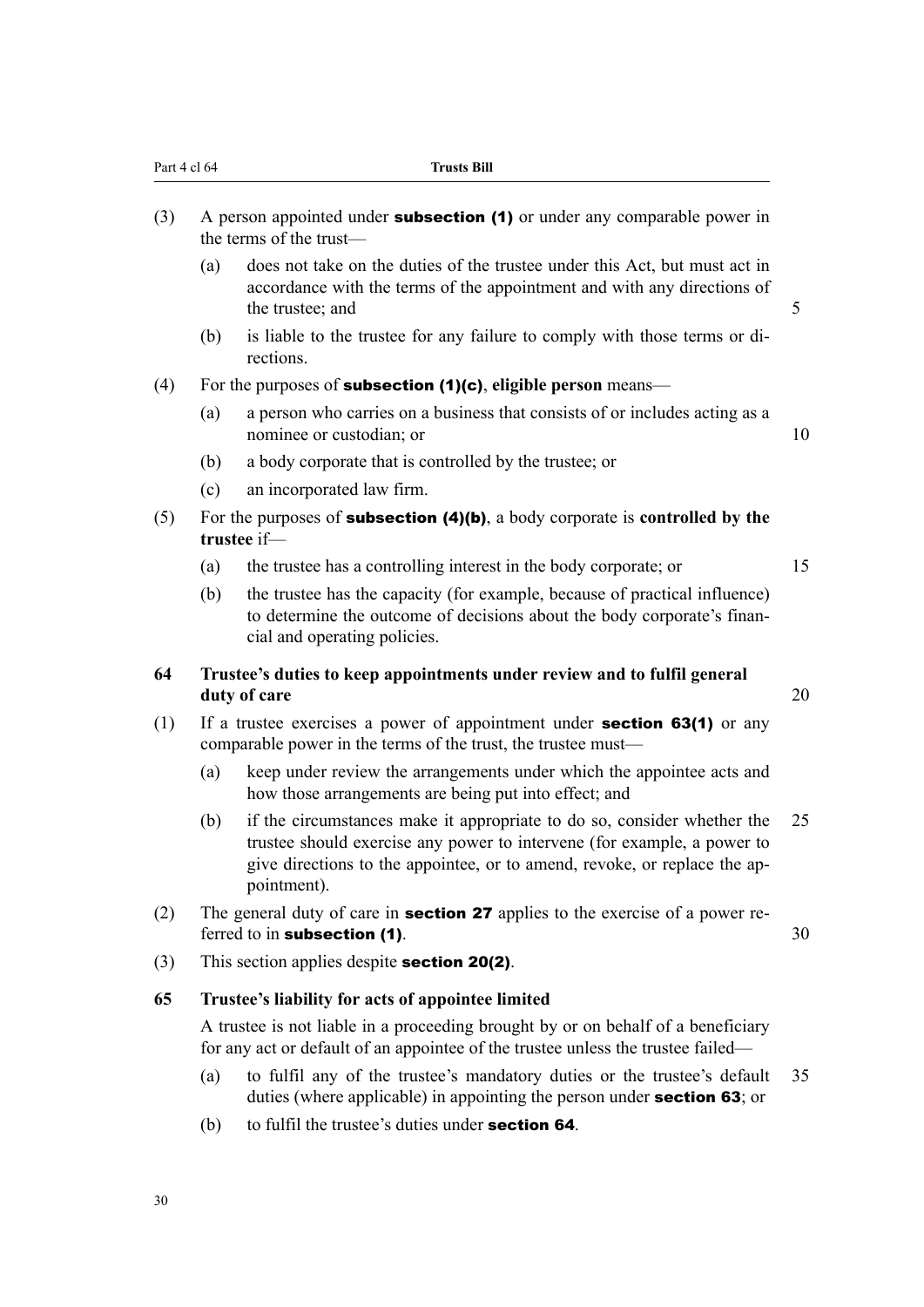|     |      | <b>Trusts Bill</b><br>Part 4 cl 67                                                                                                                                                                                                                                       |    |
|-----|------|--------------------------------------------------------------------------------------------------------------------------------------------------------------------------------------------------------------------------------------------------------------------------|----|
| 66  |      | Trustee's power to delegate powers and functions in specified<br>circumstances                                                                                                                                                                                           |    |
| (1) |      | Despite <b>sections 63 and 64</b> , a trustee may, by power of attorney, delegate all<br>or any of the trustee's powers and functions under the trust to any person quali-<br>fied to be a trustee under <b>section 90</b> .                                             | 5  |
| (2) |      | However, the power may be exercised only if the delegation is necessary (or<br>the trustee expects that it may from time to time become necessary) because of<br>the trustee's-                                                                                          |    |
|     | (a)  | absence from New Zealand; or                                                                                                                                                                                                                                             |    |
|     | (b)  | temporary inability to be contacted; or                                                                                                                                                                                                                                  | 10 |
|     | (c)  | temporary physical incapability; or                                                                                                                                                                                                                                      |    |
|     | (d)  | temporary lack of capacity to perform the functions of a trustee.                                                                                                                                                                                                        |    |
| (3) |      | The delegation—                                                                                                                                                                                                                                                          |    |
|     | (a)  | commences when the circumstance in <b>subsection (2)</b> occurs or begins;<br>and                                                                                                                                                                                        | 15 |
|     | (b)  | continues for the shorter of-                                                                                                                                                                                                                                            |    |
|     |      | the duration of the circumstance in <b>subsection (2)</b> ; and<br>(i)                                                                                                                                                                                                   |    |
|     |      | (ii)<br>12 months.                                                                                                                                                                                                                                                       |    |
| (4) |      | If a delegation has been in place for 12 months and the circumstance in sub-<br>section (2) continues, the delegation may be extended by the delegating<br>trustee (or the trustee's delegate in cases to which <b>subsection (2)(d)</b> applies)<br>for the shorter of- | 20 |
|     | (a)  | the remaining duration of the circumstance in <b>subsection (2)</b> ; and                                                                                                                                                                                                |    |
|     | (b)  | a further 12 months.                                                                                                                                                                                                                                                     |    |
| (5) |      | A trustee may delegate powers to a sole co-trustee only if that sole co-trustee is<br>a statutory trustee.                                                                                                                                                               | 25 |
| (6) |      | A delegate may exercise the delegating trustee's power to resign.                                                                                                                                                                                                        |    |
|     |      | Compare: Trustee Act 1925 s 25 (UK)                                                                                                                                                                                                                                      |    |
| 67  |      | Notice of delegation of trustee's powers and functions                                                                                                                                                                                                                   |    |
| (1) | ing: | Not later than 5 working days after delegation commences, the delegating<br>trustee (or, if the trustee is incapable, the delegate) must notify any co-trustees<br>and any person with the power to remove or to appoint trustees of the follow-                         | 30 |
|     | (a)  | the date on which the delegation commences:                                                                                                                                                                                                                              |    |
|     | (b)  | the duration of the delegation:                                                                                                                                                                                                                                          | 35 |

- (c) the name and contact details of the delegate:
- (d) the reason for the delegation: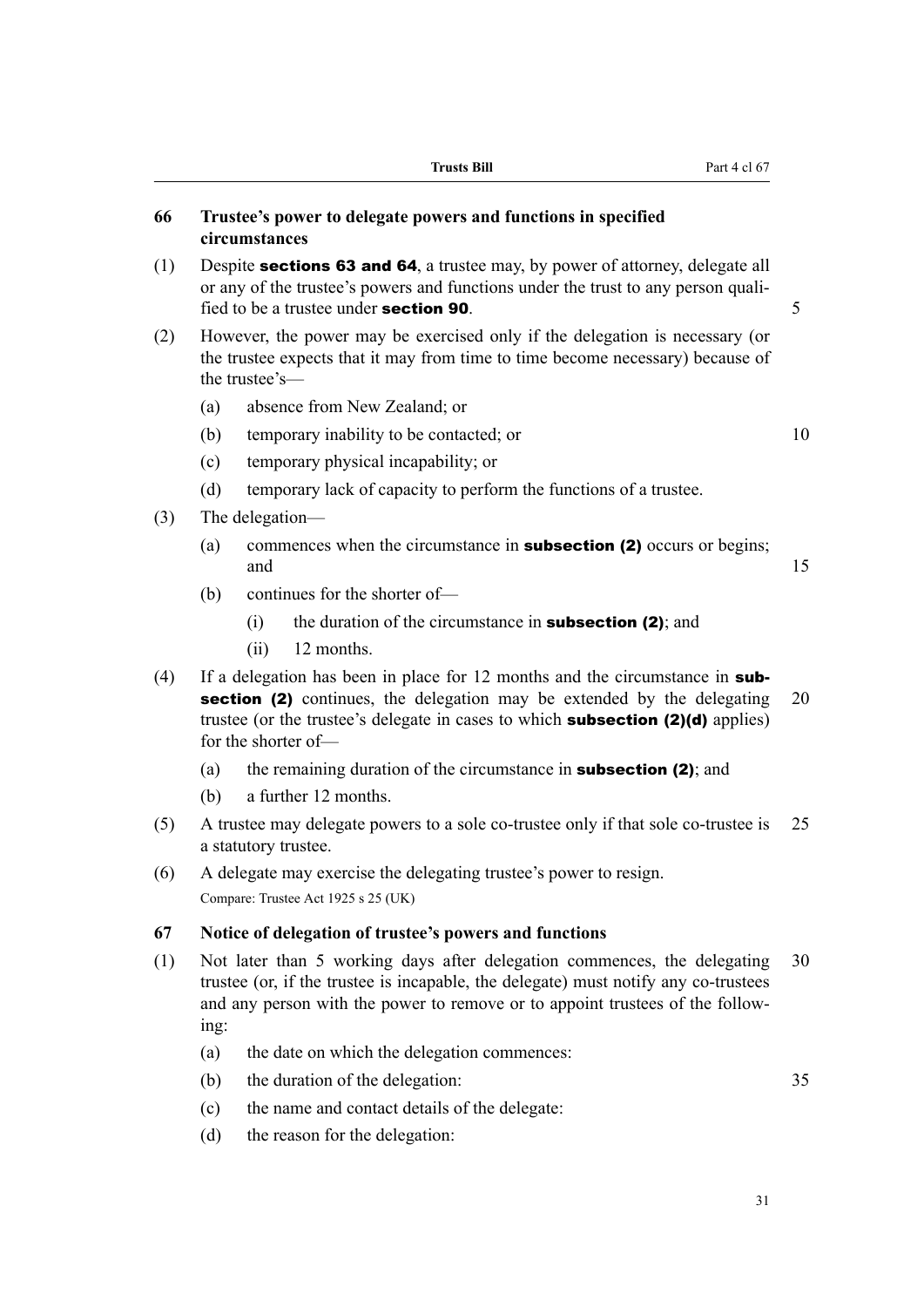- (e) which powers are delegated, if only some are delegated.
- (2) If a document of delegation is signed but is to take effect only if a circumstance that would make a delegation necessary occurs, the delegating trustee (or, if the trustee is incapable, the delegate) must, not later than 5 working days after the document is signed, notify any co-trustees and any person with the power to 5 remove or to appoint trustees.
- (3) For a sole delegating trustee, it is sufficient compliance with subsections (1) and (2) if the trustee (or, if the sole trustee is incapable, the trustee's delegate) notifies—

(a) any person with the power to remove or to appoint trustees; or 10

- (b) if there is no person authorised under **paragraph (a)**, all competent adult beneficiaries; or
- (c) if, in the circumstances, it is unreasonable or impracticable to comply with **paragraph (b)**, a reasonably representative sample of beneficiaries. 15
- (4) However, a trustee or delegate is not required to comply with notification requirements under **subsection (3)(b)** or (c) if the trustee or delegate reasonably considers, after taking into account the factors in section 49(2), that beneficiaries should not be notified.
- (5) Failure to comply with a notification requirement under this section does not 20 invalidate any act done or document executed by the delegate in favour of a person dealing with a trustee's delegate.

Compare: Trustee Act 1925 s 25 (UK)

# **68 Trustee's liability for acts of delegate limited**

The trustee is not liable in a proceeding brought by or on behalf of a benefi- 25 ciary for any act or default of a delegate appointed under section 66 unless the trustee failed, in appointing the delegate, to fulfil any of the trustee's mandatory duties or the general duty of care in section 27 (to the extent that it applies).

# **69 Application to Public Trust to consent to become delegate** 30

- (1) This section applies in relation to a trust where—
	- (a) a trustee is, for any of the reasons listed in **section 66(2)**, unable to perform the trustee's functions as trustee; and
	- (b) that trustee has not delegated the trustee's powers.
- (2) A co-trustee or a beneficiary of the trust may apply to Public Trust for consent 35 for Public Trust to be made the delegate of the trustee.
- (3) Public Trust—
	- (a) may refuse to consent to be the delegate of the trustee for any reason; and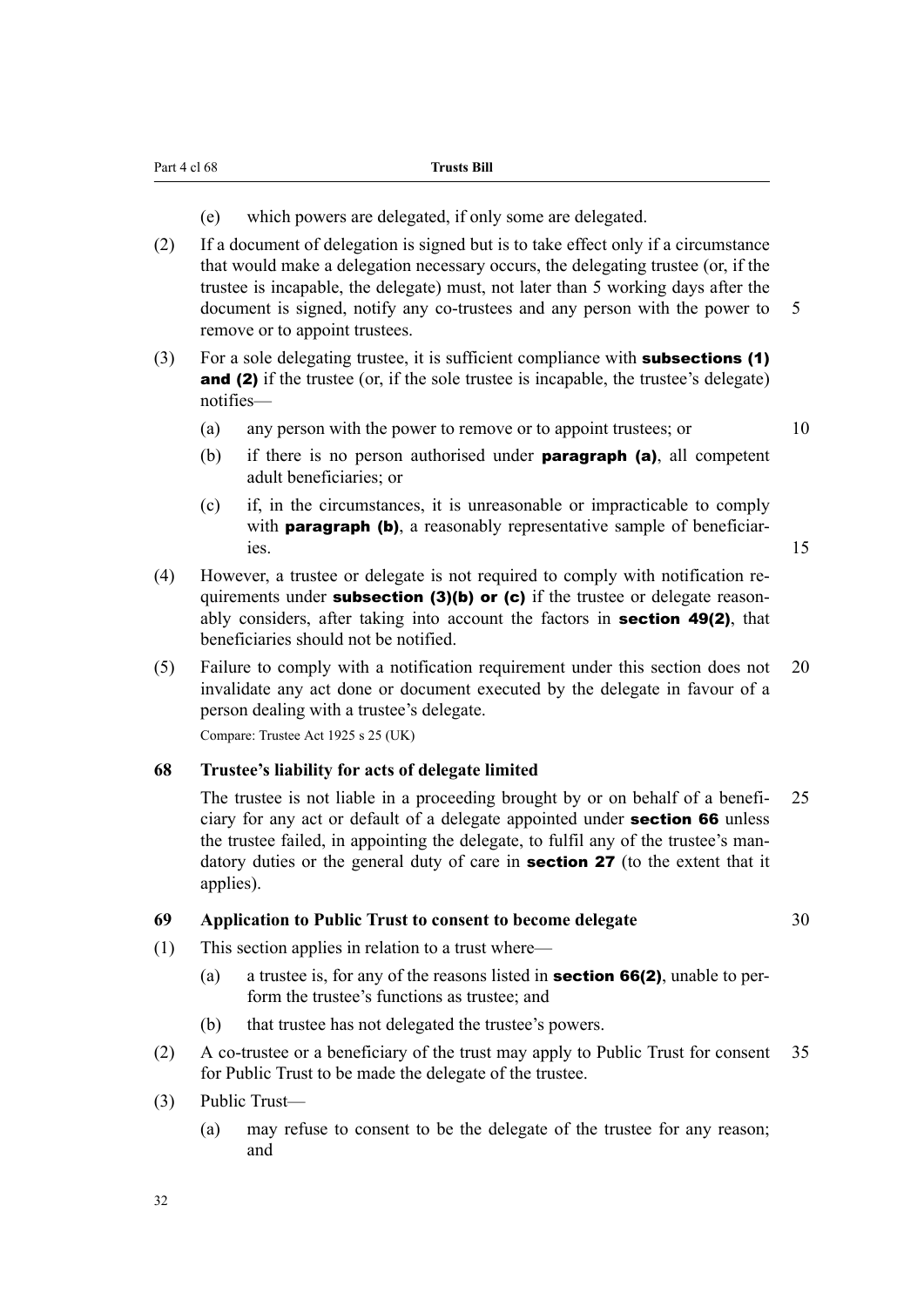|     |          |          | Part 4 cl 71<br><b>Trusts Bill</b>                                                                                                                                                                                                                  |    |
|-----|----------|----------|-----------------------------------------------------------------------------------------------------------------------------------------------------------------------------------------------------------------------------------------------------|----|
|     | (b)      |          | must refuse to consent to be made the delegate of the trustee if Public<br>Trust reasonably believes that an application under <b>subsection (2)</b> or<br>the circumstances relating to it involve a dispute or present significant<br>complexity. |    |
| (4) | section. |          | Public Trust may charge fees for providing services as a delegate under this                                                                                                                                                                        | 5  |
| (5) |          |          | If Public Trust consents to be made the delegate of the trustee, sections 66 to<br><b>68</b> apply (with any necessary modifications) to the delegation.                                                                                            |    |
|     |          |          | Special trust advisers                                                                                                                                                                                                                              |    |
| 70  |          |          | Role and appointment of special trust advisers                                                                                                                                                                                                      | 10 |
| (1) |          |          | A special trust adviser—                                                                                                                                                                                                                            |    |
|     | (a)      |          | may advise the trustee on any matter relating to the trust; but                                                                                                                                                                                     |    |
|     | (b)      | trustee. | is not a trustee of the trust and does not have the powers or duties of a                                                                                                                                                                           |    |
| (2) |          |          | A special trust adviser may be appointed—                                                                                                                                                                                                           | 15 |
|     | (a)      |          | in, or in accordance with, the terms of the trust; or                                                                                                                                                                                               |    |
|     | (b)      |          | by order of the court made on the application of—                                                                                                                                                                                                   |    |
|     |          | (i)      | a beneficiary or trustee; or                                                                                                                                                                                                                        |    |
|     |          | (ii)     | a person on whose application the court would have the power to<br>appoint a new trustee; or                                                                                                                                                        | 20 |
|     | (c)      |          | by a person with the power to remove or to appoint trustees; or                                                                                                                                                                                     |    |
|     | (d)      |          | in respect of property for which the court has jurisdiction under Part 3 of<br>the Protection of Personal and Property Rights Act 1988, by order of the<br>court made on the application of-                                                        |    |
|     |          | (i)      | the manager or person authorised to administer the property; or                                                                                                                                                                                     | 25 |
|     |          | (ii)     | a person specified in section 26 of that Act; or                                                                                                                                                                                                    |    |
|     | (e)      |          | in respect of property of a person subject to a property order made under<br>the Protection of Personal and Property Rights Act 1988, by order of the<br>court made on the application of-                                                          |    |
|     |          | (i)      | the manager of the property; or                                                                                                                                                                                                                     | 30 |
|     |          | (ii)     | a person specified in section 26 of that Act.                                                                                                                                                                                                       |    |
| (3) |          |          | In this section, <b>manager</b> and <b>property order</b> have the meanings given in sec-<br>tion 2 of the Protection of Personal and Property Rights Act 1988.                                                                                     |    |
|     |          |          | Compare: 1956 No 61 s 49(2), (3)(a), (b)                                                                                                                                                                                                            |    |
| 71  |          |          | Reliance on special trust adviser's advice                                                                                                                                                                                                          | 35 |
| (1) |          |          | If there is a special trust adviser, a trustee—                                                                                                                                                                                                     |    |
|     |          |          |                                                                                                                                                                                                                                                     |    |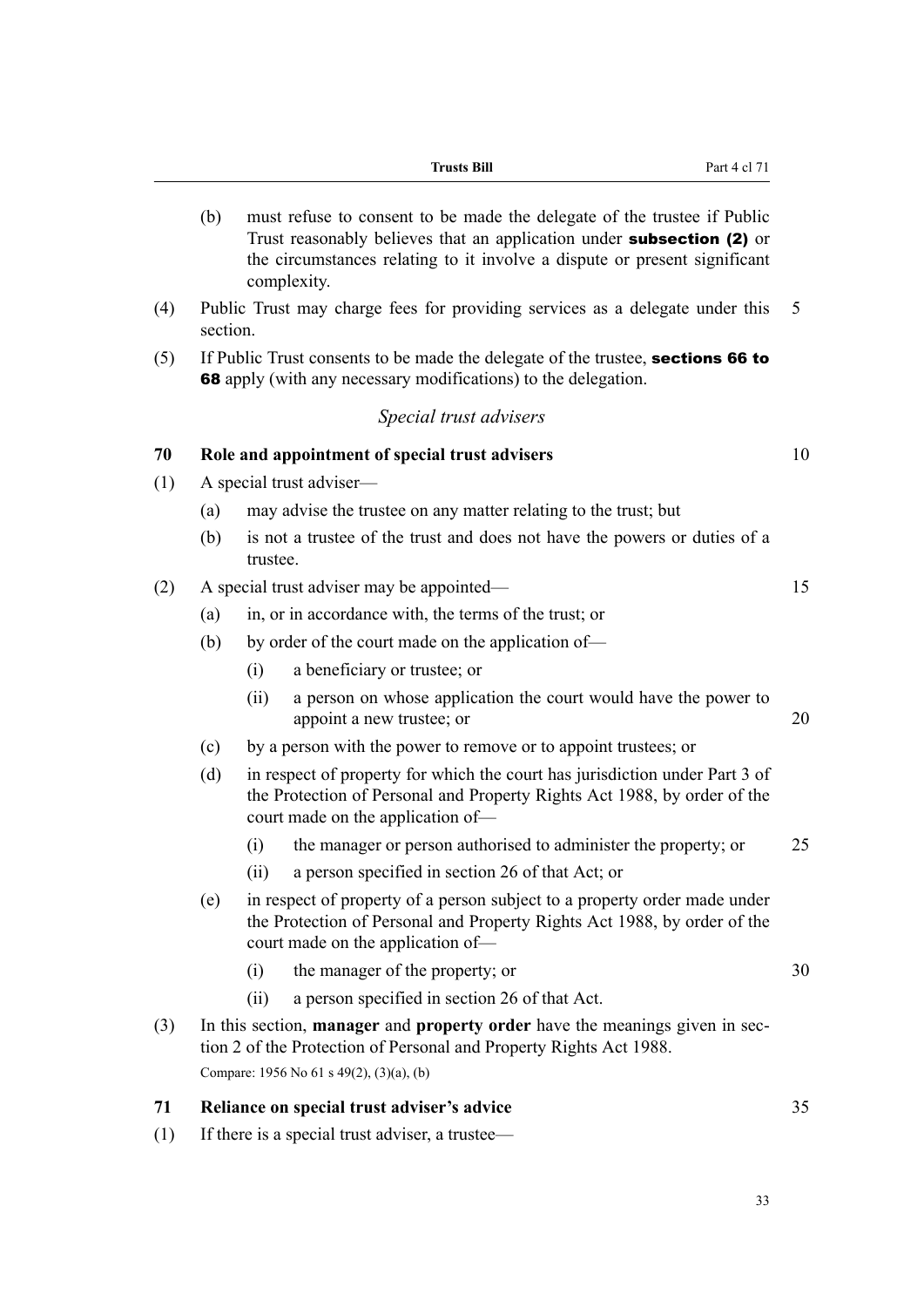- (a) may consult the special trust adviser on any matter relating to the trust; and
- (b) is not required to follow the special trust adviser's advice; and
- (c) is not liable in a proceeding brought by or on behalf of a beneficiary for an act or omission the trustee makes as a result of following the special 5 trust adviser's advice unless the act or omission involves the trustee's dishonesty, wilful misconduct, or gross negligence.
- (2) A special trust adviser's disagreement with or objection to a proposed action to be taken by a trustee in respect of trust property does not affect a person dealing with the trustee in the matter. 10

Compare: 1956 No 61 s 49(3)(c), (4)

# **72 Remuneration of special trust advisers**

- (1) If remuneration is payable to a trustee, remuneration may also be paid to a special trust adviser.
- (2) The amount of remuneration for a special trust adviser is to be determined,— 15
	- (a) if the trustee is the Māori trustee, by or under regulations made under the Maori Trustee Act 1953; or
	- (b) if the trustee is Public Trust, in accordance with Public Trust's fees as notified from time to time; or
	- (c) if the trustee is a trustee company within the meaning of section 2 of the 20 Trustee Companies Act 1967, in accordance with that Act; or
	- (d) if the trustee is entitled to fix the trustee's remuneration, by the trustee; or
	- (e) in all other cases, by the court.

Compare: 1956 No 61 s 49(5) 25

# *Other powers and rights of trustee*

#### **73 Application of insurance money for loss or damage of trust property**

- (1) This section applies if a trustee or a beneficiary receives or is entitled to receive money under an insurance contract against the loss or damage of trust property (**insurance money**). 30
- (2) If a beneficiary is entitled to receive insurance money, the beneficiary must—
	- (a) take reasonable steps to recover and receive the money; and
	- (b) pay the money received less any recovery costs to the trustee or, if there is no trustee capable of giving a discharge for the money, to the Crown under section 144. 35
- (3) The trustee must hold the insurance money in trust on the same terms and subject to the same powers and provisions as (or those corresponding as nearly as possible to) those to which the lost or damaged property is subject.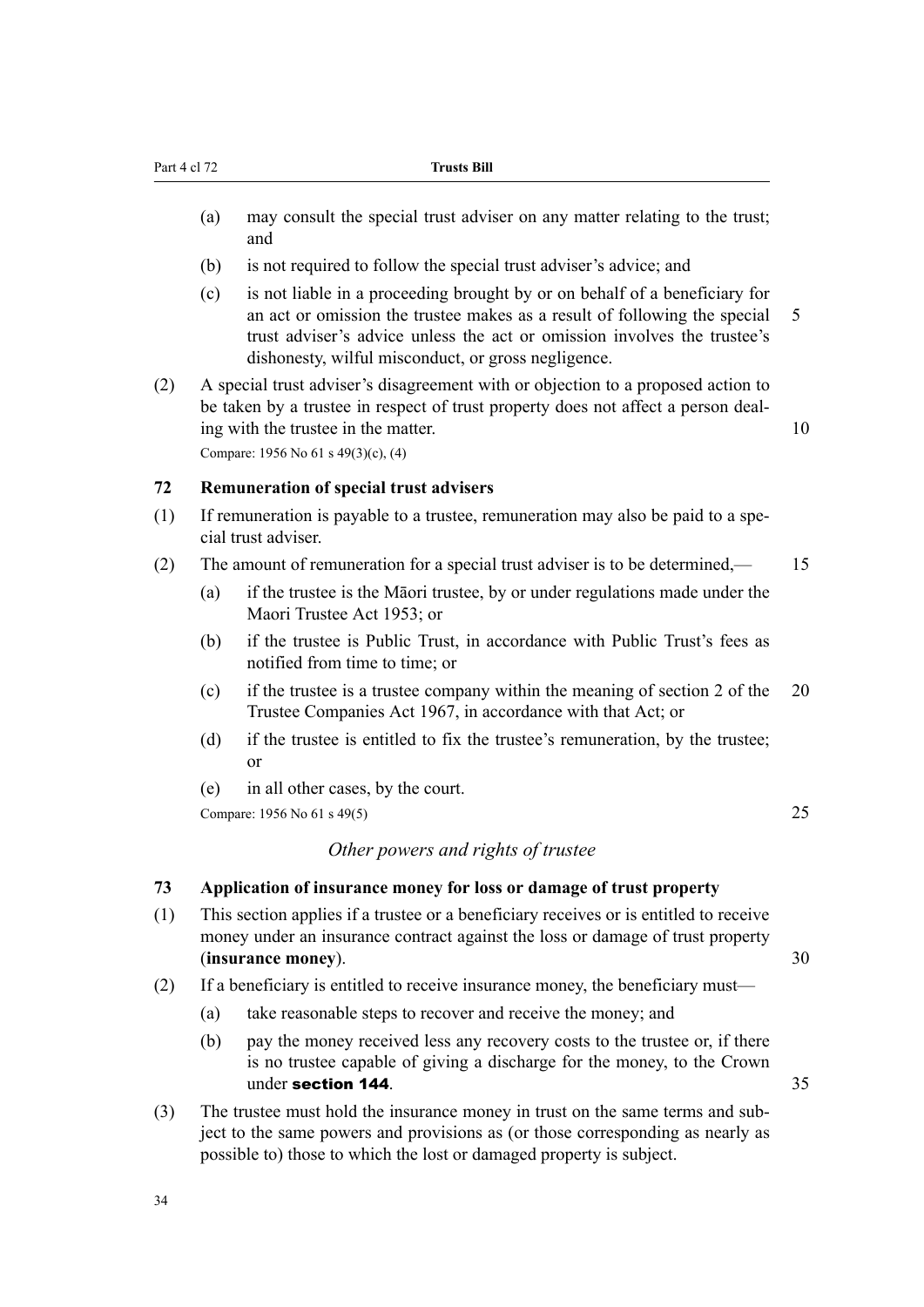| (4) |                                                                                                                                                                                                       | The trustee may apply the insurance money (or part of it) to rebuilding, rein-<br>stating, replacing, or repairing the lost or damaged property.                                                                                                                                                          |    |
|-----|-------------------------------------------------------------------------------------------------------------------------------------------------------------------------------------------------------|-----------------------------------------------------------------------------------------------------------------------------------------------------------------------------------------------------------------------------------------------------------------------------------------------------------|----|
| (5) | If the insurance money is held by the Crown, the court may direct that the<br>money (or part of it) be applied to rebuilding, reinstating, replacing, or repair-<br>ing the lost or damaged property. |                                                                                                                                                                                                                                                                                                           | 5  |
| (6) |                                                                                                                                                                                                       | This section does not affect—                                                                                                                                                                                                                                                                             |    |
|     | (a)                                                                                                                                                                                                   | any right a person may have to require the insurance money (or part of<br>it) to be applied to rebuilding, reinstating, replacing, or repairing the lost<br>or damaged property; or                                                                                                                       |    |
|     | (b)                                                                                                                                                                                                   | the rights of a mortgagee, lessor, or lessee.                                                                                                                                                                                                                                                             | 10 |
|     |                                                                                                                                                                                                       | Compare: 1956 No 61 s 25                                                                                                                                                                                                                                                                                  |    |
| 74  |                                                                                                                                                                                                       | Trustee's power to adjust interests in trust property of portfolio<br>investment entity                                                                                                                                                                                                                   |    |
| (1) |                                                                                                                                                                                                       | This section applies where any trust property is employed in an activity that the<br>trustee is empowered or authorised to carry on as a portfolio investment entity.                                                                                                                                     | 15 |
| (2) | The trustee may adjust the interest of the beneficiaries in the property in any of<br>the ways specified in section HM 48 of the Income Tax Act 2007 in order to<br>comply with that section.         |                                                                                                                                                                                                                                                                                                           |    |
| (3) | This section applies despite any other provision in this Act or in the Financial<br>Markets Conduct Act 2013.<br>Compare: 1956 No 61 s 42E                                                            |                                                                                                                                                                                                                                                                                                           | 20 |
| 75  |                                                                                                                                                                                                       | Trustee's liability limited where notice given to distribute trust property<br>without regard to unknown claims                                                                                                                                                                                           |    |
| (1) |                                                                                                                                                                                                       | A trustee is not liable in a proceeding brought by or on behalf of a person in<br>relation to the distribution of trust property if-                                                                                                                                                                      | 25 |
|     | (a)                                                                                                                                                                                                   | the trustee has first given a notice to potential creditors and other claim-<br>ants in accordance with <b>subsection (2)</b> ; and                                                                                                                                                                       |    |
|     | (b)                                                                                                                                                                                                   | the distribution is made after the notice deadline mentioned in <b>subsec-</b><br>tion $(2)(c)$ ; and                                                                                                                                                                                                     |    |
|     | (c)                                                                                                                                                                                                   | the trustee did not have notice of the person's claim at the time of the<br>distribution.                                                                                                                                                                                                                 | 30 |
| (2) |                                                                                                                                                                                                       | A notice to potential creditors and other claimants must—                                                                                                                                                                                                                                                 |    |
|     | (a)                                                                                                                                                                                                   | be given in a manner likely to come to their attention; and                                                                                                                                                                                                                                               |    |
|     | (b)                                                                                                                                                                                                   | identify the trust or estate affected; and                                                                                                                                                                                                                                                                |    |
|     | (c)                                                                                                                                                                                                   | state that any creditor or other claimant who asserts a right or an interest<br>relating to that trust property must give notice of their claim to the<br>trustee before a date specified in the notice that is at least 30 days after<br>the date the notice is given (the <b>notice deadline</b> ); and | 35 |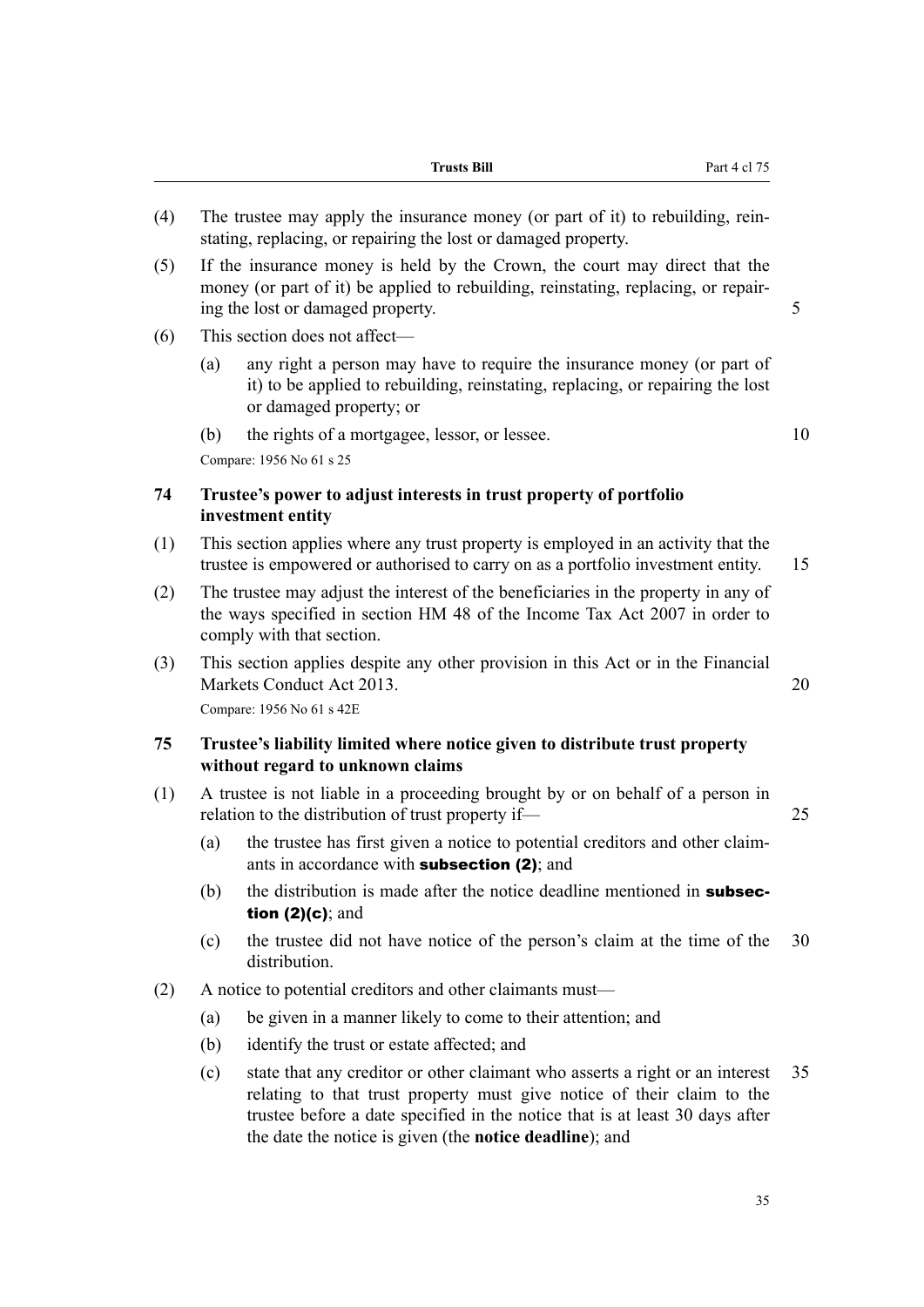| Part 4 cl 76 |         | <b>Trusts Bill</b>                                                                                                                                                                                                                                                                                                                           |    |  |  |  |
|--------------|---------|----------------------------------------------------------------------------------------------------------------------------------------------------------------------------------------------------------------------------------------------------------------------------------------------------------------------------------------------|----|--|--|--|
|              | (d)     | set out the physical and email addresses to which a notice of claim and<br>details of a claim may be sent or delivered; and                                                                                                                                                                                                                  |    |  |  |  |
|              | (e)     | state that the proposed distribution may be made without regard to any<br>claim of which the trustee does not have notice before the notice dead-<br>line.                                                                                                                                                                                   | 5  |  |  |  |
| (3)          |         | A trustee may apply to the court for directions under <b>section 125</b> regarding<br>the type of notice that is appropriate.                                                                                                                                                                                                                |    |  |  |  |
| (4)          |         | This section does not apply to any claim-                                                                                                                                                                                                                                                                                                    |    |  |  |  |
|              | (a)     | under the Family Protection Act 1955; or                                                                                                                                                                                                                                                                                                     |    |  |  |  |
|              | (b)     | under the Law Reform (Testamentary Promises) Act 1949; or                                                                                                                                                                                                                                                                                    | 10 |  |  |  |
|              | (c)     | arising out of any contract—                                                                                                                                                                                                                                                                                                                 |    |  |  |  |
|              |         | to make a will containing certain provisions; or<br>(i)                                                                                                                                                                                                                                                                                      |    |  |  |  |
|              |         | not to revoke an existing will or a specified provision within a<br>(ii)<br>will; or                                                                                                                                                                                                                                                         |    |  |  |  |
|              |         | not to make a will; or<br>(iii)                                                                                                                                                                                                                                                                                                              | 15 |  |  |  |
|              | (d)     | by a person to be—                                                                                                                                                                                                                                                                                                                           |    |  |  |  |
|              |         | a beneficiary under a will; or<br>(i)                                                                                                                                                                                                                                                                                                        |    |  |  |  |
|              |         | entitled in the intestacy of a deceased person; or<br>(ii)                                                                                                                                                                                                                                                                                   |    |  |  |  |
|              |         | beneficially interested under a trust.<br>(iii)                                                                                                                                                                                                                                                                                              |    |  |  |  |
| (5)          |         | Nothing in this section affects a remedy that a person may have under section<br>49(1) of the Administration Act 1969 or any other right or remedy available<br>against another person other than the trustee, including a right to follow the<br>property and any money or property into which it is converted.<br>Compare: 1956 No 61 s 35 | 20 |  |  |  |
|              |         | Protection of person to whom disposition of property is made in excess of<br>trustee's power                                                                                                                                                                                                                                                 | 25 |  |  |  |
| 76           |         | Protection of person to whom disposition of property is made                                                                                                                                                                                                                                                                                 |    |  |  |  |
| (1)          | person. | This section applies if a trustee purports to exercise a power to make a dispos-<br>ition for value of the trust property, or an interest in the trust property, to any                                                                                                                                                                      | 30 |  |  |  |
| (2)          |         | The person receives good title to the trust property or interest, which—                                                                                                                                                                                                                                                                     |    |  |  |  |
|              | (a)     | cannot be challenged except on the ground of fraud; and                                                                                                                                                                                                                                                                                      |    |  |  |  |

- (b) is not affected by an absence of authority to make the disposition, or the improper or irregular exercise of the power of disposition.
- (3) The person is not responsible for the application or misapplication by the 35 trustee of the money paid or other value given by the person for the disposition.
- (4) This section is subject to the Land Transfer Act 2017.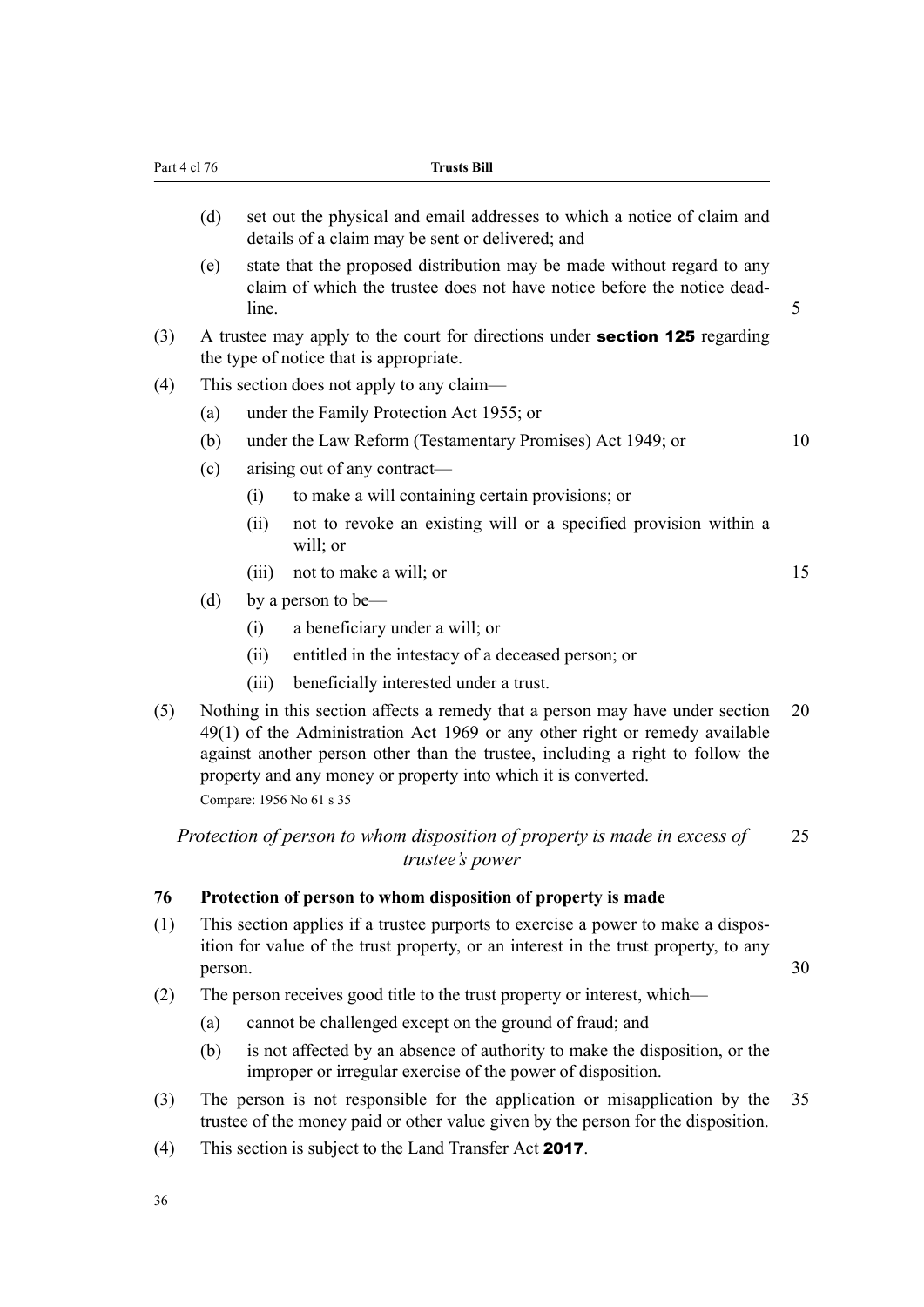#### (5) In this section, **disposition**—

(a) means any sale, mortgage, lease, or other conveyance, alienation, or assurance; and

(b) includes the creation of an easement or any other interest in property. Compare: 1956 No 61 s 22 5

# Subpart 2—Trustees' indemnities

# **77 Trustee's liability for expenses and liabilities incurred, and trustee's right to indemnity**

- (1) A trustee is personally liable for an expense or a liability incurred by the trustee when acting as a trustee. 10
- (2) However, a trustee who incurs an expense or a liability when acting reasonably on behalf of the trust is entitled,—
	- (a) if the trustee has paid the expense or discharged the liability out of the trustee's own funds, to reimbursement from the trust property; or
	- (b) in any other case, to pay the expense or discharge the liability directly 15 from the trust property (or to have it paid or discharged by a remaining trustee).
- (3) The operation and enforcement of the indemnity in this section is governed by the rules of the common law and equity relating to trusts.
- (4) This section does not limit any indemnity available at common law or in 20 equity.

Compare: 1956 No 61 s 38(2)

# **78 Indemnification of trustee with agreement of beneficiaries where indemnity impaired**

- (1) A trustee may be indemnified from the trust property for a breach of trust if all 25 of the adult beneficiaries agree.
- (2) However, the beneficiaries cannot indemnify the trustee if the breach of trust arises from the trustee's dishonesty, wilful misconduct, or gross negligence.
- (3) In this section,—

**adult beneficiaries** means the beneficiaries who are together absolutely en- 30 titled to the trust property, but does not include any beneficiary who lacks capacity

**lacks capacity** means, in relation to a beneficiary, a beneficiary who—

- (a) is a child; or
- (b) is not competent to manage the beneficiary's own affairs for any reason, 35 including a beneficiary who—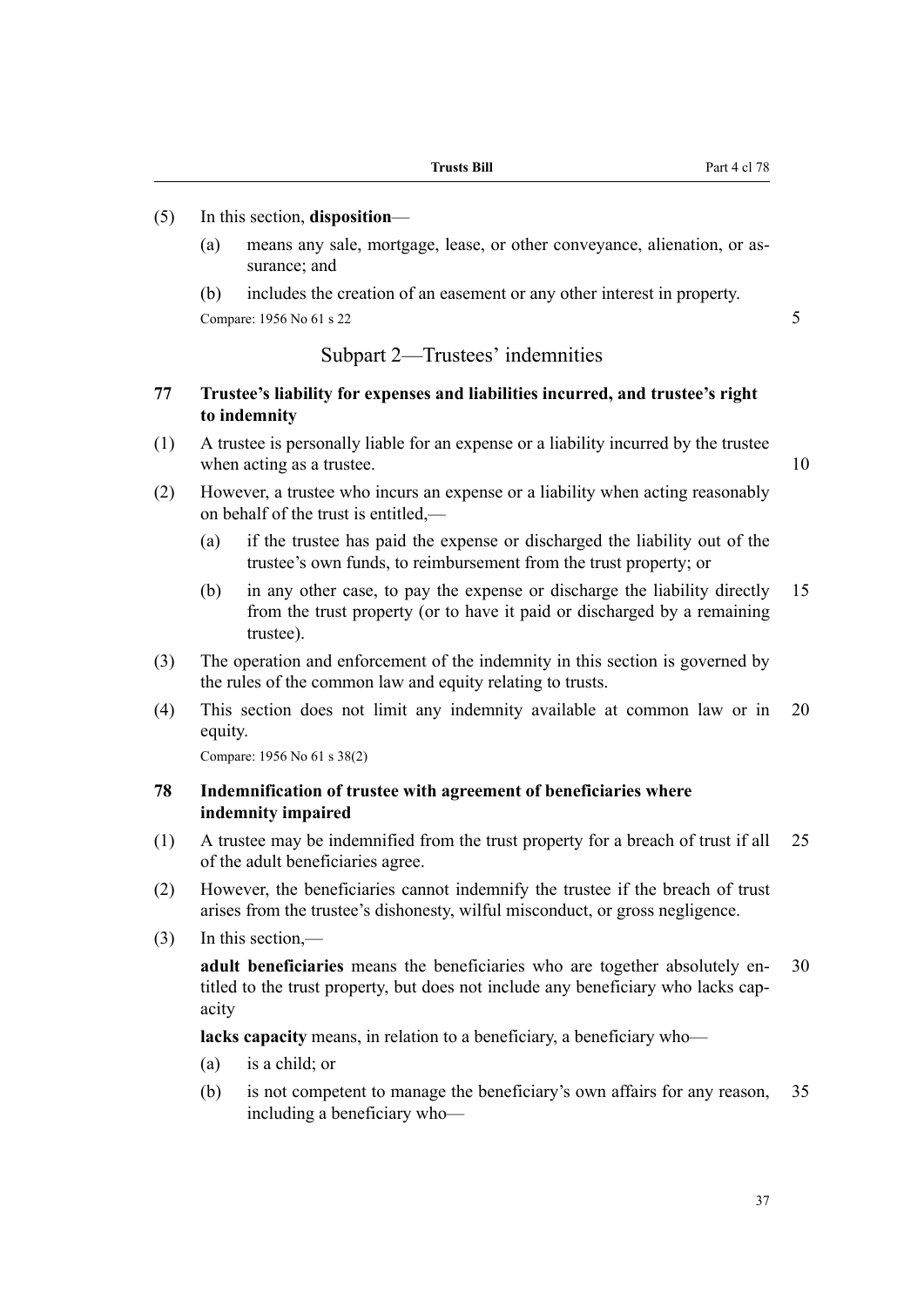- (i) is subject to an order appointing a manager under section 31 of the Protection of Personal and Property Rights Act 1988; or
- (ii) has a trustee corporation managing the person's property under section 32 or 33 of that Act.

#### **79 Ranking of trust property** 5

- 
- (1) For the purposes of **section 77(1)** (and despite **section 77(2)**), the terms of the trust may rank the order in which the trust property must be applied to reimburse the trustee or pay or discharge an expense or a liability.
- (2) However, the court may set aside the ranking of trust property on the application of — 10
	-

- (a) the trustee; or
- (b) a creditor; or
- (c) a beneficiary.

#### **80 Creditor's limited claim to trust property through trustee's indemnity**

- (1) This section applies if a trustee incurs an expense or a liability to a creditor and 15 the trustee—
	- (a) has a right to be indemnified from the trust property; or
	- (b) for any reason is not entitled to be fully indemnified from the trust property (for example, because the trustee incurred the liability in breach of trust) but— 20
		- (i) the creditor has given value; and
		- (ii) the trust has received a benefit from the transaction between the trustee and the creditor; and
		- (iii) the creditor has acted in good faith.
- (2) The creditor has a claim against the trustee that may be satisfied by the creditor 25 being indemnified from the trust property as if the creditor were a trustee.
- (3) The creditor has not acted in good faith for the purposes of **subsection** (1)(b)(iii) if the creditor had knowledge of any circumstances that excluded or limited the trustee's indemnity (whether or not the creditor knew it would have that effect). 30
- (4) A claim under this section—
	- (a) is limited to the value given by the creditor; and
	- (b) must be paid in priority over any payment to a beneficiary, unless the court orders otherwise; and
	- (c) does not alter the priority of creditors who are entitled to claim from the 35 trust property.
- (5) This section applies in respect of a former trustee who incurs an expense or a liability as a trustee acting on behalf of the trust.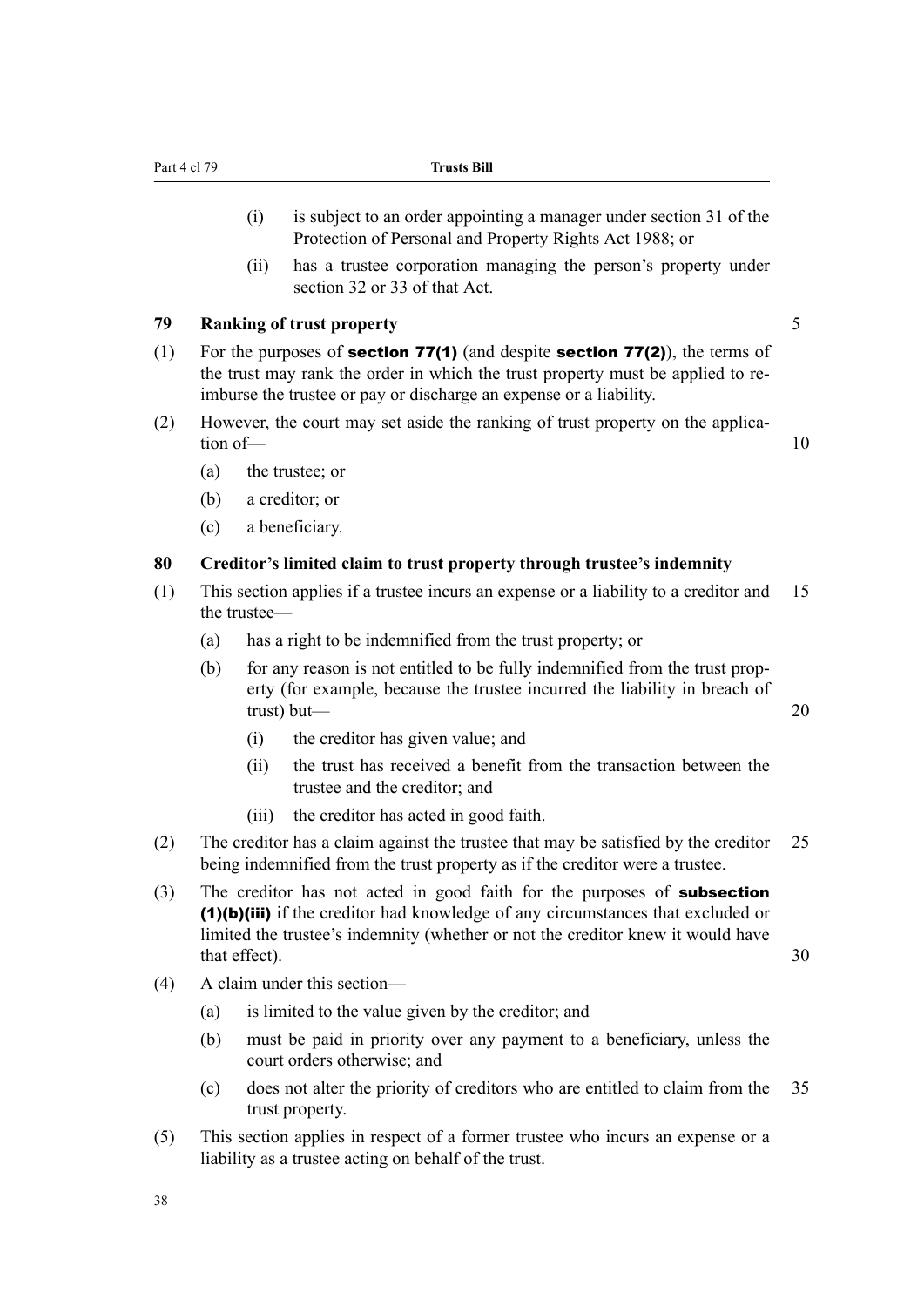- (1) This section applies if a trustee pays any premiums in respect of any insurance contract for trust property for which the trustee has not previously received reimbursement from the trust property.
- (2) The trustee has a lien on— 5
	- (a) the insurance money for the amount of the premiums paid; and
	- (b) interest on that amount calculated in accordance with Schedule 2 of the Interest on Money Claims Act 2016.

Compare: 1956 No 61 s 34A

# **82 Trustee's indemnity for rent, covenant, or agreement under lease** 10

- (1) This section applies if a trustee is, for any reason, liable in relation to—
	- (a) any rent, covenant, or agreement reserved by or contained in a lease; or
	- (b) any indemnity given for any rent, covenant, or agreement mentioned in paragraph (a).
- (2) The trustee may assign the lease to a person entitled to call for an assignment 15 of the lease if the trustee—
	- (a) satisfies all liabilities under the lease that may have accrued, and been claimed, up to the date of the assignment; and
	- (b) if necessary, sets apart a fund that is enough to pay any future claim that may be made in relation to a fixed and ascertained amount that the lessee 20 agreed to expend on the leased property (even though the time for expending the amount may not yet have arrived).
- (3) If the trustee acts under **subsection (2)**, the trustee—
	- (a) is not required to appropriate any further amount from the trust property to meet any future liability under the lease; and 25
	- (b) may distribute the remaining trust property, other than any fund set apart under **subsection (2)(b)**, to the persons entitled to the trust property.
- (4) A trustee who acts under subsection (2) and distributes the remaining trust property under **subsection (3)(b)** is not personally liable for any later claim under the lease 30
- (5) This section does not affect the right of the lessor, or a person deriving title under the lessor, to follow the trust property into the hands of the persons to whom it was distributed.

Compare: 1956 No 61 s 34; Draft Trusts Bill 2013 cl 115 (Qld)

#### **83 Protection of trustee in handing over personal property to life tenant** 35

(1) If personal property is given by will to a person (including a child) for a life interest or another limited interest, the trustee may deliver the personal proper-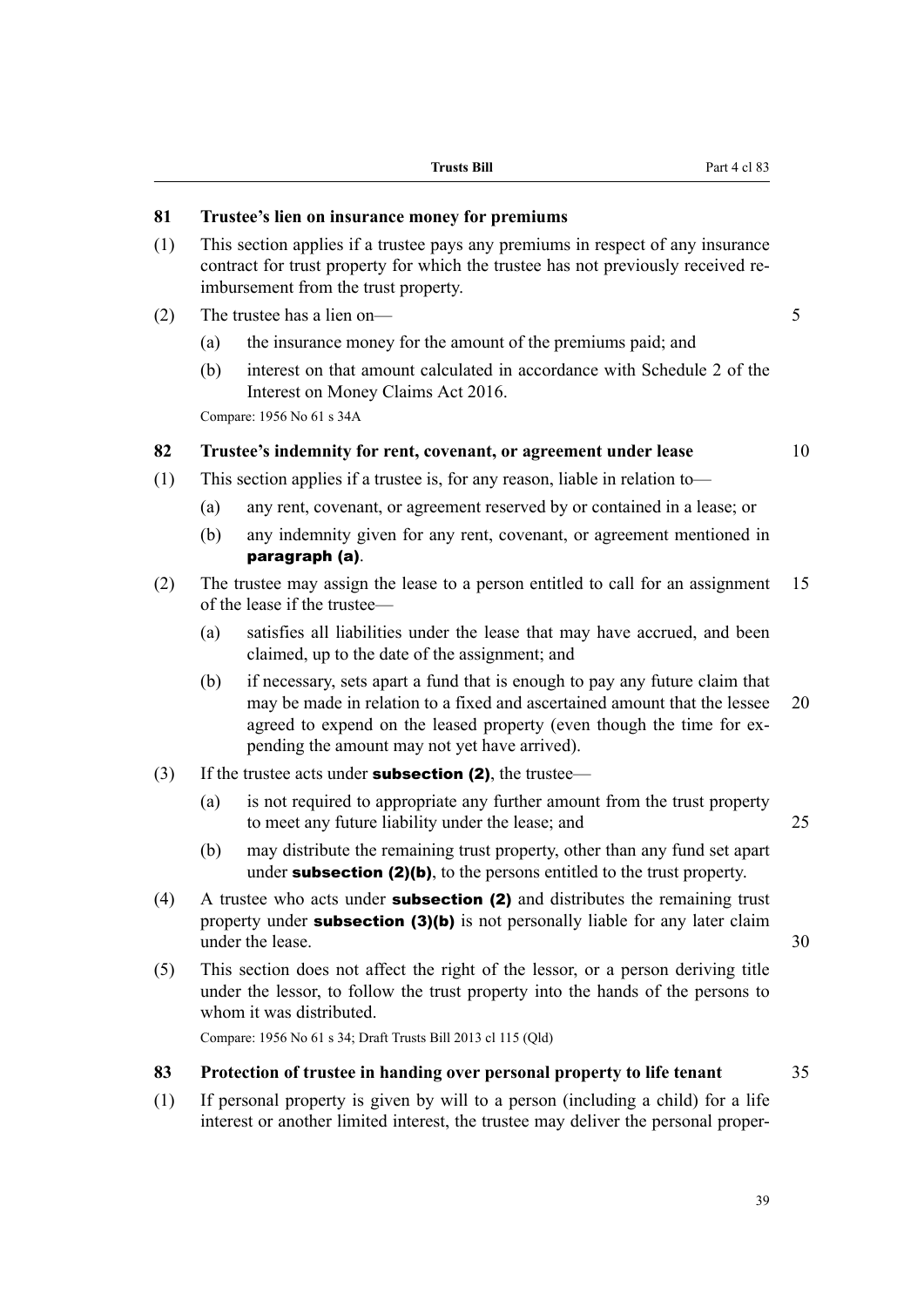ty to the person (or in the case of a child, to the child's parent or guardian) on the terms and conditions that the trustee thinks fit.

- (2) However, before delivering the personal property to the person, the trustee must—
	- (a) prepare an inventory of the property; and  $5$
	- (b) ensure that the inventory is signed by the person and by the trustee; and
	- (c) give the person a copy of the inventory and keep a copy.
- (3) On and after the delivery of the property, the trustee—
	- (a) is not required to repair or insure the property; and
	- (b) is not liable for any loss or destruction of the property or the failure of 10 the person to repair or insure the property.
- (4) A copy of the inventory signed by the person and the trustee is a security interest for the purposes of the Personal Property Securities Act 1999, and a financing statement may be registered accordingly. Compare: 1956 No 61 s 39A 15

#### **84 Protection of trustee in handing over personal property to child**

- (1) A trustee may deliver to a child, or the child's parent or guardian, any tangible personal property that is absolutely vested in the child.
- (2) The receipt of the child or parent or guardian is a good discharge to the trustee for the property. 20

Compare: 1956 No 61 s 39B

#### **85 Protection relating to notice when person trustee of more than 1 trust**

- (1) This section applies to a trustee acting for more than 1 trust.
- (2) The trustee is not, unless the trustee is acting in bad faith, to be taken to have notice of a matter in relation to a trust only because notice of the matter is, or 25 was, given to the trustee when acting for another trust.
- (3) In this section, **matter** includes document, fact, and thing. Compare: 1956 No 61 s 36; Draft Trusts Bill 2013 cl 111 (Qld)

# **Part 5**

# Appointment and discharge of trustees 30

#### *Power to remove or to appoint trustee*

#### **86 Who may remove trustee and appoint replacement**

(1) The following persons have the power to remove a trustee in writing under section 97: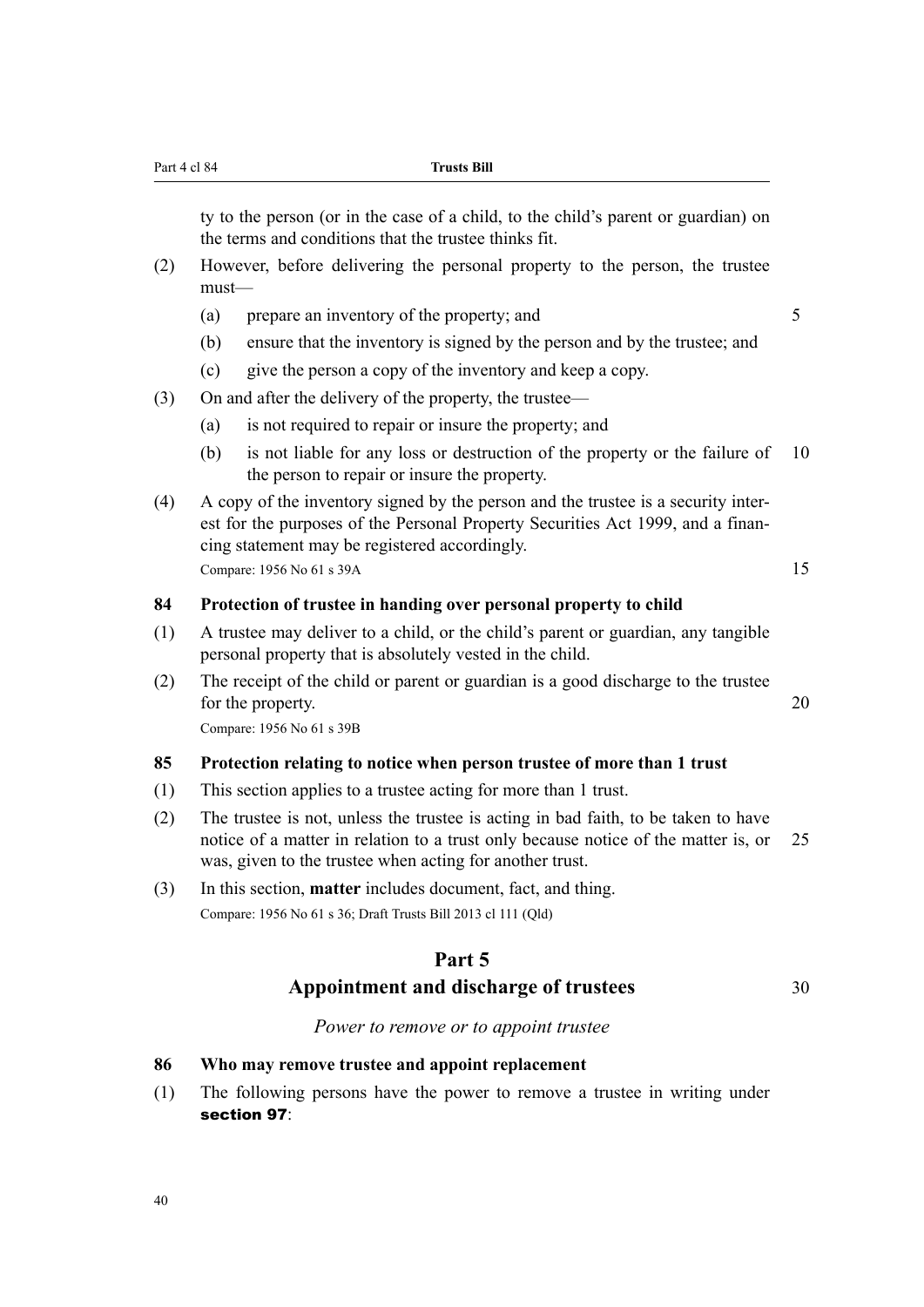|      |       | <b>Trusts Bill</b><br>Part 5 cl 86                                                                                                                                                                                                       |
|------|-------|------------------------------------------------------------------------------------------------------------------------------------------------------------------------------------------------------------------------------------------|
| (a)  |       | the person nominated in the terms of the trust as having the power to re-<br>move trustees:                                                                                                                                              |
| (b)  |       | if there is no person authorised under <b>paragraph</b> (a) or the person is<br>unable or unwilling to act, the remaining trustees:                                                                                                      |
| (c)  |       | if there is no person authorised under <b>paragraph</b> (a) or (b) or the per-<br>son or persons are unable or unwilling to act, any of the following per-<br>sons acting in relation to the trustee being removed that may be relevant: |
|      | (i)   | a property manager appointed under the Protection of Personal<br>and Property Rights Act 1988 to act as manager of the trustee's<br>property:                                                                                            |
|      | (ii)  | a person holding an enduring power of attorney over the property<br>of a trustee who is mentally incapable:                                                                                                                              |
|      | (iii) | the liquidator of a corporate trustee that is in liquidation.                                                                                                                                                                            |
| ing: |       | The following persons have the power to appoint a replacement trustee in writ-                                                                                                                                                           |
| (a)  |       | in the case of an appointment to replace a retiring trustee,—                                                                                                                                                                            |
|      | (i)   | the person nominated in the terms of the trust as having the power<br>to appoint trustees:                                                                                                                                               |
|      | (ii)  | if there is no person authorised under <b>subparagraph</b> (i) or the<br>person is unable or unwilling to act, the remaining trustees:                                                                                                   |
|      | (iii) | if there is no person authorised under <b>subparagraph (i) or (ii)</b> or<br>the person is unable or unwilling to act, the retiring trustee:                                                                                             |
| (b)  |       | in the case of an appointment to replace a trustee who has been re-<br>$moved, -$                                                                                                                                                        |
|      | (i)   | the person nominated in the terms of the trust as having the power<br>to appoint trustees:                                                                                                                                               |
|      | (ii)  | if there is no person authorised under <b>subparagraph</b> (i) or the<br>person is unable or unwilling to act, a person with the power to<br>remove a trustee under subsection $(1)(b)$ or $(c)$ :                                       |
| (c)  |       | in the case of an appointment of a trustee to replace a trustee who dies<br>while in office, $-$                                                                                                                                         |
|      | (i)   | the person nominated in the terms of the trust as having the power<br>to appoint trustees:                                                                                                                                               |
|      | (ii)  | if there is no person authorised under <b>subparagraph</b> (i) or the<br>person is unable or unwilling to act, the remaining trustees:                                                                                                   |
|      | (iii) | if there is no person authorised under <b>subparagraph (i) or (ii)</b> or<br>the person is unable or unwilling to act, the executor or adminis-<br>trator of the trustee.                                                                |
|      |       |                                                                                                                                                                                                                                          |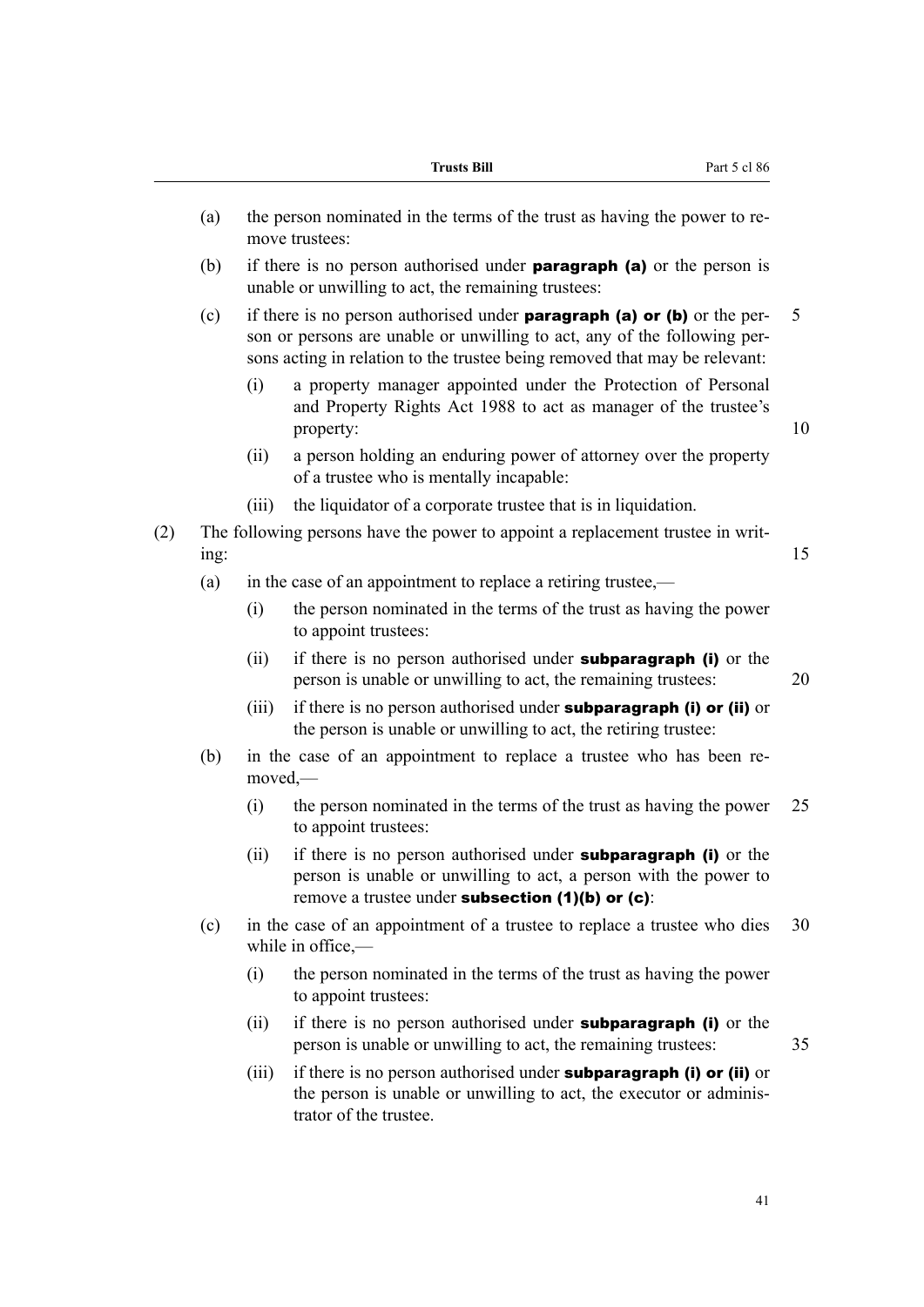- (3) **Subsection (4)** applies to a person nominated in the terms of a trust as having the power to appoint or to remove trustees for a limited purpose or in specified circumstances only.
- (4) This section does not authorise the person to exercise a power of appointment or removal for any purpose or in any circumstances beyond those specified in 5 the terms of the trust.

# **87 Person with power to remove or appoint trustee may apply to court for directions**

- (1) A person with the power to remove or to appoint trustees may apply to the court for directions on the exercise of a power of removal or appointment. 10
	-
- (2) The application must be served, in accordance with the rules of court, on each person interested in the application or any of them as the court thinks fit.

# **88 Duty to exercise power to remove or appoint trustee honestly and for proper purpose**

A person with the power to remove or to appoint trustees must exercise any 15 power of removal or appointment—

- (a) honestly and in good faith; and
- (b) for a proper purpose.

# **89 Application to review exercise of power to remove or to appoint trustee**

- (1) A beneficiary may apply to the court for the review of the exercise, by a person 20 with the power to remove or to appoint trustees, of a power to remove or to appoint a trustee.
- (2) Sections 118 and 119 apply with all necessary modifications to the application.

# *Appointment of trustee* 25

# **90 Who may be appointed as trustee**

- (1) Any person may be appointed as a trustee of a trust, unless the person is disqualified.
- (2) The following persons are disqualified from being appointed as a trustee:
	- (a) a child:  $30$

- (b) an undischarged bankrupt:
- (c) a person who lacks the capacity to perform the functions of a trustee:
- (d) a body corporate that is subject to an insolvency event.
- (3) Despite **subsection (2)(b)**, an undischarged bankrupt may be appointed as a trustee with the consent of the court.  $\frac{35}{25}$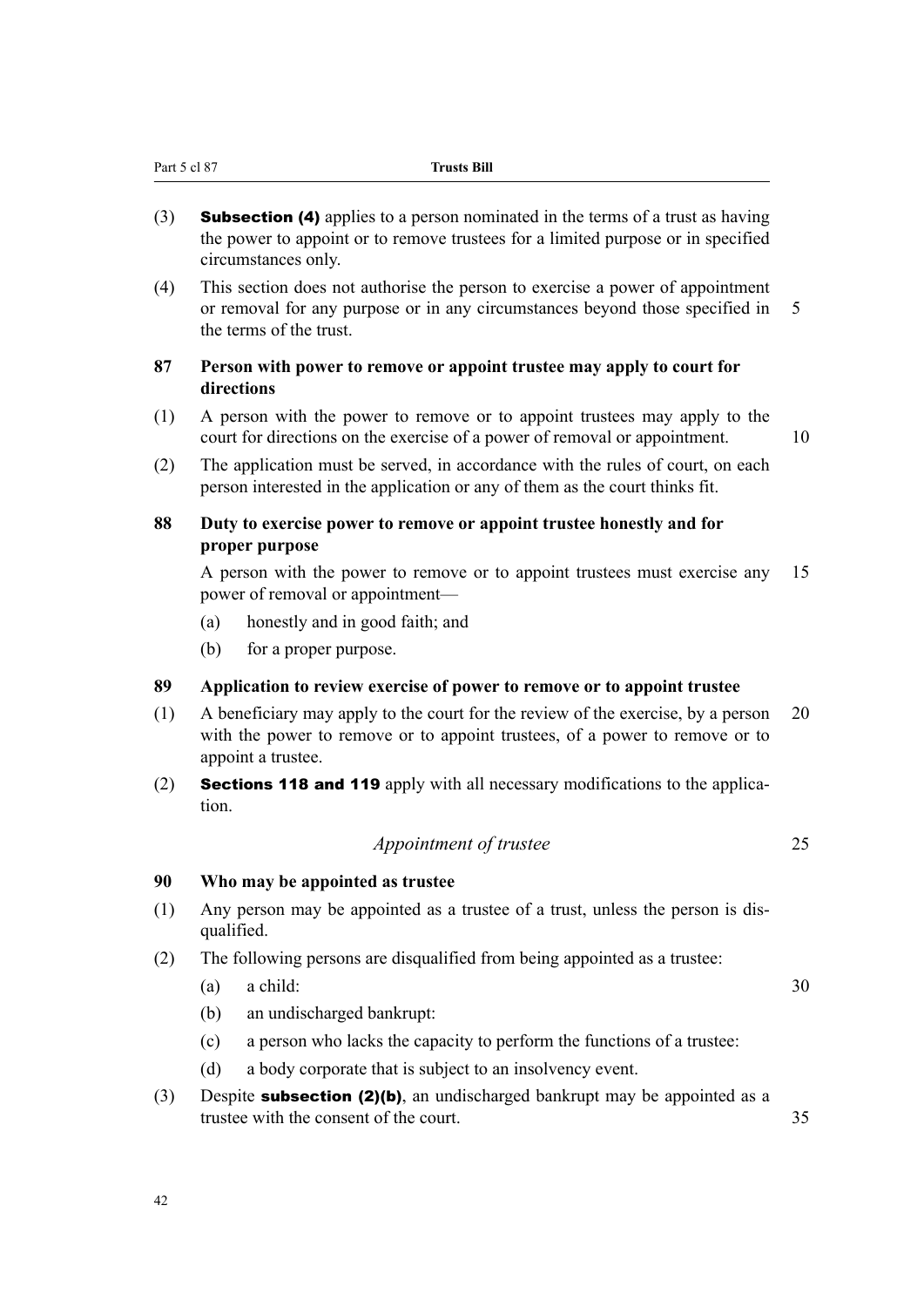- (4) For the purposes of **subsection (2)(c)**, and without limiting that paragraph, a person **lacks the capacity to perform the functions of a trustee** if the person—
	- (a) is subject to an order appointing a manager under section 31 of the Protection of Personal and Property Rights Act 1988; or 5
	- (b) has a trustee corporation managing the person's property under section 32 or 33 of that Act.

#### **91 Statutory trustee may be sole trustee**

- (1) A statutory trustee may be appointed and may lawfully act as the sole trustee of any trust, even if the terms of the trust provide for or require the appointment 10 of 2 or more trustees.
- (2) This section does not permit the appointment of a body corporate as trustee if the terms of the trust forbid the appointment of the body corporate. Compare: 1956 No 61 s 48

# **92 How trustee is appointed** 15

A trustee may be appointed—

- (a) by the settlor on the creation of the trust; or
- (b) by the person or persons nominated for the purpose of appointing new trustees in the terms of the trust in the manner specified in those terms; or  $20$
- (c) under section 105 or 106.

#### **93 How trustee accepts or rejects appointment**

- (1) An appointment of a trustee does not take effect until the appointee accepts the appointment.
- (2) The acceptance of an appointment may be given expressly or may be implied 25 through conduct unless there is a contrary intention in the terms of the trust.
- (3) An appointee who gives no express indication of acceptance or rejection of the appointment and who for 90 days after the appointment is inactive in relation to the trust is taken to have rejected the appointment.

#### **94 Acts of trustee not invalidated by defect in appointment** 30

The act of a trustee is not invalid by reason only of any defect in the appointment of the trustee.

### *Retirement of trustee*

#### **95 How trustee retires**

A trustee who expresses in writing a wish to retire may be discharged in writ- 35 ing—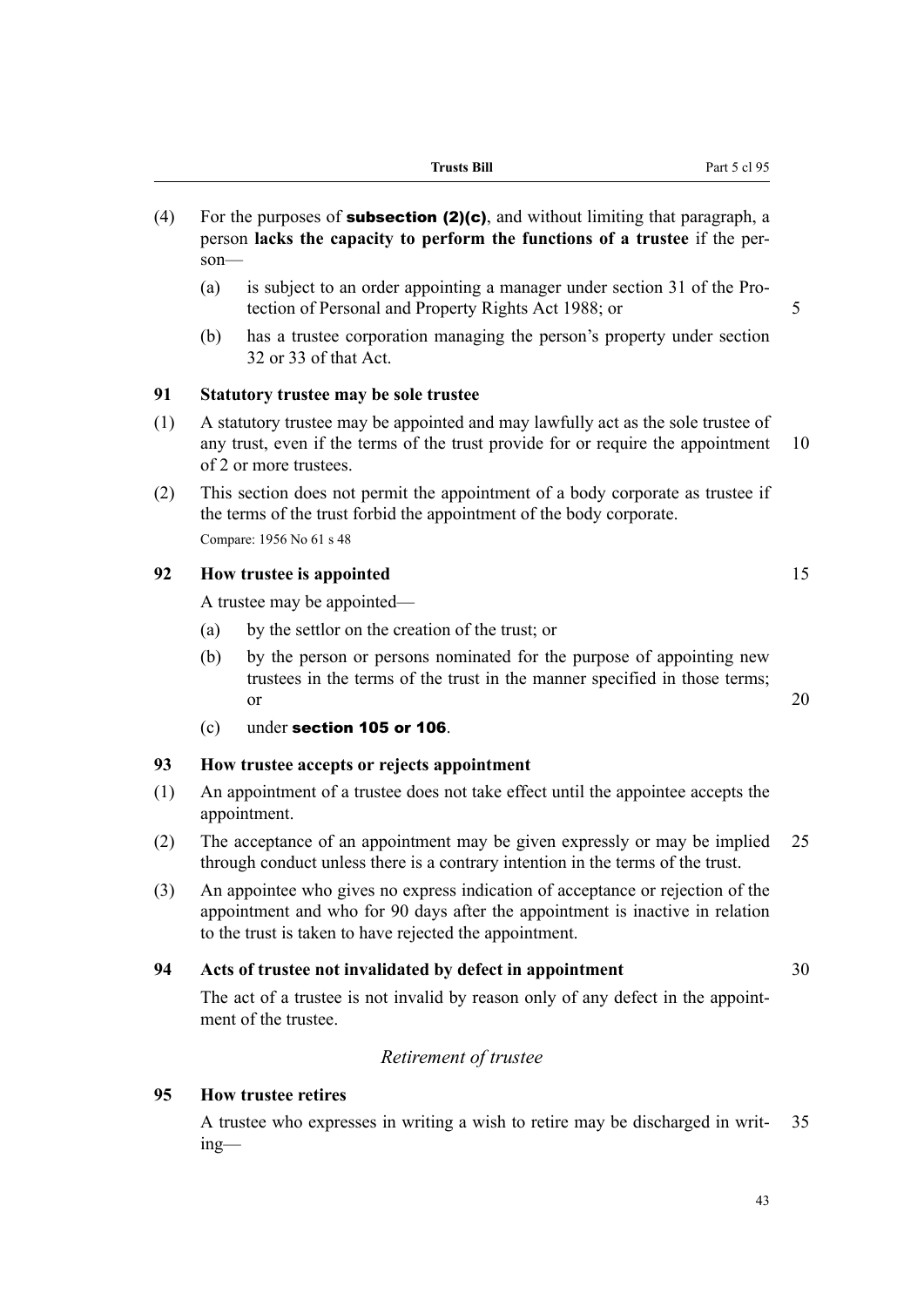- (a) by a person with the power to remove trustees; or
- (b) if there is no person authorised under **paragraph (a)** or that person is unable or unwilling to act, by the remaining trustees; or
- (c) if there is no person authorised under **paragraph (a) or (b)** or that person is unable or unwilling to act, and the trustee's retirement will reduce 5 the number of trustees below the minimum number of trustees required by the terms of the trust, by the retiring trustee and a replacement trustee (selected by the retiring trustee) together; or
- (d) if there is no person authorised under **paragraph (a) or (b)** or that person is unable or unwilling to act, and the minimum number of trustees 10 required by the terms of the trust will remain, by the retiring trustee alone.

#### *Death of trustee*

#### **96 Devolution of powers on death of trustee**

- (1) If a power or function is vested in or imposed on 2 or more trustees jointly and 15 1 or more of those trustees dies, the surviving trustees (if any) may exercise the power or perform the function until a replacement trustee (if any) is appointed.
- (2) If a sole trustee or the last surviving or continuing trustee dies, the personal representative of the trustee—
	- (a) may exercise any power or perform any function that was vested in, or 20 capable of being exercised or performed by, that trustee; but
	- (b) is not a trustee for the purposes of **subsection (1)**.

Compare: 1956 No 61 s 23

#### *Removal of trustee*

#### **97 How trustee is removed** 25

*Compulsory removal*

- (1) A person with the power to remove trustees must act to remove a trustee if—
	- (a) a trustee loses the capacity to perform the functions of a trustee; and
	- (b) that trustee's powers have not been delegated in a manner authorised by an enactment or by the terms of the trust. 30
- (2) For the purposes of **subsection (1)(a)**, and without limiting that paragraph, a person **loses the capacity to perform the functions of a trustee** if the person—
	- (a) is subject to an order appointing a manager under section 31 of the Protection of Personal and Property Rights Act 1988; or 35
	- (b) has a trustee corporation managing the person's property under section 32 or 33 of that Act.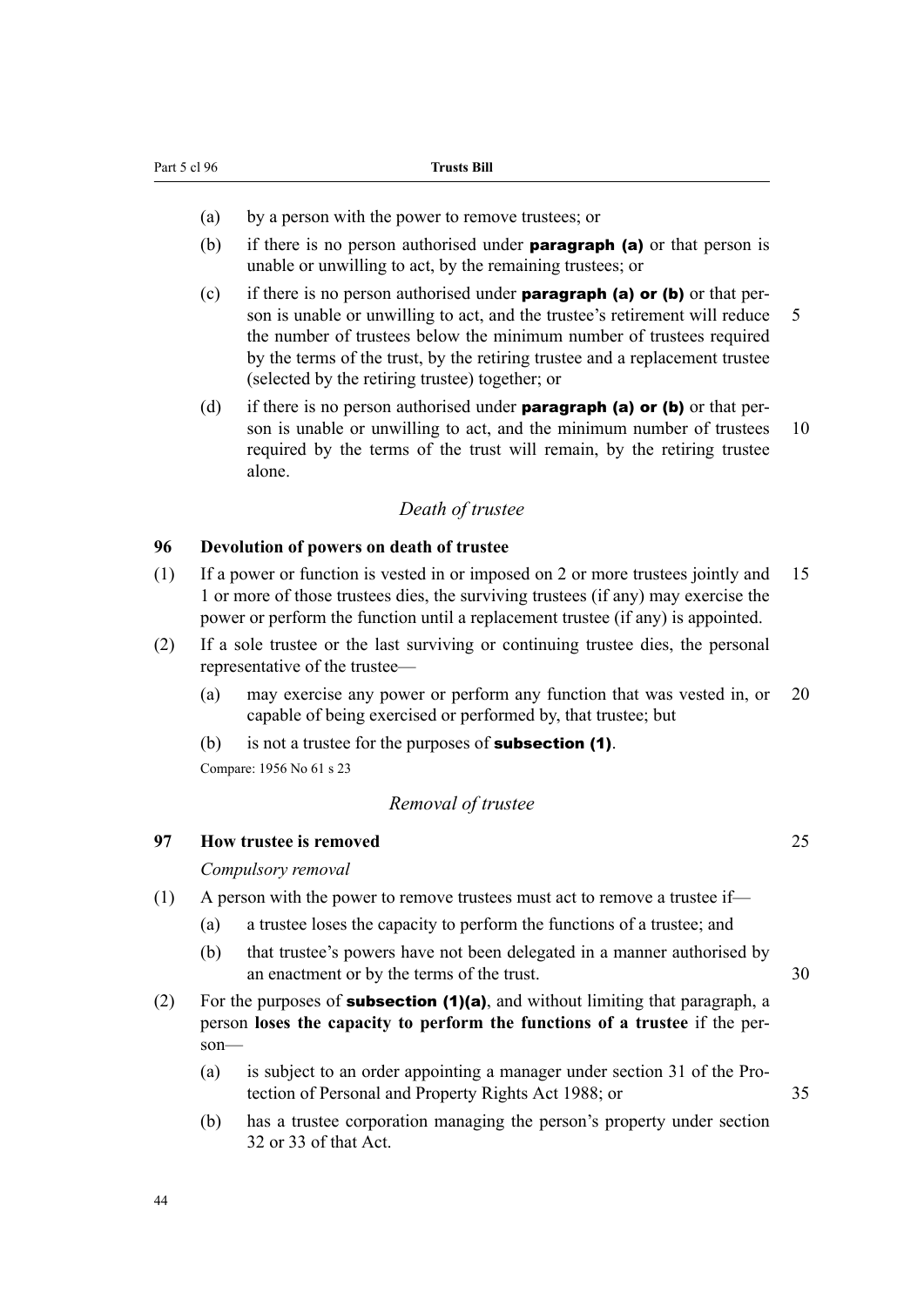*Optional removal*

- (3) A person with the power to remove trustees may act to remove a trustee if—
	- (a) it is desirable for the proper execution of the trust; and
	- (b) 1 or more of the following grounds for removal are met:
		- (i) the trustee repeatedly refuses or fails to act as trustee: 5
		- (ii) the trustee becomes an undischarged bankrupt:
		- (iii) the trustee is a corporate trustee that is subject to an insolvency event:
		- (iv) the trustee is no longer suitable to hold office as trustee because of the trustee's conduct or circumstances. 10
- (4) For the purposes of **subsection (3)(b)(iv)**, examples of conduct and circumstances that may make a trustee no longer suitable to hold office as trustee include the following:
	- (a) the trustee is convicted of an offence involving dishonesty:
	- (b) it is not known where the trustee is and the trustee cannot be contacted: 15
	- (c) the trustee is prohibited from being a director or promoter of, or being concerned or taking part in the management of, a company under the Companies Act 1993:
	- (d) the trustee is prohibited from being a director or promoter of, or being concerned or taking part in the management of, an incorporated or unin- 20 corporated body under the Financial Markets Conduct Act 2013 or the Takeovers Act 1993.
- (5) This section does not limit the grounds on which a person nominated in the terms of the trust as having the power to remove trustees may exercise that power in accordance with the terms of the trust. 25

# **98 Notice of decision to remove**

- (1) A person who makes a decision under **section 97** to remove a trustee must give that trustee notice of the decision.
- (2) However, the person is not required to give notice of the decision if, despite the person's reasonable efforts to locate and contact the trustee, it is not known 30 where the trustee is and the trustee cannot be contacted.

### **99 Effect of notice**

- (1) This subsection applies in relation to a person who is removed under **section 97(1)** and who-
	- (a) is subject to an order appointing a manager under section 31 of the Pro- 35 tection of Personal and Property Rights Act 1988; or
	- (b) has a trustee corporation managing the person's property under section 32 or 33 of that Act.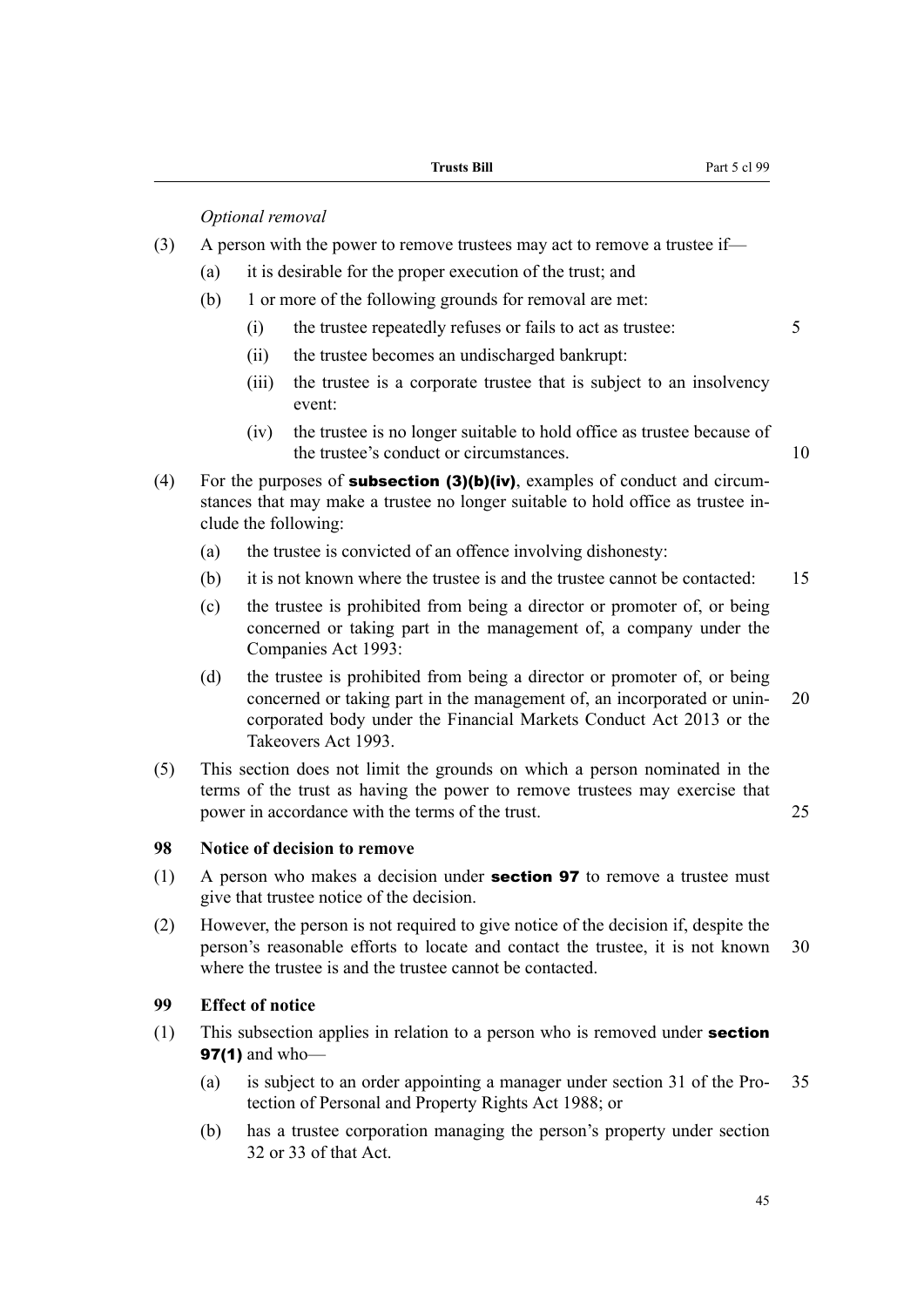|  |  |  | (2) If <b>subsection (1)</b> applies, the notice of the decision to remove the trustee— |
|--|--|--|-----------------------------------------------------------------------------------------|
|  |  |  |                                                                                         |

- (a) is the document of removal for the purposes of **section 108**; and
- (b) is executed and takes effect when it is given under **section 98(1)**.
- (3) In the case of a trustee who receives a notice under section 98(1) and in relation to whom **subsection (1)** does not apply, the notice—
	- (a) is the document of removal for the purposes of section 108; and
	- (b) is executed and takes effect—
		- (i) 21 working days after the trustee receives the notice, if the trustee has not made an application under **section 101**; or
		- (ii) only if and when ordered by the court, if the trustee has made an 10 application under section 101.

#### **100 Removal where notice cannot be given**

- (1) If the person who makes the decision to remove a trustee is not required to give notice of the decision because **section 98(2)** applies, the person must make a statutory declaration recording— 15
	- (a) the person's decision; and
	- (b) the efforts the person has made to locate and contact the trustee.
- (2) The declaration—
	- (a) is the document of removal for the purposes of section 108; and
	- (b) is executed and takes effect when it is made in accordance with section 9 20 of the Oaths and Declarations Act 1957.

#### **101 Application to prevent removal**

- (1) A trustee may (unless section 99(1) applies) apply to the court for an order preventing the trustee's removal.
- (2) The application must be made within 20 working days after the trustee receives 25 notice of the decision to remove the trustee.

#### **102 Procedure on trustee's application to prevent removal**

- (1) An applicant under **section 101** must produce evidence that raises a genuine dispute as to whether the removal decision was reasonably open to the person in the circumstances 30
- (2) If the court is satisfied that the applicant has established a genuine dispute, the onus is on the person who made the removal decision to establish that the decision was reasonably open to the person in the circumstances.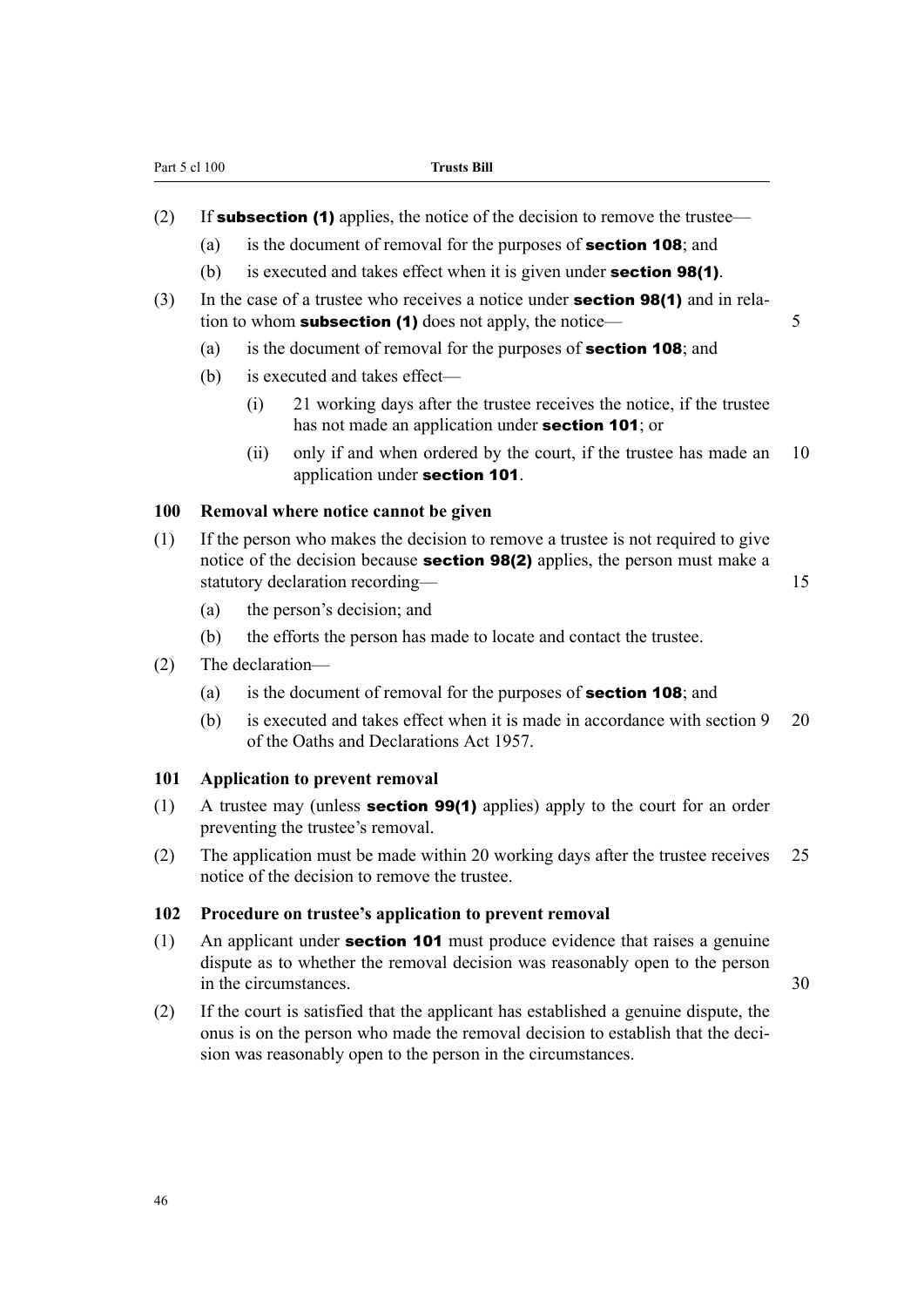#### **103 Court may make order preventing removal**

The court may make an order preventing the removal of the trustee only if the court is satisfied that none of the grounds for removal specified in **section 97** or recognised at common law or in equity is made out.

### **104 Court may make order for removal** 5

Whenever it is necessary or desirable to remove a trustee and it is difficult or impracticable to do so without the assistance of the court, the court may make an order removing a trustee.

# *Replacement of trustee*

# **105 How trustee is replaced** 10

- (1) If a trustee retires or is removed or dies while in office and it is necessary (because the trustee was a sole trustee or because the terms of the trust require it) to replace the trustee, a person with the power to appoint trustees must appoint a replacement trustee.
- (2) If a trustee retires or is removed or dies while in office and it is not necessary to 15 replace the trustee (because the number of remaining trustees meets or exceeds the minimum number specified in the terms of the trust), a person with the power to appoint trustees may, but need not, appoint a replacement trustee.
- (3) The appointment of a trustee to replace a trustee who has been removed takes effect only when the removal takes effect under **section 99(2) or (3), 100(2),** 20 or 104.

# **106 Court may appoint or replace trustee**

- (1) Whenever it is necessary or desirable to appoint a new trustee and it is difficult or impracticable to do so without the assistance of the court, the court may make an order appointing a new trustee. 25
- (2) However, this section does not empower the court to appoint an executor or administrator.
- (3) If the court proposes to appoint Public Trust as the replacement trustee, the court must, before making the appointment, give Public Trust an opportunity to be heard on the matter. 30
- (4) If the court (except on application by a supervisor within the meaning of section 6(1) of the Financial Markets Conduct Act 2013) appoints Public Trust as the replacement trustee, Public Trust—
	- (a) must accept the appointment; and
	- (b) may charge fees for acting as trustee. 35

Compare: 1956 No 61 ss 46(4), (5), 51(1), (4)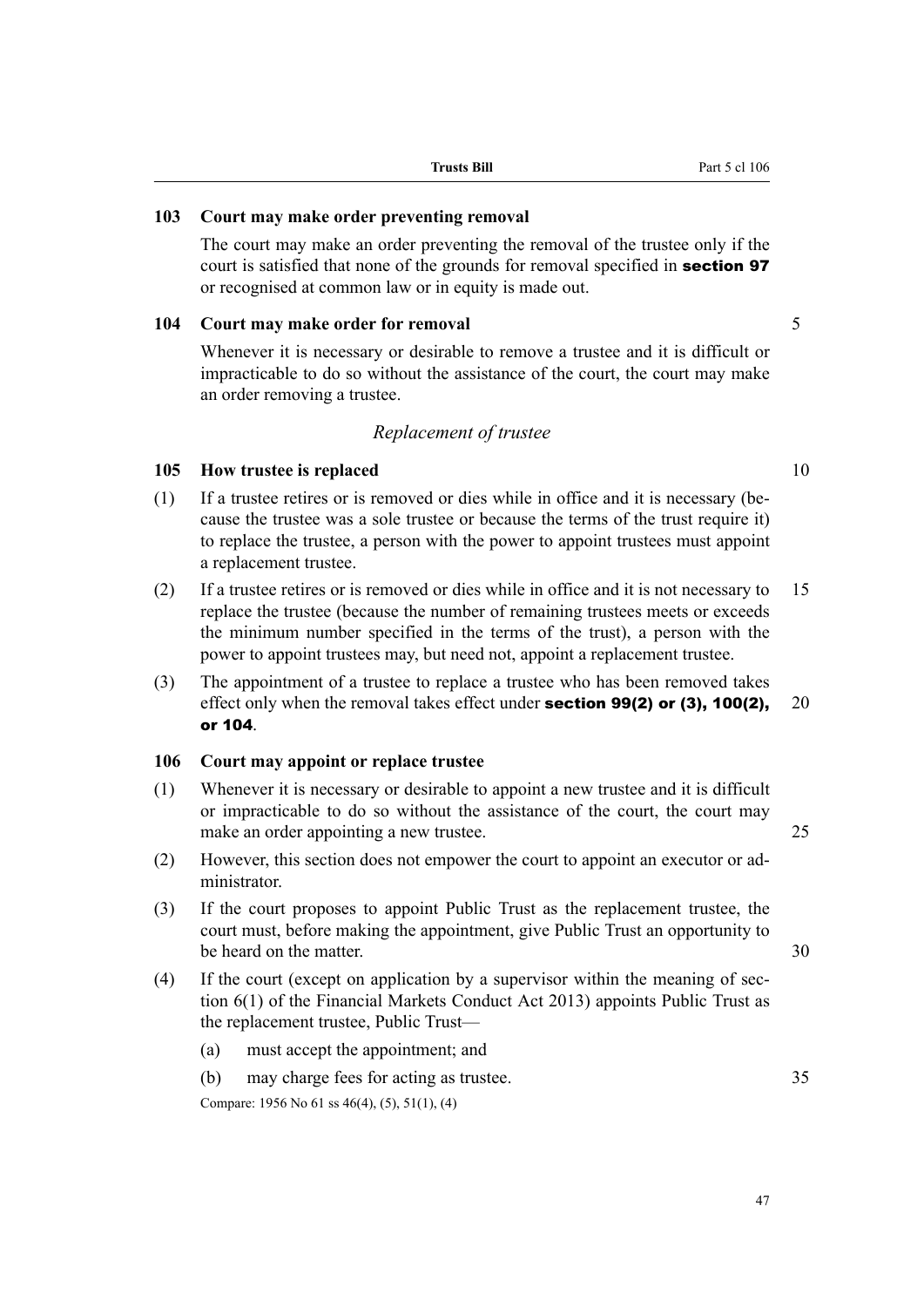| 107 |          | Replacing sole trustee with multiple trustees                                                                                                                                                             |    |
|-----|----------|-----------------------------------------------------------------------------------------------------------------------------------------------------------------------------------------------------------|----|
|     |          | If a sole trustee retires or is removed or dies while in office, the trustee may be<br>replaced with more than 1 replacement trustee unless there is a contrary inten-<br>tion in the terms of the trust. |    |
|     |          | Divesting and vesting of trust property                                                                                                                                                                   | 5  |
| 108 |          | Divesting and vesting of trust property on change of trustees                                                                                                                                             |    |
| (1) |          | This section applies if-                                                                                                                                                                                  |    |
|     | (a)      | a new trustee of a trust is appointed; or                                                                                                                                                                 |    |
|     | (b)      | a trustee of a trust retires or is removed.                                                                                                                                                               |    |
| (2) |          | The execution of the document of appointment, removal, or discharge—                                                                                                                                      | 10 |
|     | (a)      | divests the trust property from the persons who were the trustees imme-<br>diately before the document was executed; and                                                                                  |    |
|     | (b)      | vests the property in the persons who become and are the trustees as<br>joint tenants without any conveyance, transfer, or assignment (but sub-<br>ject to any liabilities attaching to the property).    | 15 |
| (3) |          | Subsection (2) is subject to section 109.                                                                                                                                                                 |    |
| (4) |          | In this section and in section 109, a court order appointing a trustee or re-<br>moving a trustee without replacement—                                                                                    |    |
|     | (a)      | is a document of appointment, removal, or discharge (unless the court<br>otherwise orders); and                                                                                                           | 20 |
|     | (b)      | is, for the purposes of section 89 of the Land Transfer Act 2017, a vest-<br>ing order vesting the trust property in the persons who become and are<br>the trustees (unless the court otherwise orders).  |    |
| 109 | property | Requirements to notify, register, or record divesting and vesting of trust                                                                                                                                | 25 |
| (1) |          | If, or to the extent that, the divesting and vesting of trust property must be noti-<br>fied, registered, or recorded under the requirements of another Act,—                                             |    |

Part 5 cl 107 **Trusts Bill** 

- (a) the divesting and vesting are subject to the requirements and do not take effect until the requirements are satisfied; and
- (b) the execution of the document of appointment, removal, or discharge 30 vests in the persons who become and are the trustees a right to call for the transfer of the trust property; and
- (c) a copy of that document or those documents and a statutory declaration by a continuing or new trustee of the trust that each relevant document was validly executed are sufficient proof of a right claimed under **para-** 35 graph (b).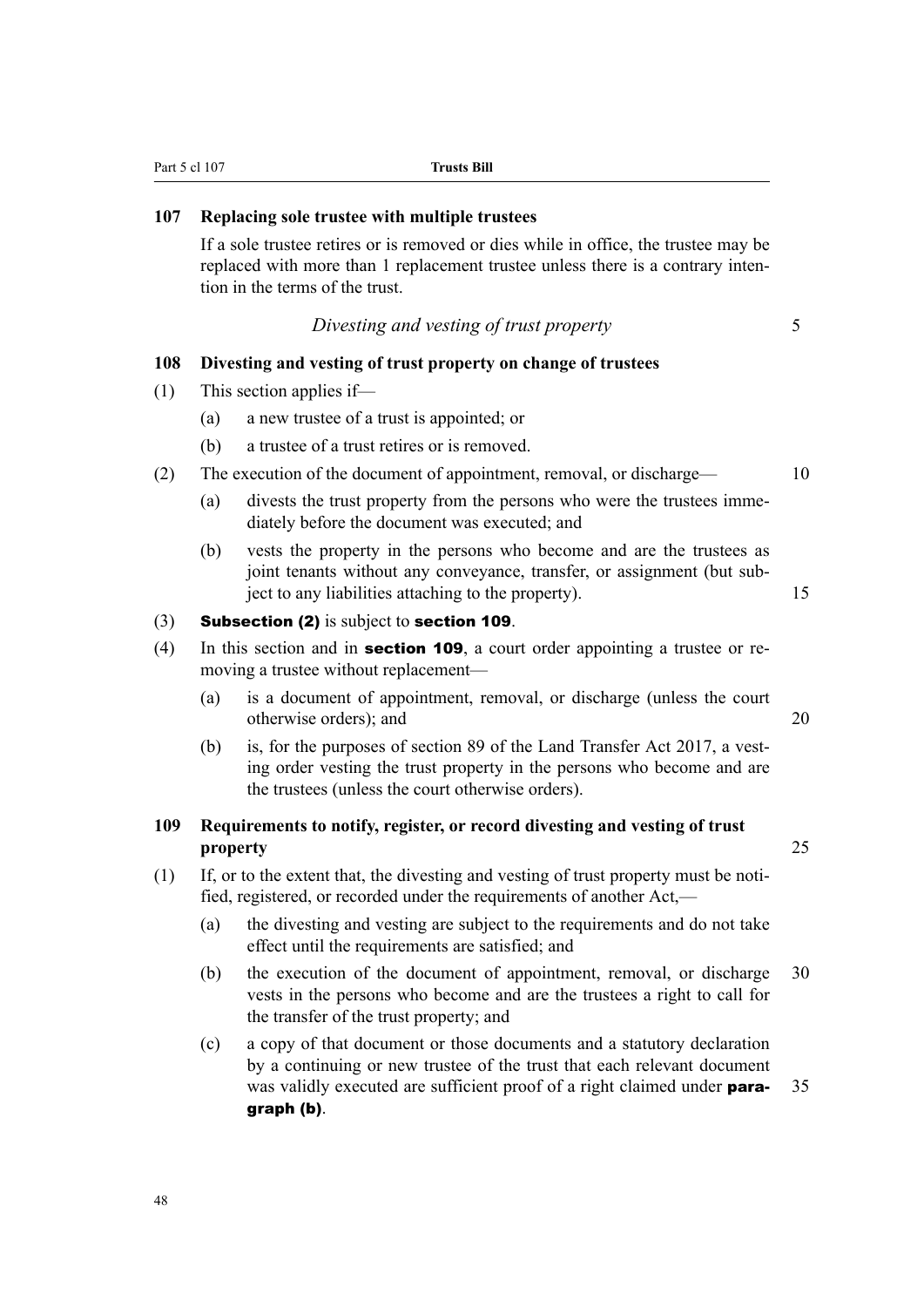(2) **Subsection (1)(c)** does not apply where the document is a court order, and a copy of the order is sufficient proof of a right claimed under **subsection**  $(1)(b)$ .

#### **110 Requirement to assist in transfer of trust property**

- (1) The following persons must do all things necessary to assist in any transfer and 5 any required notification, registration, or recording of the divesting and vesting of the trust property:
	- (a) a trustee who has retired or been removed:
	- (b) a continuing trustee of the trust:
	- (c) a new trustee of the trust. 10

Part 5 cl 112

- (2) The persons who become and are the trustees may complete any formal requirements necessary for the divesting and vesting of trust property on behalf of a former trustee who loses the capacity to perform the functions of a trustee or who fails or refuses to act under subsection (1).
- (3) For the purposes of **subsection (2)**, and without limiting that subsection, a 15 person **loses the capacity to perform the functions of a trustee** if the person—
	- (a) is subject to an order appointing a manager under section 31 of the Protection of Personal and Property Rights Act 1988; or
	- (b) has a trustee corporation managing the person's property under section 20 32 or 33 of that Act.

# **111 Protection in relation to notifying, registering, or recording transfer of trust property**

A person who, in good faith, notifies, registers, or records the transfer of property in reliance on **section 108(4), 109(1)(c) or (2), or 110(2)** is not liable 25 for any loss or deprivation that may result from that act.

#### **112 Departing trustee must be given certain documents**

- (1) A continuing or new trustee must give to a trustee who retires or is removed (the **departing trustee**) a copy of any documents that demonstrate that the departing trustee has been divested of trust property, including any document of 30 transfer and registration.
- (2) The documents must be given as soon as any requirements relating to the transfer, or notification, registration, or recording of the transfer, of trust property referred to in section 109 are complete.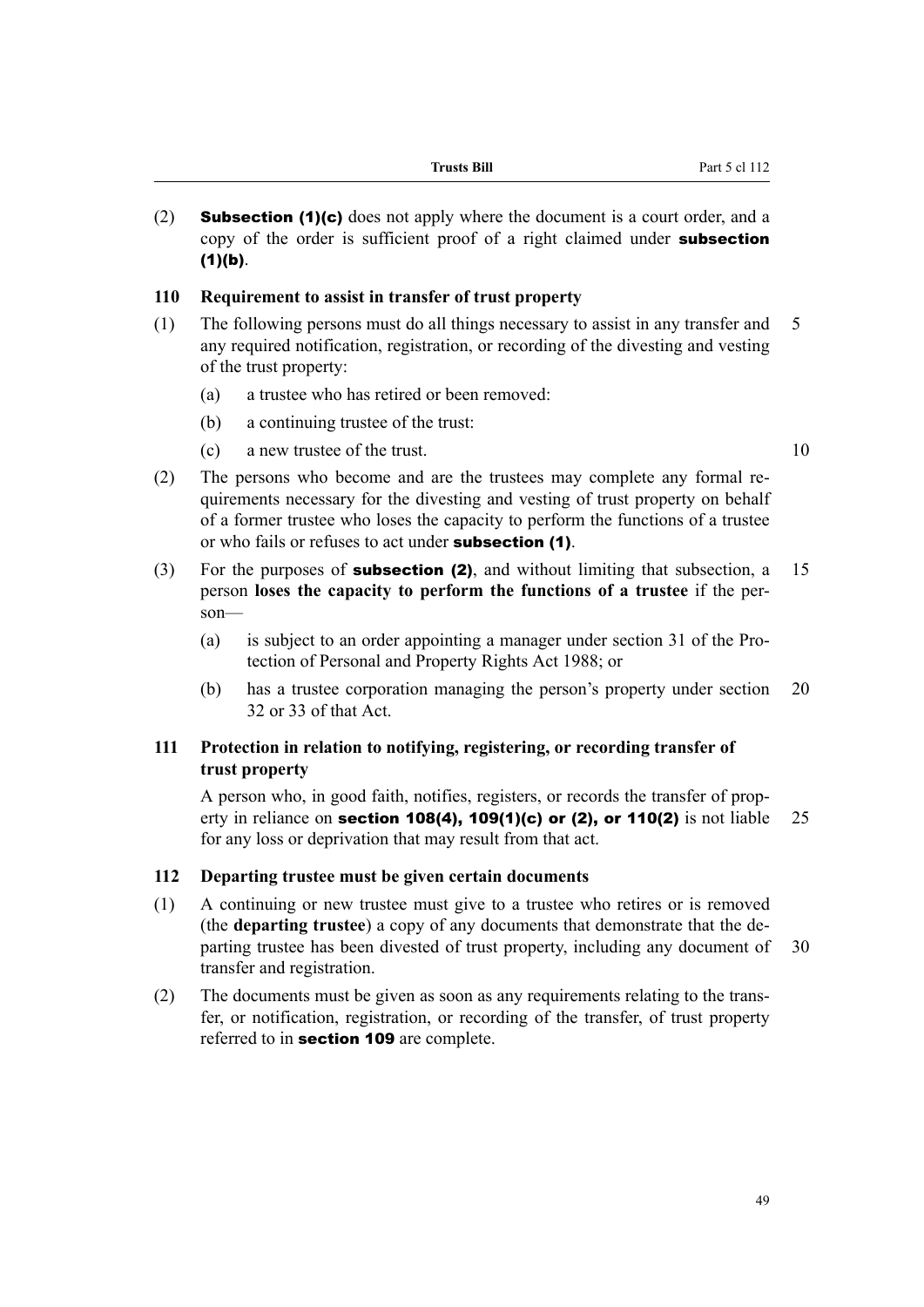# **Part 6**

# **Termination and variation of trusts**

#### **113 Termination of trust by unanimous consent of beneficiaries**

- (1) A trustee must terminate the trust and distribute the trust property on being required to do so by all of the beneficiaries who together hold all of the benefi- 5 cial interest in the trust property if the conditions set out in subsection (2) are satisfied.
- (2) The conditions for the termination of the trust are that—
	- (a) every beneficiary consents to requiring the trustee to terminate the trust and distribute the trust property; and 10
	- (b) the trustee receives a request to terminate the trust and distribute the trust property from or on behalf of each beneficiary; and
	- (c) if any of the beneficiaries is a beneficiary described in **section 116(2)**, the court has made an order under **section 116** approving the termination of the trust on behalf of that beneficiary. 15
- (3) The condition in **subsection (2)(b)** is satisfied if—
	- (a) the beneficiaries provide a written request to the trustee to terminate the trust and distribute the trust property; and
	- (b) the notice is signed by each beneficiary or by the duly authorised agent of that beneficiary. 20

#### **114 Variation or resettlement of trust by unanimous consent of beneficiaries**

- (1) A trustee may do either of the following on being required to do so by all of the beneficiaries who together hold all of the beneficial interest in the trust property, if the conditions set out in subsection (2) are satisfied:
	- (a) vary the terms of the trust: 25
	- (b) consent to the resettlement of the trust.
- (2) The conditions for an action in **subsection (1)** are that—
	- (a) every beneficiary consents to requiring the variation or resettlement; and
	- (b) the trustee receives a request to vary the terms of the trust or resettle the trust from or on behalf of each beneficiary; and 30
	- (c) if any of the beneficiaries is a beneficiary described in **section 116(2)**, the court has made an order under **section 116** approving the variation of terms or resettlement on behalf of that beneficiary; and
	- (d) the trustee has agreed to the proposal.
- (3) In this section and in sections 116 and 117, **variation** includes a change to 35 the scope or nature of the powers of the trustee.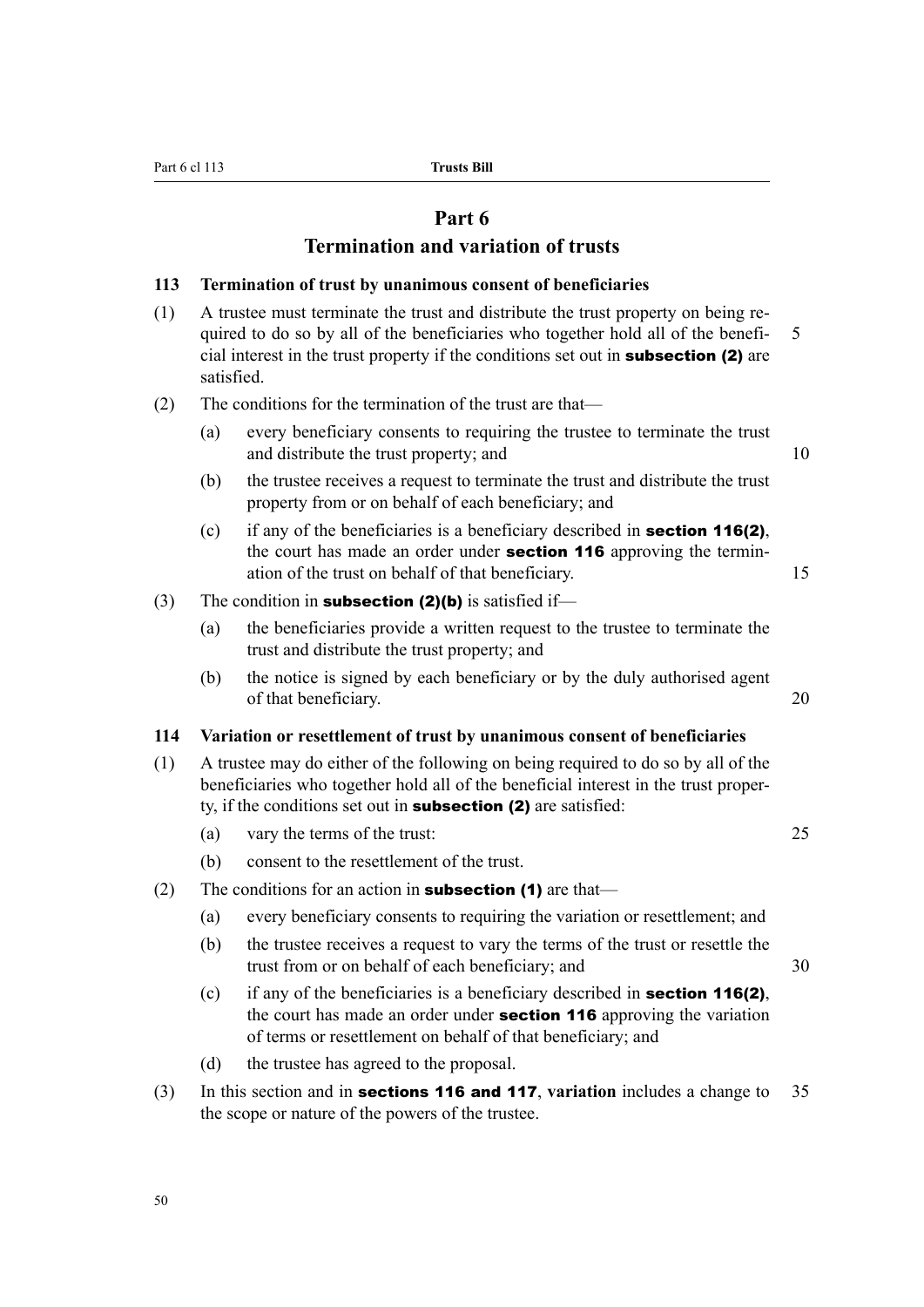| Trusts Bill |  |
|-------------|--|
|-------------|--|

#### **115 Beneficiary's right to share of trust property**

- (1) A trustee must transfer a fixed share of the trust property to the beneficiary of that fixed share if—
	- (a) the beneficiary is absolutely entitled to that share (for example, because any condition relating to the vesting of that share set by the terms of the 5 trust has been met); and
	- (b) the property is in a form, or can be changed into a form, that can be transferred to the beneficiary; and
	- (c) the transfer is not detrimental to the interests of the other beneficiaries.
- (2) **Subsection (1)** does not apply in respect of a beneficiary who lacks capacity. 10
- (3) In this section and in **section 116**.—

**fixed share of the trust property** means a share of the trust property that is specified or determined, and in respect of which the trustee does not have a discretion regarding to whom or in what proportion the share is distributed

**lacks capacity** means, in relation to a beneficiary, that the beneficiary— 15

- (a) is a child; or
- (b) is not competent to manage the beneficiary's own affairs for any reason, including because the beneficiary—
	- (i) is subject to an order appointing a manager under section 31 of the Protection of Personal and Property Rights Act 1988; or 20
	- (ii) has a trustee corporation managing the person's property under section 32 or 33 of that Act.

#### **116 Power of court to approve termination, variation, or resettlement of trust**

- (1) The court may, on behalf of any of the beneficiaries described in **subsection** (2) who has an interest in the property of a trust, approve the termination, vari- 25 ation, or resettlement of the trust.
- (2) The beneficiaries are—
	- (a) a beneficiary who lacks capacity:
	- (b) a person who may acquire a beneficial interest at a future date or on the happening of a future event or on becoming a member of a certain class 30 of persons:
	- (c) a future person who may acquire a beneficial interest.
- (3) An application for an order of approval may be made by—
	- (a) the trustees or any one of them:
	- (b) any person with a beneficial interest in the trust property. 35
- (4) On an application for an order of approval, the court must take into account each of the following factors: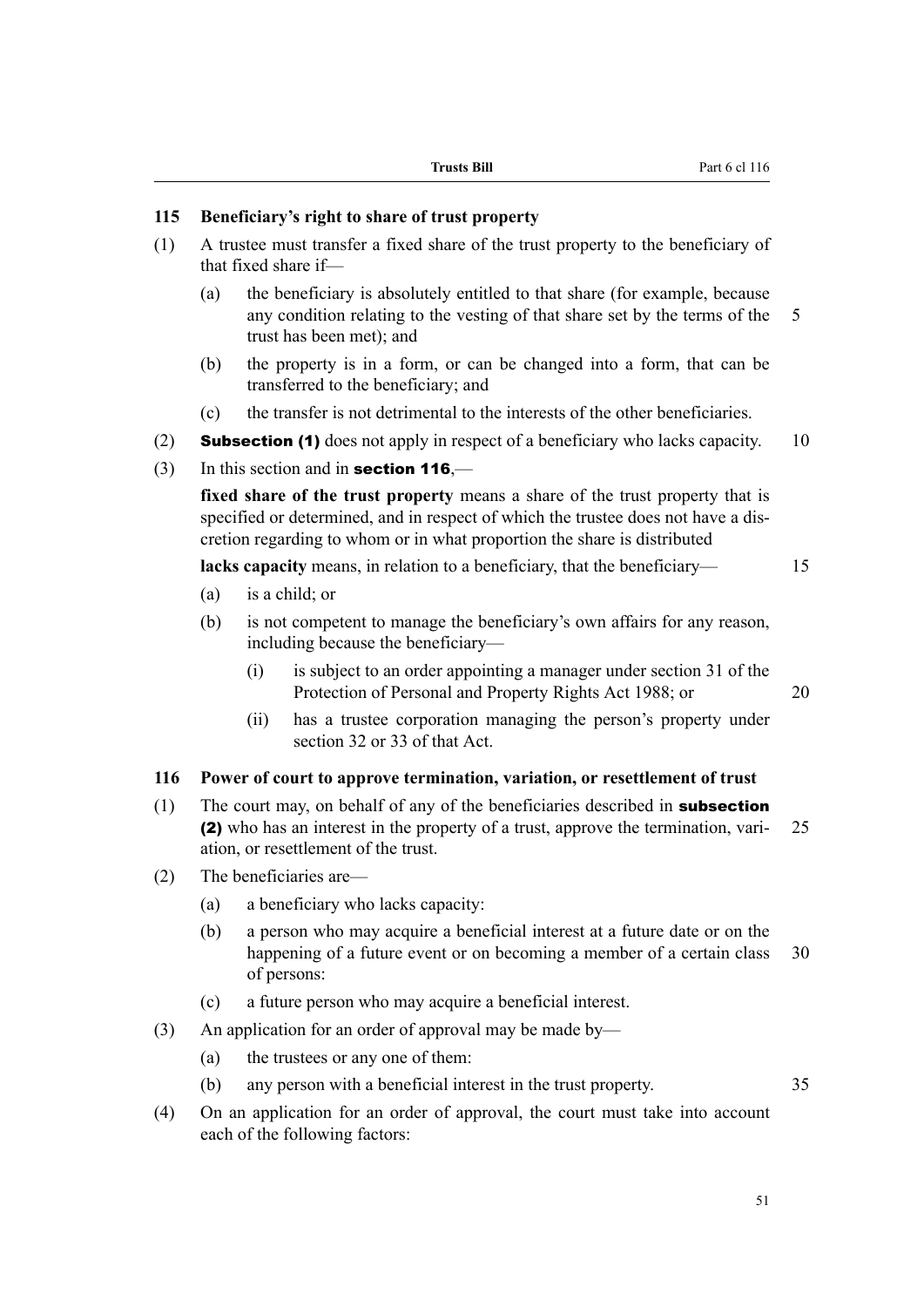- (a) the nature of any person's interest in the trust property and the effect of the proposed order on that interest:
- (b) the benefit or detriment that may result to any person with an interest in the trust property if the court makes or refuses to make the proposed order: 5

- (c) the intentions of the settlor of the trust in settling the trust, if it is practicable to ascertain those intentions.
- (5) The court must not make an order of approval if its effect would be to reduce or remove any vested interest in the trust property.
- (6) An order of approval binds the person on whose behalf it is made and takes 10 effect without any further step.
- **117 Power of court to waive requirement of consent to termination, variation, or resettlement of trust**
- (1) The court may waive the requirement that a beneficiary consent to the termination of a trust under **section 113** or the variation or resettlement of a trust  $15$ under section 114.
- (2) An application for an order of waiver of consent may be made by—
	- (a) the trustees or any one of them:
	- (b) any person with a beneficial interest in the trust property.
- (3) On an application for an order of waiver of consent, the court must take into 20 account each of the following factors:
	- (a) the nature of any person's interest in the trust property and the effect of the proposed order on that interest:
	- (b) the benefit or detriment that may result to any person with an interest in the trust property if the court makes or refuses to make the proposed 25 order:
	- (c) the intentions of the settlor of the trust in settling the trust, if it is practicable to ascertain those intentions.
- (4) The court must not make an order of waiver of consent if its effect would be to reduce or remove any vested interest in the trust property. 30
- (5) An order of waiver of consent binds the person on whose behalf it is made and takes effect without any further step.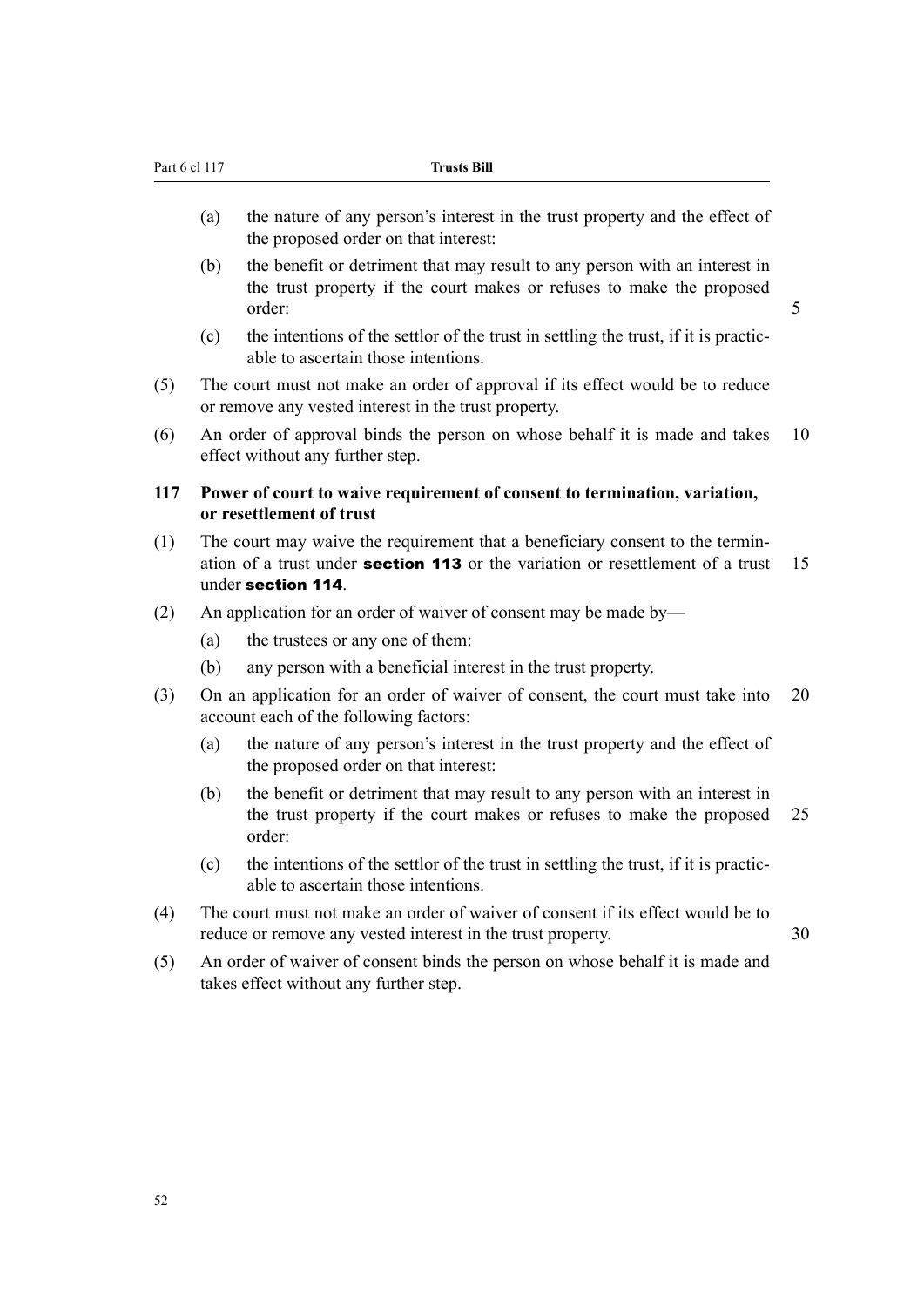# **Part 7**

# **Court powers and dispute resolution**

#### **118 Court may review trustee's act, omission, or decision**

- (1) The court may review the act, omission, or decision (including a proposed act, omission, or decision) of a trustee on the ground that the act, omission, or deci- 5 sion was not or is not reasonably open to the trustee in the circumstances.
- (2) The court may undertake a review on the application only of a beneficiary.
- (3) The review must be conducted in accordance with **section 119**.
- (4) This section and **section 119** do not limit or affect—
	- (a) the court's jurisdiction to supervise trusts, including its jurisdiction under 10 the Charitable Trusts Act 1957; or
	- (b) the Attorney-General's powers and duties with respect to charitable trusts, including powers and duties under the Charitable Trusts Act 1957.

#### **119 Procedure for court's review of trustee's act, omission, or decision**

- (1) An applicant for a review under **section 118** must produce evidence that rai-  $15$ ses a genuine and substantial dispute as to whether the act, omission, or decision in question was or is reasonably open to the trustee in the circumstances.
- (2) If the court is satisfied that the applicant has established a genuine and substantial dispute, the onus is on the trustee to establish that the act, omission, or decision was or is reasonably open to the trustee in the circumstances. 20
- (3) If the court, after hearing the trustee, is satisfied on the balance of probabilities that the act, omission, or decision was not or is not reasonably open to the trustee in the circumstances, the court may (but subject to **subsection (4)**)–
	- (a) set aside the act or decision, or direct the trustee to act in the case of an omission: 25
	- (b) restrain the trustee from acting or deciding in the case of a proposed act or decision, and direct the trustee to act in the case of a proposed omission:
	- (c) make any other orders that the court considers necessary.
- (4) The court must not make an order that affects— 30
	- (a) a valid distribution of the trust property that was made before the trustee had notice of the application; or
	- (b) any right or title acquired by a person in good faith and for value.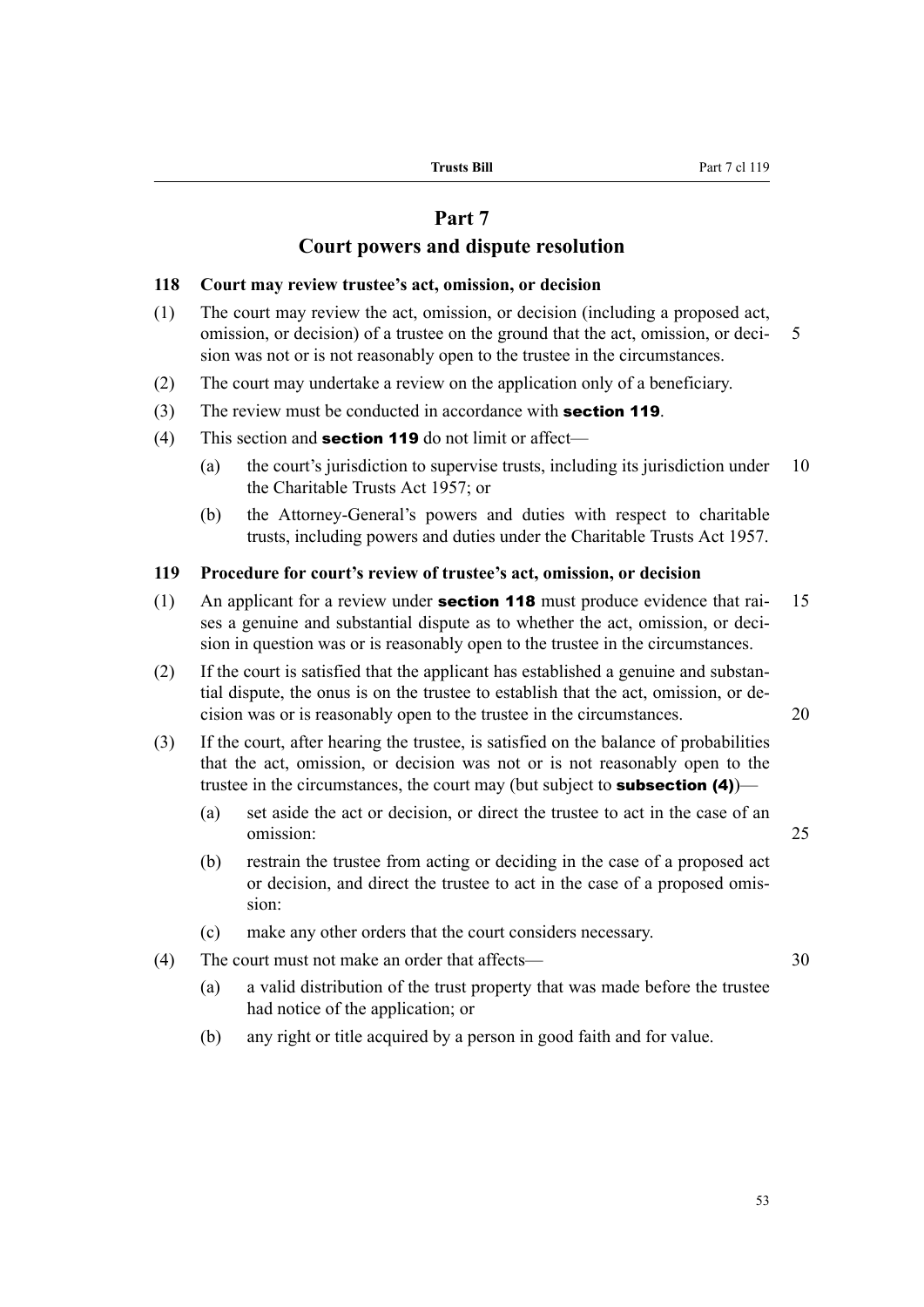#### Part 7 cl 120 **Trusts Bill**

# **120 Court may take into account investment strategy in action for breach of trust**

In considering whether a trustee is liable, in respect of any investment made by that trustee, for any breach of trust in respect of any duty under section 28 (to invest prudently to the applicable standard), the court may take into account— 5

- (a) whether the trust investments have been diversified, so far as is appropriate to the circumstances of the trust; and
- (b) whether the investment was made in accordance with any investment strategy.

Compare:  $1956$  No 61 s  $13M$  10

# **121 Court may set off gains and losses arising from investment**

- (1) This section applies to a proceeding for breach of trust in relation to an investment by a trustee if a loss has been or is suspected to have been incurred by the trust.
- (2) The court may set off all or part of the loss resulting from the investment 15 against all or part of any gain resulting from any other investment whether in breach of trust or not.
- (3) The power does not limit or affect any other power or entitlement to set off all or part of any loss against any property. Compare: 1956 No 61 s 13O 20

# **122 Power of court to vary or extend trustees' powers in relation to property**

- (1) The court may vary or extend the powers of the trustees of a trust if—
	- (a) the court considers that the variation or extension is necessary or desirable for the proper management of the trust property; and
	- (b) the variation or extension does not alter a beneficiary's interest under the 25 trust; and
	- (c) the variation or extension does not involve a power to distribute trust property to a beneficiary.
- (2) An application for an order may be made by—
	- (a) a trustee of the trust; or 30
	- (b) a beneficiary of the trust.

#### **123 Court may relieve trustee from personal liability**

- (1) The court may relieve a trustee who is or may be personally liable for any breach of trust from personal liability for the breach if it appears to the court  $that$   $-$  35
	- (a) the trustee has acted honestly and reasonably; and
	- (b) the trustee ought fairly to be excused for the breach of trust.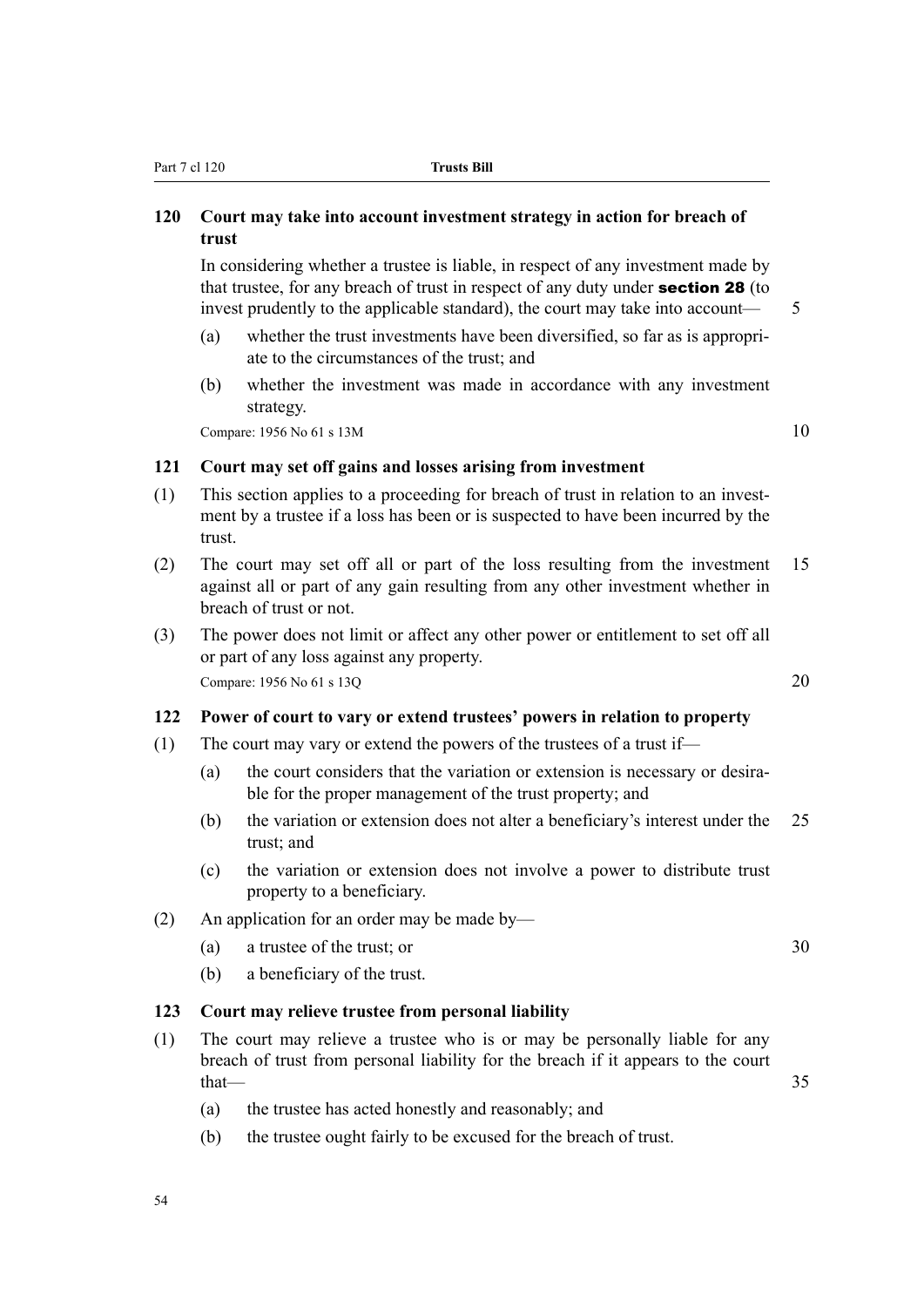(2) The court may relieve the trustee in whole or in part.

#### **124 Court may make beneficiary indemnify trustee for breach of trust**

- (1) This section applies if a trustee commits a breach of trust at the instigation or request or with the written consent of a beneficiary.
- (2) The court may, if it considers it appropriate, make an order indemnifying the 5 trustee out of the beneficiary's interest in the trust property. Compare: 1956 No 61 s 74; Draft Trusts Bill 2013 cl 121 (Qld)

#### **125 Trustee may apply to court for directions**

- (1) A trustee may apply to the court for directions about—
	- (a) the trust property; or  $10$
	- (b) the exercise of any power or performance of any function by the trustee.
- (2) The application must be served, in accordance with the rules of court, on each person interested in the application or any of them as the court thinks fit.
- (3) On an application under this section, the court may give any direction it thinks  $\int$  fit. 15
- (4) This section does not restrict the availability of alternative proceedings within the court's jurisdiction, including a declaration interpreting the terms of the trust.

Compare: 1956 No 61 s 66

#### **126 Protection of trustee while acting under direction of court** 20

- (1) A trustee acting under any direction of the court must be treated as having discharged the trustee's duties as a trustee in relation to the direction, even though the order giving the direction is later declared invalid, overruled, set aside, or found to be otherwise ineffective.
- (2) However, **subsection (1)** does not indemnify a trustee for any act done in ac- 25 cordance with a direction of the court if the trustee has acted in bad faith in—
	- (a) getting the direction; or
	- (b) acquiescing in the court making the order or giving the direction. Compare: 1956 No 61 s 69

# **127 Trustee may apply to court to bar claims** 30

- (1) The court may, on an application by a trustee,—
	- (a) bar a claim by any person that directly or indirectly affects the trust property, including a claim against the trustee personally; or
	- (b) authorise the trustee to administer the trust property without regard to the person's claim. 35
- (2) Before making an application, a trustee must have served on the person, in accordance with the rules of court, a notice—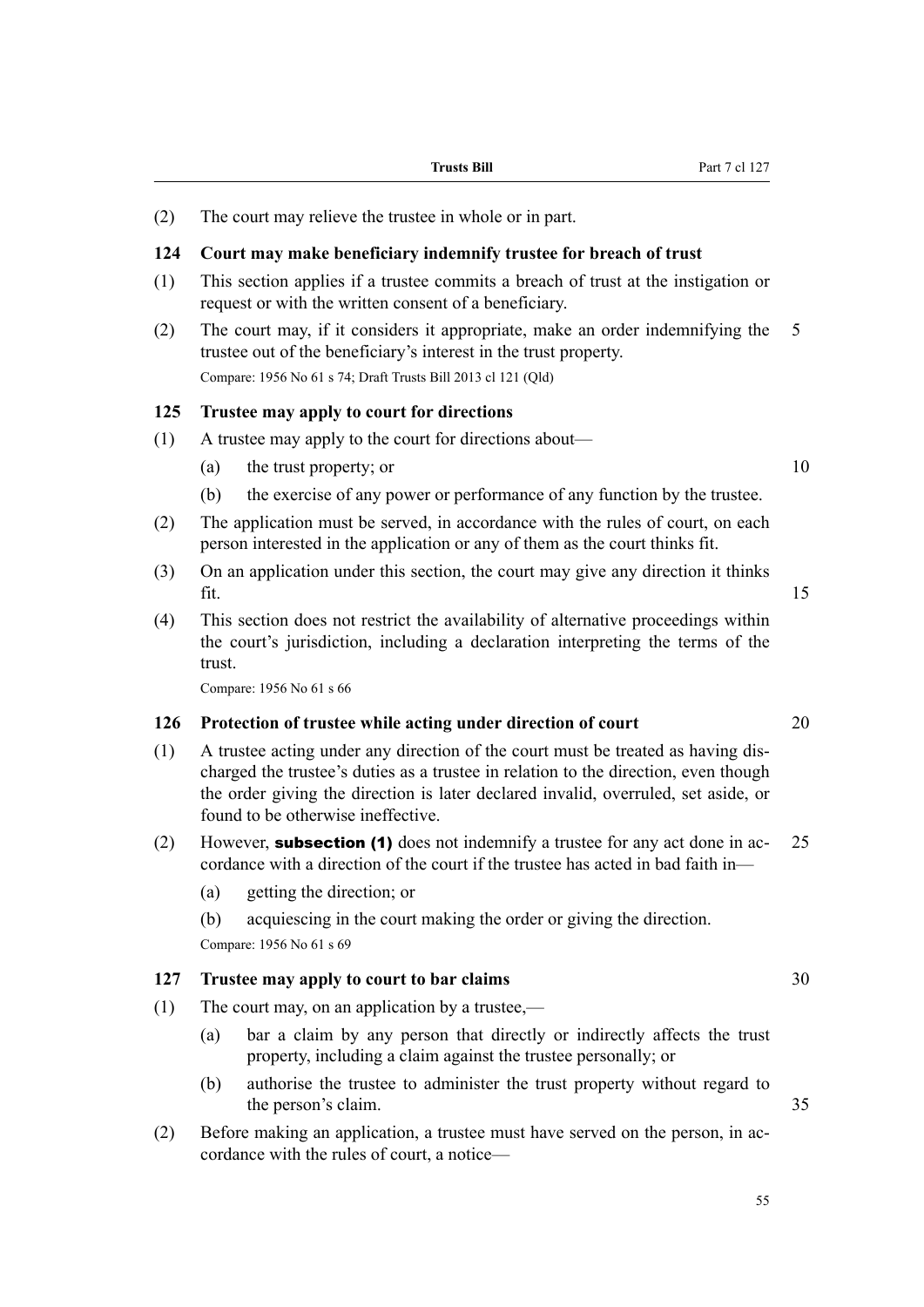- (a) describing the general nature of the claim as the trustee understands it to be; and
- (b) stating that if a legal proceeding is not, within 90 days after the service of the notice, commenced to enforce the claim, a court may bar the claim or authorise the trustee to administer the trust property without regard to 5 it.
- (3) The court may not make an order under this section barring—
	- (a) a claim under the Family Protection Act 1955; or
	- (b) an application for revocation of a grant of administration.
- (4) An order made by the court does not affect the right of any beneficiary of the 10 trust to contest a claim by the trustee to any payment or indemnity from the trust property unless the beneficiary is a party to the proceeding. Compare: 1956 No 61 s 75

#### **128 Trustee may apply to court to allow distribution of missing beneficiaries' shares** 15

- (1) The court may, on application by a trustee, make an order authorising the trustee to distribute trust property—
	- (a) as if a potential beneficiary or a class of potential beneficiaries does not exist or never existed or has died before a date or an event specified; and
	- (b) if, because of the order, it is not possible or practicable to determine 20 whether any condition or requirement affecting a beneficial interest in the property or any part of it has been complied with or fulfilled, as if that condition or requirement had been or had not been complied with or fulfilled.
- (2) The court may make an order only if it is satisfied that— 25
	- (a) reasonable measures have been taken to bring to the notice of the potential beneficiary or beneficiaries their potential beneficial interest or interests; and
	- (b) at least 60 days have passed since the last of those measures was taken; and 30
	- (c) no potential beneficiary with respect to whom an order is sought has come to the attention of the trustee as a result of those measures, or the claim of any such beneficiary may be disregarded in the circumstances.

Compare: 1956 No 61 s 76

# **129 Trustee may sue self in different capacity** 35

(1) Despite any rule of law or practice to the contrary, a trustee in that capacity may sue, and be sued by, the trustee in any other capacity, including the trustee's personal capacity.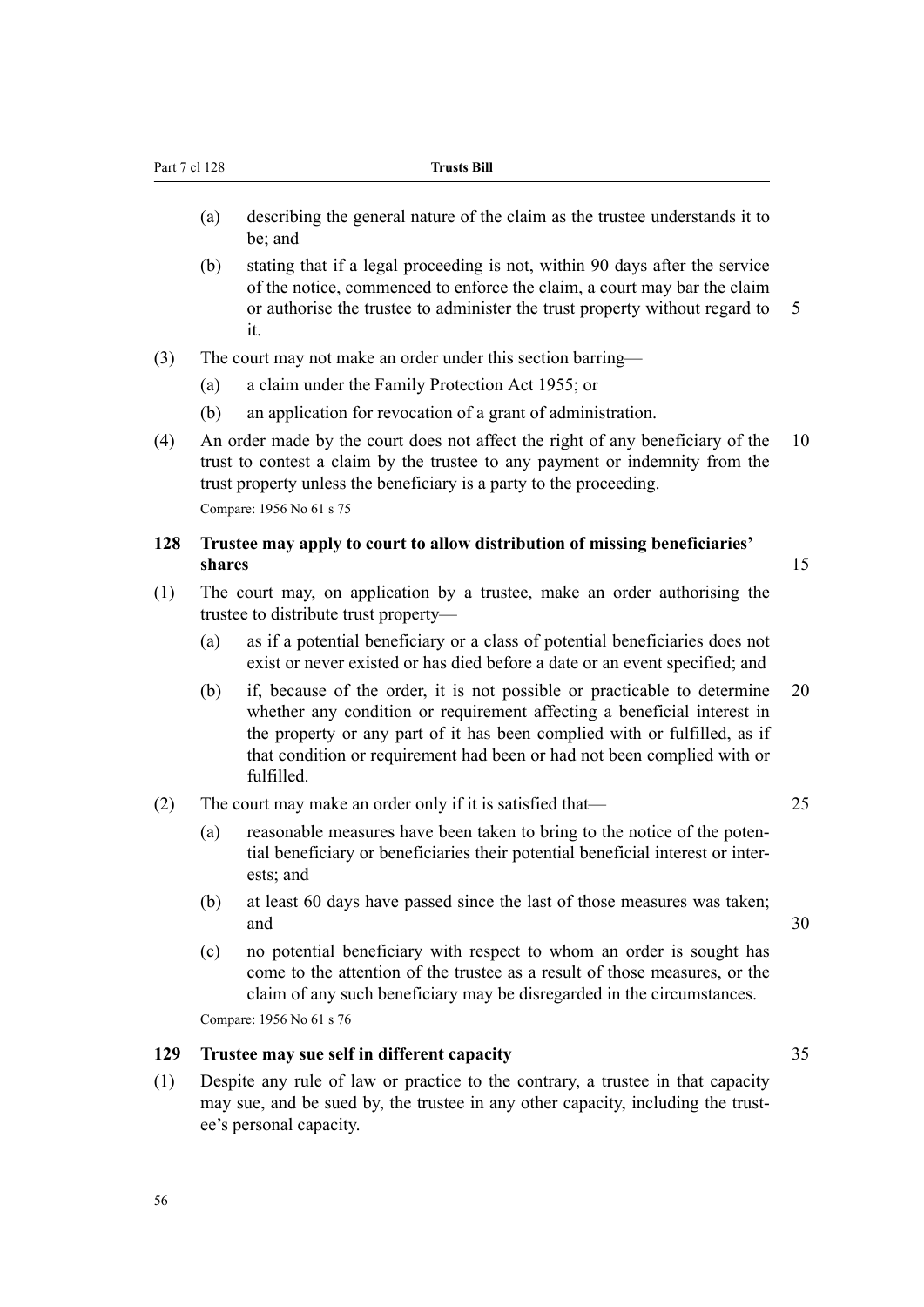|     | Compare: 1956 No 61 s 33A |                                                                                                                                                                                                                                                                               |    |  |  |
|-----|---------------------------|-------------------------------------------------------------------------------------------------------------------------------------------------------------------------------------------------------------------------------------------------------------------------------|----|--|--|
| 130 |                           | Court may appoint receiver for trust                                                                                                                                                                                                                                          | 5  |  |  |
| (1) |                           | The court may, on an application by an interested person or on its own motion,<br>appoint a receiver to administer a trust.                                                                                                                                                   |    |  |  |
| (2) | $trust$ is—               | The court must be satisfied that the appointment of a receiver to administer the                                                                                                                                                                                              |    |  |  |
|     | (a)                       | reasonably necessary in the circumstances of the trust; and                                                                                                                                                                                                                   | 10 |  |  |
|     | (b)                       | just and equitable.                                                                                                                                                                                                                                                           |    |  |  |
| (3) | (1).                      | Only a person qualified to be a trustee may be appointed under <b>subsection</b>                                                                                                                                                                                              |    |  |  |
| (4) |                           | When appointing a receiver under this section, the court (having regard to the<br>terms of the trust and the interests of justice) must determine—                                                                                                                            | 15 |  |  |
|     | (a)                       | the extent of the duties and powers of the receiver; and                                                                                                                                                                                                                      |    |  |  |
|     | (b)                       | the duration of the receivership; and                                                                                                                                                                                                                                         |    |  |  |
|     | (c)                       | the principles that the receiver is to apply in determining priorities; and                                                                                                                                                                                                   |    |  |  |
|     | (d)                       | whether the receiver is to be paid from the trust assets.                                                                                                                                                                                                                     |    |  |  |
| 131 |                           | Court may order payment of commission to trustee                                                                                                                                                                                                                              | 20 |  |  |
| (1) |                           | Despite <b>section 35</b> (duty to act for no reward), the court may order that a<br>reasonable commission be paid out of the trust property to a person who is or<br>has been a trustee of the trust if the court is satisfied that it is just and reason-<br>able to do so. |    |  |  |
| (2) |                           | In determining under <b>subsection</b> (1) what commission is reasonable, the<br>court must consider the following:                                                                                                                                                           | 25 |  |  |
|     | (a)                       | the total amount that has already been paid to any trustee of the trust:                                                                                                                                                                                                      |    |  |  |
|     | (b)                       | the number and difficulty of the services provided by the trustee:                                                                                                                                                                                                            |    |  |  |
|     | (c)                       | the liabilities to which the trustee is or has been exposed, and the respon-<br>sibilities imposed on the trustee:                                                                                                                                                            | 30 |  |  |
|     | (d)                       | the skill and success of the trustee in administering the trust:                                                                                                                                                                                                              |    |  |  |
|     | (e)                       | the value of the trust property:                                                                                                                                                                                                                                              |    |  |  |
|     | (f)                       | the time and services reasonably required of the trustee:                                                                                                                                                                                                                     |    |  |  |
|     | (g)                       | whether any payment that might otherwise have been allowed or ordered                                                                                                                                                                                                         |    |  |  |

(2) However, in every such case the trustee must obtain the directions of the court

are to be represented.

in which the proceeding is taken about the way in which the opposing interests

**Trusts Bill** Part 7 cl 131

- should be refused or reduced due the conduct of the trustee in the admin- 35 istration of the trust:
- (h) any other circumstances that the court considers relevant.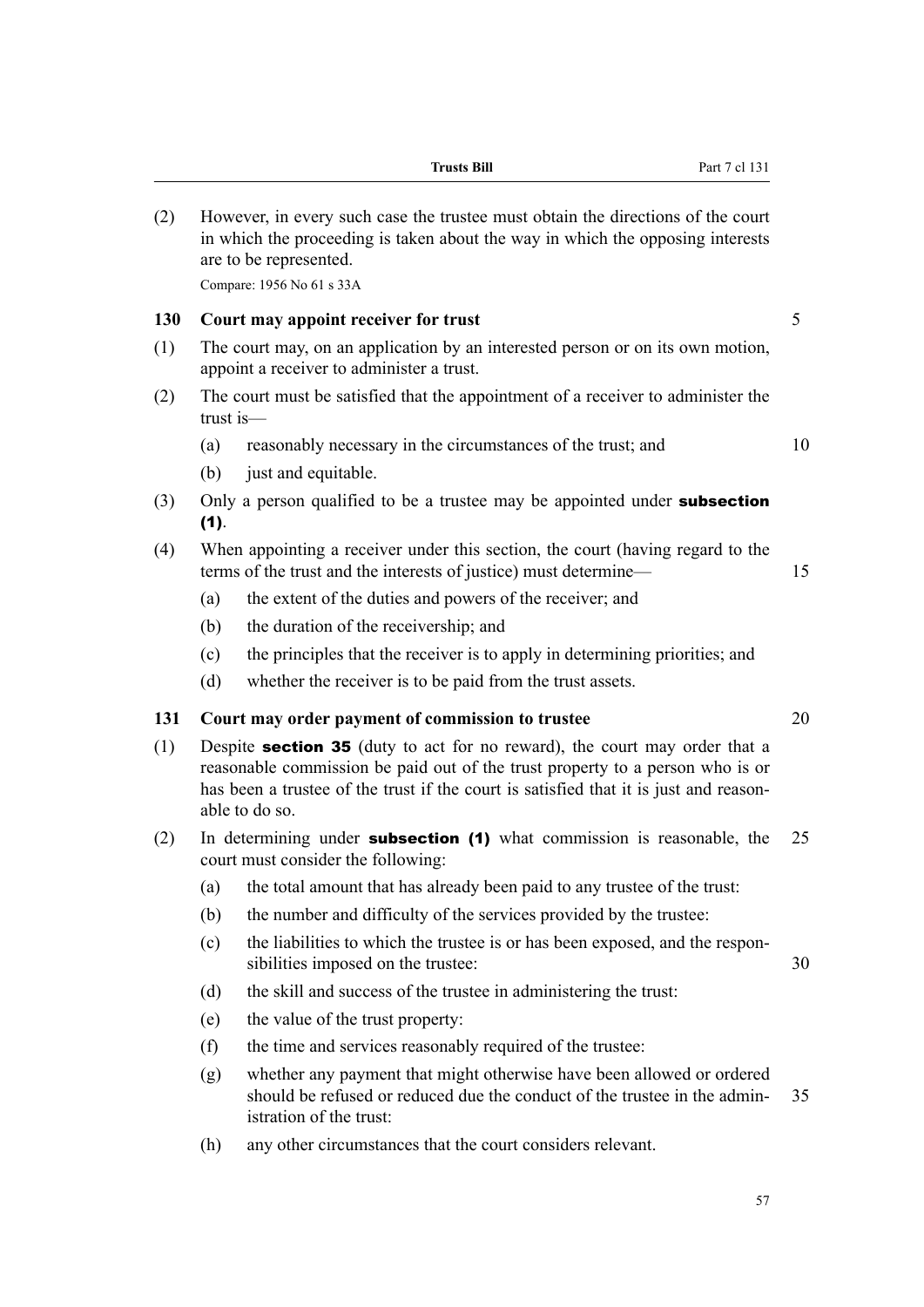| (3) | If there are 2 or more persons who are or have been trustees, an order may spe-<br>cify whether and how the commission is to be apportioned among the trustees.<br>Compare: 1956 No 61 s 72                                                                                  |    |
|-----|------------------------------------------------------------------------------------------------------------------------------------------------------------------------------------------------------------------------------------------------------------------------------|----|
| 132 | Court may charge costs on trust property                                                                                                                                                                                                                                     |    |
|     | The court may order that the costs of an application to the court under this<br>$Act-$                                                                                                                                                                                       | 5  |
|     | be paid or raised out of-<br>(a)                                                                                                                                                                                                                                             |    |
|     | the trust property to which the application relates; or<br>(i)                                                                                                                                                                                                               |    |
|     | the income of the trust property to which the application relates;<br>(ii)<br>or                                                                                                                                                                                             | 10 |
|     | (b)<br>be borne and paid in the way and by the persons that the court considers<br>just.                                                                                                                                                                                     |    |
|     | Compare: 1956 No 61 s 71; Draft Trusts Bill 2013 cl 149 (Qld)                                                                                                                                                                                                                |    |
|     | Vesting orders                                                                                                                                                                                                                                                               |    |
| 133 | Vesting order consequential on order for sale or mortgage of land                                                                                                                                                                                                            | 15 |
| (1) | This section applies if the court gives a judgment or makes an order directing<br>the sale or mortgage of any land.                                                                                                                                                          |    |
| (2) | Each person described in <b>subsection (3)</b> is deemed to be entitled to or to<br>have an interest, as the case may be, in the land as a trustee.                                                                                                                          |    |
| (3) | The persons are—                                                                                                                                                                                                                                                             | 20 |
|     | a person who is entitled to, or who has any interest in, the land:<br>(a)                                                                                                                                                                                                    |    |
|     | a person who has any contingent right in the land:<br>(b)                                                                                                                                                                                                                    |    |
|     | a person who is a party to the proceeding to which the judgment or order<br>(c)<br>relates or is otherwise bound by the judgment or order.                                                                                                                                   |    |
| (4) | The court may make an order vesting the land or any part of the land for any<br>estate or interest that the court thinks fit in the purchaser or mortgagee or in<br>any other person.                                                                                        | 25 |
|     | Compare: 1956 No 61 s 55                                                                                                                                                                                                                                                     |    |
| 134 | Vesting order consequential on judgment for specific performance                                                                                                                                                                                                             |    |
| (1) | This section applies if a judgment is given for the specific performance of a<br>contract concerning any interest in land, or for the sale or exchange of any in-<br>terest in land, or generally where any judgment is given for the conveyance of<br>any interest in land. | 30 |
| (2) | The court may declare—                                                                                                                                                                                                                                                       |    |
|     | that any party to the action is a trustee of any interest in the land or any<br>(a)<br>part of the land; or                                                                                                                                                                  | 35 |

Part 7 cl 132 **Trusts Bill**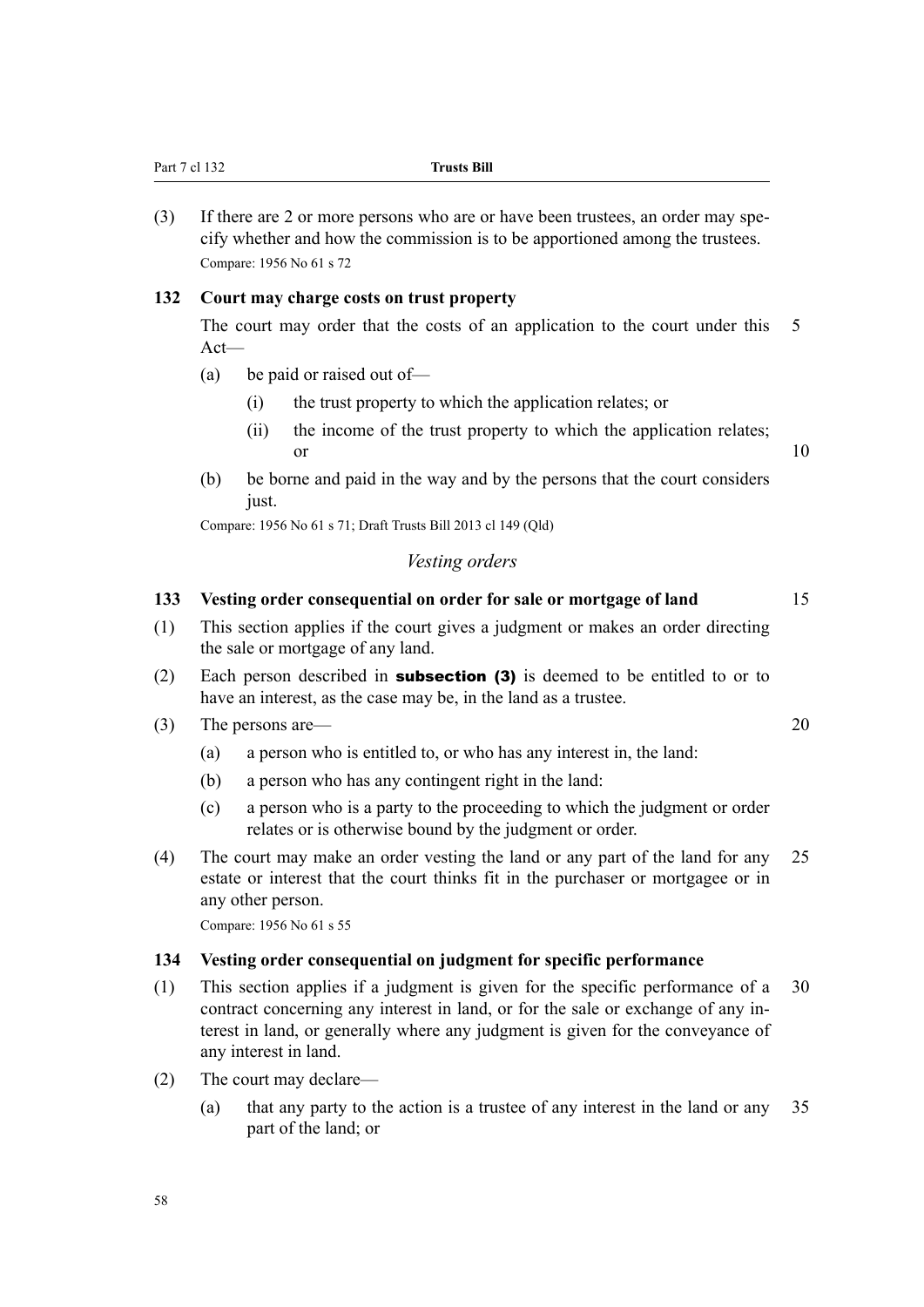- (b) that the interest of an unborn person is the interest of a person who, on coming into existence, would be a trustee if the unborn person might claim—
	- (i) under any party to the proceeding; or
	- (ii) under the will or voluntary settlement of any deceased person who 5 was during his or her lifetime a party to the contract or transaction to which the judgment relates.
- (3) If the court makes an order, the court may make a vesting order relating to the rights of those persons, born and unborn, as if they were trustees. Compare: 1956 No 61 s 56  $10$

# **135 Court may appoint person to convey trust property**

- (1) In any case where, in relation to an interest in trust property, a vesting order can be made under this Act, the court may instead make an order appointing a person to convey the property or any interest in the property or to release a contingent right. 15
- (2) A conveyance or release by a person appointed in accordance with the order has the same effect as a vesting order.

Compare: 1956 No 61 s 58

# *Jurisdiction of Family Court*

#### **136 Jurisdiction of Family Court** 20

- (1) This section applies where the Family Court has jurisdiction under section 11 of the Family Court Act 1980 to hear and determine a proceeding.
- (2) The Family Court may during the proceeding make any order or give any direction available under this Act if the Family Court considers the order or direction is necessary— 25
	- (a) to protect or preserve any property or interest until the proceeding before the Family Court can be properly resolved; or
	- (b) to give proper effect to any determination of the proceeding.
- (3) If the parties to the proceeding consent, the Family Court may make any order available under this Act to resolve an issue or a dispute between the parties that 30 is closely related to the proceeding (but only if the Family Court considers that making the order is necessary or desirable to assist the resolution of the proceeding).
- (4) Despite subsections (2) and (3), the Family Court does not have jurisdiction to appoint a receiver to administer a trust under **section 130**.  $35$
- (5) To avoid doubt, an exercise by the Family Court of jurisdiction under this section is not subject to financial limits in relation to the value of any property or interest.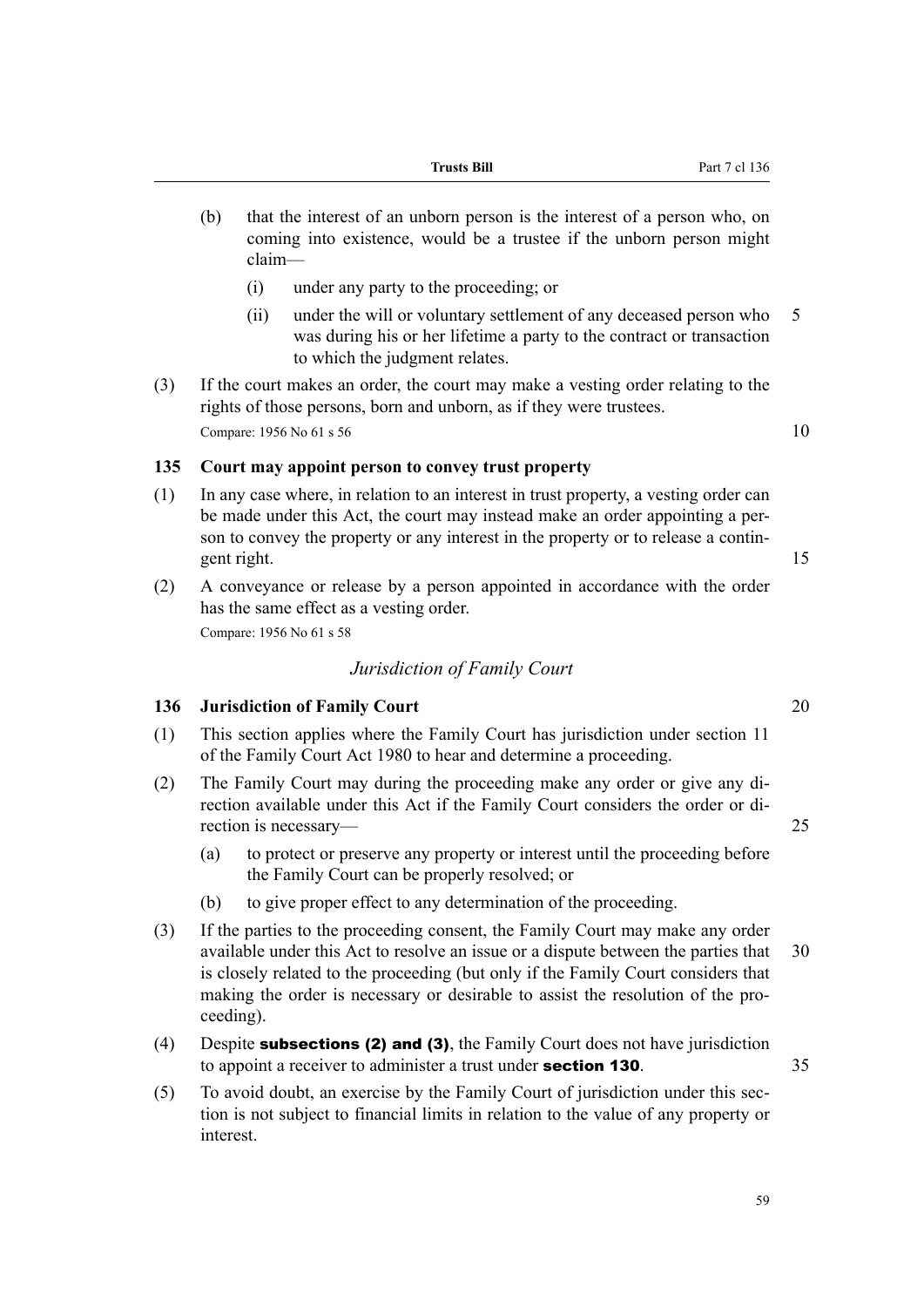*Alternative dispute resolution*

#### **137 Definitions for purposes of sections 138 to 142**

#### In sections 138 to 142,—

**ADR process** means an alternative dispute resolution process (for example, mediation or arbitration) designed to facilitate the resolution of a matter  $\frac{5}{5}$ 

**ADR settlement**, in relation to a matter, means an enforceable agreement reached through an ADR process that resolves the matter

**external matter** means a matter to which the parties are a trustee and 1 or more third parties

**internal matter** means a matter to which the parties are a trustee and 1 or more 10 beneficiaries

**matter**—

- (a) means—
	- (i) a legal proceeding brought by or against a trustee in relation to the trust; or 15
	- (ii) a dispute in relation to the trust between a trustee and a beneficiary, or between a trustee and a third party, or between 2 or more trustees, that may give rise to a legal proceeding; but
- (b) does not include a legal proceeding or a dispute about the validity of all or part of a trust. 20

Compare: 1991 No 69 s 268(4)

# **138 Power of trustee to refer matter to alternative dispute resolution process**

- (1) A trustee may, with the agreement of each party to a matter, refer the matter to an ADR process.
- (2) For the purposes of this section, a beneficiary is not a party to an external 25 matter.

#### **139 ADR process for internal matter if trust has unascertained or incapacitated beneficiaries**

- (1) If a trust has any unascertained or incapacitated beneficiaries, then, for a matter relating to that trust that is subject to an ADR process,— 30
	- (a) the court must appoint representatives for those beneficiaries; and
	- (b) those representatives may agree to an ADR settlement on behalf of the unascertained or incapacitated beneficiaries; and
	- (c) any ADR settlement must be approved by the court.
- (2) This section applies only to internal matters. 35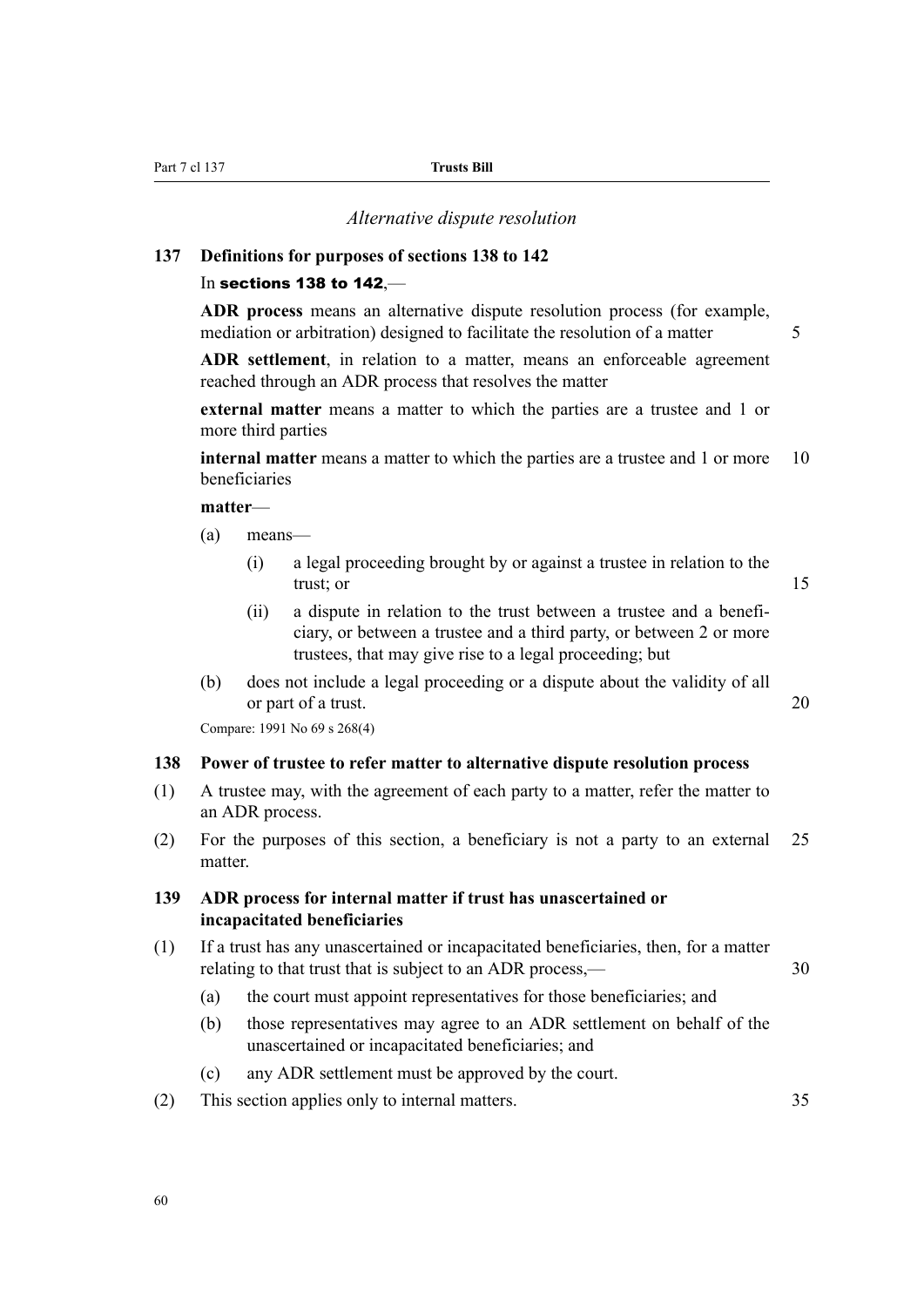# **140 Power of court to order ADR process for internal matter**

- (1) The court may, at the request of a trustee or a beneficiary or on its own motion,—
	- (a) enforce any provision in the terms of a trust that requires a matter to be subject to an ADR process; or 5
	- (b) otherwise submit any matter to an ADR process (except if the terms of the trust indicate a contrary intention).
- (2) In exercising the power, the court may make any of the following orders:
	- (a) an order requiring each party to the matter, or specified parties, to participate in the ADR process in person or by a representative: 10
	- (b) an order that the costs of the ADR process, or a specified portion of those costs, be paid out of the trust property:
	- (c) an order appointing a particular person to act as a mediator, an arbitrator, or any other facilitator of the ADR process.
- (3) This section applies only in relation to internal matters. 15

# **141 Trustee may give undertakings for purposes of ADR settlement**

Despite **section 31** (duty not to bind or commit trustees to future exercise of discretion), a trustee may, for the purposes of an ADR settlement, give binding undertakings in relation to the trustee's future actions as trustee.

# **142 Trustee's liability in relation to ADR settlement limited** 20

- (1) This section applies to a proceeding brought by or on behalf of a beneficiary and arising from or relating to an ADR settlement.
- (2) An ADR settlement is valid and a trustee is not liable in the proceeding unless, in relation to the ADR settlement, the trustee failed to comply with—
	- (a) the trustee's mandatory duty under **section 24**; or 25
	- (b) any duty specified in the terms of the trust for the purposes of establishing liability under this section.
- (3) Despite **subsection (2)(a)**, a trustee is not liable in the proceeding by reason only that the settlement was not consistent with the terms of the trust.

# **Part 8** 30

# **Miscellaneous provisions**

*Transfer to the Crown*

# **143 Transfer to the Crown of non-distributable trust property**

(1) A trustee who is administering trust property that the trustee is not able to distribute in accordance with the terms of the trust may transfer the trust property 35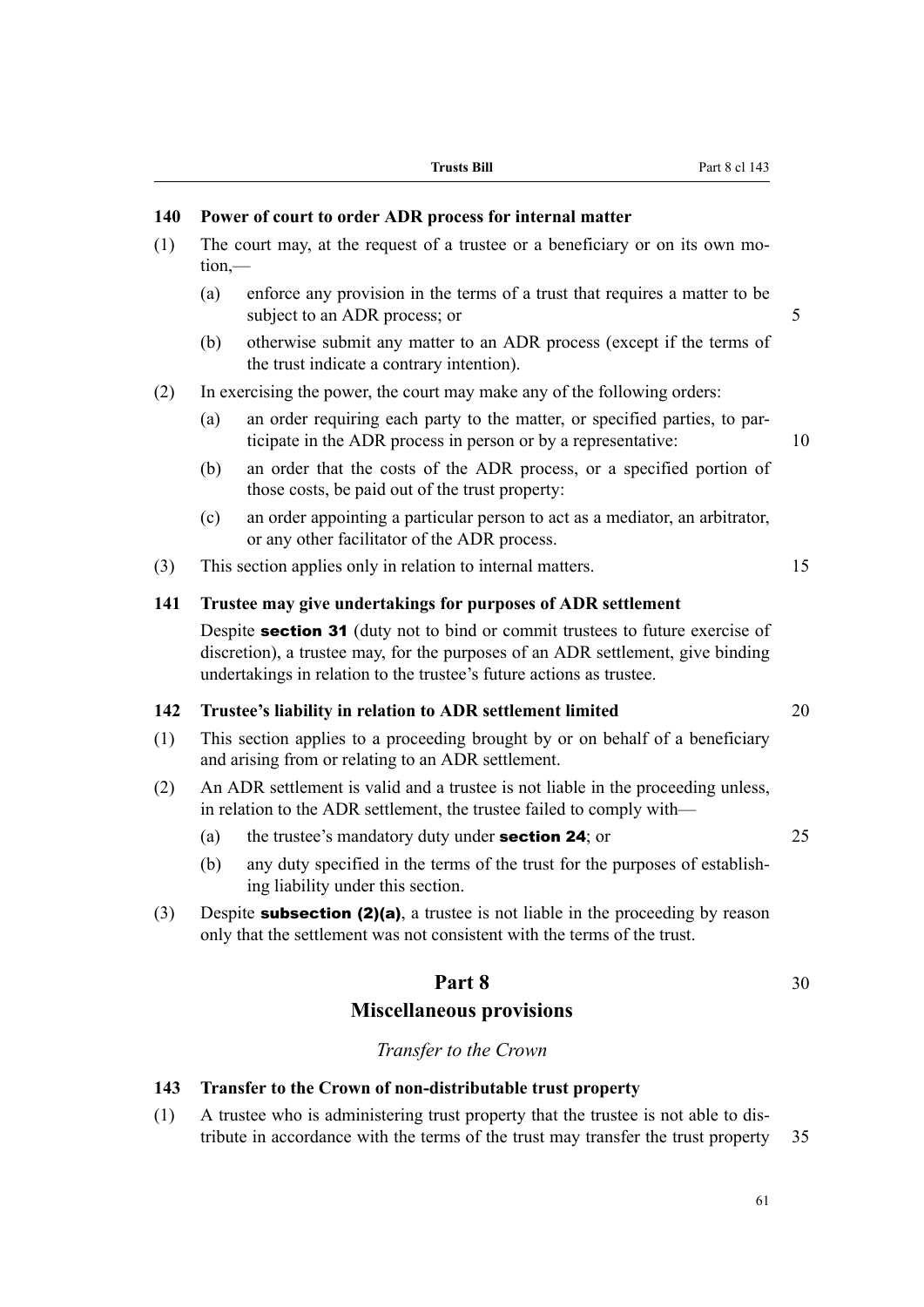to the Crown if the trust property consists of money or of financial products that can legally be transferred to the Crown.

- (2) The trustee must provide to the Secretary to the Treasury all the information that the Secretary reasonably considers necessary to allow the Secretary to know—5
	- (a) the terms of the trust; and
	- (b) the persons having a beneficial interest in the trust property; and
	- (c) the state of the trust accounts with respect to the trust property being transferred; and
	- (d) the measures taken by the trustee to attempt to distribute the trust proper- 10 ty and the reasons why it was not possible to do so.
- (3) The Secretary to the Treasury may refuse a transfer if the required information has not been provided by the trustee.
- (4) The Secretary to the Treasury may, before accepting a transfer, require the trustee to sell, or convert into money, any trust property that consists of finan- 15 cial products.
- (5) A trustee is discharged from any further responsibility with regard to trust property transferred to the Crown under this section.
- (6) The Secretary to the Treasury may at any time sell, or convert into money, any financial products transferred to the Crown under this section. 20 Compare: 1956 No 61 s 77

#### **144 Administration by the Crown of transferred property**

- (1) The Secretary to the Treasury must hold trust money transferred to the Crown under section 143 in a Trust Bank Account established under section 67 of the Public Finance Act 1989. 25
- (2) The Secretary to the Treasury must deal with trust property transferred to the Crown under section 143 as follows:
	- (a) if the court makes an order in relation to the transferred property, in accordance with the order:
	- (b) if any person claims that the person is the beneficiary entitled to any part 30 of the transferred property and the Secretary is satisfied that the person is so entitled, in accordance with the directions of that person:
	- (c) if the trustee requests that the transferred property be returned to the trustee, in accordance with the request.
- (3) The Secretary to the Treasury is not liable for any interest on the transferred 35 property that is trust money and may deduct from any payment made under subsection (2) any reasonable costs or expenses incurred in connection with the Crown's administration of the transferred property.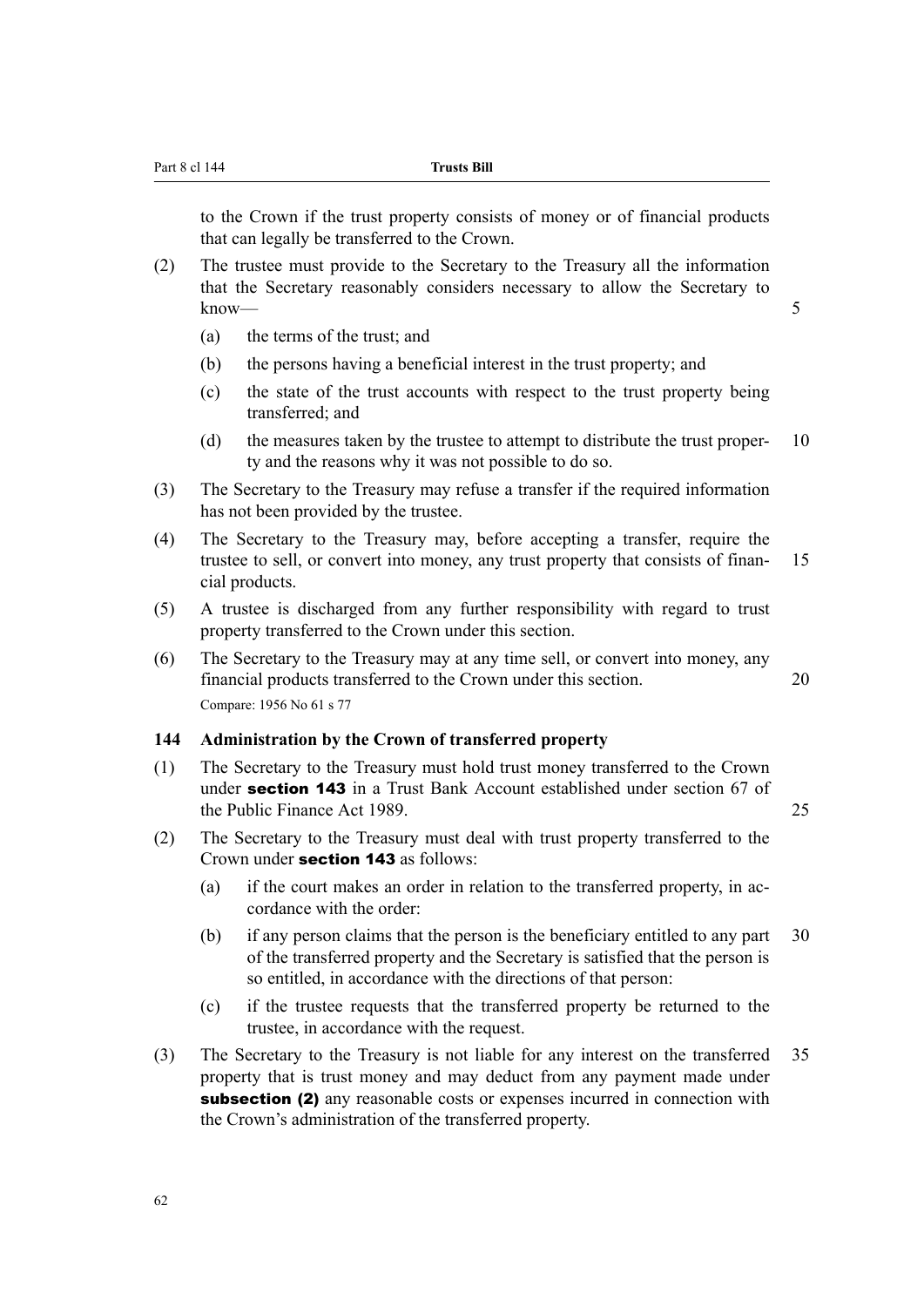|     | <b>Trusts Bill</b>                                                                                                                                                 | Part 8 cl 147 |
|-----|--------------------------------------------------------------------------------------------------------------------------------------------------------------------|---------------|
| (4) | After the expiry of a period of 6 years after the date on which the transferred<br>property was transferred to the Crown, the Secretary to the Treasury may trans- |               |

- fer the trust property that consists of trust money to a Crown Bank Account. (5) Any trust money that is transferred to a Crown Bank Account under subsec**tion (4)** and that is required to be paid under **subsection (2)** may be paid out  $5$ of the Crown Bank Account without further authority than this subsection.
- (6) The Crown is not subject to the duties or liabilities of a trustee in respect of any transferred property, and no claim lies against the Crown or the Secretary to the Treasury if a payment was made under subsection (2) in good faith. Compare: 1956 No 61 s 78  $10$

### **145 Public notice of property transferred to the Crown**

- (1) The Secretary to the Treasury must arrange, before 31 March in each year, for a notice to be published on an Internet site maintained by or on behalf of the Treasury setting out all property transferred to the Crown under section 143 in the previous calendar year and identifying the trustees or trusts from which 15 the property was transferred.
- (2) The Secretary must ensure that the notice remains available on the Internet site for inspection by members of the public for at least 3 years.

*Investigation of condition and accounts of certain trust property*

### **146 Application to Public Trust for investigation of condition and accounts of** 20 **trust property**

- (1) A trustee or a beneficiary of a trust may apply to Public Trust for the conduct of an investigation of the condition and accounts of the trust property (unless the trustee is a trustee corporation).
- (2) However, Public Trust must not proceed with the application if— 25
	- (a) an investigation of the trust property under this Part has been concluded in the previous 12 months (unless the applicant has been given the leave of the court to make the application); or
	- (b) the court has ordered that an investigation must not proceed.
- (3) Before proceeding with the application, Public Trust may require the applicant 30 to pay a deposit or give security for the costs of the investigation (including Public Trust's charges).

Compare: 1956 No 61 s 83B(1)

### **147 Appointment of investigator by Public Trust**

- (1) When proceeding with an application under section 146, Public Trust must 35 ensure that a person (the **investigator**) is appointed in accordance with subsection (2) and that the investigator is—
	- (a) either—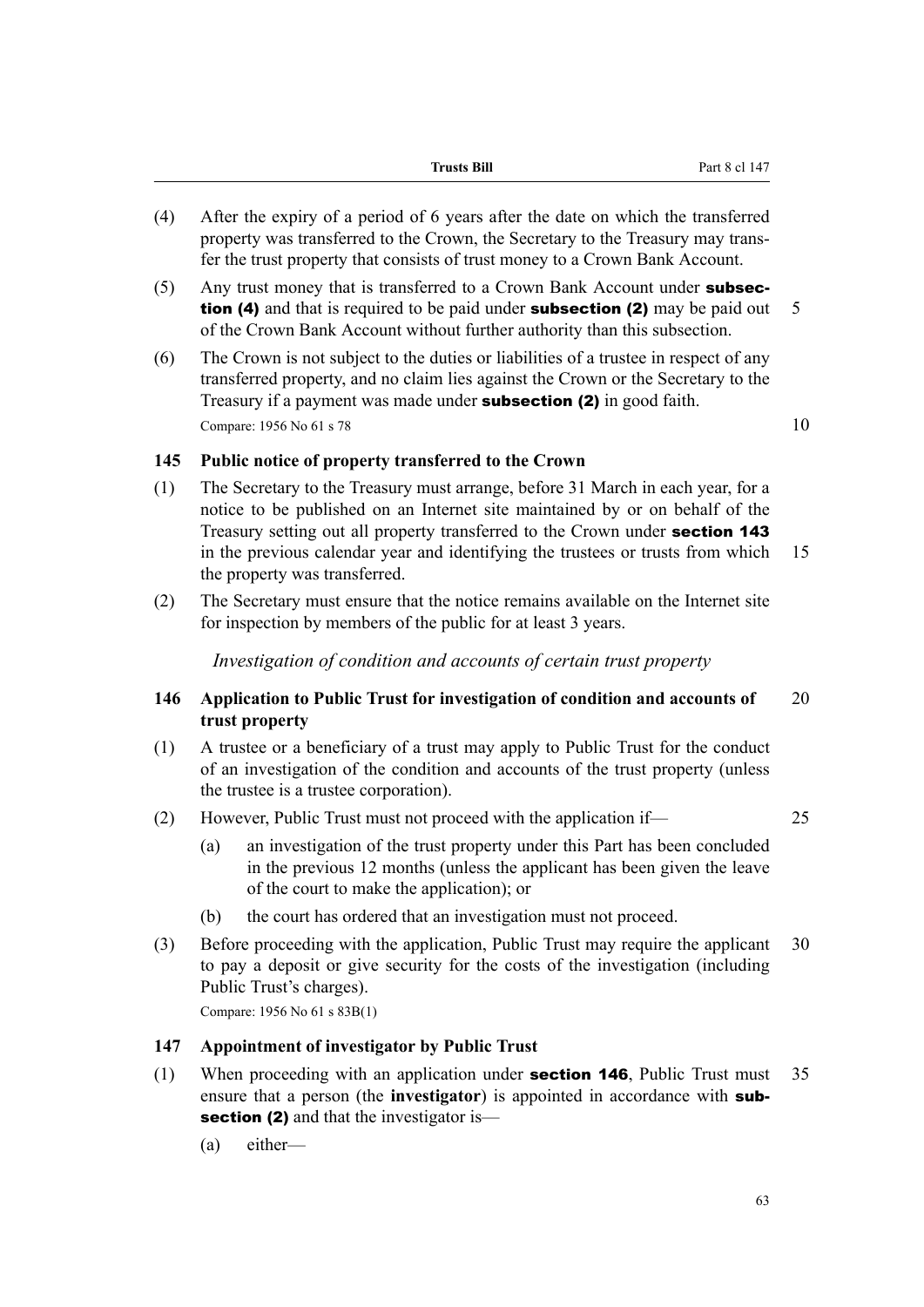- (i) a lawyer; or
- (ii) a qualified statutory accountant (within the meaning of section 5(1) of the Financial Reporting Act 2013); and
- (b) not a beneficiary.
- (2) The investigator may be appointed— 5
	- (a) by agreement between—
		- (i) the applicant trustee, the co-trustees, and Public Trust; or
		- (ii) the applicant beneficiary, the trustees, and Public Trust; or
	- (b) if no agreement can be reached, by Public Trust.

Compare:  $1956 \text{ No } 61 \text{ s } 83B(1)$ ,  $(1A)$  10

#### **148 How investigator is to conduct and report on investigation**

- (1) The investigator appointed under **section 147** may require from the trustees any documents, information, and explanations necessary to perform the investigator's duties.
- (2) When the investigation is complete, the investigator must forward to the appli- 15 cant, and to each trustee, and to Public Trust, a report signed by the investigator showing the state of affairs of the trust property. Compare: 1956 No 61 s 83B(2), (3), (4)

**149 Costs of investigation borne by trustees**

- (1) Unless the court makes an order under **section 150**, the remuneration of the  $20$ investigator and the other expenses of the investigation (including Public Trust's charges) are to be borne by the trustees of the trust.
- (2) All expenses and costs for which the trustees of the trust are liable under this section or **section 150** are a charge on the trust property. Compare: 1956 No 61 s 83B(6), (11) 25

#### **150 Application to court to determine who bears costs of investigation**

Public Trust, a trustee, or a beneficiary may apply to the court for an order for directions on how the remuneration of the investigator and the other expenses of the investigation (including Public Trust's charges) should be apportioned between the trustees (as a charge on the trust property), 1 or more trustees in a 30 personal capacity, and 1 or more beneficiaries.

#### **151 Application to court to cease investigation**

At any time after an application for an investigation is made and before the end of an investigation, a trustee or beneficiary may apply to the court for an order directing that the investigation must not proceed. 35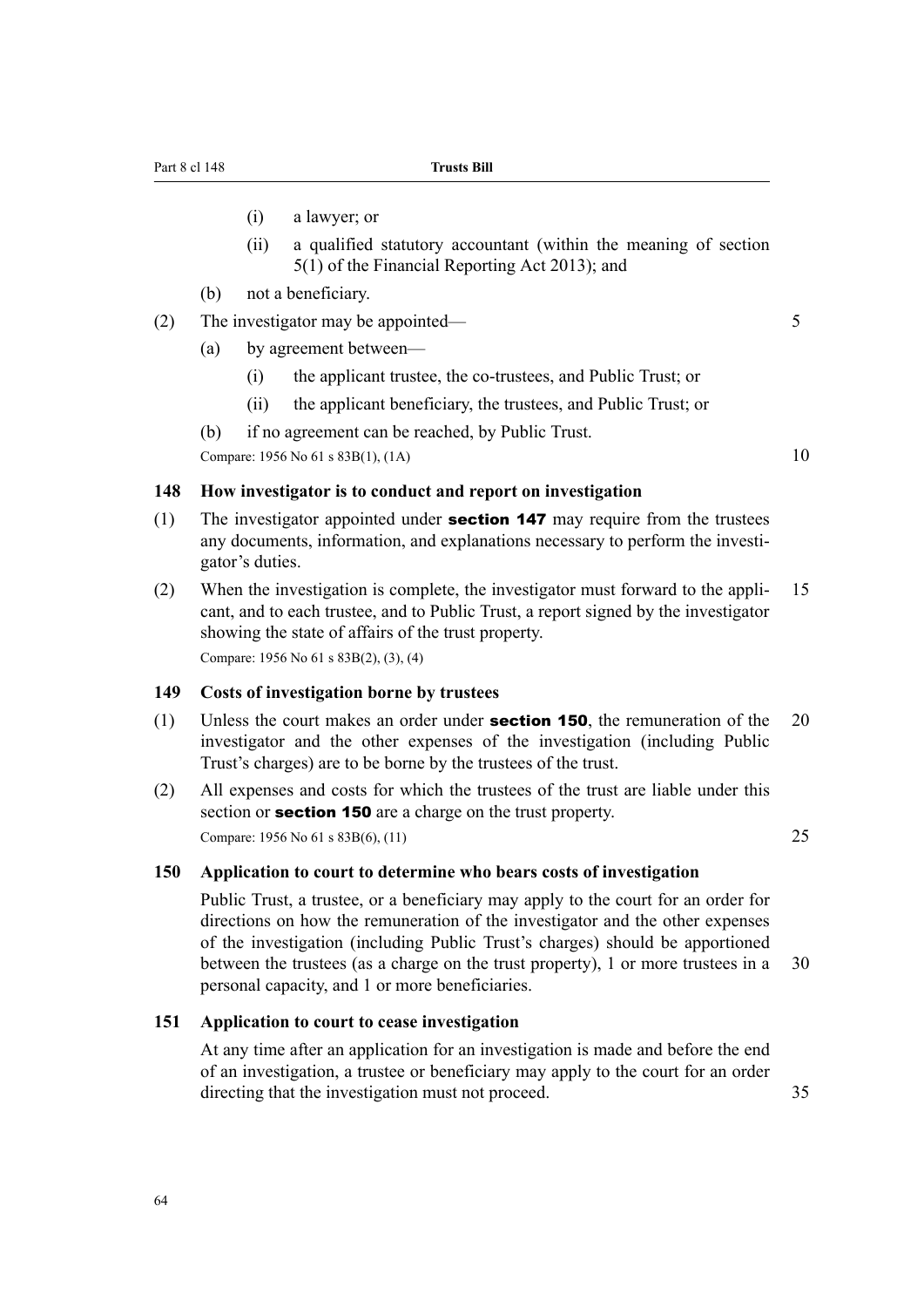*Life tenant to have powers of trustee in certain cases*

#### **152 Life tenant to have powers of trustee in certain cases**

- (1) This section applies in relation to land if—
	- (a) there is no trustee of the land; but
	- (b) the land is vested in a person (the **life tenant**) who is entitled to posses- 5 sion of the land or entitled to receive rents and profits from the land for—
		- (i) a life estate; or
		- (ii) another limited estate.
- (2) The life tenant may (subject to **subsection (4)**) exercise all the powers of a 10 trustee under this Act, and the court may confer on the life tenant all the powers that it could confer on a trustee under this Act.
- (3) Anything done by the life tenant in exercise of that power has the same force and effect as if it had been exercised by a trustee.
- (4) However, this section does not authorise the life tenant to sell the land or to 15 raise money by a mortgage or other dealing with the land, unless the money paid on the sale or raised by the mortgage or other dealing is paid to a trustee who is duly appointed and entitled to receive it. Compare: 1956 No 61 s 88

*Transitional regulations* 20

### **153 Regulations providing for transitional matters**

- (1) The Governor-General may, by Order in Council made on the recommendation of the Minister, make regulations—
	- (a) providing transitional and savings provisions concerning the coming into force of this Act that may be in addition to, or in place of, the transition- 25 al and savings provisions in Schedule 1:
	- (b) providing that, subject to any conditions specified in the regulations, during a specified transitional period,—
		- (i) specified provisions of this Act (including definitions) do not apply: 30
		- (ii) specified terms have the meaning given to them by the regulations:
		- (iii) specified provisions repealed or amended or revoked by this Act continue to apply:
	- (c) providing for any other matters necessary for facilitating or ensuring an 35 orderly transition from the provisions of any enactments replaced by this Act to the provisions of this Act.

65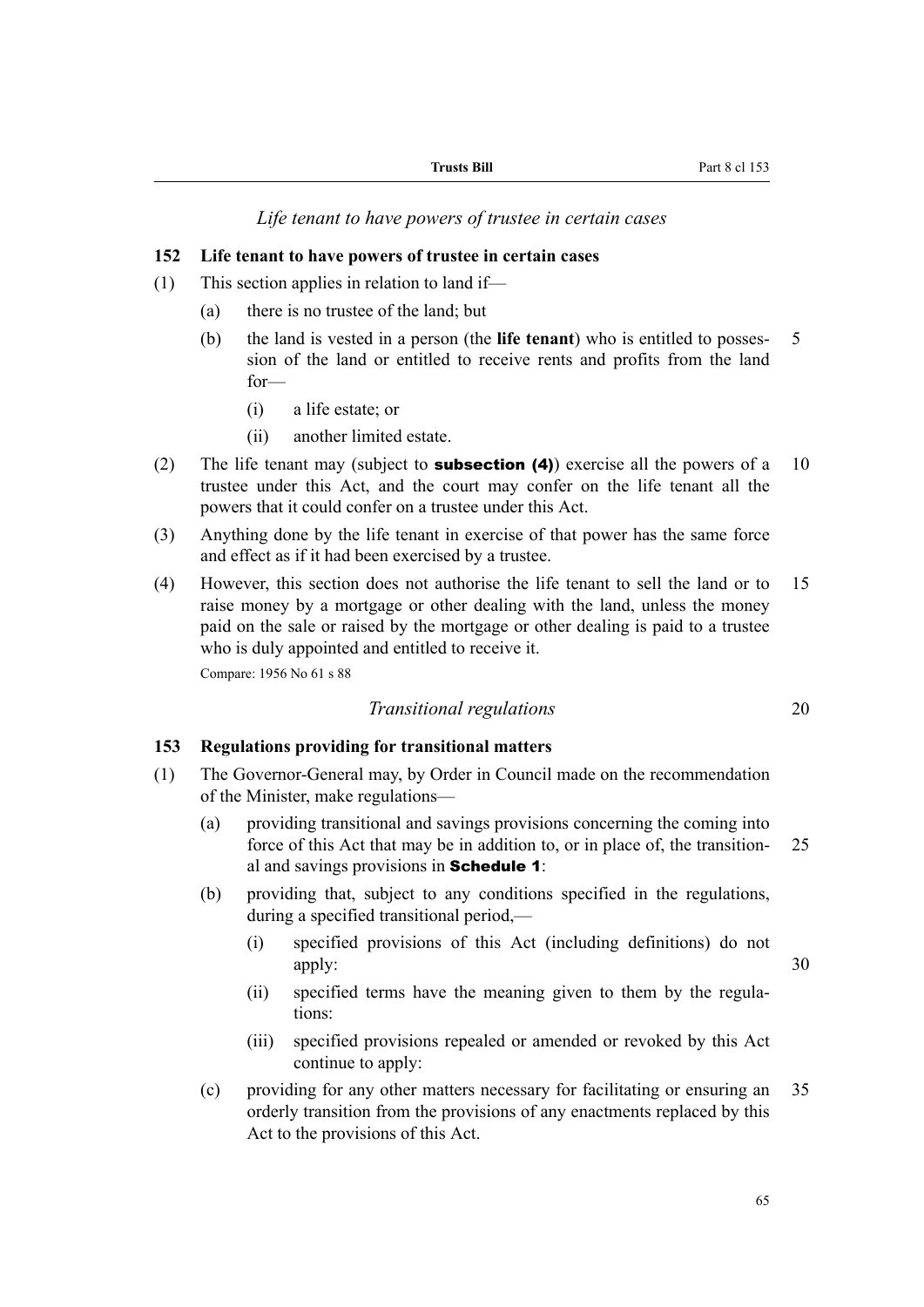| Part 8 cl 154 |                |                  | <b>Trusts Bill</b>                                                                                                                                                      |    |
|---------------|----------------|------------------|-------------------------------------------------------------------------------------------------------------------------------------------------------------------------|----|
| (2)           |                |                  | No regulations under this section may be made, or continue in force, later than<br>2 years after the date of commencement of this section.<br>Compare: 2015 No 70 s 216 |    |
|               |                |                  | Consequential amendments and repeals                                                                                                                                    |    |
| 154           |                |                  | <b>Consequential amendments</b>                                                                                                                                         | 5  |
|               |                | those schedules. | Amend the enactments specified in Schedule 4 and Schedule 5 as set out in                                                                                               |    |
| 155           | <b>Repeals</b> |                  |                                                                                                                                                                         |    |
|               |                |                  | The following enactments are repealed:                                                                                                                                  |    |
|               | (a)            |                  | the Trustee Act 1956 (1956 No 61):                                                                                                                                      | 10 |
|               | (b)            |                  | the Perpetuities Act 1964 (1964 No 47):                                                                                                                                 |    |
|               | (c)            |                  | the Trustee (Prescribed Rate of Interest) Order 2011 (SR 2011/178).                                                                                                     |    |
|               |                |                  | Part 9                                                                                                                                                                  |    |
|               |                |                  | <b>Amendments to other Acts</b>                                                                                                                                         |    |
|               |                |                  | Subpart 1—Amendments to Financial Markets Conduct Act 2013                                                                                                              | 15 |
| 156           |                |                  | <b>Amendments to Financial Markets Conduct Act 2013</b><br>This subpart amends the Financial Markets Conduct Act 2013.                                                  |    |
| 157           |                |                  | New section 110A and cross-heading inserted                                                                                                                             |    |
|               |                |                  | After section 110, insert:                                                                                                                                              |    |
|               |                |                  | Application of Trusts Act 2017                                                                                                                                          | 20 |
|               |                |                  | 110A Application of Trusts Act 2017                                                                                                                                     |    |
| (1)           |                |                  | This section applies to a trust constituted (or to be constituted) under a trust<br>deed for a debt security if the trust deed—                                         |    |
|               | (a)            |                  | has been lodged under section 103; or                                                                                                                                   |    |
|               | (b)            |                  | has been or will be entered into with the intention that the deed will be<br>lodged under section 103; or                                                               | 25 |
|               | (c)            |                  | would have been required to be lodged under section 103 except that-                                                                                                    |    |
|               |                | (i)              | the FMA has issued an exemption to that requirement under sec-<br>tion $556$ ; or                                                                                       |    |
|               |                | (ii)             | an exclusion under Schedule 1 applies.                                                                                                                                  | 30 |
| (2)           |                |                  | The following provisions of the Trusts Act 2017 do not apply:                                                                                                           |    |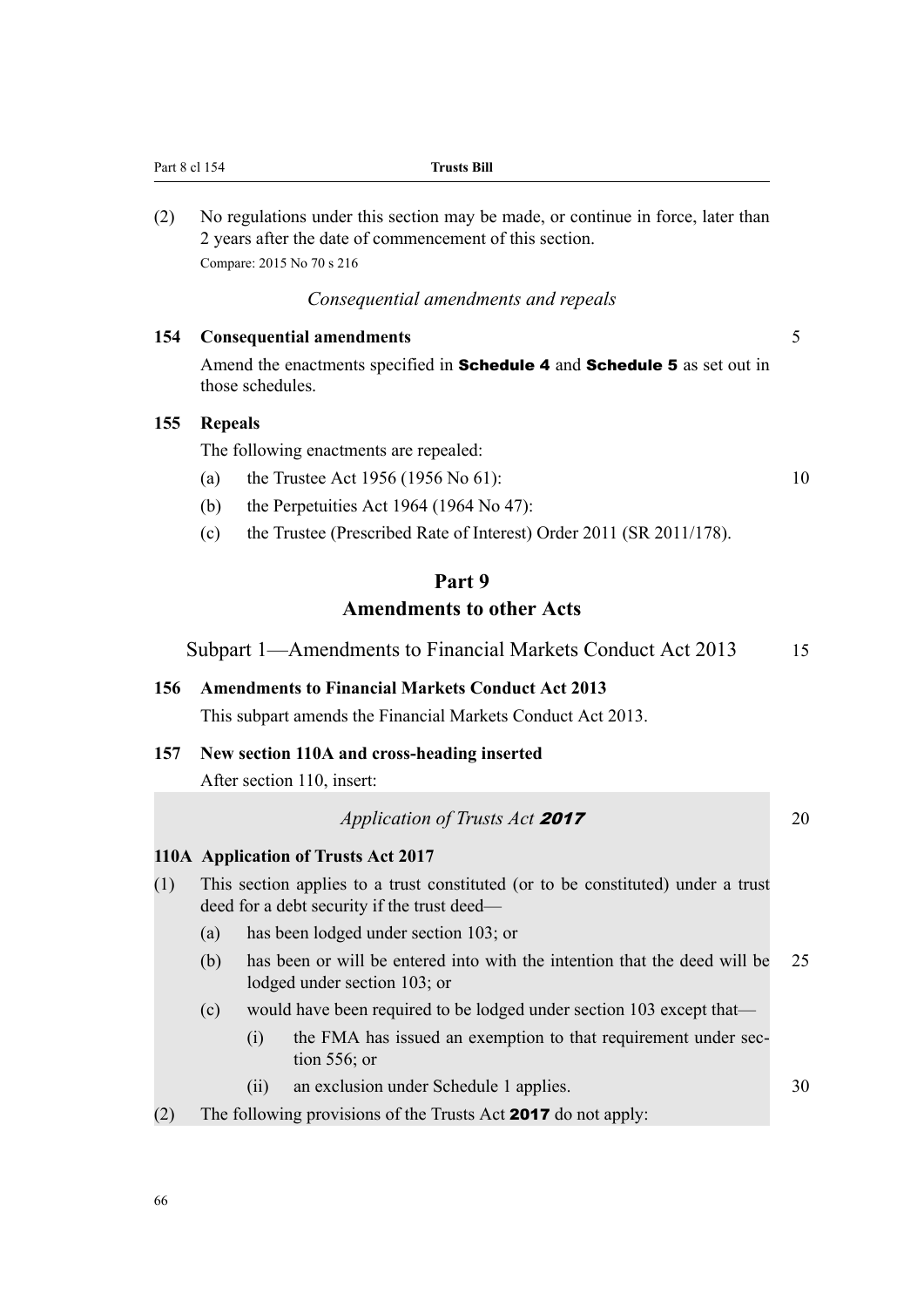|     |                                                                                     | <b>Trusts Bill</b><br>Part 9 cl 161                                                                                            |    |
|-----|-------------------------------------------------------------------------------------|--------------------------------------------------------------------------------------------------------------------------------|----|
|     | (a)                                                                                 | section 21(2) (adviser must alert settlor to modification or exclusion of<br>default duty):                                    |    |
|     | (b)                                                                                 | <b>section 24</b> (duty to act honestly and in good faith):                                                                    |    |
|     | (c)                                                                                 | <b>section 27</b> (general duty of care):                                                                                      |    |
|     | (d)                                                                                 | sections 37 to 39 (exemption and indemnity clauses):                                                                           | 5  |
|     | (e)                                                                                 | <b>section 40</b> (adviser must alert settlor to liability exclusion or indemnity<br>clause):                                  |    |
|     | (f)                                                                                 | <b>sections 41 to 44</b> (documents to be kept by trustees):                                                                   |    |
|     | (g)                                                                                 | sections 45 to 51 (giving information to beneficiaries):                                                                       |    |
|     | (h)                                                                                 | <b>section 52</b> (general powers of trustee):                                                                                 | 10 |
|     | (i)                                                                                 | sections 63 to 69 (exercise or performance of trustee powers and<br>functions by others):                                      |    |
|     | (i)                                                                                 | sections 70 to 72 (special trust advisers):                                                                                    |    |
|     | (k)                                                                                 | sections $77(2)$ and $(3)$ , 78, and 79 (trustees' indemnities):                                                               |    |
|     | (1)                                                                                 | sections 86 to 107 (appointment and discharge of trustees):                                                                    | 15 |
|     | (m)                                                                                 | sections 113 to 115 (termination and variation of trusts):                                                                     |    |
|     | (n)                                                                                 | sections 137 to 142 (alternative dispute resolution):                                                                          |    |
|     | $\left( 0\right)$                                                                   | sections 146 to 151 (investigation of condition and accounts of cer-<br>tain trust property).                                  |    |
| 158 |                                                                                     | Section 112 amended (General duties applying in exercise of supervisor's<br>functions)                                         | 20 |
|     |                                                                                     | In section $112(1)(a)$ , after "honestly", insert "and in good faith".                                                         |    |
| 159 | Section 143 amended (General duties applying in exercise of manager's<br>functions) |                                                                                                                                |    |
|     |                                                                                     | In section $143(1)(a)$ , after "honestly", insert "and in good faith".                                                         | 25 |
| 160 | functions)                                                                          | Section 153 amended (General duties applying in exercise of supervisor's                                                       |    |
|     |                                                                                     | In section $153(1)(a)$ , after "honestly", insert "and in good faith".                                                         |    |
| 161 |                                                                                     | New section 155A and cross-heading inserted                                                                                    |    |
|     |                                                                                     | After section 155, insert:                                                                                                     | 30 |
|     |                                                                                     | Application of Trusts Act 2017                                                                                                 |    |
|     |                                                                                     | 155A Application of Trusts Act 2017                                                                                            |    |
| (1) |                                                                                     | This section applies to a managed investment scheme constituted (or to be con-<br>stituted) as 1 or more trusts if the scheme- |    |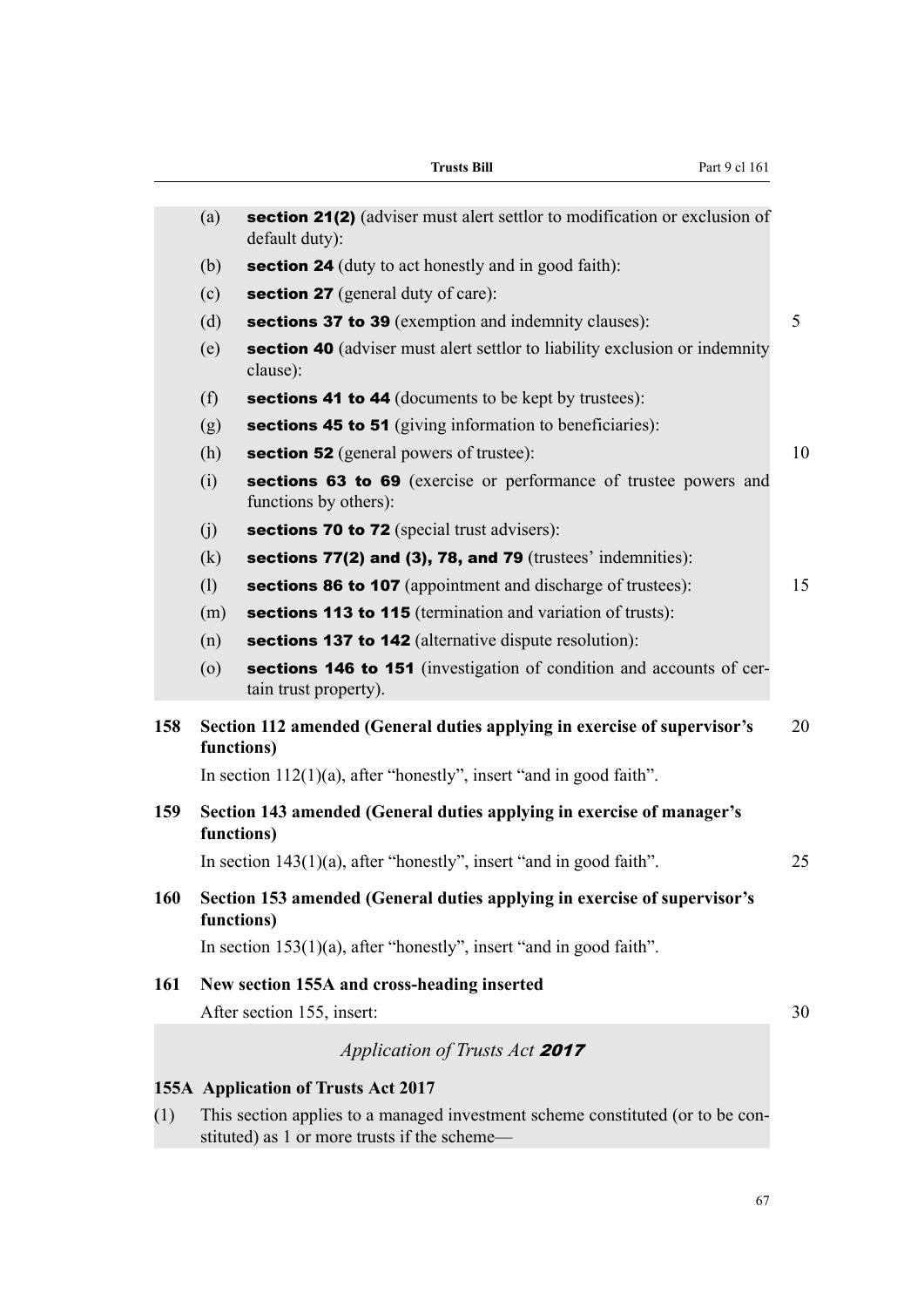| Part 9 cl 162 |                   | <b>Trusts Bill</b>                                                                                                                                            |    |
|---------------|-------------------|---------------------------------------------------------------------------------------------------------------------------------------------------------------|----|
|               |                   |                                                                                                                                                               |    |
|               | (a)               | has been registered under this subpart; or                                                                                                                    |    |
|               | (b)               | has been or will be constituted as 1 or more trusts with the intention that<br>the scheme will be registered under this subpart; or                           |    |
|               | (c)               | would have been required to be registered under this subpart except<br>that-                                                                                  | 5  |
|               |                   | the FMA has issued an exemption to that requirement under sec-<br>(i)<br>tion $556$ ; or                                                                      |    |
|               |                   | an exclusion under Schedule 1 applies.<br>(ii)                                                                                                                |    |
| (2)           |                   | The following provisions of the Trusts Act 2017 do not apply:                                                                                                 |    |
|               | (a)               | section 21(2) (adviser must alert settlor to modification or exclusion of<br>default duty):                                                                   | 10 |
|               | (b)               | <b>section 24</b> (duty to act honestly and in good faith):                                                                                                   |    |
|               | (c)               | <b>section 27</b> (general duty of care):                                                                                                                     |    |
|               | (d)               | <b>section 28</b> (duty to invest prudently):                                                                                                                 |    |
|               | (e)               | section 33 (duty of impartiality):                                                                                                                            | 15 |
|               | (f)               | section 36 (duty to act unanimously):                                                                                                                         |    |
|               | (g)               | sections 37 to 39 (exemption and indemnity clauses):                                                                                                          |    |
|               | (h)               | <b>section 40</b> (adviser must alert settlor to liability exclusion or indemnity<br>clause):                                                                 |    |
|               | (i)               | sections 41 to 44 (documents to be kept by trustees):                                                                                                         | 20 |
|               | (j)               | sections 45 to 51 (giving information to beneficiaries):                                                                                                      |    |
|               | (k)               | <b>section 52</b> (general powers of trustee):                                                                                                                |    |
|               | (1)               | sections 54 to 57 (investment powers):                                                                                                                        |    |
|               | (m)               | sections 63 to 69 (exercise or performance of trustee powers and<br>functions by others):                                                                     | 25 |
|               | (n)               | <b>sections 70 to 72</b> (special trust advisers):                                                                                                            |    |
|               | $\left( 0\right)$ | sections $77(2)$ and $(3)$ , 78, and 79 (trustees' indemnities):                                                                                              |    |
|               | (p)               | sections 86 to 107 (appointment and discharge of trustees):                                                                                                   |    |
|               | (q)               | sections 113 to 115 (termination and variation of trusts):                                                                                                    |    |
|               | (r)               | sections 137 to 142 (alternative dispute resolution):                                                                                                         | 30 |
|               | (s)               | sections 146 to 151 (investigation of condition and accounts of cer-<br>tain trust property).                                                                 |    |
| (3)           |                   | Despite section $16(1)$ of the Trusts Act <b>2017</b> , the trusts of a managed invest-<br>ment scheme that is a retirement scheme may continue indefinitely. |    |
| 162           |                   | <b>Section 548 amended (Other regulations)</b>                                                                                                                | 35 |

(1) After section 548(1)(h), insert: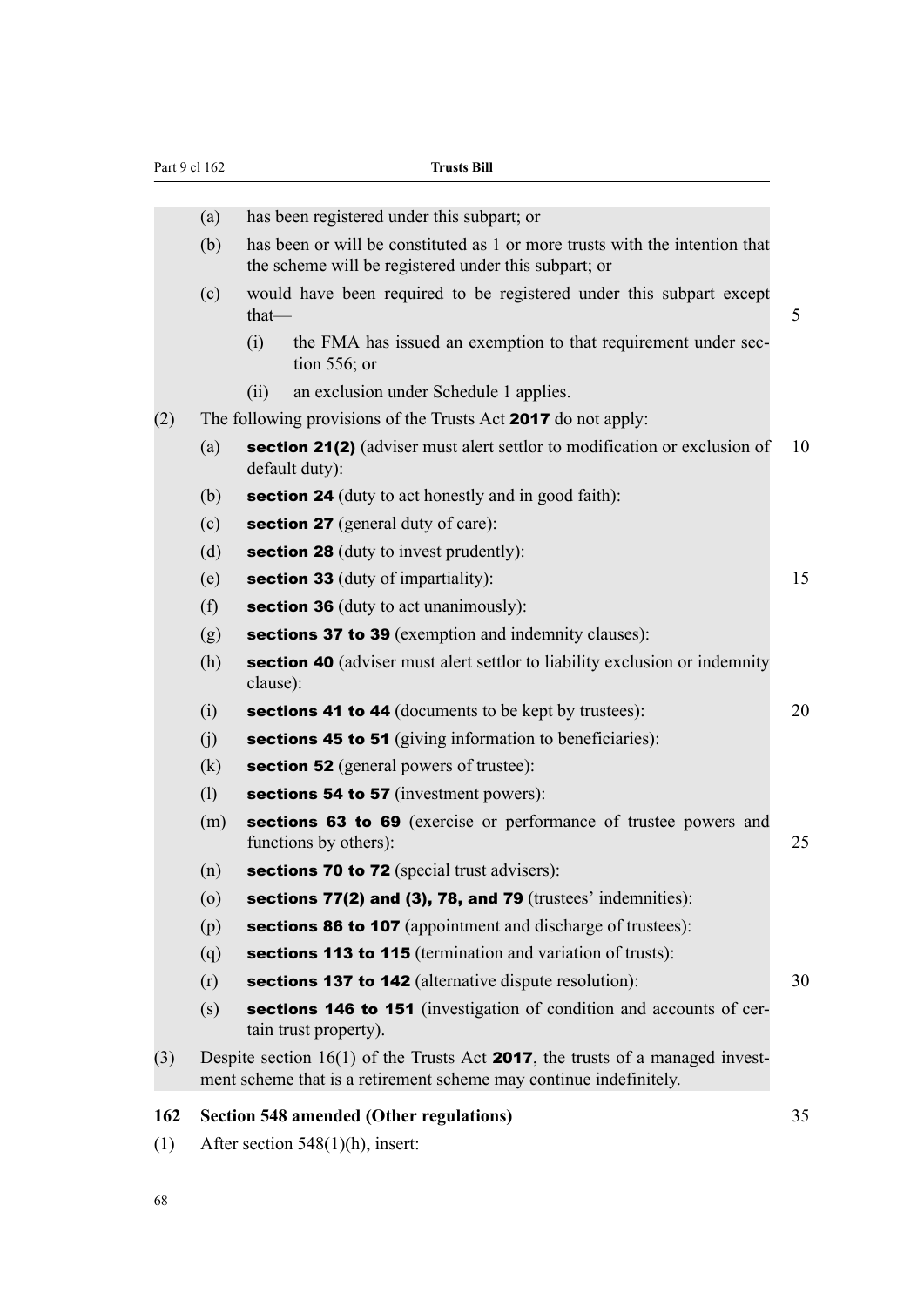|     |      | Trusts Act 2017 disapplied                                                                                                                                                                                                                                   |    |
|-----|------|--------------------------------------------------------------------------------------------------------------------------------------------------------------------------------------------------------------------------------------------------------------|----|
|     | (ha) | providing that specified provisions of the Trusts Act 2017 do not apply<br>to a trust, or a class of trusts, that are or will be regulated by or under<br>this Act:                                                                                          |    |
| (2) |      | In section 548(2), replace "and (h)" with "(h), and (ha)".                                                                                                                                                                                                   | 5  |
| 163 |      | Section 550 amended (Procedural requirements for regulations relating to<br>exemptions, exclusions, and definitions)                                                                                                                                         |    |
| (1) |      | In section $550(1)(d)$ , replace "regulations" with "regulations; and".                                                                                                                                                                                      |    |
| (2) |      | After section $550(1)(d)$ , insert:                                                                                                                                                                                                                          |    |
|     | (e)  | <b>subsection (2)(h)</b> , have regard to the purpose of the Trusts Act 2017<br>and be satisfied that the extent to which that Act is disapplied is not<br>broader than is reasonably necessary to address the matters that gave rise<br>to the regulations. | 10 |
| (3) |      | After section $550(2)(g)$ , insert:                                                                                                                                                                                                                          |    |
|     | (h)  | section 548(1)(ha) (regulations may disapply provisions of Trusts Act<br>$2017$ ).                                                                                                                                                                           | 15 |
|     |      | Subpart 2-Amendments to Financial Advisers Act 2008                                                                                                                                                                                                          |    |
| 164 |      | <b>Amendments to Financial Advisers Act 2008</b>                                                                                                                                                                                                             |    |
|     |      | This subpart amends the Financial Advisers Act 2008.                                                                                                                                                                                                         |    |
| 165 |      | New section 77TA and cross-heading inserted<br>After section 77T, insert:                                                                                                                                                                                    | 20 |
|     |      | Application of Trusts Act 2017                                                                                                                                                                                                                               |    |
|     |      | <b>77TA</b> Application of Trusts Act 2017                                                                                                                                                                                                                   |    |
| (1) |      | This section applies to a trust constituted (or to be constituted) for the purposes<br>of section 77P.                                                                                                                                                       | 25 |
| (2) |      | The following provisions of the Trusts Act 2017 do not apply:                                                                                                                                                                                                |    |
|     | (a)  | section 27 (general duty of care):                                                                                                                                                                                                                           |    |
|     | (b)  | sections 41 to 44 (documents to be kept by trustees):                                                                                                                                                                                                        |    |
|     | (c)  | section 52 (general powers of trustee):                                                                                                                                                                                                                      |    |
|     | (d)  | <b>section 68</b> (trustee's liability for acts of delegate limited):                                                                                                                                                                                        | 30 |
|     | (e)  | sections 77 to 79 (trustees' indemnities):                                                                                                                                                                                                                   |    |
|     | (f)  | sections 137 to 142 (alternative dispute resolution).                                                                                                                                                                                                        |    |
| 166 |      | <b>Section 154 amended (General regulations)</b>                                                                                                                                                                                                             |    |

**Trusts Bill** Part 9 cl 166

(1) After section 154(1)(l), insert: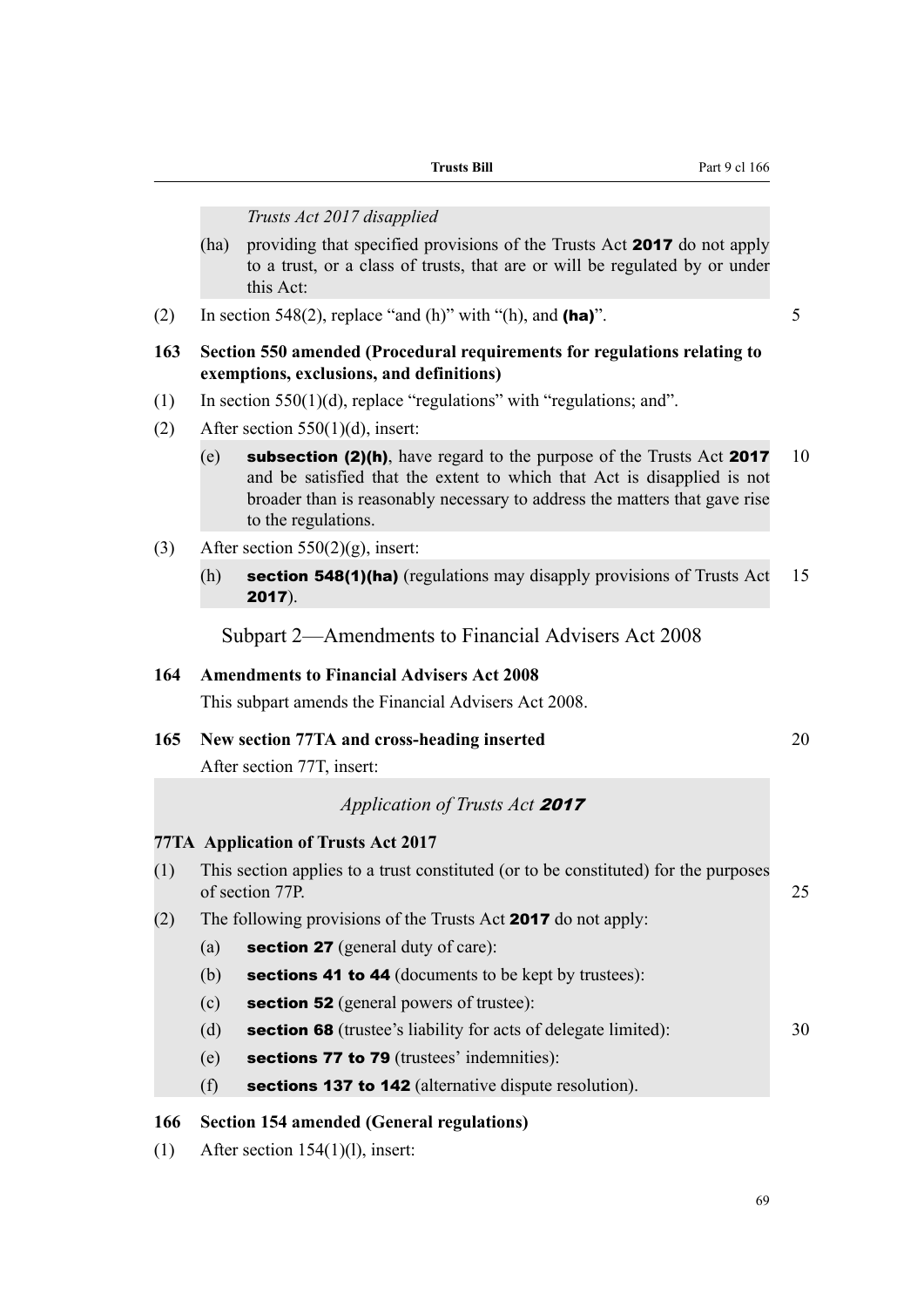- (la) providing that specified provisions of the Trusts Act 2017 do not apply to a trust, or class of trusts, that are or will be regulated by or under this Act:
- (2) After section 154(5), insert:

| (5A) The Minister must not recommend the making of regulations under <b>subsec-</b>     | - 5 |
|-----------------------------------------------------------------------------------------|-----|
| <b>tion (1)(la)</b> unless the Minister has had regard to the purpose of the Trusts Act |     |
| <b>2017</b> and is satisfied that—                                                      |     |

- (a) the regulations are consistent with the purposes of this Act; and
- (b) the extent to which the Trusts Act 2017 is disapplied is not broader than is reasonably necessary to address the matters that gave rise to the regu- 10 lations.

Subpart 3—Amendment to Financial Markets Authority Act 2011

#### **167 Amendment to Financial Markets Authority Act 2011**

This subpart amends the Financial Markets Authority Act 2011.

### **168 Schedule 1 amended (Financial markets legislation)** 15

In Schedule 1, Part 2, insert in its appropriate alphabetical order: Trusts Act 2017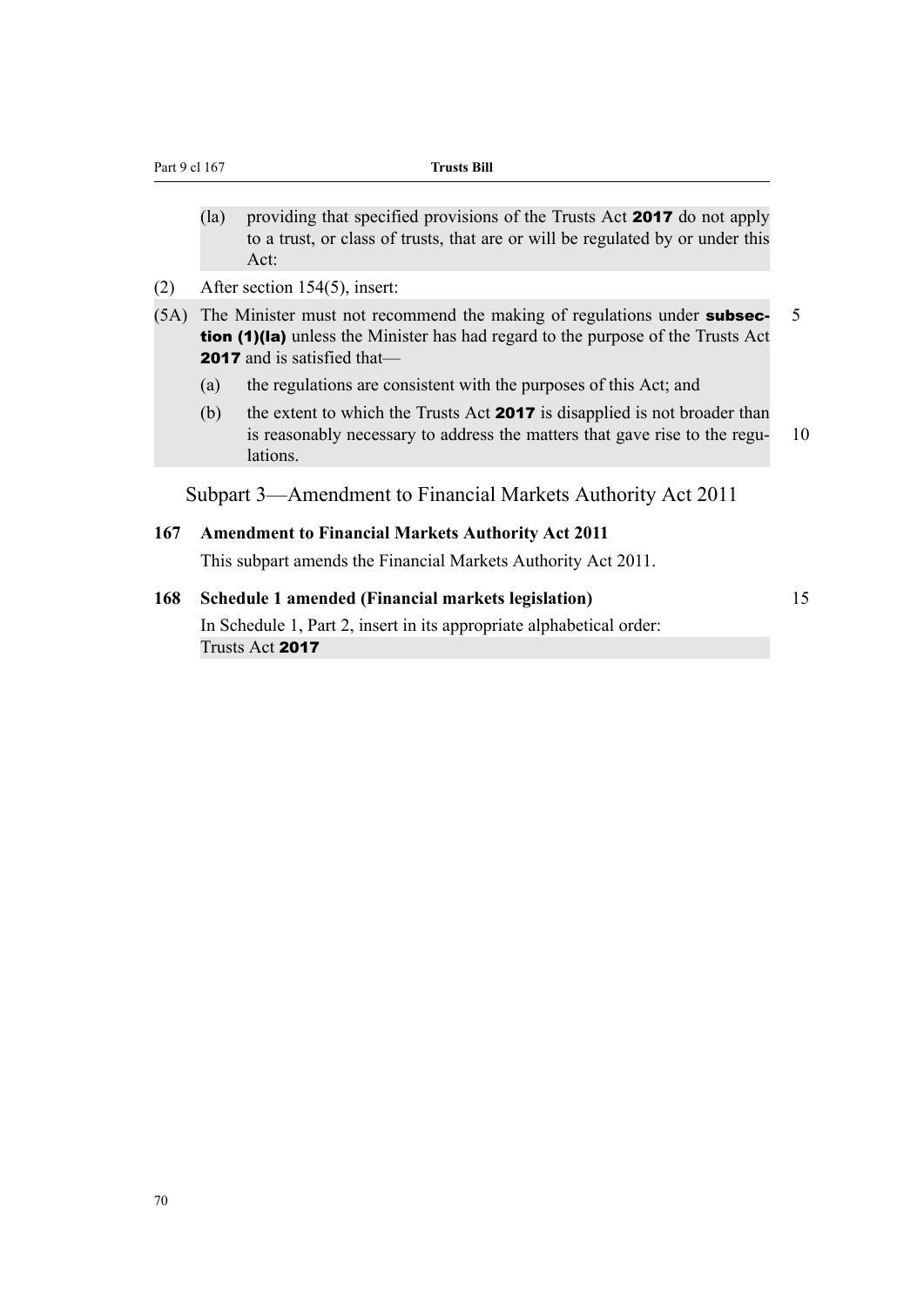**Trusts Bill** Schedule 1

# **Schedule 1**

# **Transitional, savings, and related provisions**

## **Part 1**

# **Provisions relating to this Act as enacted** 5

- **1 Definitions for this Part**
	- In this Part,—

# **commencement date** means the date on which section 10 commences **repealed Act** means the Trustee Act 1956.

**2 Application of Act to trusts created before, on, and after commencement** 10 Except as provided in this Act (and in clauses 3, 4, 5, 6(2), 8, and 11 of this schedule in particular), this Act applies to all express trusts, whether created before, on, or after the commencement date.

### **3 Duration of trusts created before commencement date**

- (1) Despite section  $16 \rightarrow 15$ 
	- (a) a trust created before the commencement date continues until the date (if any) specified in the terms of the trust as being the date on which the trust property will be finally distributed; but
	- (b) that final distribution date may, on or after the commencement date and in accordance with **section 114 or 116** or in any way permitted in the  $20$ terms of the trust, be extended so that the trust has a maximum total duration of 125 years.
- (2) However, if a trust created before the commencement date does not specify a final distribution date or duration but specifies or implies a mechanism for, or means of, determining the final distribution date, **section 16(4)** applies to that 25 trust.
- (3) A trust to which, before the commencement date, the rule against perpetuities did not apply is not affected by **section 16(1)** and continues indefinitely or in accordance with any enactment or common law rules governing its duration.

### **4 Saving of appointment of agent, nominee, or custodian** 30

A person who, in relation to a trust or any part of it, was, immediately before the commencement date, a duly appointed agent, nominee, or custodian continues in that office on and after the commencement date, subject to the terms of the appointment and the terms of the trust.

s 10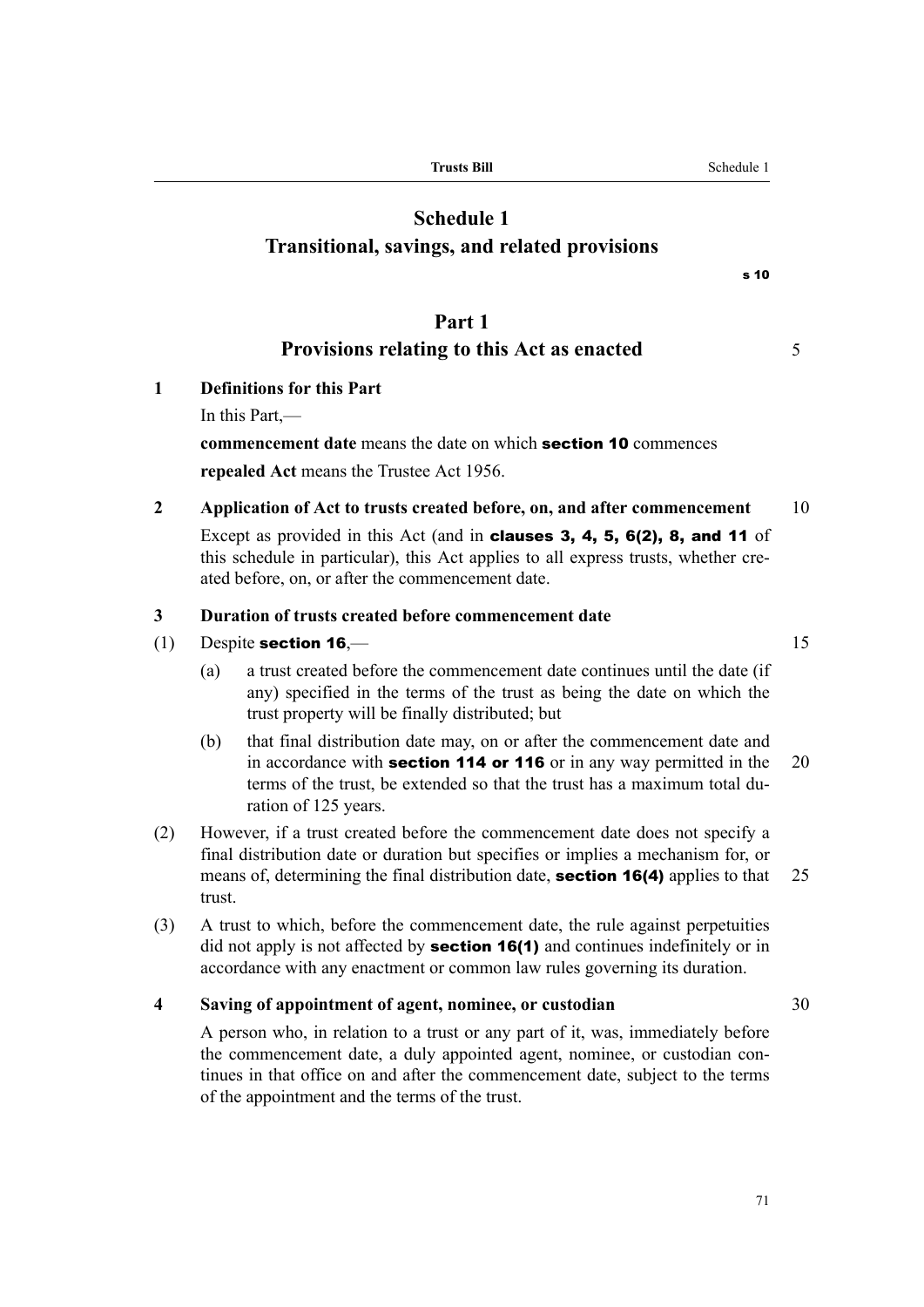### **5 Saving of delegations**

A delegation that was in place before the commencement date continues, subject to the terms of the delegation and the terms of the trust, on and after the commencement date.

#### **6 Transitional provision for advisory trustees** 5

(1) A person who, immediately before the commencement date, was an advisory trustee appointed under section 49 of the repealed Act is, on and after the commencement date, taken to be a special trust adviser appointed under **section** 70(2) of this Act.

- (2) However, **section 72(2)** of this Act does not require the review or redetermi- 10 nation of (or otherwise of itself affect) any remuneration payable to the person in accordance with a determination made under the repealed Act before the commencement date.
- (3) A power created before the commencement date to appoint an advisory trustee is, on and after the commencement date, taken to be a power to appoint a spe- 15 cial trust adviser.
- **7 Saving of notice of application to bar claim under section 75 of repealed Act**
- (1) This clause applies if, no more than 120 days before the commencement date, a trustee— 20
	- (a) has served on a person a notice under section 75(1) of the repealed Act; but
	- (b) has not made an application under section 75(2) of that Act.
- (2) The trustee is entitled to make an application under **section 127(1)** of this Act as if the notice served under the repealed Act were a notice served under  $\sec - 25$ tion 127(2) of this Act.

### **8 Saving of rights and proceedings under repealed Act**

This Act does not—

(a) enable any proceeding to be brought that was, before the commencement date, barred under the repealed Act; or 30

(b) affect the application of section 18 of the Interpretation Act 1999 in relation to the effect of the repeal of the repealed enactments.

### **9 Transitional provision for offences and contravention under repealed Act**

- (1) This clause applies to an offence committed under section 31(7C), 77(8), or 83B(9) of the repealed Act, or a contravention of the repealed Act, before the 35 commencement date.
- (2) The repealed Act continues to have effect as if it had not been repealed for the purpose of—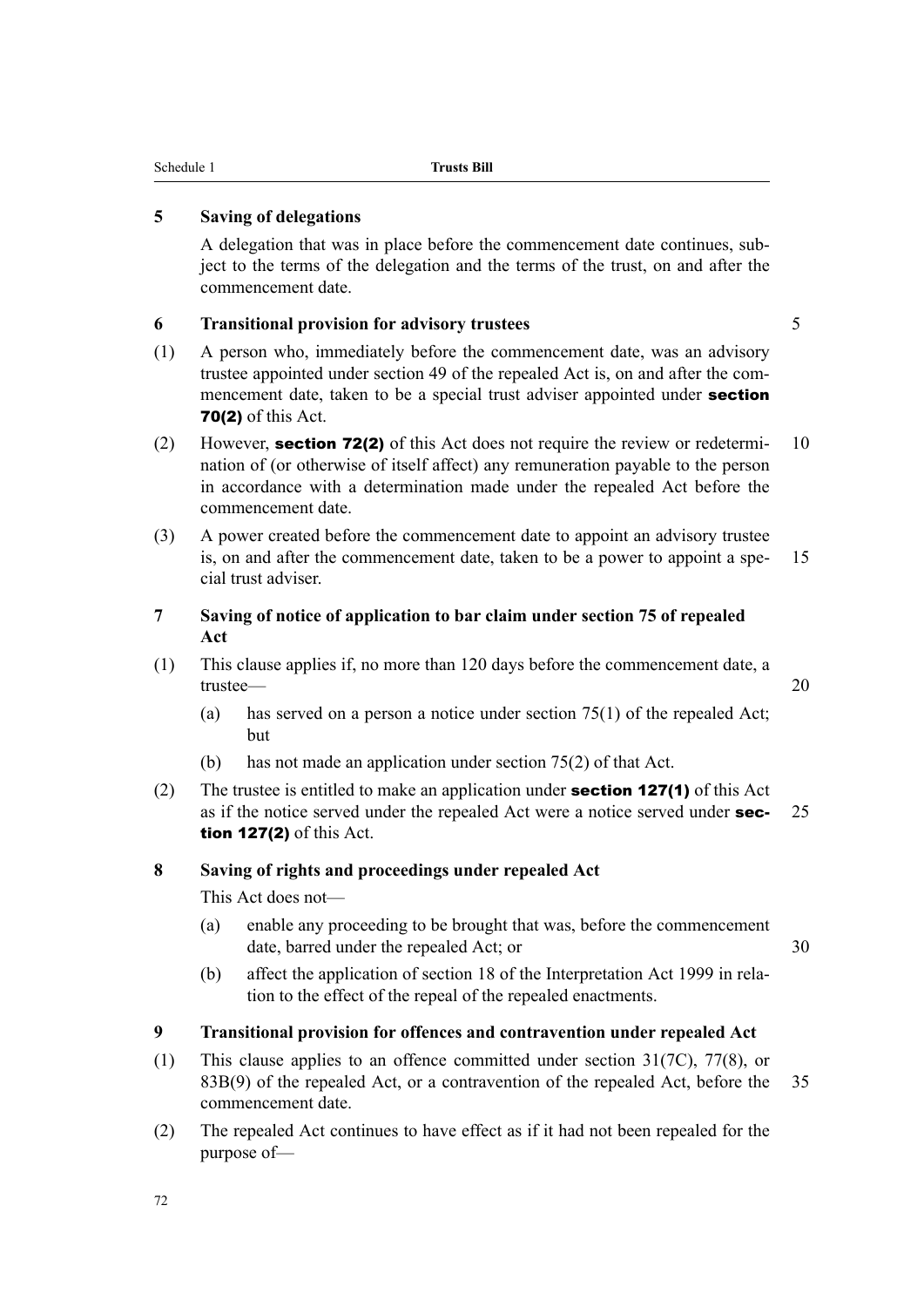- (a) investigating an offence or a contravention to which this clause applies:
- (b) commencing or completing a proceeding for an offence or a contravention to which this clause applies:
- (c) imposing a penalty or other remedy, or making an order, in relation to an offence or a contravention to which this clause applies. 5

### **10 Transitional provision for jurisdiction of Family Court**

Despite **clause 8(b)**, on and after the commencement date the Family Court may exercise the jurisdiction conferred by **section 136** of this Act in any proceeding commenced, but not completed, before the commencement date.

### **11 Transitional provision for transfer of trust property** 10

- (1) This clause applies if—
	- (a) a trustee resigns or is removed before the commencement date; and
	- (b) on the commencement date, the divesting and vesting of trust property as a result of the resignation or removal has not taken effect.
- (2) The divesting and vesting of trust property, and the satisfaction of any require- 15 ments to which the divesting and vesting are subject, must be completed as if this Act had not commenced.

### **12 Saving of section 15(2) of Trustee Amendment Act 1988**

Despite the repeal of the Trustee Amendment Act 1988, section 15(2) of that Act continues to apply to any instrument creating a trust that was created be- 20 fore the commencement date, except that the reference in paragraph (a) of that provision to "the provisions of the Trustee Act 1956 as to the investment of trust funds, as those provisions are amended by this Act" must be read as a reference to this Act.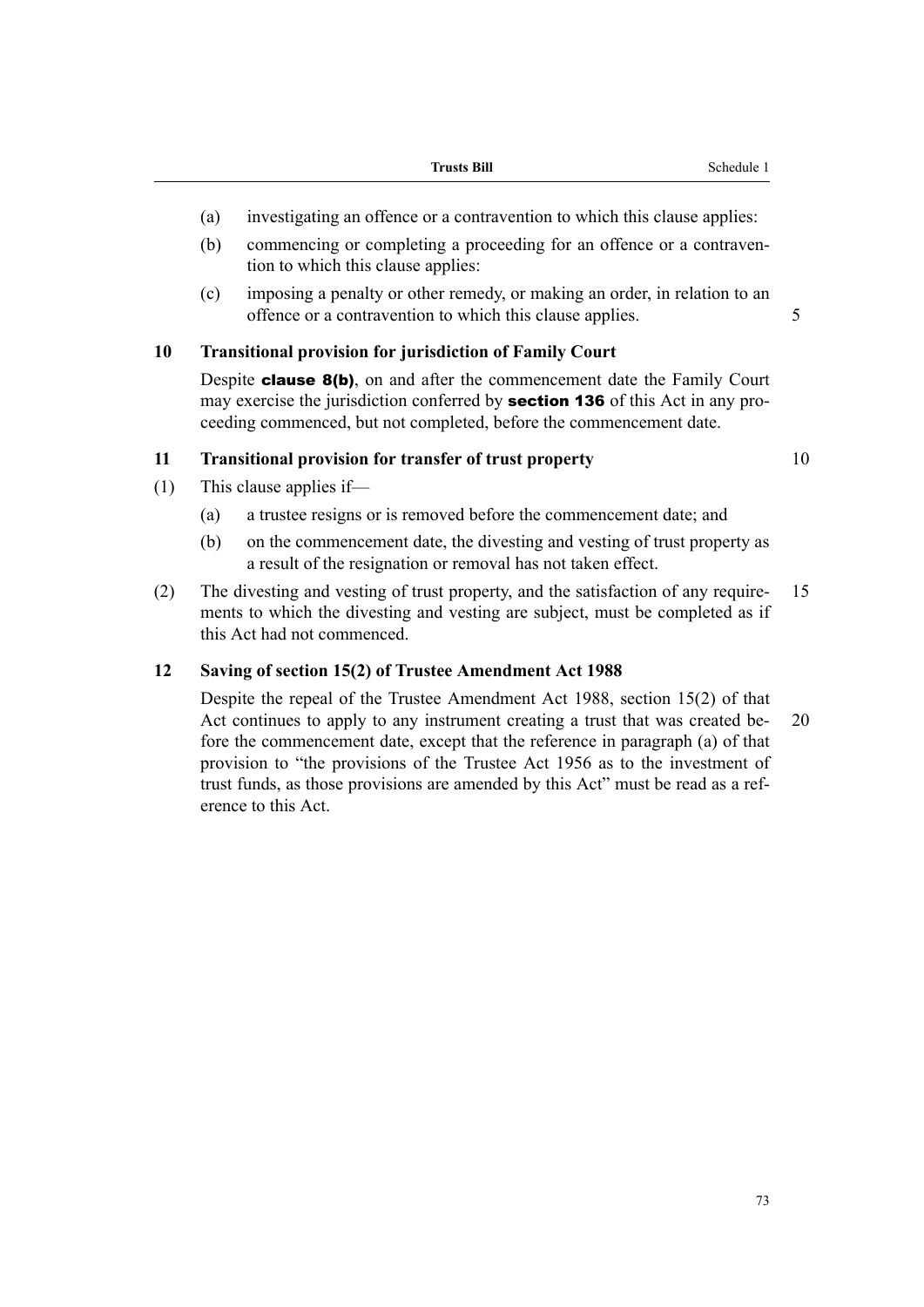# **Schedule 2 Default provisions**

#### s 5(3)(a)

The application to a particular trust of the provisions of this Act listed in column 1 of the following table may be modified or excluded by the terms of the trust. Any such 5 modification or exclusion is limited to the extent specified opposite that provision in column 2:

| <b>Column 1 (section)</b> | Column <sub>2</sub>                                                                                                                                                                                                                                                       |
|---------------------------|---------------------------------------------------------------------------------------------------------------------------------------------------------------------------------------------------------------------------------------------------------------------------|
| 19                        |                                                                                                                                                                                                                                                                           |
| 27 to 36                  |                                                                                                                                                                                                                                                                           |
| 52                        |                                                                                                                                                                                                                                                                           |
| 54 to 57                  |                                                                                                                                                                                                                                                                           |
| $58(1)$ to $(5)$          |                                                                                                                                                                                                                                                                           |
| 59 to 61                  |                                                                                                                                                                                                                                                                           |
| 62                        | The application of <b>section 62</b> may be modified only to the extent that the<br>terms of a trust may impose liability on a trustee for a loss arising from 1 or<br>more of the acts or omissions specified in that section.                                           |
| $63(1)(a)$ and $(b)$      |                                                                                                                                                                                                                                                                           |
| 63(1)(c)                  | The application of <b>section 63(1)(c)</b> may be completely excluded but may<br>not be modified, despite any contrary intention in the terms of the trust, if it<br>is proposed that another party should hold or deal with trust property as a<br>nominee or custodian. |
| 82 to 85                  |                                                                                                                                                                                                                                                                           |
| $86(1)$ and $(2)$         |                                                                                                                                                                                                                                                                           |
| 93(2)                     |                                                                                                                                                                                                                                                                           |
| 95                        |                                                                                                                                                                                                                                                                           |
| 107                       |                                                                                                                                                                                                                                                                           |
| 137 to 141                |                                                                                                                                                                                                                                                                           |
| 142                       | The application of <b>section 142</b> may be completely excluded but may not<br>be modified, despite any contrary intention in the terms of the trust, if a<br>trustee has the power to refer a matter to an alternative dispute resolution<br>process.                   |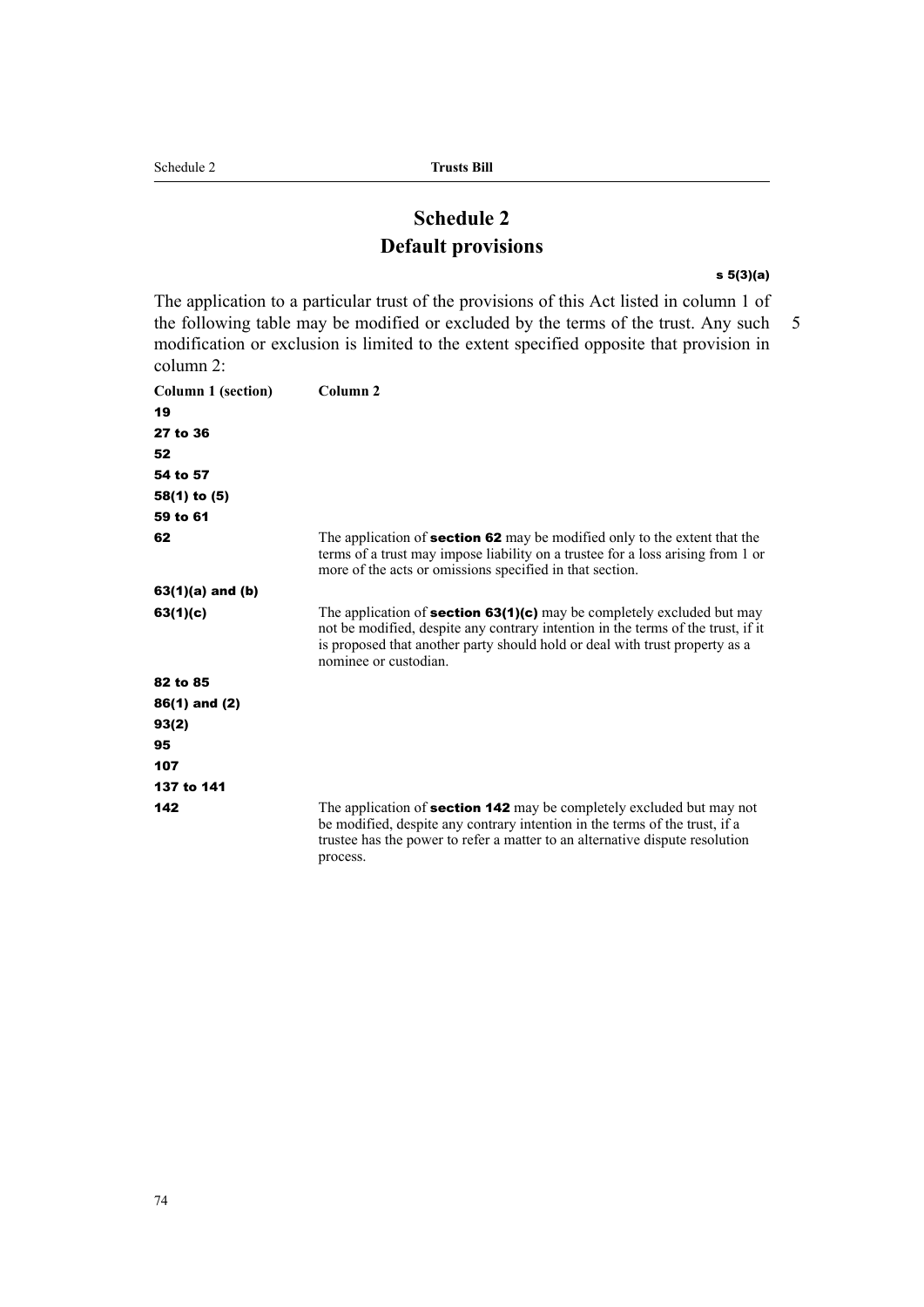**Trusts Bill** Schedule 3

# **Schedule 3 Specified commercial trusts**

# ss 5(3)(b), 9 **1 Meaning of specified commercial trust** (1) A **specified commercial trust** means— 5 (a) an express trust (within the meaning of **section 12**)— (i) that is created for the purpose of facilitating 1 or more commercial transactions; and (ii) every beneficiary of which is a beneficiary as a result of entering into the commercial transaction that the trust is created to facili- 10 tate, or as a result of entering into a commercial transaction of the type that the trust is created to facilitate; or (b) a wholesale trust; or (c) a security trust. (2) To avoid doubt, a trust— 15 (a) ceases to be a specified commercial trust under **clause 1(1)(a)** if any person becomes a beneficiary of the trust and clause 1(1)(a)(ii) does not apply to that beneficiary; and (b) is not a specified commercial trust for as long as that person is a beneficiary of the trust. 20 (3) In this clause, **commercial transaction** is a transaction that all parties enter into in trade **goods**— (a) means personal property of every kind (whether tangible or intangible); and 25 (b) includes— (i) ships, aircraft, and vehicles: (ii) animals, including fish: (iii) minerals, trees, and crops, whether on, under, or attached to land or not: 30 (iv) gas and electricity: (v) to avoid doubt, water and computer software **services**— (a) includes any rights (including rights in relation to, and interests in, real or personal property), benefits, privileges, or facilities that are or are to 35 be provided, granted, or conferred; and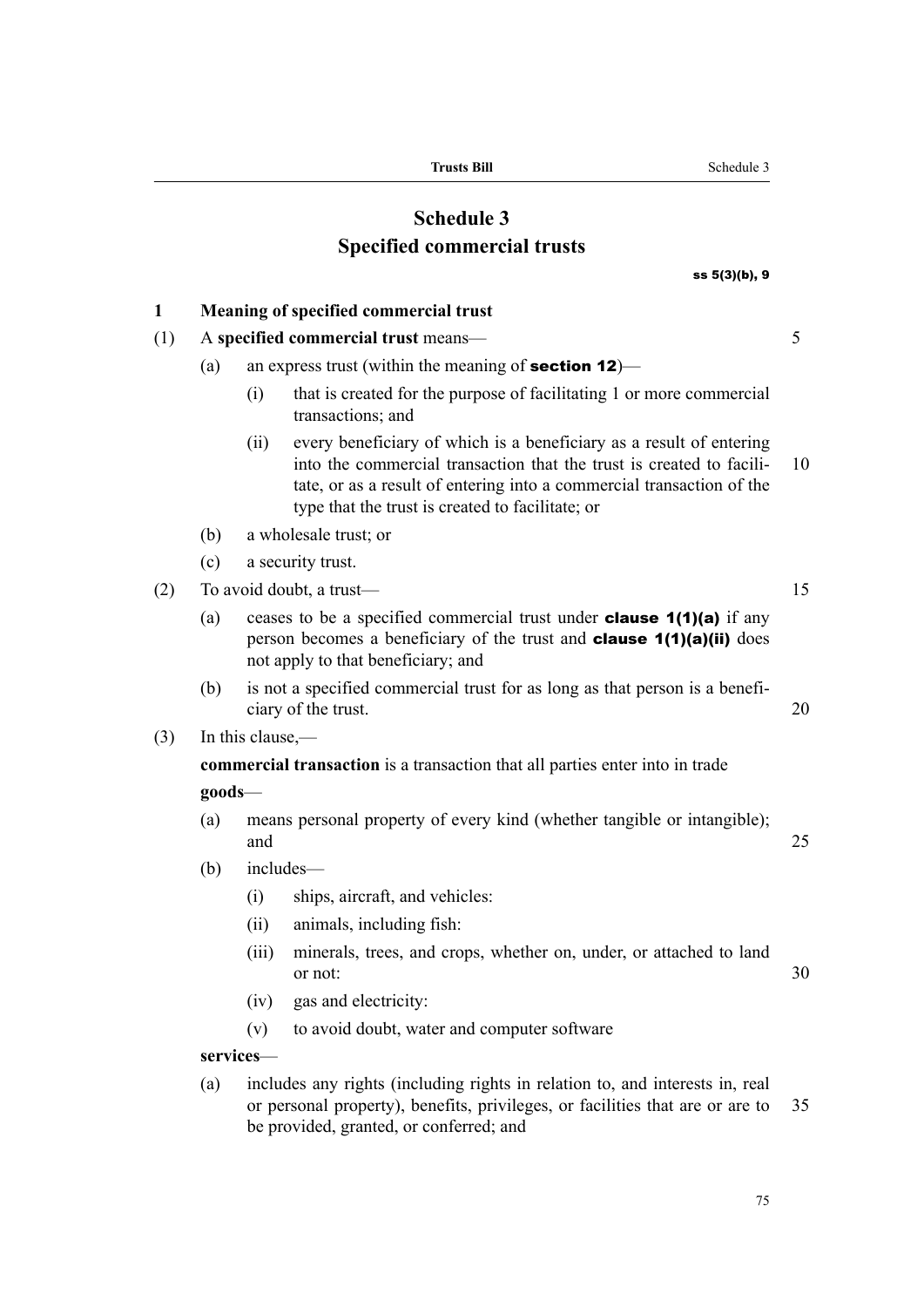| (b) | without limiting <b>paragraph (a)</b> , includes the rights, benefits, privileges, |
|-----|------------------------------------------------------------------------------------|
|     | or facilities that are or are to be provided, granted, or conferred under          |
|     | any of the following classes of contract:                                          |

- (i) a contract for, or in relation to,—
	- (A) the performance of work (including work of a professional 5 nature), whether with or without the supply of goods:
	- (B) the provision of, or the use or enjoyment of facilities for, accommodation, amusement, the care of persons or animals or things, entertainment, instruction, parking, or recreation:
	- (C) the conferring of rights, benefits, or privileges for which re- 10 muneration is payable in the form of a royalty, tribute, levy, or similar exaction:
	- (D) to avoid doubt, the supply of electricity, gas, telecommunications, or water, or the removal of waste water:
- (ii) a contract of insurance, including life assurance and life reassur- 15 ance:
- (iii) a contract between a bank and a customer of the bank:
- (iv) any contract for, or in relation to, the lending of money or granting of credit, or the making of arrangements for the lending of money or granting of credit, or the buying or discounting of a credit in- 20 strument, or the acceptance of deposits; but
- (c) does not include rights or benefits in the form of the supply of goods or the performance of work under a contract of service

**trade** means any trade, business, industry, profession, activity of commerce, or undertaking relating to the supply or acquisition of goods or services or to the 25 disposition or acquisition of any interest in land.

#### **2 Meaning of wholesale trust**

- (1) A **wholesale trust** is an express trust (within the meaning of section 12) that has the following characteristics:
	- (a) the trust is established in connection with or as a consequence of 1 or 30 both of the following:
		- (i) an offer of financial products exclusively to wholesale investors:
		- (ii) the lending of money to, or the borrowing of money from, wholesale investors; and
	- (b) every beneficiary is 1 or more of the following: 35
		-

- (i) a wholesale investor:
- (ii) a manager or an investment manager of the trust (or an associated person of that person):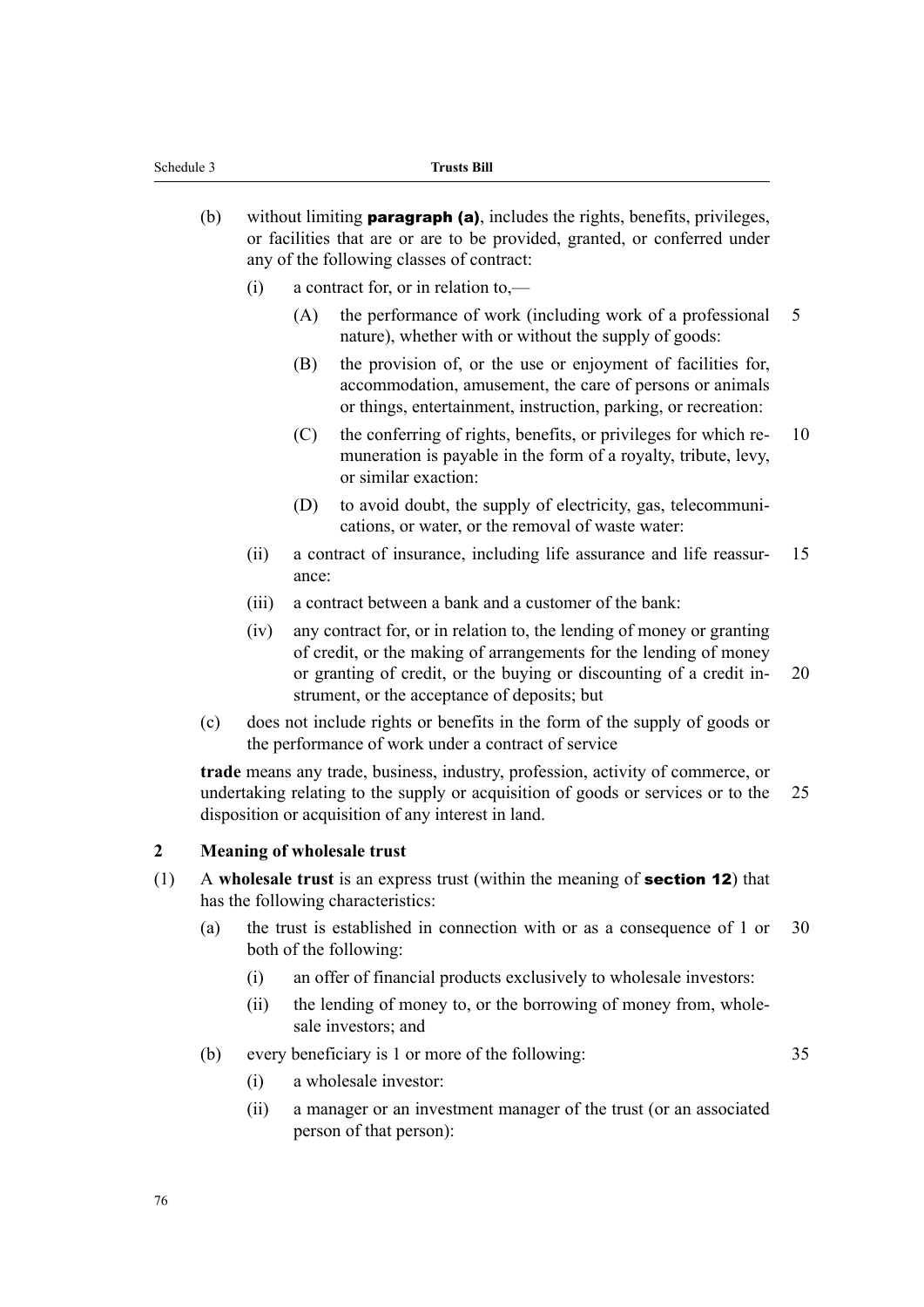|       | <b>Trusts Bill</b><br>Schedule 3                                                                                                                  |  |
|-------|---------------------------------------------------------------------------------------------------------------------------------------------------|--|
| (111) | an originator of any debt securities of the trust (or an associated<br>person of that beneficiary):                                               |  |
| (1V)  | a person who is controlled by, or who is otherwise an associated<br>person of, an investment business, a large entity, or a government<br>agency: |  |
| (v)   | an overseas person who is, or who undertakes a role that is, sub-<br>stantially similar to a person under any of <b>paragraphs (i) to (iv)</b> :  |  |

- (vi) the trustee of the trust:
- (vii) a residual beneficiary.
- (2) In this clause,  $\frac{10}{2}$

**associated person** has the meaning given to it in section 12 of the Financial Markets Conduct Act 2013

**government agency** has the meaning given to it in clause 40 of Schedule 1 of the Financial Markets Conduct Act 2013

**investment business** means an entity that is an investment business as defined 15 in clause 37 of Schedule 1 of the Financial Markets Conduct Act 2013, and includes an equivalent overseas entity

**large** has the meaning given to it in section 45 of the Financial Reporting Act 2013

**residual beneficiary** means a beneficiary that is an entity that— 20

- (a) receives trust property only—
	- (i) at the termination of the trust; and
	- (ii) after any other claims on the trust property have been satisfied; and
- (b) at the time when the trust was created, operated exclusively for a charit- 25 able purpose or was otherwise for the benefit of the community

**wholesale investor** has the meaning given to it in clause 3 of Schedule 1 of the Financial Markets Conduct Act 2013.

### **3 Meaning of security trust**

- (1) A security trust is an express trust (within the meaning of **section 12**) if the  $30$ trustee holds security over the assets of a debtor for the benefit of a party of that debtor as a part of a financing arrangement.
- (2) In this clause, **financing arrangement** means a loan facility agreement or an issue of a debt security—
	- (a) in which each party to the financing arrangement is a beneficiary who 35 falls within clause 2(1)(b)(i) to (vi); or
	- (b) that is a regulated offer of debt securities (within the meaning of section 6 the Financial Markets Conduct Act 2013).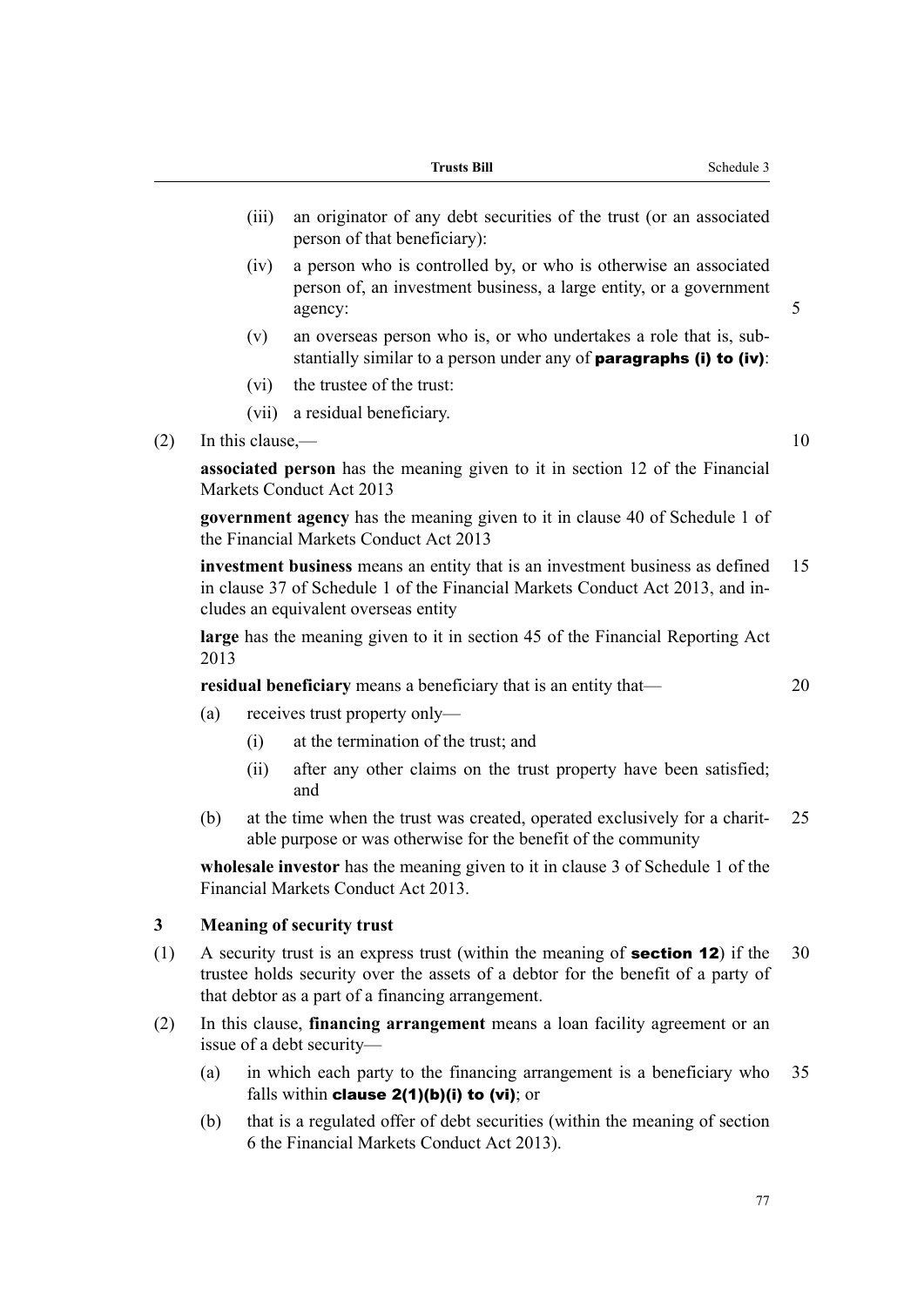### **4 Certain provisions are or may be modified or excluded in relation to specified commercial trust**

- (1) The following provisions do not apply to a specified commercial trust (whether created before or after the commencement of this clause):
	- (a) section 21(2) (requiring paid adviser to ensure settlor aware of mean- 5 ing and effect of any modification or exclusion of default duties):
	- (b) section 40 (requiring paid adviser to ensure settlor aware of meaning and effect of any liability exclusion or indemnity clause).
- (2) The following provisions do not apply to a specified commercial trust that was created before the commencement of this clause: 10
	- (a) sections 41 to 51:
	- (b) sections 63 to 72:
	- (c) sections 77 to 79:
	- (d) sections 113 to 115.
- (3) The following provisions apply to a specified commercial trust that was created 15 after the commencement of this clause unless their application is modified or excluded by the terms of the trust:
	- (a) sections 41 to 51:
	- (b) sections 63 to 72:
	- (c) sections  $77$  to  $79$ :  $20$
	- (d) sections 113 to 115.
- (4) Sections 37 to 39 apply to a specified commercial trust (whenever created) as if the references to gross negligence were omitted from those provisions.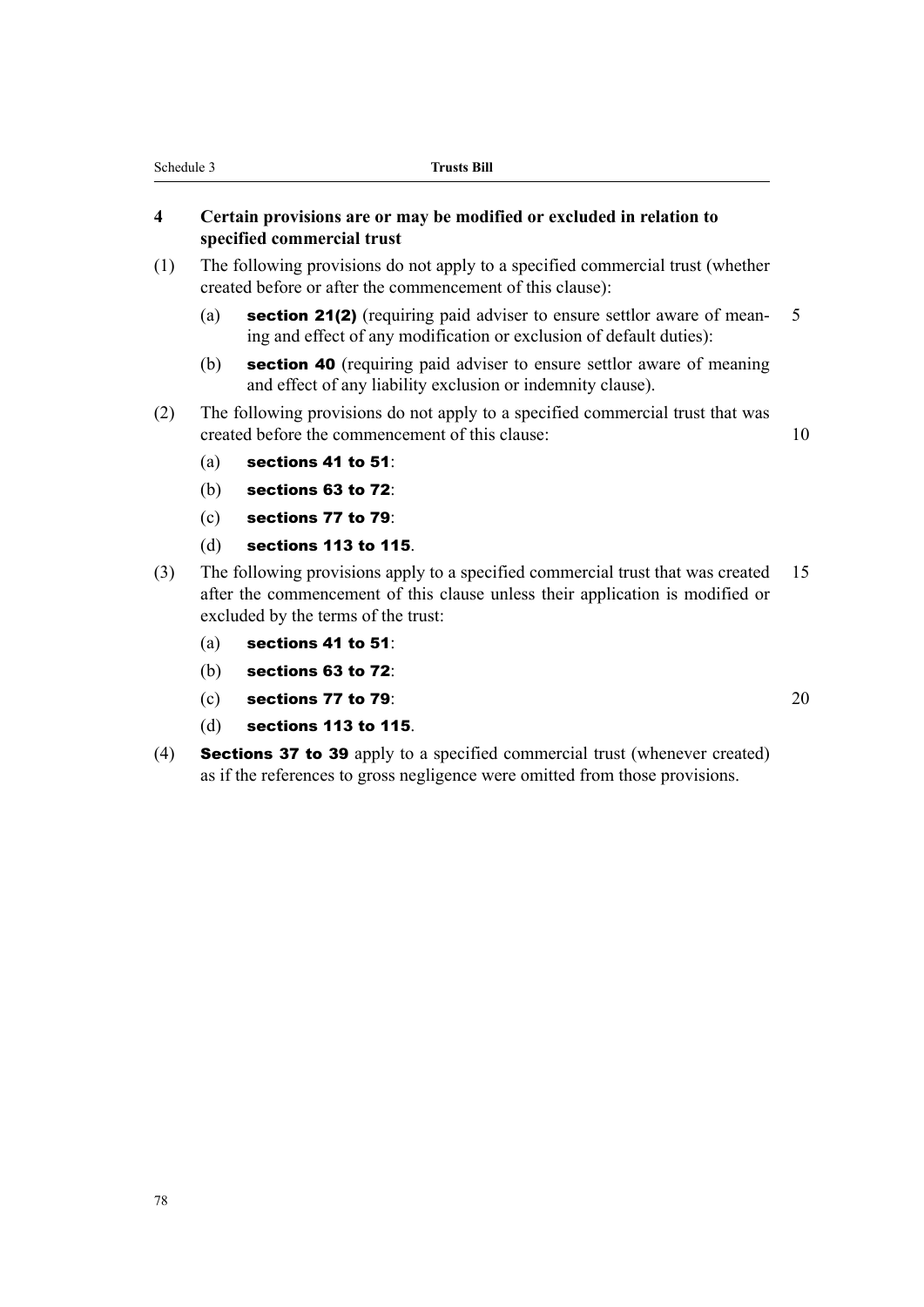|     | <b>Schedule 4</b><br><b>Amendments consequential on repeal of Trustee Act 1956</b><br>s 154                                                                                                                    |    |
|-----|----------------------------------------------------------------------------------------------------------------------------------------------------------------------------------------------------------------|----|
|     | Part 1                                                                                                                                                                                                         |    |
|     | <b>Amendments to other Acts</b>                                                                                                                                                                                | 5  |
|     | <b>Administration Act 1969 (1969 No 52)</b>                                                                                                                                                                    |    |
|     | In section $2(1)$ , insert in their alphabetical order:                                                                                                                                                        |    |
|     | full age means 18 years or older                                                                                                                                                                               |    |
|     | minor means a person who is under 18 years, and minority has a correspond-<br>ing meaning                                                                                                                      | 10 |
|     | After section 4, insert:                                                                                                                                                                                       |    |
| 4A  | Age of majority                                                                                                                                                                                                |    |
| (1) | For the purposes of this Act and of a will, the age of majority is 18.                                                                                                                                         |    |
| (2) | In a will, adult, child, full age, infant, infancy, minor, minority, full capacity,<br>majority, and similar expressions must be read in accordance with subsection<br>(1).                                    | 15 |
| (3) | This section-                                                                                                                                                                                                  |    |
|     | overrides section 4(1) of the Age of Majority Act 1970; and<br>(a)                                                                                                                                             |    |
|     | is subject to any contrary intention in the will.<br>(b)                                                                                                                                                       |    |
| 4B  | <b>Application of Trusts Act 2017</b>                                                                                                                                                                          | 20 |
| (1) | The duties incidental to the office of an administrator under this Act are taken<br>to be express trusts for the purposes of the Trusts Act 2017.                                                              |    |
| (2) | The Trusts Act 2017 applies, with any necessary modifications, to those trusts.                                                                                                                                |    |
|     | Replace section 9(3) with:                                                                                                                                                                                     |    |
| (3) | Where a testator by his or her will appoints a person who is a minor to be an<br>executor, probate of the will may be granted to the person if, at the date of the<br>grant, the person has attained full age. | 25 |
|     | Replace section 28 with:                                                                                                                                                                                       |    |
| 28  | <b>Method of sale or lease</b>                                                                                                                                                                                 |    |
| (1) | An administrator exercising a power to sell or lease an estate or part of an es-<br>tate under section 26 or 27 has all of the powers necessary to give effect to the<br>sale or lease.                        | 30 |
|     |                                                                                                                                                                                                                |    |

**Trusts Bill** Schedule 4

(2) However,—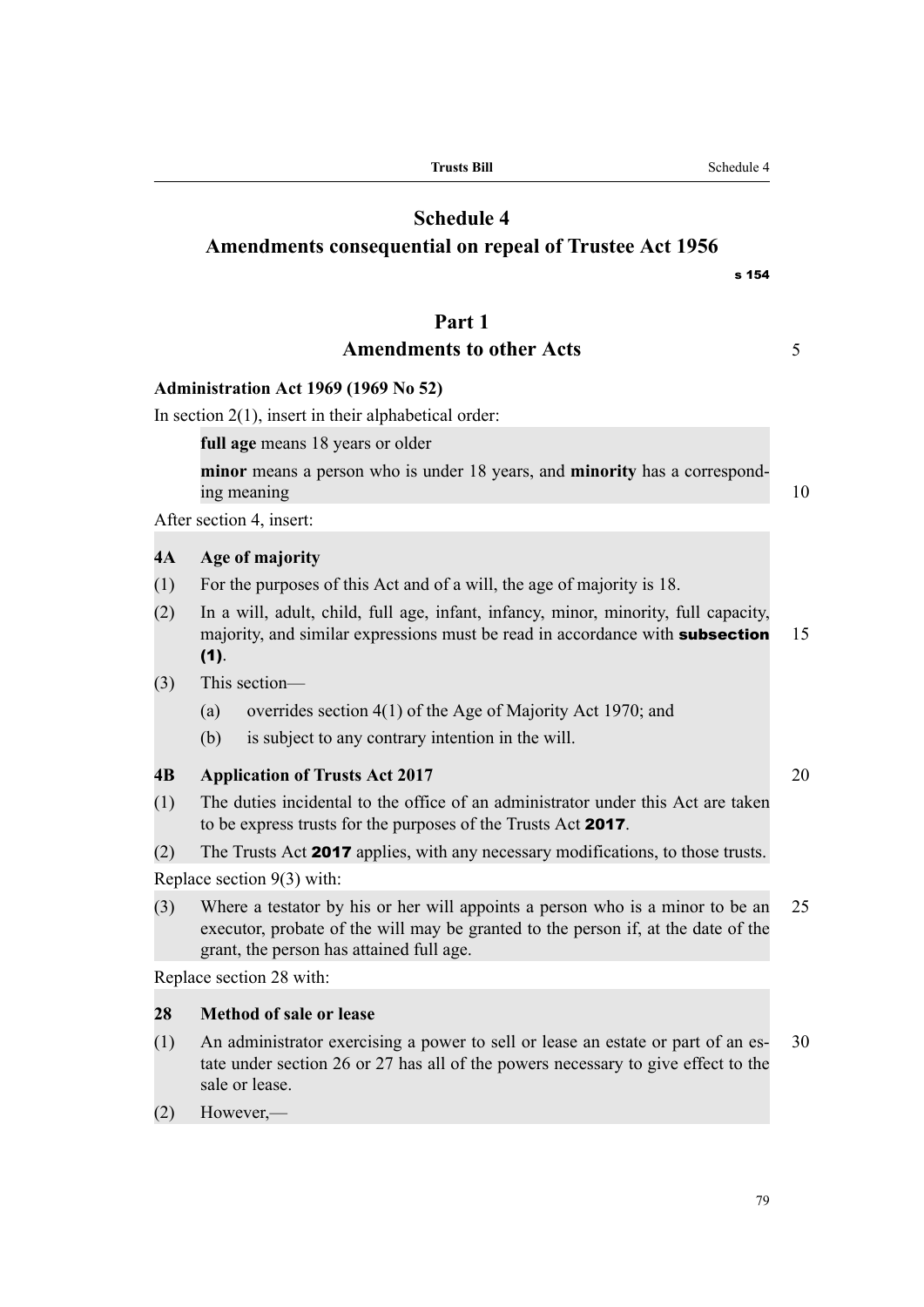#### **Administration Act 1969 (1969 No 52)***—continued*

- (a) nothing in this section restricts the term of a lease granted under section  $26$ ; and
- (b) land of any value may be sold or leased under section 26 or sold under section 27 without the consent of the court.

In section 49(1)(a), (b), and (c) and (4), replace "section 35 of the Trustee Act 1956"  $\overline{5}$ with "section 75 of the Trusts Act 2017".

In section 68, replace "Trustee Act 1956" with "Trusts Act 2017".

In section  $78(1)(a)$ , delete "or marry or enter into a civil union under that age" in each place.

In section 78(1)(b), delete "or sooner marrying or entering into a civil union".  $10$ 

In section 79(4), delete "in accordance with section 28 of the Trustee Act 1956".

#### **Anglican Church Trusts Act 1981 (1981 No 5) (P)**

In section  $5(1)(b)$ , replace "section 50 of the Trustee Act 1956" with "section 63 of the Trusts Act 2017".

In Schedule 2, clause 18, replace "an advisory trustee in accordance with section 49 15 of the Trustee Act 1956" with "a special trust adviser in accordance with **section 70** of the Trusts Act 2017".

### **Anglican (Diocese of Christchurch) Church Property Trust Act 2003 (2003 No 1) (P)**

In section  $7(1)$ , replace "Trustee Act 1956" with "Trusts Act **2017**".  $20$ 

In Schedule 1, item 6, replace "any manner authorised under Part 2 of the Trustee Act 1956" with "accordance with the Trusts Act 2017".

In Schedule 1, item 18, replace "an advisory trustee in accordance with section 49 of the Trustee Act 1956" with "a special trust adviser in accordance with **section 70** of the Trusts Act 2017". 25

### **Anti-Money Laundering and Countering Financing of Terrorism Act 2009 (2009 No 35)**

In section 5, definition of **trustee**, replace "section 2(1) of the Trustee Act 1956" with "section 9 of the Trusts Act 2017".

#### **ANZ Banking Group (New Zealand) Act 1979 (1979 No 1)** 30

In Schedule 1, item E, replace "the office of custodian trustee under the Trustee Act 1956" with "the role of custodian under section 63(1)(c) of the Trusts Act 2017".

#### **Bank of New Zealand Act 1988 (1988 No 172)**

Repeal section 11.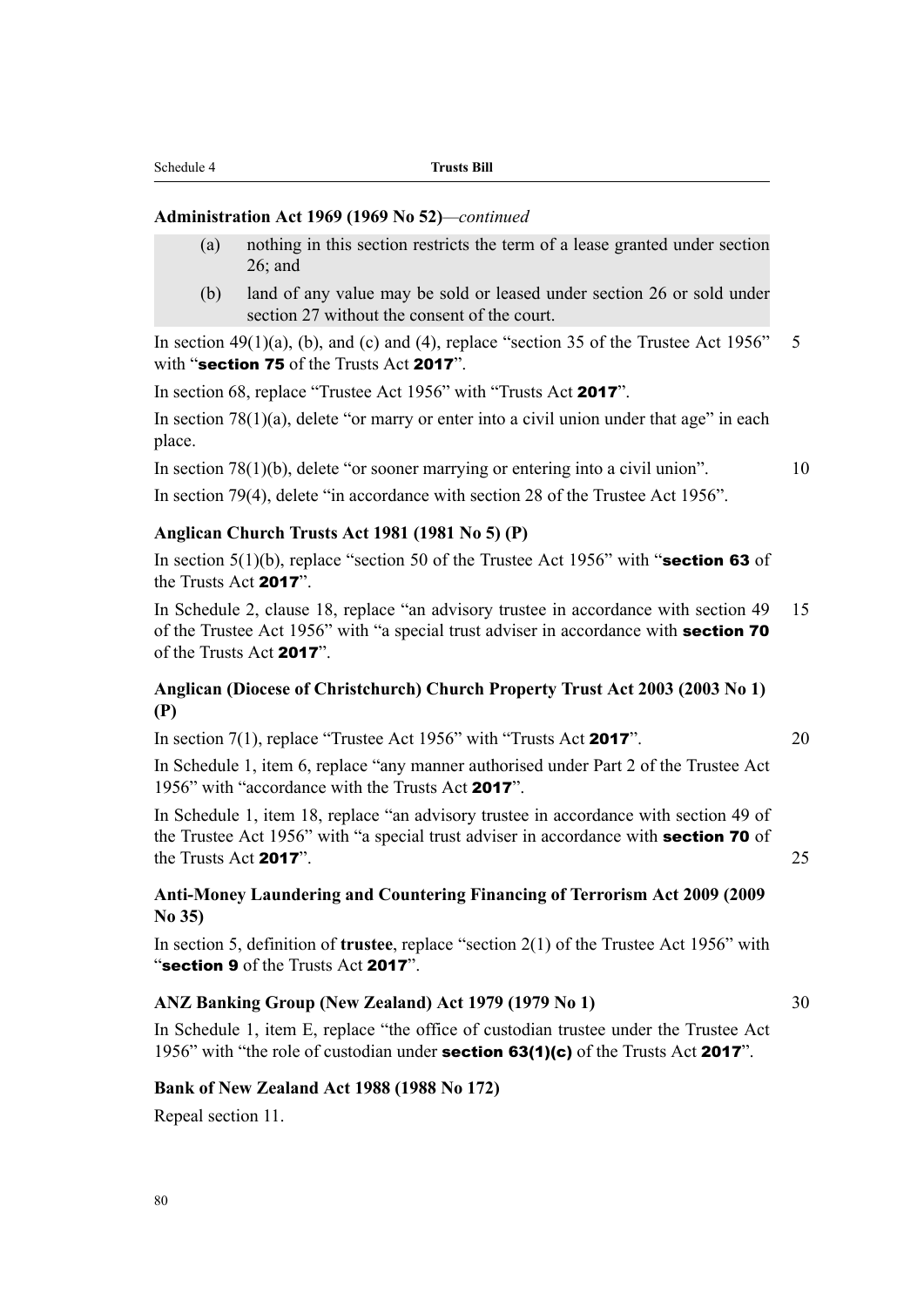### **Burial and Cremation Act 1964 (1964 No 75)**

In section  $2(1)$ , insert in its alphabetical order:

**registered bank** has the same meaning as in section 2 of the Reserve Bank of New Zealand Act 1989

In section 28(3), replace "such bank within the meaning of the Trustee Act 1956 as 5 the trustees from time to time determine" with "a registered bank".

In section 35(2), replace "in the purchase of land for the purposes of the endowment or in any of the modes of investment authorised by the Trustee Act 1956" with "by the trustees".

#### **Cadastral Survey Act 2002 (2002 No 12)** 10

In section 16(3), replace "provisions of the Trustee Act 1956 as to the investment of trust funds" with "Trusts Act 2017".

### **Canterbury Museum Trust Board Act 1993 (1993 No 4) (L)**

Replace section 22 with:

### **22 Investment of money** 15

Subject to the terms of any trust or endowment, any money held by or on behalf of the Board and available for investment may be invested by trustees in accordance with the Trusts Act 2017.

### **Care of Children Act 2004 (2004 No 90)**

In section 14(3), delete "(for example, the powers of the High Court under sections 64 20 and 64A of the Trustee Act 1956)".

### **Charitable Trusts Act 1957 (1957 No 18)**

In section 21(1), replace "Trustee Act 1956" with "Trusts Act 2017".

In section  $21(2)$ , replace "any investments for the time being authorised by the Trustee Act 1956 for the investment of trust funds" with "accordance with the Trusts 25 Act 2017".

In section 33, replace "Trustee Act 1956" with "Trusts Act 2017".

In section 41(2), replace "Trustee Act 1956" with "Trusts Act 2017".

In section 51(2)(d), replace "Trustee Act 1956" with "Trusts Act 2017".

#### **Christchurch District Drainage Act 1951 (1951 No 21) (L)** 30

In section 55(3), replace "in securities referred to in section 4 of the Trustee Act 1956" with "in accordance with the Trusts Act 2017".

### **Community Trusts Act 1999 (1999 No 54)**

In the heading to section 21, replace "**Trustee Act 1956 not affected**" with "**Trusts Act** 2017". 35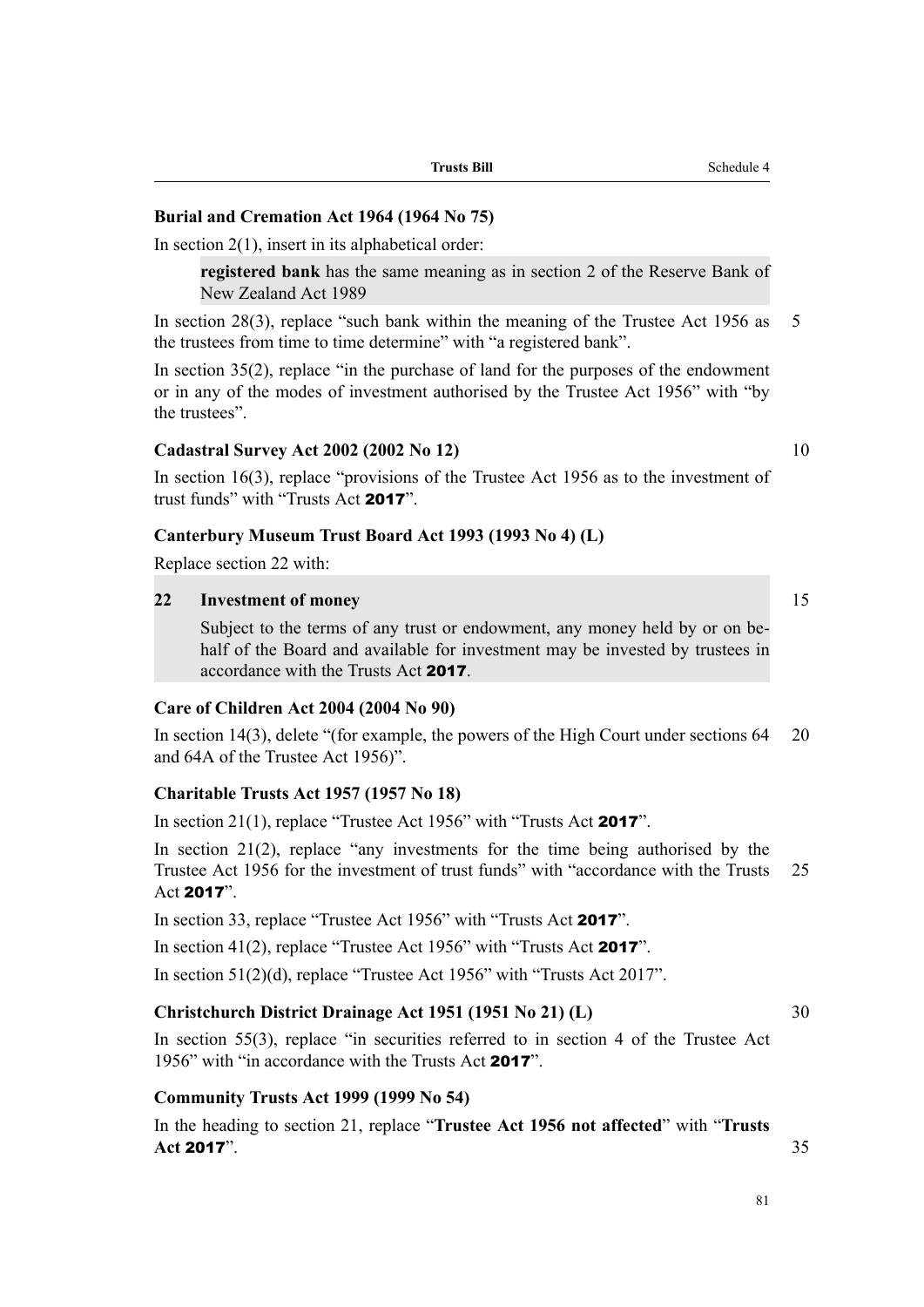82

#### Schedule 4 **Trusts Bill**

### **Community Trusts Act 1999 (1999 No 54)***—continued*

In section 21(1), replace "Trustee Act 1956" with "Trusts Act 2017".

In section  $21(2)$ ,—

- (a) replace "Despite section 2(4) of the Trustee Act 1956, if" with "If"; and
- (b) replace "by the Trustee Act 1956" with "by the Trusts Act 2017".

In section  $21(3)$ ,  $-$ 

- (a) replace "Despite section 2(5) of the Trustee Act 1956, if" with "If"; and
- (b) replace "by the Trustee Act 1956" with "by the Trusts Act 2017".

#### **Companies Act 1993 (1993 No 105)**

In section 316(3), replace "provisions of the Trustee Act 1956 as to the investment of trust funds. Interest" with "Trusts Act 2017, and interest". 10

#### **Construction Contracts Act 2002 (2002 No 46)**

In section 18F(1), replace "Trustee Act 1956 in relation to investment of trust funds" with "Trusts Act 2017".

#### **Contract and Commercial Law Act 2017 (2017 No 5)**

Repeal section  $91(2)$ . 15

In section 101(b), replace "64 or 64A of the Trustee Act 1956 (which relate to authorising dealings with trust property and variations of trust)" with "section 116, 117, or 122 of the Trusts Act 2017 (which relate to termination, variation, or resettlement of a trust, and variation or extension of trustees' powers in relation to property)".

#### **Deaths by Accidents Compensation Act 1952 (1952 No 35)** 20

In section 16(2), replace "section 64 of the Trustee Act 1956 (which relates to dealings with trust property)" with "**section 122** of the Trusts Act **2017** (which relates to variation or extension of trustees' powers in relation to property)".

#### **Eastwoodhill Trust Act 1975 (1975 No 1) (P)**

In section  $13(1)$ , replace "Trustee Act  $1956$ " with "Trusts Act **2017**". 25

In section 13(3), replace "powers to carry on business set out in section 32 of the Trustee Act 1956 shall be varied to permit the board to" with "board may".

### **Energy Companies Act 1992 (1992 No 56)**

Replace section 14 with:

### **14 Trusts Act 2017, etc, not to apply to interim trustees** 30

The fact that a person holds or has held office as an interim trustee does not, of itself, confer or impose on that person any of the rights, powers, duties, or liabilities of a trustee under the Trusts Act 2017 or under any other enactment of rule of law.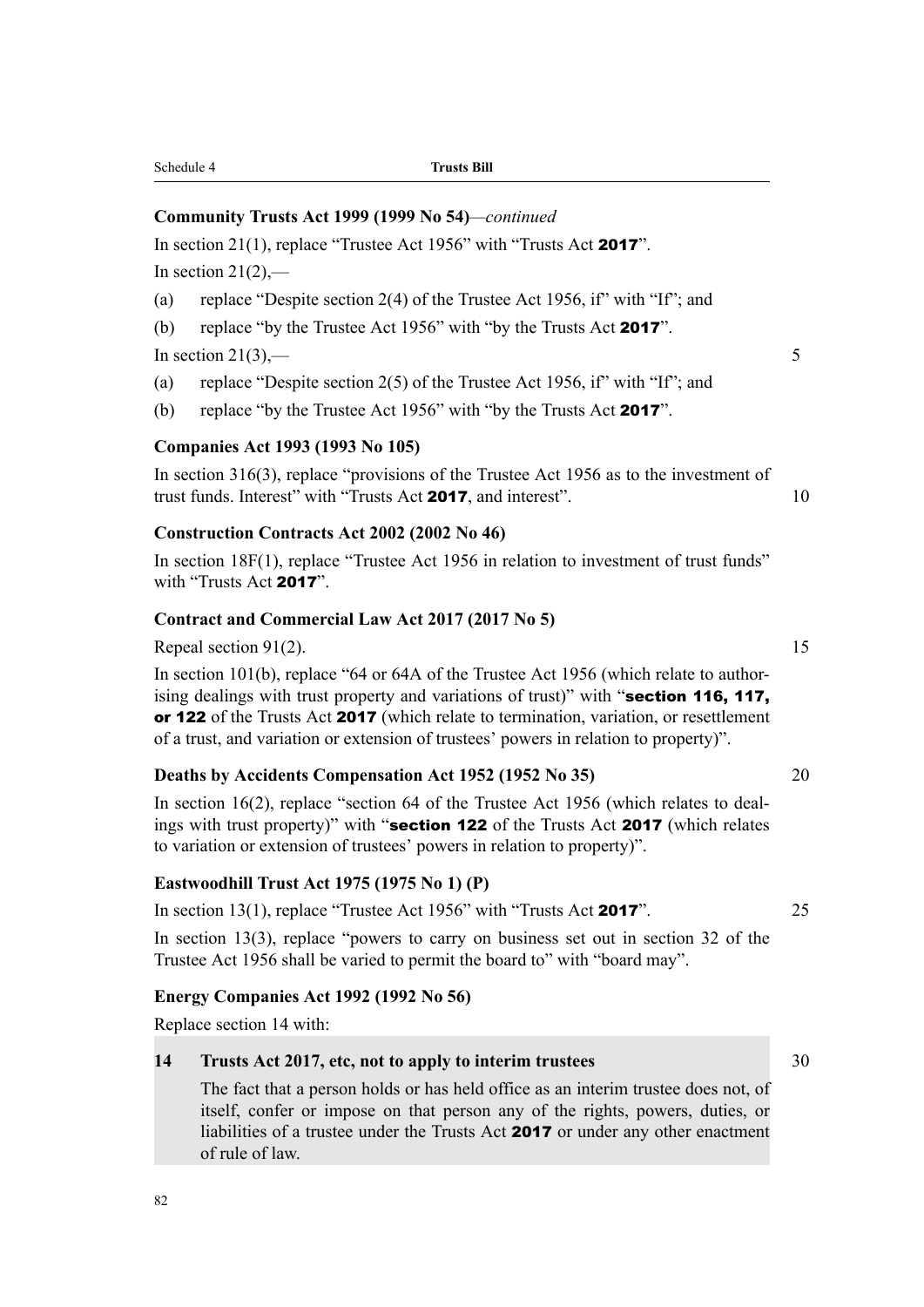|           |     | Financial Markets Conduct Act 2013 (2013 No 69)                                                                                                                                                         |    |
|-----------|-----|---------------------------------------------------------------------------------------------------------------------------------------------------------------------------------------------------------|----|
| $1988$ ". |     | In section $372(3)(d)$ , replace "(as defined in section 2(1) of the Trustee Act 1956)"<br>with "(as defined in section 2 of the Protection of Personal and Property Rights Act                         |    |
|           |     | <b>Friendly Societies and Credit Unions Act 1982 (1982 No 118)</b>                                                                                                                                      | 5  |
|           |     | In section 49(2), replace "pursuant to Part 2 of the Trustee Act 1956" with "under<br>section 55 of the Trusts Act 2017".                                                                               |    |
|           |     | In section 52, replace "the provisions of the Trustee Act 1956 as to the investment of<br>trust funds" with "the Trusts Act 2017".                                                                      |    |
|           |     | <b>Gambling Act 2003 (2003 No 51)</b>                                                                                                                                                                   | 10 |
|           |     | In section $247(3)$ , replace "the provisions of the Trustee Act 1956 as to the investment<br>of trust funds" with "the Trusts Act 2017".                                                               |    |
|           |     | Replace section 252(4) with:                                                                                                                                                                            |    |
| (4)       |     | The Lotteries Commission may invest, in accordance with the Trusts Act<br><b>2017</b> , any money kept in the lottery prize fund account that is not immediately<br>required for the payment of prizes. | 15 |
|           |     | In section 262, replace "the provisions of the Trustee Act 1956 as to the investment of<br>trust funds" with "the Trusts Act 2017".                                                                     |    |
|           |     | In section $287(1)$ , replace "the provisions of the Trustee Act 1956 as to the investment<br>of trust funds" with "the Trusts Act 2017".                                                               | 20 |
|           |     | Hutt Valley Drainage Act 1967 (1967 No 3) (L)                                                                                                                                                           |    |
|           |     | Replace section $67(2)$ with:                                                                                                                                                                           |    |
| (2)       |     | The Board must pay all money set aside into 1 or more separate bank accounts,<br>and may invest any part of it in accordance with the Trusts Act 2017.                                                  |    |
|           |     | Income Tax Act 2007 (2007 No 97)                                                                                                                                                                        | 25 |
|           |     | Replace section FC $1(1)(f)(ii)$ with—                                                                                                                                                                  |    |
|           |     | <b>section 60</b> of the Trusts Act <b>2017</b> as the payment or application<br>(ii)<br>of capital money or other capital assets.                                                                      |    |
|           |     | Replace section HR $3(6)(a)$ with:                                                                                                                                                                      |    |
|           | (a) | in authorised investments; or                                                                                                                                                                           | 30 |
|           |     | After section HR $3(6)$ , insert:                                                                                                                                                                       |    |
| (6A)      |     | In subsection (6)(a), authorised investment means any of the following:                                                                                                                                 |    |
|           | (a) | any investment authorised by the instrument (if any) creating the trust:                                                                                                                                |    |
|           | (h) | an investment in New Zealand Government securities or securities of                                                                                                                                     |    |

- (b) an investment in New Zealand Government securities or securities of any Australian government or of the Government of Fiji: 35
- (c) an investment in a mortgage on land in New Zealand:

**Trusts Bill** Schedule 4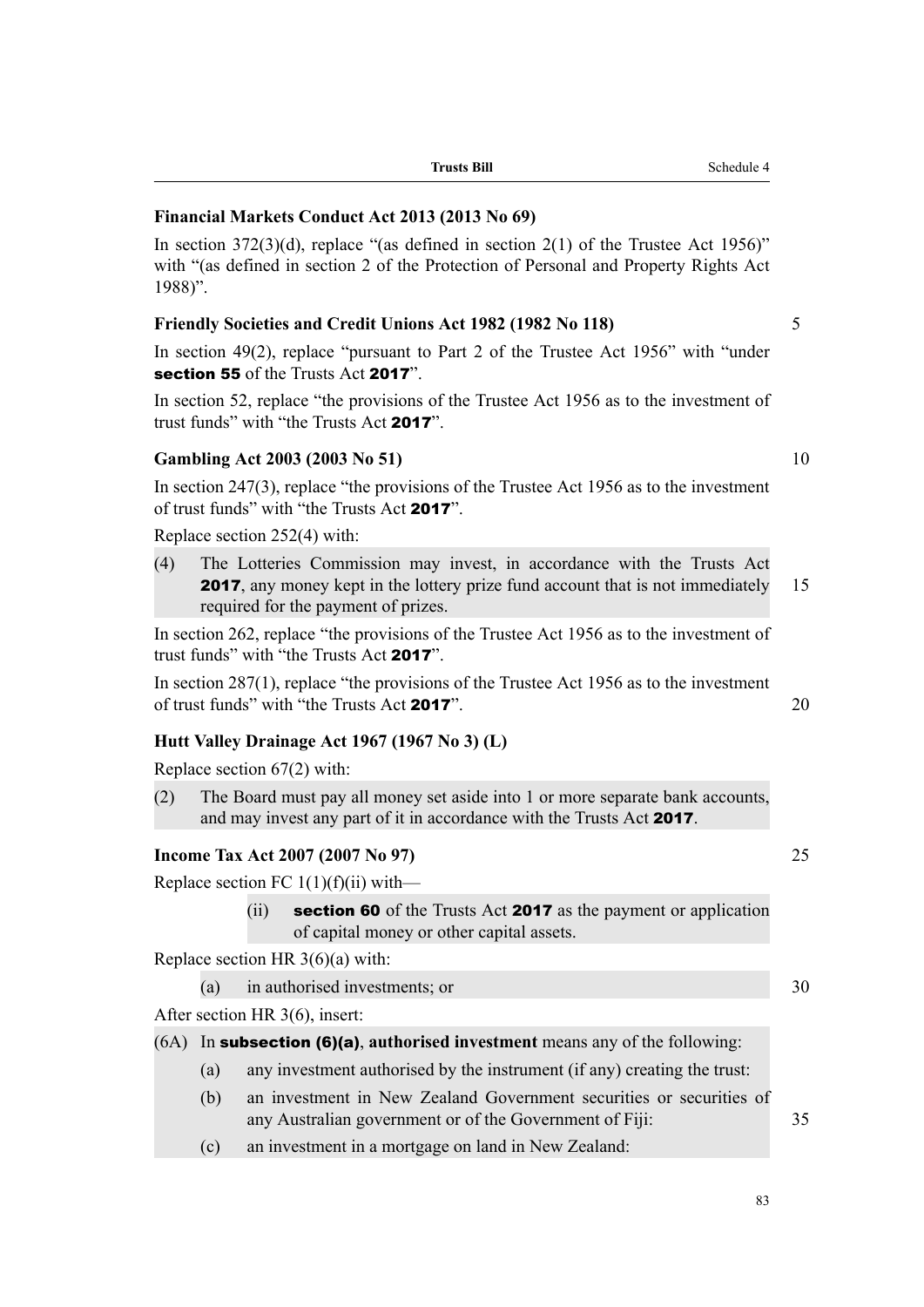#### **Income Tax Act 2007 (2007 No 97)***—continued*

| (d) | an investment in securities issued under any general or special statutory<br>authority by a local authority, public utility, harbour board, drainage<br>board, or transport board:                                                                                                                                                                                                                                                       |    |
|-----|------------------------------------------------------------------------------------------------------------------------------------------------------------------------------------------------------------------------------------------------------------------------------------------------------------------------------------------------------------------------------------------------------------------------------------------|----|
| (e) | an investment in a deposit with, or securities issued by, a trustee bank's<br>successor company:                                                                                                                                                                                                                                                                                                                                         | 5  |
| (f) | an investment in securities issued by the Housing Corporation of New<br>Zealand:                                                                                                                                                                                                                                                                                                                                                         |    |
| (g) | an investment in debentures issued by any dairy finance company:                                                                                                                                                                                                                                                                                                                                                                         |    |
| (h) | an investment in a deposit with any building society or in the National<br>Provident Fund:                                                                                                                                                                                                                                                                                                                                               | 10 |
| (i) | an investment in securities guaranteed by the Government of New Zea-<br>land:                                                                                                                                                                                                                                                                                                                                                            |    |
| (j) | an investment in a deposit with any dealer in the short-term money mar-<br>ket approved by the Reserve Bank of New Zealand as a short-term<br>money market dealer, only if there are mortgaged to the trustee (or held<br>by any bank on behalf of the trustee) by that dealer investments de-<br>scribed in <b>paragraphs</b> (a) to (i) that have at the time of the deposit a<br>redemption value not less than the amount deposited. | 15 |
|     |                                                                                                                                                                                                                                                                                                                                                                                                                                          |    |

In section YA 1, insert in its appropriate alphabetical order:

**authorised investment** is defined in section HR 3 (definitions for section 20 HR 2: group investment funds) for the purposes of that section

In section YA 1, replace the definition of **trust** with:

**trust**, in the definitions of **superannuation scheme** and **unit trust**, does not include the duties incidental to an estate conveyed by mortgage, but with that exception it extends— 25

- (a) to implied and constructive trusts; and
- (b) to cases where the trustee has a beneficial interest in the trust property; and
- (c) to the duties incidental to the office of—
	- (i) an administrator within the meaning of the Administration Act 30 1969; or
	- (ii) a manager or person authorised to administer the estate of any person under the Protection of Personal and Property Rights Act 1988; or
	- (iii) a manager of a protected estate appointed under the Protection of 35 Personal and Property Rights Act 1988,—

and **trustee** has a corresponding meaning and includes—

(a) a trustee corporation; and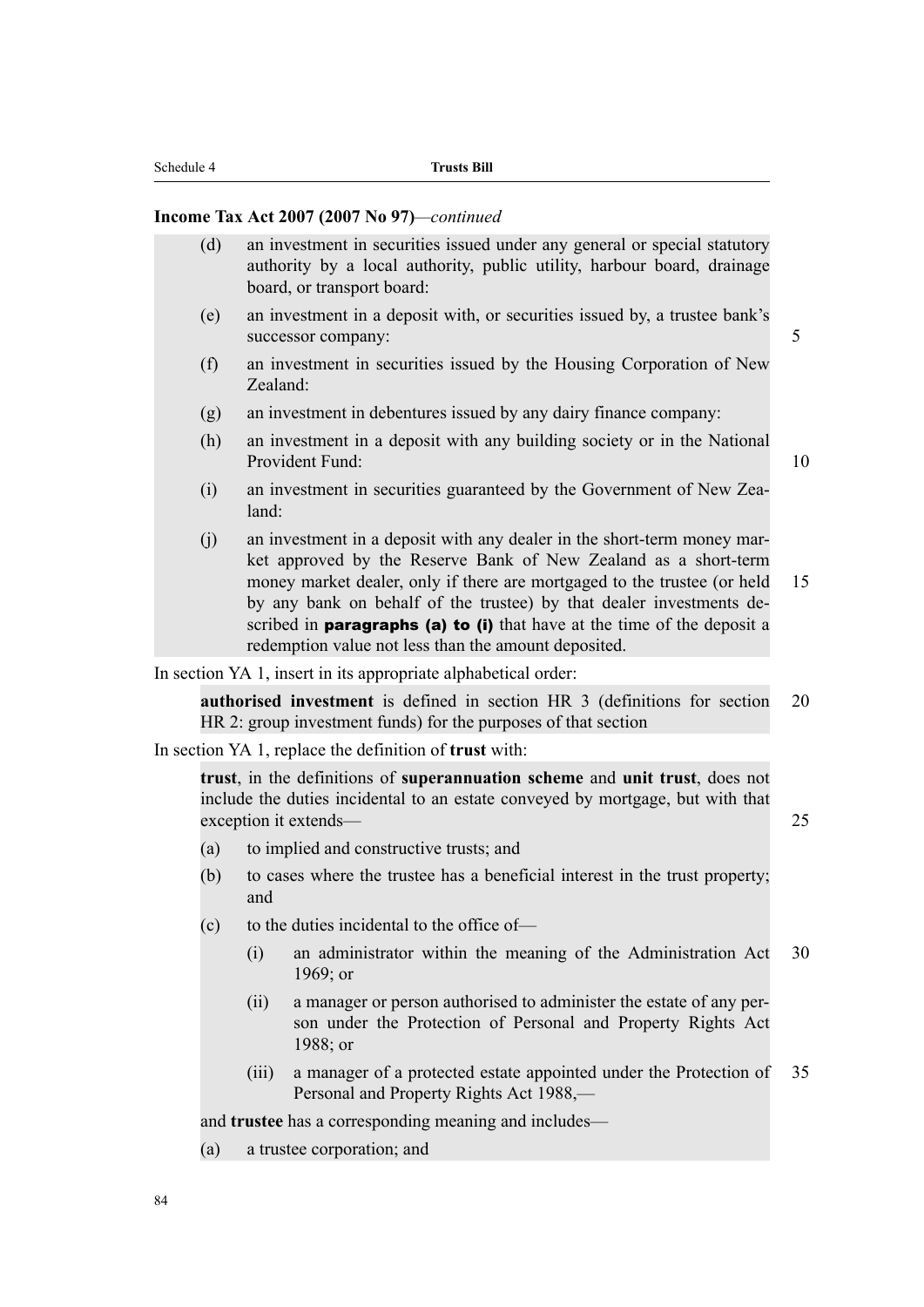### **Income Tax Act 2007 (2007 No 97)***—continued*

- (b) every other corporation in which property subject to a trust is vested; and
- (c) every person who immediately before the commencement of the Trustee Act 1956 was a trustee of the settlement or in any way a trustee under the Settled Land Act 1908.

### **Insolvency Act 2006 (2006 No 55)** 5

Replace section 378(3)(b) with:

(b)  $D$ 's executor or administrator for the purposes of **section 86(2)(c)(iii)** of the Trusts Act 2017.

In Schedule 1, paragraph (r), replace "Trustee Act 1956" with "Trusts Act 2017".

### **Insurance Intermediaries Act 1994 (1994 No 41)** 10

In section 15(1), replace "provisions of the Trustee Act 1956 as to the investment of trust funds" with "Trusts Act 2017".

### **Kirkpatrick Masonic Trust Empowering Act 1998 (1998 No 1) (P)**

In section 8, replace "Trustee Act 1956" with "Trusts Act 2017".

In section 9, replace "exercise the powers relating to letting and leasing in section 14 15 of the Trustee Act 1956 in respect of" with "let or lease".

### **KiwiSaver Act 2006 (2006 No 40)**

In section 82, replace "Part 2 of the Trustee Act 1956 does" with "Sections 28, 54, 55, 120, and 121 of the Trusts Act 2017 do".

In section  $125(1)$  and (2), replace "Section 77 of the Trustee Act 1956" with "Sec- 20 tion 144 of the Trusts Act 2017".

### **Life Insurance Act 1908 (1908 No 105)**

Replace the cross-heading above section 75A with "*Insurances for benefit of others*".

Replace the heading to section 75A with "**Person may insure own life for benefit of spouse, partner, or children**". 25

In section 75A(5), replace "Trustee Act 1956" with "Trusts Act 2017".

### **Limitation Act 2010 (2010 No 110)**

In section 4, replace the definition of **trust** and **trustee** with:

**trustee** has the same meaning as in section 9 of the Trusts Act 2017

### **Local Legislation Act 1971 (1971 No 50)** 30

In section 7(3), delete "in investments authorised for the time being as trustee investments under the Trustee Act 1956".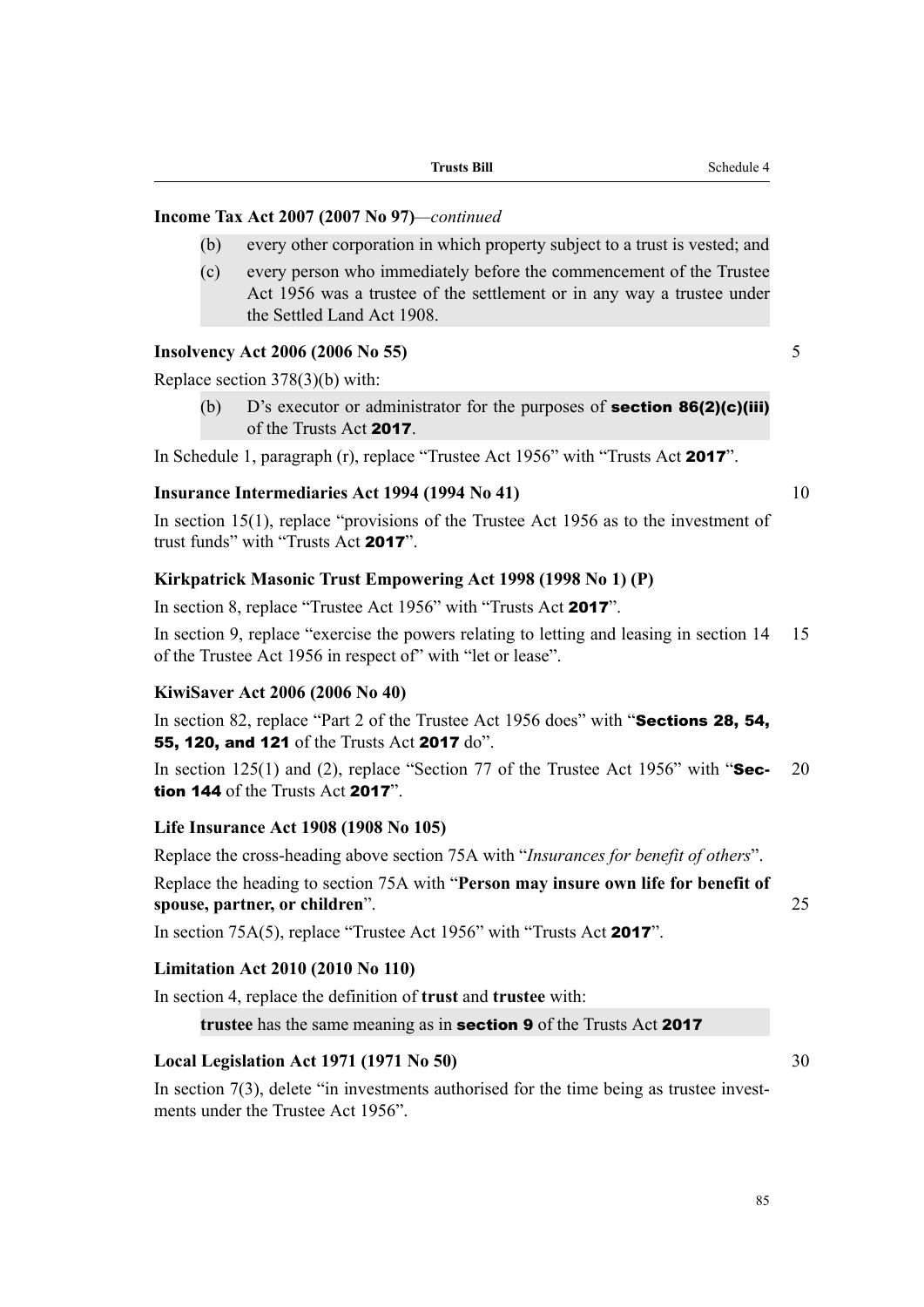#### **Māori Purposes (Wi Pere Trust) Act 1991 (1991 No 38)**

In the heading to section 5, replace "Trustee Act 1956" with "Trusts Act 2017". In section 5(1), replace "Trustee Act 1956" with "Trusts Act 2017". In section  $6(3)(b)(iii)$ , replace "Trustee Act 1956" with "Trusts Act 2017". In section  $13(2)(c)$ , replace "Trustee Act 1956" with "Trusts Act **2017**".  $5$ In Schedule 1, clause 10.6, replace "Trustee Act 1956" with "Trusts Act 2017".

In Schedule 1, clause 13.2(b), replace "Trustee Act 1956" with "Trusts Act 2017".

### **Maori Trust Boards Act 1955 (1955 No 37)**

In section 25A, replace "in any securities in which trust funds may be invested by trustees in accordance with the Trustee Act 1956" with "in accordance with the Trusts 10 Act 2017".

#### **Māori Trustee Act 1953 (1953 No 95)**

In section 14A(6), replace "an advisory trustee in terms of section 49 of the Trustee Act 1956" with "a special trust adviser in terms of section 70 of the Trusts Act **2017**".  $15$ 

In section 28(1), replace "in any securities in which trust funds may be invested by trustees in accordance with the Trustee Act 1956" with "in accordance with the Trusts Act 2017".

In section 45A(7), replace "Trustee Act 1956" with "Trusts Act 2017".

In section 48A(4), replace "section 75 of the Trustee Act 1956" with "section 127 20 of the Trusts Act 2017".

### **Marlborough Agricultural and Pastoral Association Empowering Act 1974 (1974 No 5) (P)**

In section 12, replace "Trustee Act 1956" with "Trusts Act 2017".

### **Masterton Borough Council Staff Retiring Fund Act 1962 (1962 No 9) (L)** 25

Replace section 6 with:

|   |     | INCLUATE SCULTUIT O WILLE.                                                                                              |    |
|---|-----|-------------------------------------------------------------------------------------------------------------------------|----|
| 6 |     | <b>Investment of the Fund</b>                                                                                           |    |
|   |     | All money belonging to the Fund and available for investment may be invested<br>by the Council in the following manner: |    |
|   | (a) | in New Zealand Government securities; or                                                                                | 30 |
|   | (b) | on deposit in any bank lawfully carrying on the business of banking in<br>New Zealand; or                               |    |
|   | (c) | in the Common Fund of Public Trust; or                                                                                  |    |
|   | (d) | in the debentures or stock of any local authority; or                                                                   |    |
|   |     |                                                                                                                         |    |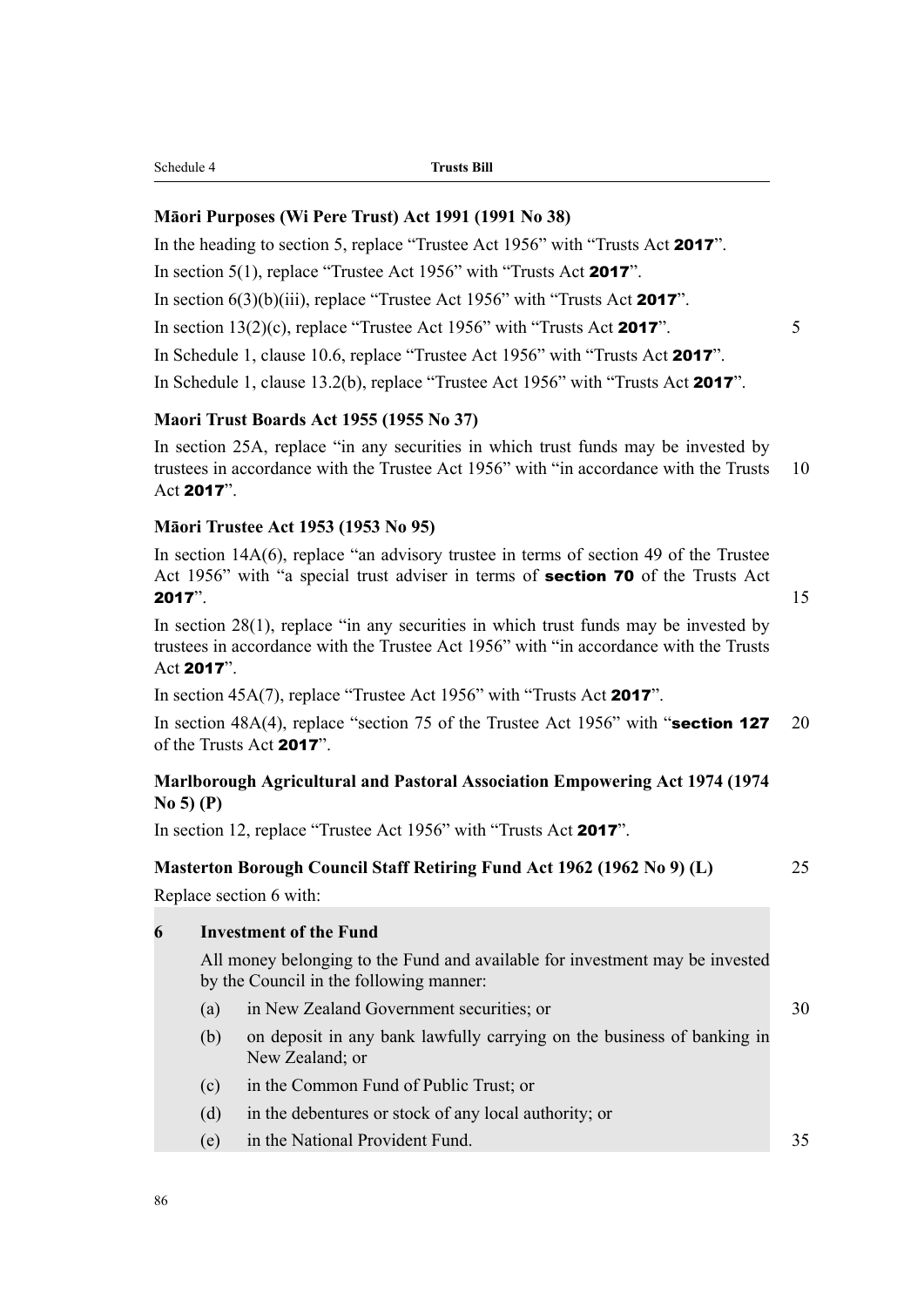#### **Trusts Bill** Schedule 4

### **Masterton District Council (Montfort Trimble Foundation) Act 2003 (2003 No 5) (L)**

In section 18, replace "section 66 of the Trustee Act 1956" with "**section 125** of the Trusts Act 2017".

### **Masterton Trust Lands Act 2003 (2003 No 1) (L)** 5

In section 15(2), replace "section 13B of the Trustee Act 1956, exercise the care, diligence," with "section 28 of the Trusts Act 2017, exercise the care".

#### **Methodist Charitable and Educational Trusts Act 1911 (1911 No 1) (L)**

Replace section 30(1) with:

(1) The Board may invest any money held by the Board for and on behalf of the 10 institution in accordance with the Trusts Act 2017.

#### Repeal section 30(2) to (4).

In section 30(7), replace "**listed issuer**, **quoted**, and **financial products** have the same meanings" with "**financial products** has the same meaning".

#### **Mining Tenures Registration Act 1962 (1962 No 48)** 15

In section  $4(6)(a)$ , replace "Trustee Act 1956" with "Trusts Act 2017".

#### **Motor Vehicle Sales Act 2003 (2003 No 12)**

In section 8(3), replace "section 2(1) of the Trustee Act 1956" with "section 9 of the Trusts Act 2017".

#### **Music Teachers Act 1981 (1981 No 3)** 20

In section 7(c), replace "the provisions of the Trustee Act 1956 as to the investment of trust funds" with "the Trusts Act 2017".

#### **National Provident Fund Restructuring Act 1990 (1990 No 126)**

In section 53(4), replace "Trustee Act 1956" with "Trusts Act 2017".

#### **New Zealand Horticulture Export Authority Act 1987 (1987 No 93)** 25

In section 53, delete "authorised as a trustee investment under the Trustee Act 1956, or in any other investment that may from time to time be authorised by the Minister of Finance for the purpose".

#### **New Zealand Maori Arts and Crafts Institute Act 1963 (1963 No 51)**

In section 21, replace "provisions of the Trustee Act 1956 as to the investment of trust 30 funds" with "Trusts Act 2017".

#### **New Zealand Railways Staff Welfare Society Dissolution Act 1999 (1999 No 17)**

In the heading to section 10, replace "**Trustee Act 1956**" with "**Trusts Act** 2017". In section 10, replace "Trustee Act 1956" with "Trusts Act 2017".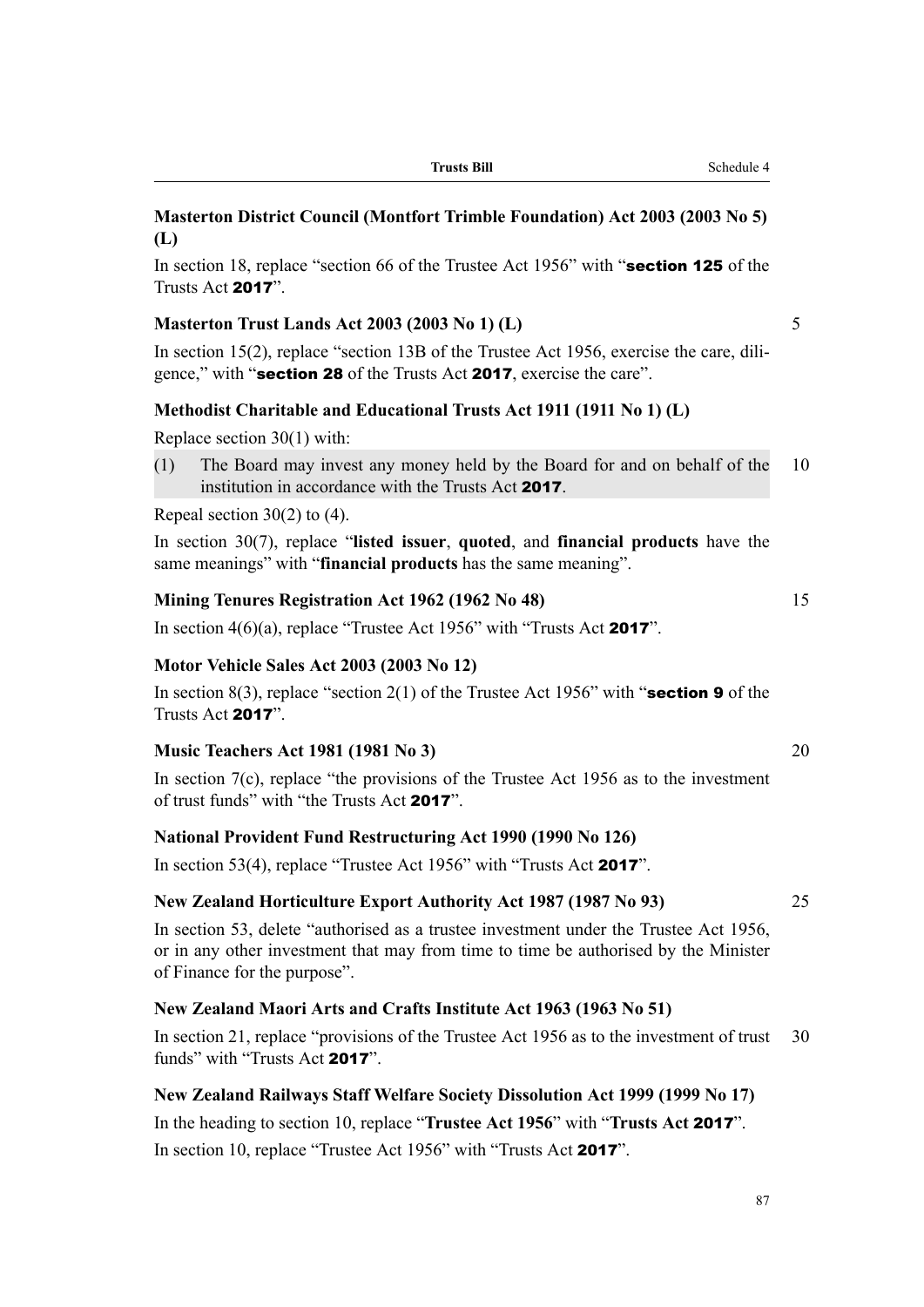|    | Ngati Tuwharetoa, Raukawa, and Te Arawa River Iwi Waikato River Act 2010<br>$(2010$ No 119)                                                                                               |    |
|----|-------------------------------------------------------------------------------------------------------------------------------------------------------------------------------------------|----|
|    | In Schedule 3, clause $8(3)(a)$ , replace "Part 2 of the Trustee Act 1956" with "the<br>Trusts Act 2017".                                                                                 |    |
|    | Official Information Act 1982 (1982 No 156)                                                                                                                                               | 5  |
|    | In section $2(1)$ , definition of <b>official information</b> , paragraph $(g)(i)$ , replace "Trustee<br>Act 1956" with "Trusts Act 2017".                                                |    |
|    | In section $22(6)(a)$ , replace "Trustee Act 1956" with "Trusts Act 2017".                                                                                                                |    |
|    | In section $23(5)(a)$ , replace "Trustee Act 1956" with "Trusts Act 2017".                                                                                                                |    |
|    | In section 24(5)(a), replace "Trustee Act 1956" with "Trusts Act 2017".                                                                                                                   | 10 |
|    | <b>Ombudsmen Act 1975 (1975 No 9)</b>                                                                                                                                                     |    |
|    | In section $13(7)(b)$ , replace "Trustee Act 1956" with "Trusts Act 2017".                                                                                                                |    |
|    | Otago Museum Trust Board Act 1996 (1996 No 1) (L)                                                                                                                                         |    |
|    | Replace section 22 with:                                                                                                                                                                  |    |
| 22 | <b>Investment of money</b>                                                                                                                                                                | 15 |
|    | Subject to the terms of any trust or endowment, any money held by or on be-<br>half of the Board and available for investment must be invested in accordance<br>with the Trusts Act 2017. |    |
|    | Otago Regional Council (Kuriwao Endowment Lands) Act 1994 (1994 No 4) (L)                                                                                                                 |    |
|    | In section 8(2), replace "Part 2 of the Trustee Act 1956" with "the Trusts Act 2017".                                                                                                     | 20 |
|    | Otaki and Porirua Trusts Act 1943 (1943 No 4) (P)                                                                                                                                         |    |
|    | In section $14A(5)$ , replace "Trustee Act 1956" with "Trusts Act 2017".                                                                                                                  |    |
|    | Pacific Education Foundation Act 1972 (1972 No 138)                                                                                                                                       |    |
|    | Replace section $22$ with:                                                                                                                                                                |    |

Replace section 22 with:

## **22 Powers of investment** 25

The Board may invest any money held by or on behalf of the Foundation, whether as capital or unexpended income, in accordance with the Trusts Act 2017.

# **Patriotic and Canteen Funds Act 1947 (1947 No 63)**

Schedule 4 **Trusts Bill**

In section 38(3), replace "provisions of the Trustee Act 1956 as to the investment of 30 trust funds" with "Trusts Act 2017".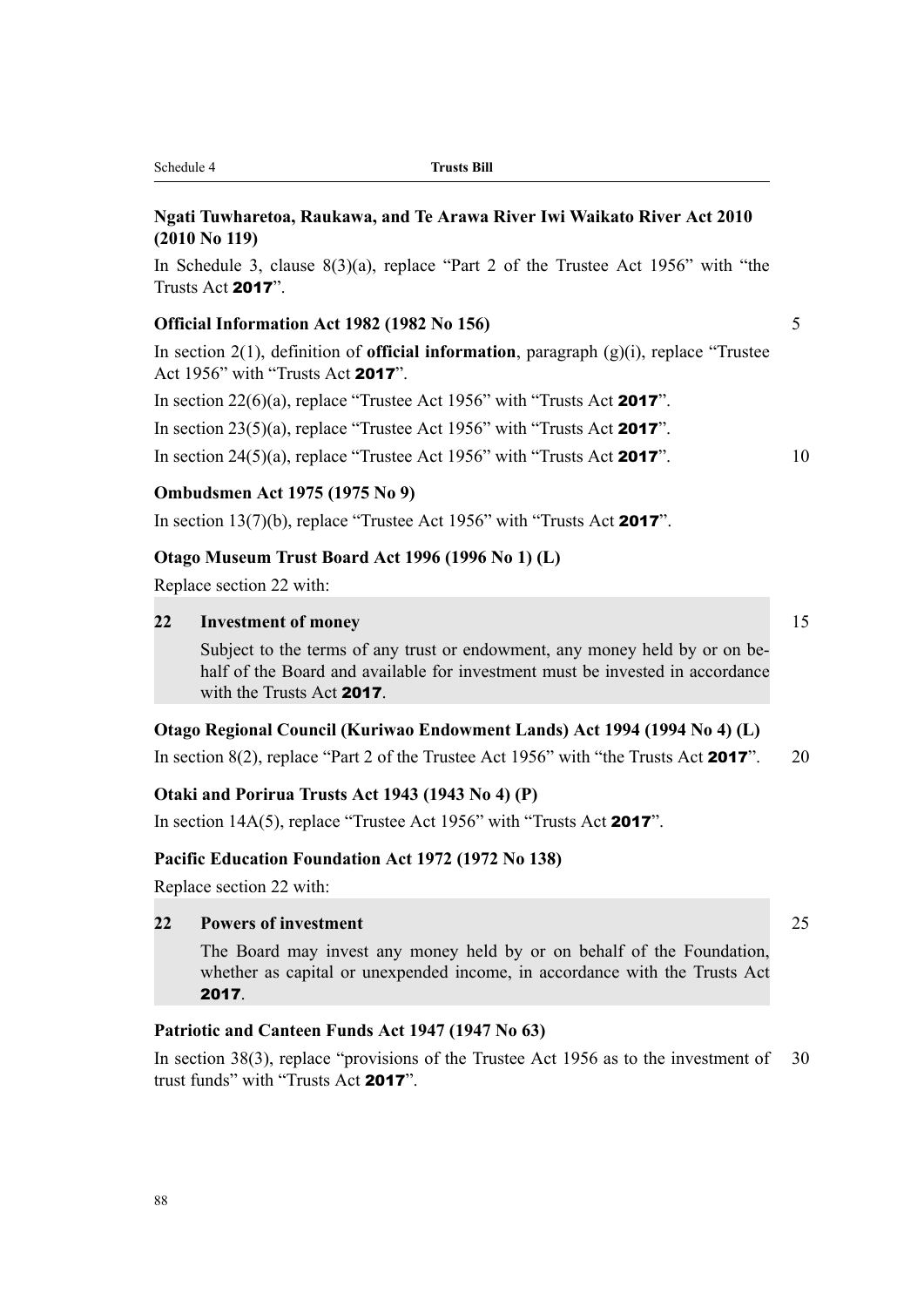| <b>Trusts Bill</b><br>$- - -$ |  |
|-------------------------------|--|
|                               |  |

### **Plumbers, Gasfitters, and Drainlayers Act 2006 (2006 No 74)**

In section 146(3), replace "provisions of the Trustee Act 1956 as to the investment of trust funds" with "Trusts Act 2017".

### **Property Law Act 2007 (2007 No 91)**

In section  $115(3)(a)$ , replace "as a trustee is entitled and required to invest trust funds 5 under Part 2 of the Trustee Act 1956" with "in accordance with the Trusts Act 2017".

### **Protection of Personal and Property Rights Act 1988 (1988 No 4)**

In section 95(4), replace "section 31 of the Trustee Act 1956" with "**section 66** of the Trusts Act 2017".

In section  $107(1)(c)(iii)$ , replace "funds under section 13A of the Trustee Act 1956" 10 with "property under **section 54** of the Trusts Act **2017**".

In Schedule 1, clause 1(c), replace "in the manner authorised by the Trustee Act 1956 for the investment of trust funds" with "in accordance with the Trusts Act 2017".

In Schedule 1, clause  $1(n)$ , (o), and (r), delete "(as determined in accordance with section 28 of the Trustee Act 1956)". 15

In Schedule 1, after clause 1(w), insert:

- (wa) ascertain and fix the value of any of the property of the person subject to a property order—
	- (i) in good faith; and
	- (ii) in any manner the manager thinks appropriate, including in consultation 20 with a qualified valuer:

#### **Public Trust Act 2001 (2001 No 100)**

In section 6(1), replace "Trustee Act 1956" with "Trusts Act 2017".

In section 49, replace "provisions of the Trustee Act 1956 as to the investment of trust funds" with "Trusts Act 2017". 25

In section 59(1), replace "provisions of the Trustee Act 1956 as to the investment of trust funds" with "Trusts Act 2017".

In section  $60(2)(b)$ , replace "they are applicable, in accordance with the provisions of the Trustee Act 1956 as to the investment of trust funds" with "it is applicable, in accordance with the Trusts Act **2017**". 30

Replace section 64(1) with:

(1) Public Trust must invest the funds of a group investment fund in accordance with the terms of the instrument (if any) creating the trust under which the money is held and the Trusts Act 2017.

Replace section 73 with: 35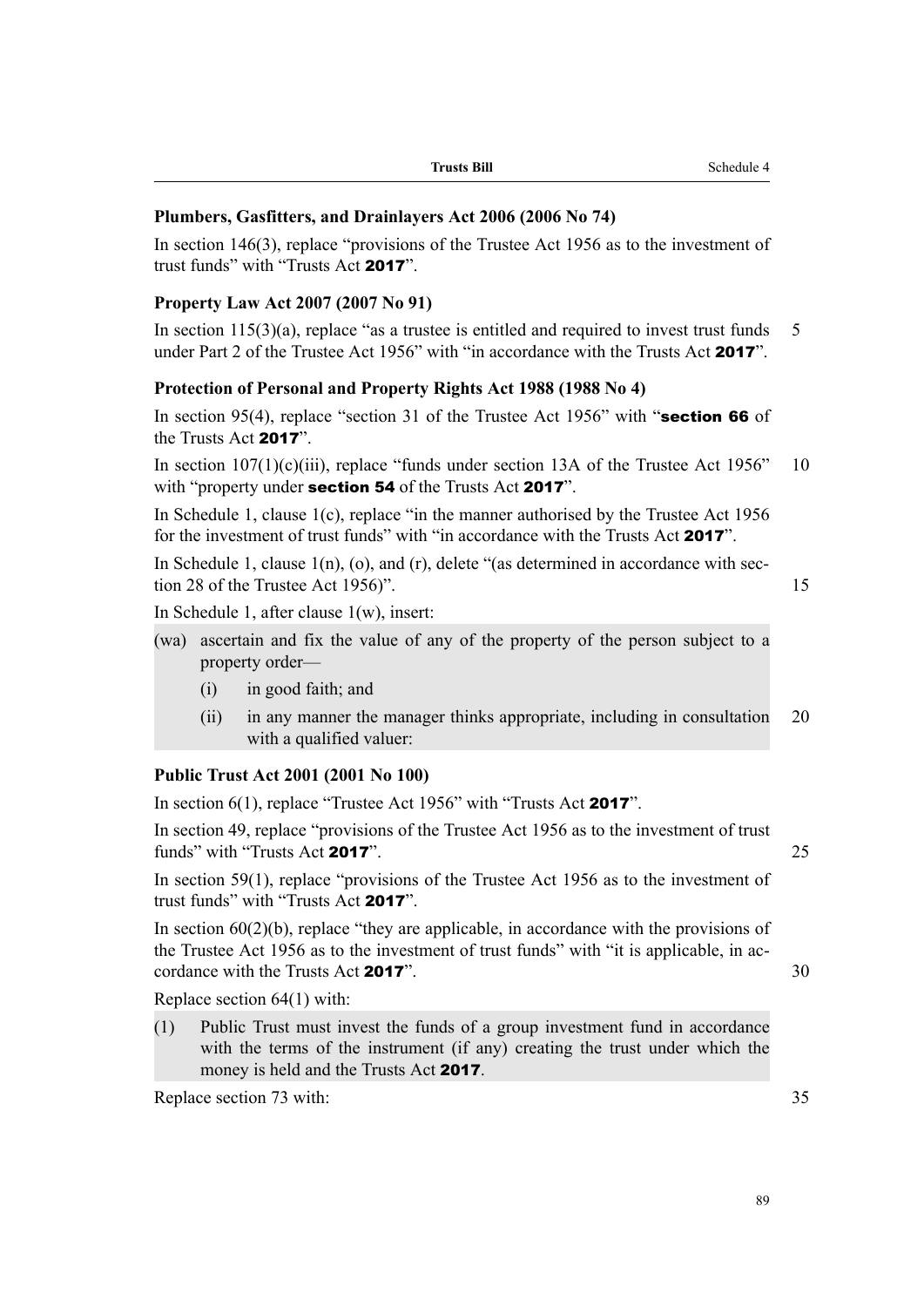#### **Public Trust Act 2001 (2001 No 100)***—continued*

#### **73 Examination of group investment funds**

- (1) A solicitor or an accountant authorised in writing by an interested person is entitled to examine at any reasonable time the accounts, books, and vouchers of the group investment fund that relate to—
	- (a) the investments and funds comprising the group investment fund; and  $\overline{5}$
	- (b) the income of the fund; and
	- (c) the expenses and management fees payable out of the fund; and
	- (d) the proportion to which the person who required the examination, or the estate in which the person is a beneficiary, is entitled.
- (2) In this section, **interested person** means a person who has— 10

- (a) an entitlement in the group investment fund; or
- (b) an interest in an estate that has an entitlement in the fund.

Compare: 2001 No 100 s 73; 1956 No 61 s 83A.

In section 92(a), replace "section 46(4) of the Trustee Act 1956" with "section **106(4)** of the Trusts Act **2017**". 15

In section  $103(1)(i)$  and (k), replace "Trustee Act 1956" with "Trusts Act 2017".

In section 127(4), replace "section 75 of the Trustee Act 1956" with "**section 127** of the Trusts Act 2017".

#### **Queen Elizabeth the Second National Trust Act 1977 (1977 No 102)**

In section  $25(1)$ , replace "from time to time be invested in accordance with the provi- 20 sions of the Trustee Act 1956 as to the investment of trust funds" with "be invested in accordance with the Trusts Act 2017".

Repeal section 25(2).

In section 25(3), replace "from time to time be invested in accordance with the provisions of the Trustee Act 1956 as to the investment of trust funds" with "be invested in 25 accordance with the Trusts Act 2017".

#### **Racing Act 2003 (2003 No 3)**

In Schedule 3, clause 11(a), replace "provisions of the Trustee Act 1956 that relate to the investment of trust funds" with "Trusts Act 2017".

#### **Roman Catholic Bishops Empowering Act 1997 (1997 No 4) (P)** 30

In section 26(5), replace "Section 50 of the Trustee Act 1956 applies" with " $\text{Sec-}$ tions 63, 64, and 65 of the Trusts Act 2017 apply"

#### **Rotorua High Schools Board Empowering Act 1979 (1979 No 19) (L)**

In section 2(3), replace "in trustee securities within the meaning of the Trustee Act 1956" with "in accordance with the Trusts Act **2017**" 35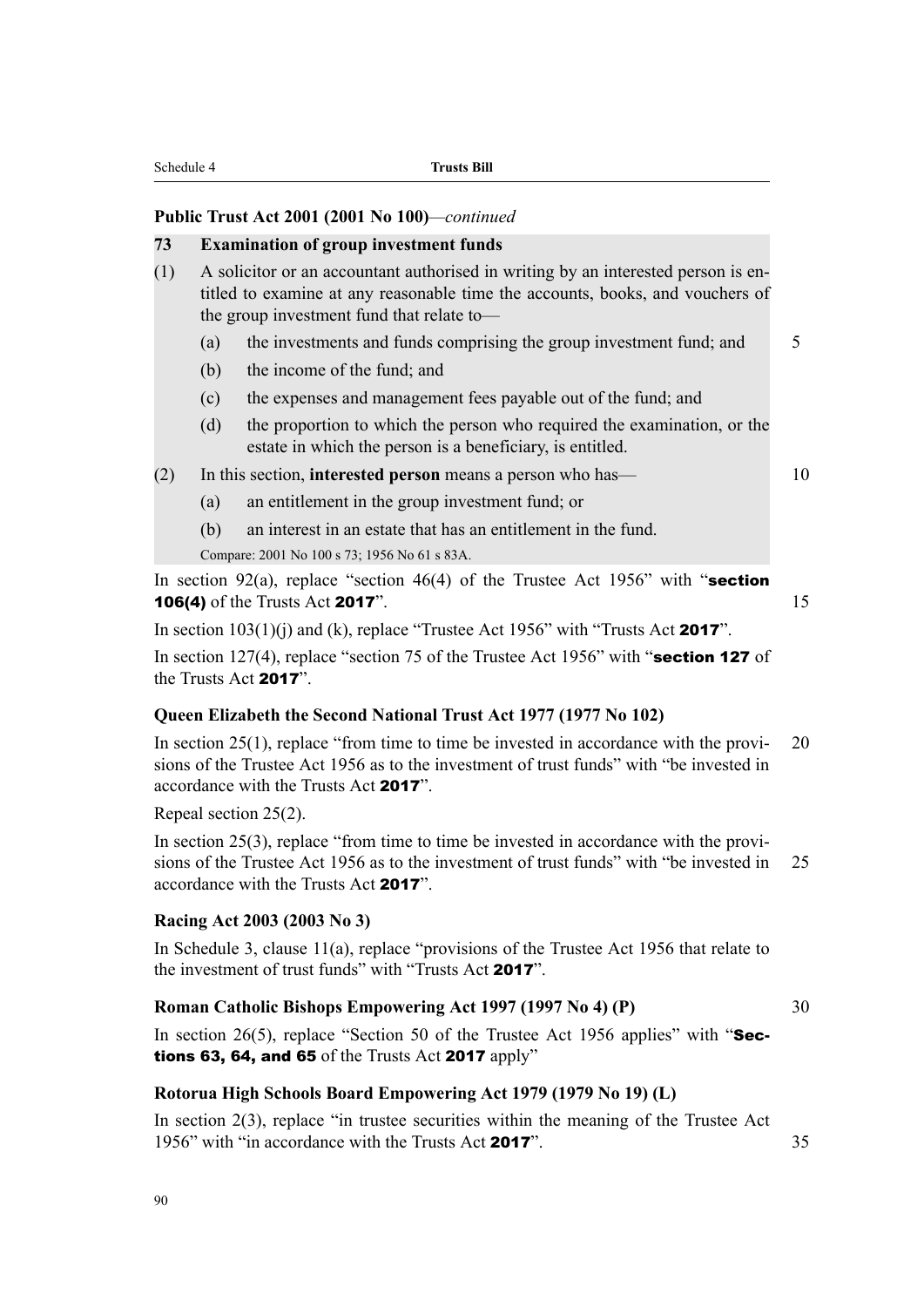| ١ |  |  |  |
|---|--|--|--|

In section 13(2), replace "section 67 or section 68 of the Trustee Act 1956 or under

### **Thomas Cawthron Trust Act 1924 (1924 No 6) (P)**

Replace section  $12(1)(e)$  with:  $30$ 

- (e) subject to subsection (2), to invest any of the money it holds under the trust in any property, including—
	- (i) any securities; and
	- (ii) any land; and

# **Soil Conservation and Rivers Control Act 1941 (1941 No 12)**

Replace section 394 with:

**394 Application of Trusts Act** 2017

In section 120(3), replace "provisions of the Trustee Act 1956 as to the investment of trust funds" with "Trusts Act 2017".

The Trusts Act 2017 applies to a community trust.

### **St Peter's School Board Trust Act 1985 (1985 No 3) (P)**

In the Schedule, clause 4(3), replace "shall be deemed to have vacated his appoint- 10 ment upon the happening of any event specified in section 43(1) of the Trustee Act 1956" with "is taken to have vacated the trustee's appointment if the trustee dies or an event or a circumstance specified in **section 97(1)** or (3)(b) of the Trusts Act 2017 occurs or arises".

### **Taranaki Scholarships Trust Board Act 1957 (1957 No 108)** 15

In section  $16(1)(b)$ , replace "provisions of the Trustee Act 1956 as to the investment of trust funds" with "Trusts Act 2017".

In section  $16(1)(c)$ , replace "authorised by" with "under".

### **Te Runanga o Ngai Tahu Act 1996 (1996 No 1) (P)**

In section 14(2), replace "Trustee Act 1956" with "Trusts Act 2017". 20

### **Te Runanga o Ngati Awa Act 2005 (2005 No 1) (P)**

In section 8(4), replace "Trustee Act 1956" with "Trusts Act 2017".

### **Te Ture Whenua Maori Act 1993 (1993 No 4)**

In section  $338A(1)(a)(iv)$  and (v) and (b), replace "Trustee Act 1956" with "Trusts" Act 2017".  $25$ 

### **Te Whanau-a-Taupara Trust Empowering Act 2003 (2003 No 2) (P)**

any other provision of that Act" with "the Trusts Act 2017".

# In section 28(1)(i), replace "Trustee Act 1956" with "Trusts Act 2017".

**Sale and Supply of Alcohol Act 2012 (2012 No 120)**

**Trusts Bill** Schedule 4

91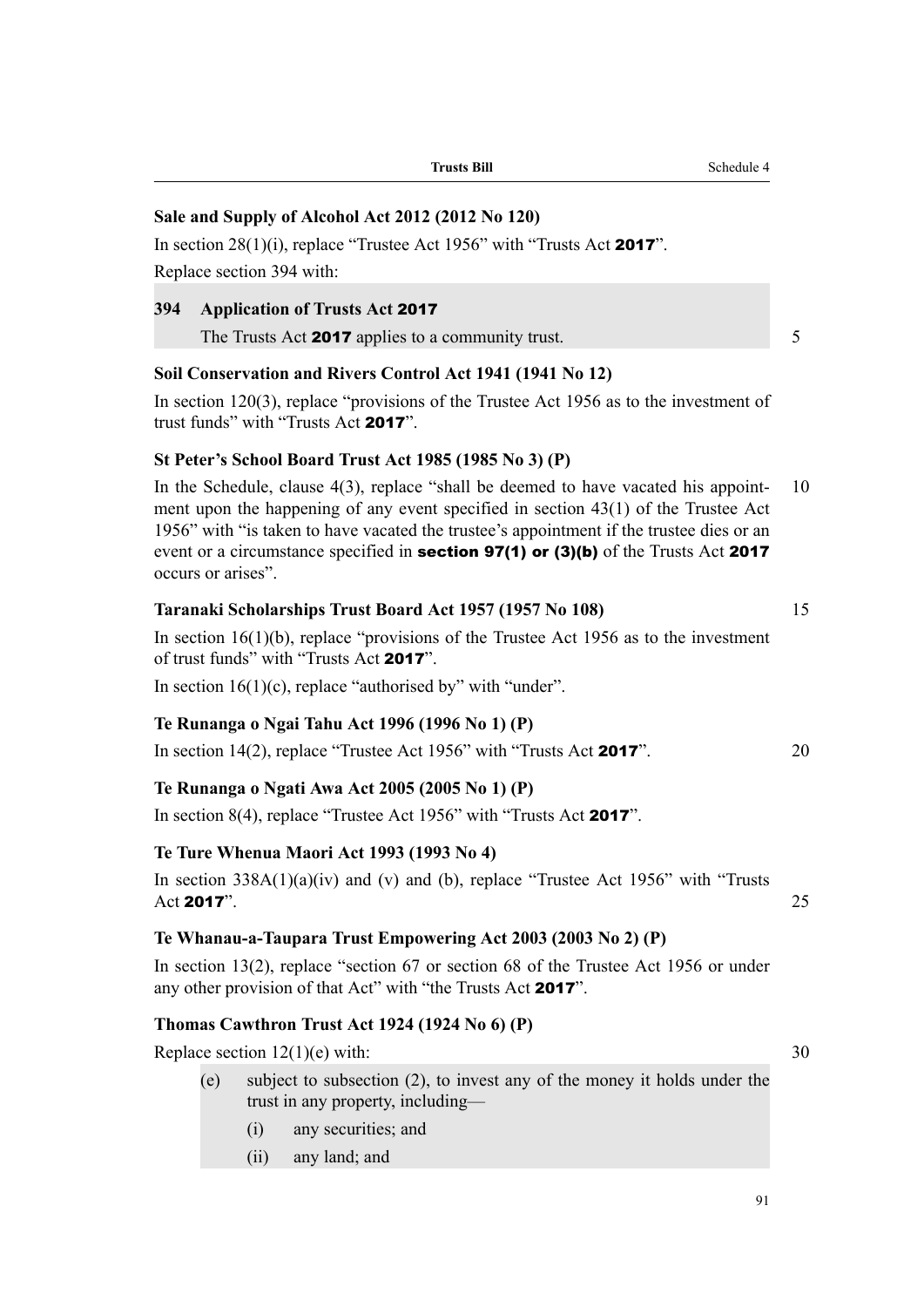|           | (1V) | the improvement of any land owned by the Board.                |                                                                                   |  |
|-----------|------|----------------------------------------------------------------|-----------------------------------------------------------------------------------|--|
| $2017$ ". |      |                                                                | In section 17, replace "The Trustee Act 1956" with "section 131 of the Trusts Act |  |
|           |      |                                                                | Timaru Borough Drainage, Sewerage, and Loans Act 1905 (1905 No 5) (L)             |  |
|           |      | amendment thereof" with "accordance with the Trusts Act 2017". | In section 60, replace "such securities as defined in the Trustee Act 1956 or any |  |
|           |      | Trustee Companies Act 1967 (1967 No 35)                        |                                                                                   |  |

#### **Trustee Companies Act 1967 (1967 No 35)**

In section 2, replace the definition of **trust** and **trustee** with: 10

**Thomas Cawthron Trust Act 1924 (1924 No 6) (P)***—continued*

owned by the Board; and

**trustee** has the meaning given in section 9 of the Trusts Act 2017.

Replace section 3(b) with:

(b) a statutory trustee for the purposes of the Trusts Act 2017.

Replace section  $7(2)(q)$  with:

(a) custodian under **section 63** of the Trusts Act **2017**. 15

(iii) the erection, alteration, or improvement of buildings on land

In section  $15(1)(a)$ , replace "provisions of the Trustee Act 1956 as to the investment of trust funds" with "Trusts Act 2017".

In section 29(2)(b), replace "provisions of the Trustee Act 1956 as to the investment of trust funds" with "Trusts Act 2017".

In section 33(a), replace "Trustee Act 1956" with "Trusts Act **2017**".  $20$ 

Replace section 34 with:

#### **34 Examination of Group Investment Funds**

(1) A solicitor or an accountant authorised in writing by an interested person is entitled to examine at any reasonable time the accounts, books, and vouchers of the Group Investment Fund that relate to— 25

(a) the investments and funds comprising the Group Investment Fund; and

- (b) the income of the fund; and
- (c) the expenses and management fees payable out of the fund; and
- (d) the proportion to which the person who required the examination, or the estate in which the person is a beneficiary, is entitled. 30
- (2) In this section, **interested person** means a person who has—
	- (a) an entitlement in the Group Investment Fund; or
	- (b) an interest in an estate that has an entitlement in the fund.

Compare: 1967 No 35 s 34; 1956 No 61 s 83A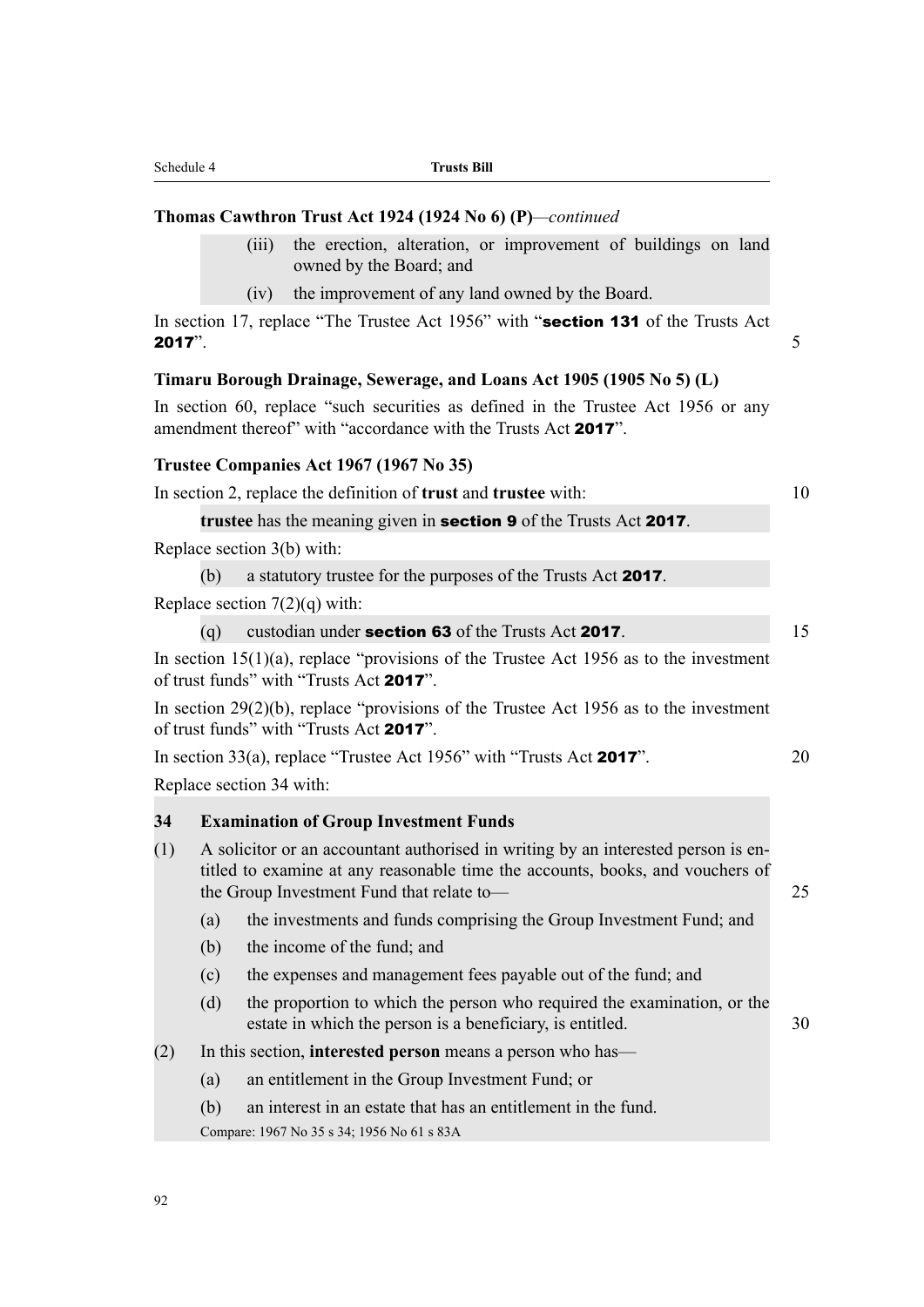| <b>Trusts Bill</b><br>Trusts - | - -<br>Scnequie |
|--------------------------------|-----------------|
|                                |                 |

### **Trustee Companies Management Act 1975 (1975 No 25)**

In section 2(1), definition of **trustee**, replace "section 2(1) of the Trustee Act 1956" with "section 9 of the Trusts Act 2017"

#### **Veterans' Support Act 2014 (2014 No 56)**

Replace section 263 with: 5

### **263 Investment of capital and income**

- (1) Any money that is capital of the fund held by the Crown may be invested in accordance with the Trusts Act 2017.
- (2) VANZ may invest income of the fund in accordance with the Trusts Act 2017.
- (3) If at any time the income of the fund is insufficient for the purposes of section 10 261, VANZ may, to the extent of the insufficiency, use the capital of the fund for those purposes.

### **Waikato-Tainui Raupatu Claims (Waikato River) Settlement Act 2010 (2010 No 24)**

In Schedule 5, clause  $8(3)(a)$ , replace "applicable provisions of Part 2 of the Trustee 15 Act 1956" with "Trusts Act 2017".

### **Wellington Methodist Charitable and Educational Trusts Act 1916 (1916 No 13) (L)**

Replace section 31(1) with:

(1) All money held by the Board may be invested in the name of the Board in ac- 20 cordance with the Trusts Act 2017.

Repeal section 31(2) and (3).

In section 31(4), replace "pursuant to paragraph (b) of subsection (1) of this section" with "in the financial products of any company that is a listed issuer".

#### **Wellington Regional Water Board Act 1972 (1972 No 3) (L)** 25

In section 82(4), delete "in the manner in which trust funds may be invested in accordance with the Trustee Act 1956 or in accordance with any other Act".

#### **Westpac Banking Corporation Act 1982 (1982 No 1) (P)**

In section 13(4), replace "Trustee Act 1956" with "Trusts Act 2017".

### **Wheat Industry Research Levies Act 1989 (1989 No 64)** 30

In section 18, replace "provisions of the Trustee Act 1956 as to the investment of trust funds" with "Trusts Act 2017".

#### **Winston Churchill Memorial Trust Act 1965 (1965 No 39)**

Replace section 17 with: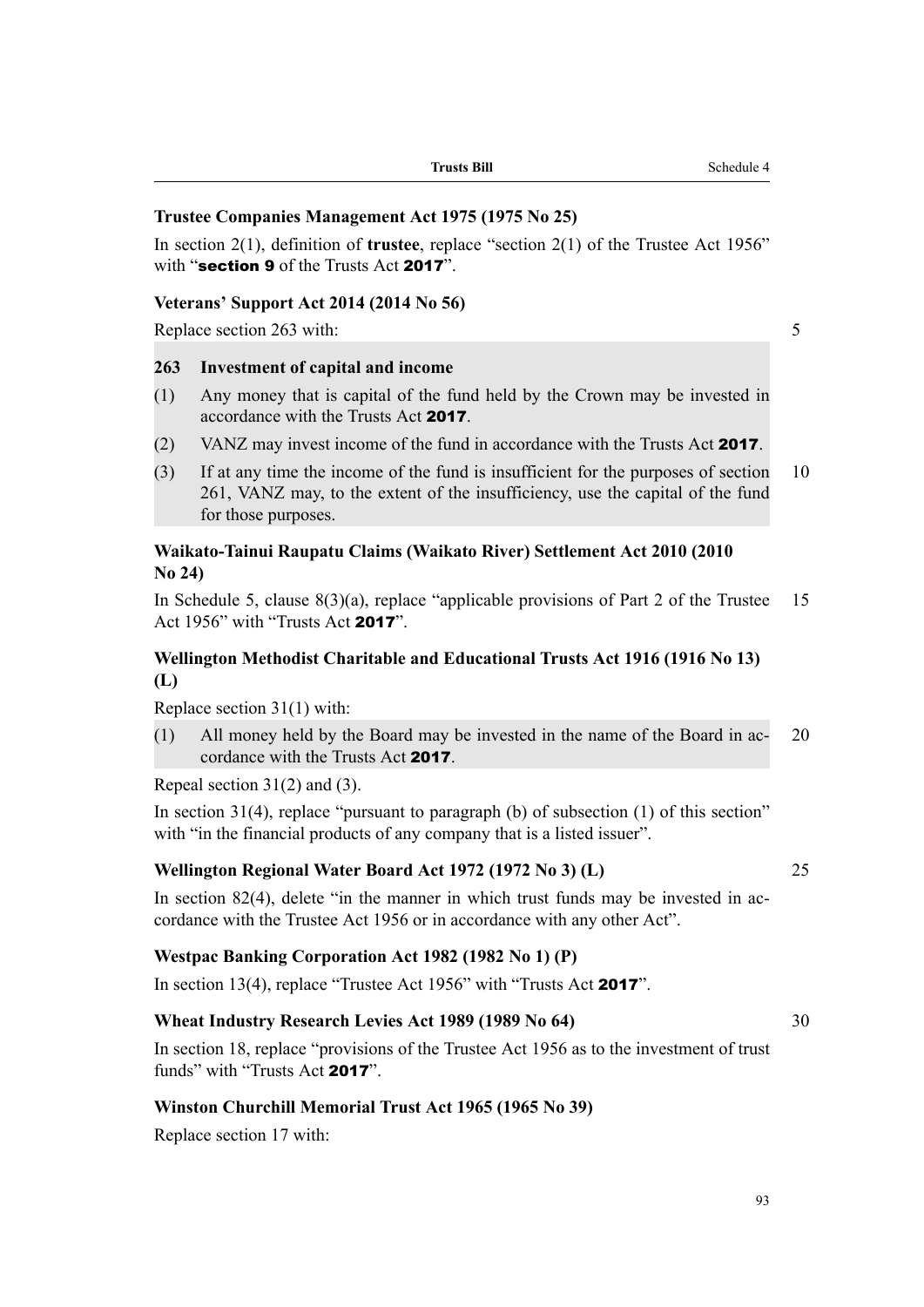### **Winston Churchill Memorial Trust Act 1965 (1965 No 39)***—continued*

### **17 Powers of investment**

- (1) The Board must invest money that is capital of the Fund (within the meaning of section 16).
- (2) The Board may invest money that is income of the Fund (within the meaning of section 16).  $\sim$  5
- (3) Any investment under this section must be made in accordance with the Trusts Act 2017.

### **Part 2**

### **Amendments to legislative instruments**

### **Climate Change (Pre-1990 Forest Land Allocation Plan) Order 2010** 10 **(SR 2010/190)**

In the Schedule, replace clause  $5(3)(a)(vi)(B)$  with:

 $(B)$  section 60 of the Trusts Act 2017 as the payment of capital money or the application of capital assets:

### **District Court Rules 2014 (LI 2014/179)** 15

Replace rule 16.27(2) with:

(2) Sections 127 and 128 of the Trusts Act 2017 override subclause (1).

### **High Court Rules 2016 (LI 2016/225)**

Replace rule 16.28(2) with:

| <b>Sections 127 and 128</b> of the Trusts Act <b>2017</b> override subclause (1).<br>(2)<br>20 |
|------------------------------------------------------------------------------------------------|
|------------------------------------------------------------------------------------------------|

In rule 18.1(b)(xiii), replace "Trustee Act 1956" with "Trusts Act 2017".

In rule 19.2(x), replace "76 of the Trustee Act 1956" with " $128$  of the Trusts Act 2017".

In rule  $27.14(2)(e)$ , replace "35(4) of the Trustee Act 1956" with "**75(3)** of the Trusts Act 2017".  $25$ 

In rule 27.37(1), replace "72 of the Trustee Act 1956" with "**131** of the Trusts Act 2017".

In rule  $27.38(g)$ , replace "72(3) of the Trustee Act 1956" with "**131(3)** of the Trusts Act 2017".

### **Māori Land Court Fees Regulations 2013 (SR 2013/219)** 30

In the Schedule, Part 6, item 12(o), replace "Trustee Act 1956" with "Trusts Act 2017".

- 
-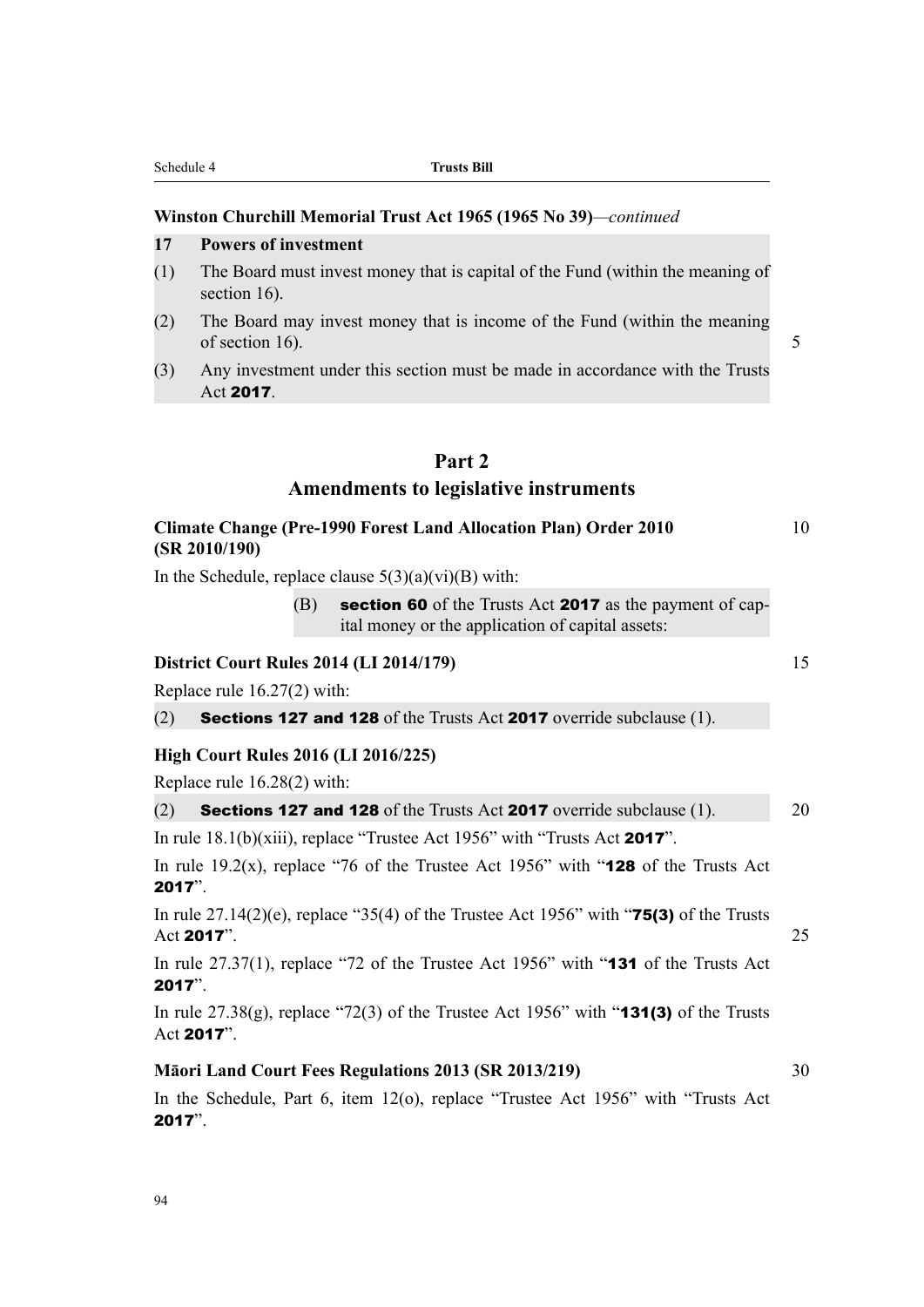| <b>Trusts Bill</b> | Schedule- |
|--------------------|-----------|
|                    |           |

### **Protection of Personal and Property Rights (Enduring Powers of Attorney Forms and Prescribed Information) Regulations 2008 (SR 2008/310)**

In the Schedule, form 1, item 14, replace "Trustee Act 1956" with "Trusts Act 2017".

### **Trust Estates Audit Regulations 1958 (SR 1958/71)**

In the Schedule, form 1, replace "section 83B of the Trustee Act 1956" with "sec- 5 tion 146 of the Trusts Act 2017".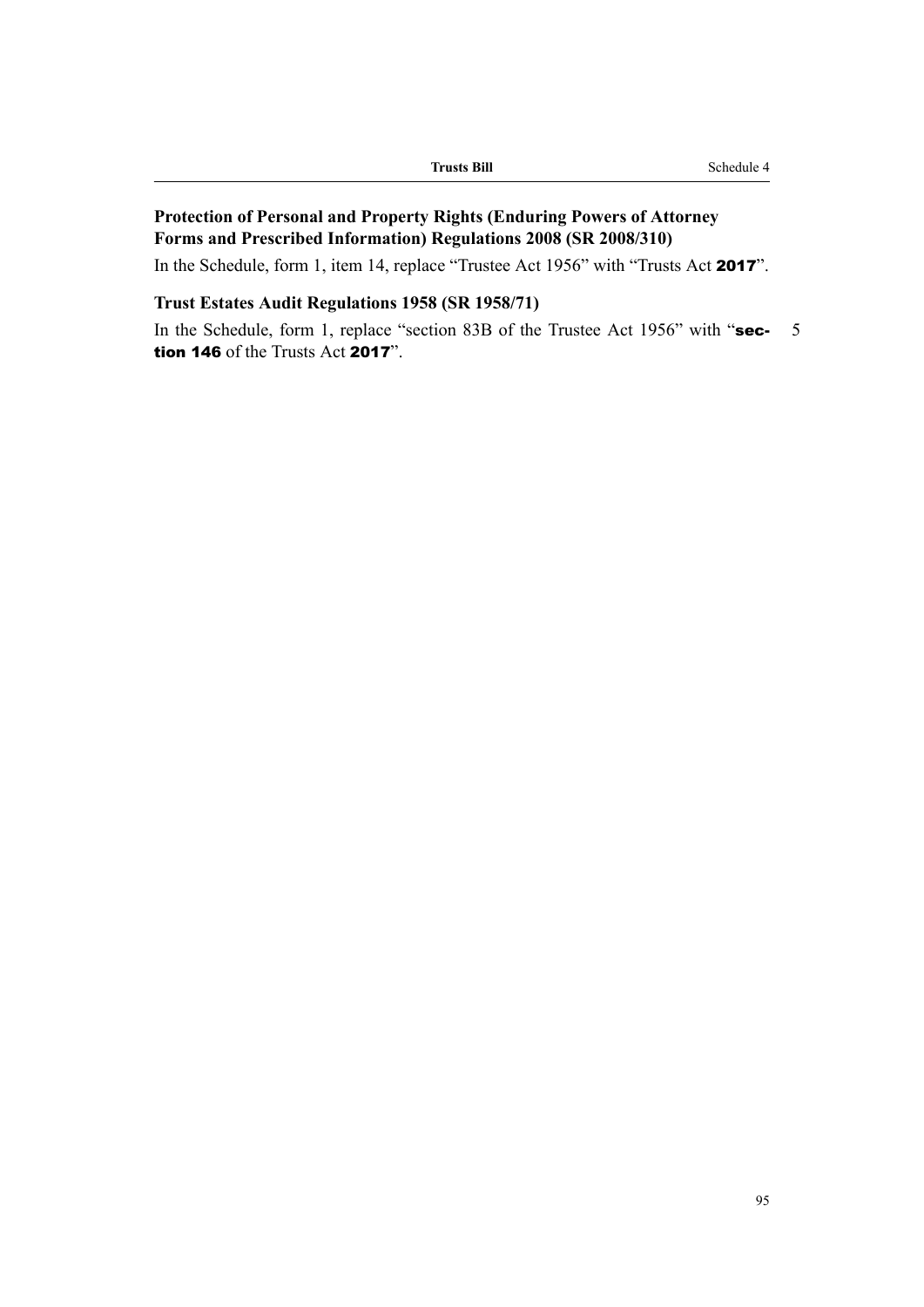### **Schedule 5**

# **Amendments consequential on repeal of Perpetuities Act 1964 and abolition of rule against perpetuities**

s 154

### **Part 1** 5

## **Table of amendments to Acts**

For each Act specified in the second column of the table, amend the section (or sections) or cross-heading set out opposite it in the third column in the manner specified in the first column.

| <b>Amendment</b>                                                                                                    | Act                                                                                                                                 | section/s or cross-<br>heading |
|---------------------------------------------------------------------------------------------------------------------|-------------------------------------------------------------------------------------------------------------------------------------|--------------------------------|
| In the heading to the section, replace<br>"Rule against perpetuities does not<br>apply" with "Maximum duration rule | Affiliate Te Arawa Iwi and Hapu<br>Claims Settlement Act 2008 (2008)<br>No 98)                                                      | 18                             |
| does not apply".                                                                                                    | Hineuru Claims Settlement Act<br>2016 (2016 No 33)                                                                                  | 19                             |
|                                                                                                                     | Maraeroa A and B Blocks Claims<br>Settlement Act 2012 (2012 No 52)                                                                  | 18                             |
|                                                                                                                     | Mauao Historic Reserve Vesting<br>Act 2008 (2008 No 31)                                                                             | 12                             |
|                                                                                                                     | Maungaharuru-Tangitū Hapū<br>Claims Settlement Act 2014 (2014<br>No 12)                                                             | 18                             |
|                                                                                                                     | Ngā Mana Whenua o Tāmaki<br>Makaurau Collective Redress Act<br>2014 (2014 No 52)                                                    | 15                             |
|                                                                                                                     | Ngaa Rauru Kiitahi Claims<br>Settlement Act 2005 (2005 No 84)                                                                       | 19                             |
|                                                                                                                     | Ngai Tāmanuhiri Claims<br>Settlement Act 2012 (2012 No 55)                                                                          | 17                             |
|                                                                                                                     | NgāiTakoto Claims Settlement Act<br>2015 (2015 No 78)                                                                               | 19                             |
|                                                                                                                     | Ngāruahine Claims Settlement Act<br>2016 (2016 No 93)                                                                               | 19                             |
|                                                                                                                     | Ngāti Apa ki te Rā Tō, Ngāti Kuia,<br>and Rangitāne o Wairau Claims<br>Settlement Act 2014 (2014 No 19)                             | 26                             |
|                                                                                                                     | Ngāti Apa (North Island) Claims<br>Settlement Act 2010 (2010 No<br>129)                                                             | 17                             |
|                                                                                                                     | Ngāti Hauā Claims Settlement Act<br>2014 (2014 No 75)                                                                               | 19                             |
|                                                                                                                     | Ngāti Kōata, Ngāti Rārua, Ngāti<br>Tama ki Te Tau Ihu, and Te Atiawa<br>o Te Waka-a-Māui Claims<br>Settlement Act 2014 (2014 No 20) | 29                             |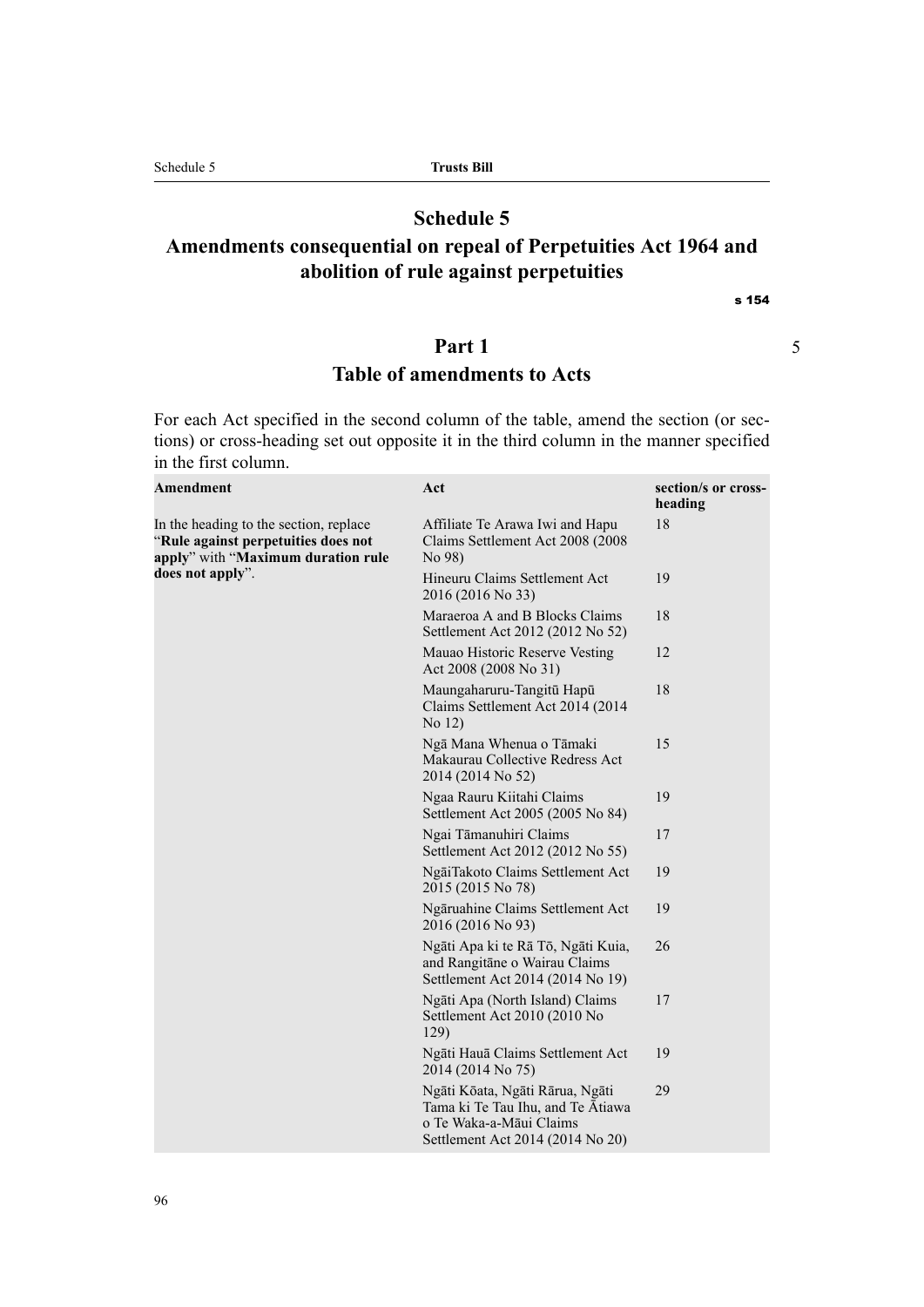**Trusts Bill** Schedule 5

| -continued       |                                                                                                              |                                |
|------------------|--------------------------------------------------------------------------------------------------------------|--------------------------------|
| <b>Amendment</b> | Act                                                                                                          | section/s or cross-<br>heading |
|                  | Ngāti Koroki Kahukura Claims<br>Settlement Act 2014 (2014 No 74)                                             | 19                             |
|                  | Ngāti Kuri Claims Settlement Act<br>2015 (2015 No 76)                                                        | 19                             |
|                  | Ngāti Mākino Claims Settlement<br>Act 2012 (2012 No 53)                                                      | 15                             |
|                  | Ngāti Manawa Claims Settlement<br>Act 2012 (2012 No 27)                                                      | 17                             |
|                  | Ngāti Manuhiri Claims Settlement<br>Act 2012 (2012 No 90)                                                    | 18                             |
|                  | Ngāti Mutunga Claims Settlement<br>Act 2006 (2006 No 61)                                                     | 19                             |
|                  | Ngāti Pāhauwera Treaty Claims<br>Settlement Act 2012 (2012 No 30)                                            | 18                             |
|                  | Ngati Porou Claims Settlement Act<br>2012 (2012 No 31)                                                       | 17                             |
|                  | Ngāti Rangiteaorere Claims<br>Settlement Act 2014 (2014 No 13)                                               | 20                             |
|                  | Ngāti Rangiwewehi Claims<br>Settlement Act 2014 (2014 No 14)                                                 | 20                             |
|                  | Ngati Ruanui Claims Settlement<br>Act 2003 (2003 No 20)                                                      | 19                             |
|                  | Ngati Tama Claims Settlement Act<br>2003 (2003 No 126)                                                       | 16                             |
|                  | Ngati Toa Rangatira Claims<br>Settlement Act 2014 (2014 No 17)                                               | 20                             |
|                  | Ngāti Tuwharetoa (Bay of Plenty)<br>Claims Settlement Act 2005 (2005<br>No 72)                               | 19                             |
|                  | Ngāti Whare Claims Settlement<br>Act 2012 (2012 No 28)                                                       | 17                             |
|                  | Ngāti Whātua o Kaipara Claims<br>Settlement Act 2013 (2013 No 37)                                            | 18                             |
|                  | Ngāti Whātua Ōrākei Claims<br>Settlement Act 2012 (2012 No 91)                                               | 20                             |
|                  | Port Nicholson Block (Taranaki<br>Whānui ki Te Upoko o Te Ika)<br>Claims Settlement Act 2009 (2009<br>No 26) | 14                             |
|                  | Rangitāne o Manawatu Claims<br>Settlement Act 2016 (2016 No<br>100)                                          | 19                             |
|                  | Raukawa Claims Settlement Act<br>2014 (2014 No 7)                                                            | 19                             |
|                  | Rongowhakaata Claims Settlement<br>Act 2012 (2012 No 54)                                                     | 19                             |
|                  | Tapuika Claims Settlement Act<br>2014 (2014 No 15)                                                           | 19                             |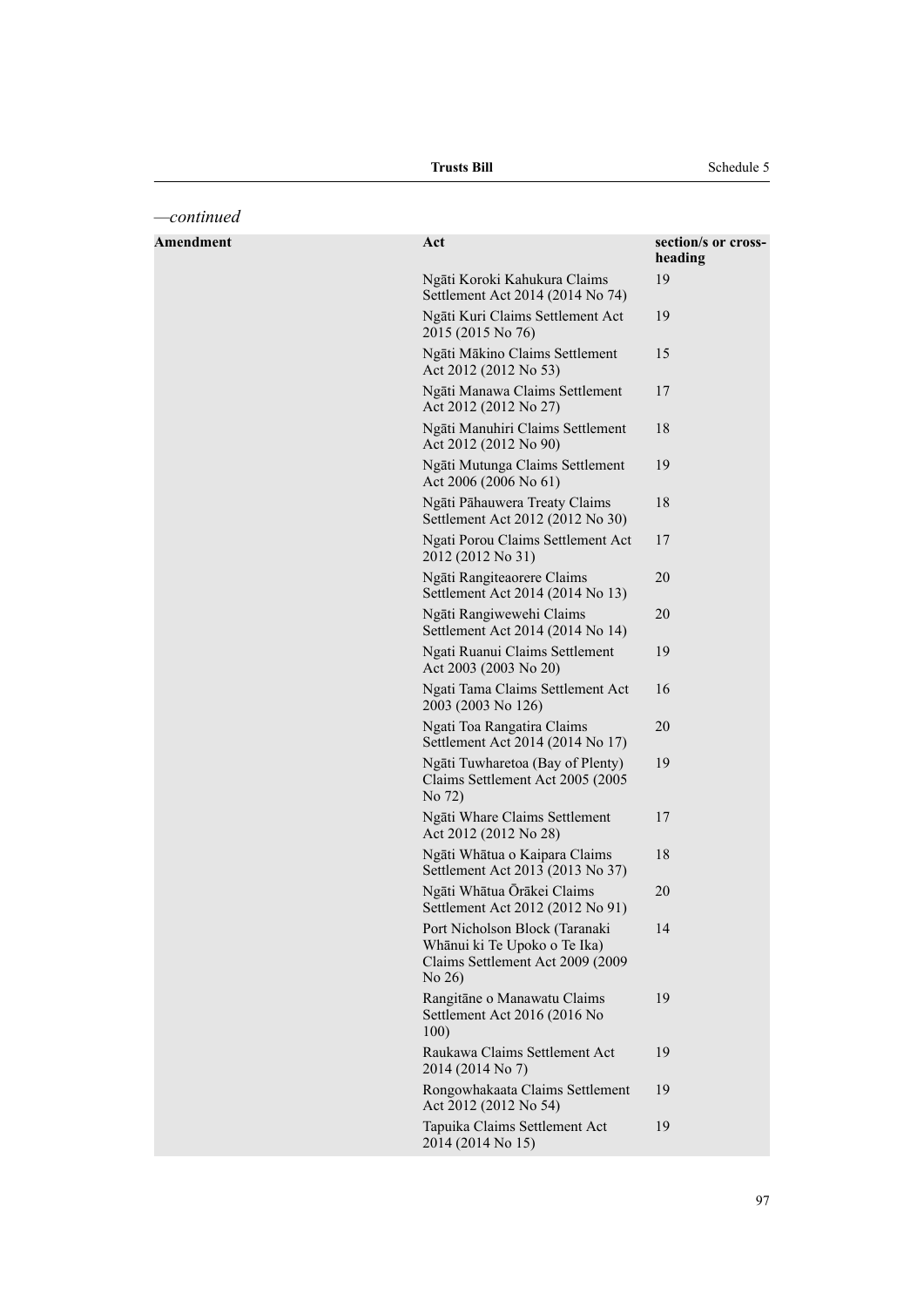| -continued                                                                                                                            |                                                                                              |                                |
|---------------------------------------------------------------------------------------------------------------------------------------|----------------------------------------------------------------------------------------------|--------------------------------|
| <b>Amendment</b>                                                                                                                      | Act                                                                                          | section/s or cross-<br>heading |
|                                                                                                                                       | Taranaki Iwi Claims Settlement<br>Act 2016 (2016 No 95)                                      | 19                             |
|                                                                                                                                       | Te Arawa Lakes Settlement Act<br>2006 (2006 No 43)                                           | 17                             |
|                                                                                                                                       | Te Atiawa Claims Settlement Act<br>2016 (2016 No 94)                                         | 19                             |
|                                                                                                                                       | Te Aupouri Claims Settlement Act<br>2015 (2015 No 77)                                        | 19                             |
|                                                                                                                                       | Te Awa Tupua (Whanganui River<br>Claims Settlement) Act 2017 (2017<br>No 7)                  | 90                             |
|                                                                                                                                       | Te Kawerau ā Maki Claims<br>Settlement Act 2015 (2015 No 75)                                 | 18                             |
|                                                                                                                                       | Te Rarawa Claims Settlement Act<br>2015 (2015 No 79)                                         | 19                             |
|                                                                                                                                       | Te Roroa Claims Settlement Act<br>2008 (2008 No 100)                                         | 17                             |
|                                                                                                                                       | Te Uri o Hau Claims Settlement<br>Act 2002 (2002 No 36)                                      | 21                             |
|                                                                                                                                       | Tühoe Claims Settlement Act 2014<br>$(2014$ No 50)                                           | 19                             |
|                                                                                                                                       | Waitaha Claims Settlement Act<br>2013 (2013 No 38)                                           | 16                             |
|                                                                                                                                       | Whakarewarewa and Roto-a-<br>Tamaheke Vesting Act 2009 (2009<br>No 50)                       | 22, 33                         |
| In the heading to the section, replace<br>"Rule against perpetuities" with<br>"Maximum duration rule does not<br>apply".              | Nga Wai o Maniapoto (Waipa<br>River) Act 2012 (2012 No 29)                                   | 34                             |
|                                                                                                                                       | Ngāti Awa Claims Settlement Act<br>2005 (2005 No 28)                                         | 19                             |
|                                                                                                                                       | Ngati Tuwharetoa, Raukawa, and<br>Te Arawa River Iwi Waikato River<br>Act 2010 (2010 No 119) | 61                             |
|                                                                                                                                       | Waikato-Tainui Raupatu Claims<br>(Waikato River) Settlement Act<br>2010 (2010 No 24)         | 92                             |
| In the heading to the section, replace<br>"Rule against perpetuities not to<br>apply" with "Maximum duration rule<br>does not apply". | Ngāi Tahu Claims Settlement Act<br>1998 (1998 No 97)                                         | 466                            |
|                                                                                                                                       | Ngāti Tūrangitukua Claims<br>Settlement Act 1999 (1999 No<br>118)                            | 14                             |
|                                                                                                                                       | Pouakani Claims Settlement Act<br>2000 (2000 No 90)                                          | 18                             |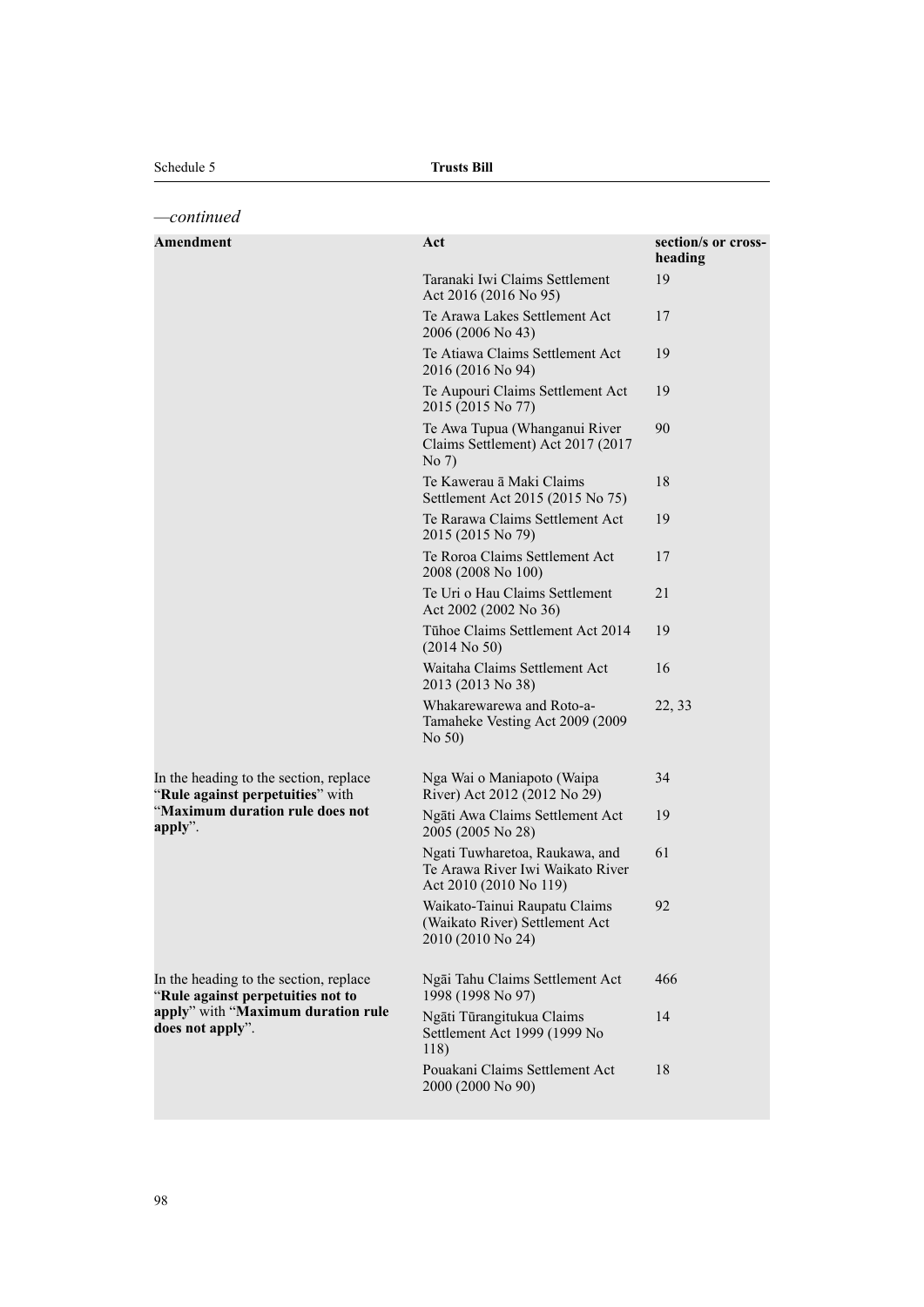| -continued                                                                                |                                                                                                                                     |                                |
|-------------------------------------------------------------------------------------------|-------------------------------------------------------------------------------------------------------------------------------------|--------------------------------|
| <b>Amendment</b>                                                                          | Act                                                                                                                                 | section/s or cross-<br>heading |
| Replace "law against perpetuities" with<br>"limit on the maximum duration of a<br>trust". | Affiliate Te Arawa Iwi and Hapu<br>Claims Settlement Act 2008 (2008<br>No 98)                                                       | 5(3)(c)(iv)                    |
|                                                                                           | Hineuru Claims Settlement Act<br>2016 (2016 No 33)                                                                                  | 6(2)(g)(iv)                    |
|                                                                                           | Maraeroa A and B Blocks Claims<br>Settlement Act 2012 (2012 No 52)                                                                  | 5(2)(d)(iv)                    |
|                                                                                           | Maungaharuru-Tangitū Hapū<br>Claims Settlement Act 2014 (2014<br>No 12)                                                             | 6(2)(g)(iv)                    |
|                                                                                           | Ngā Mana Whenua o Tāmaki<br>Makaurau Collective Redress Act<br>2014 (2014 No 52)                                                    | 6(2)(f)(iii)                   |
|                                                                                           | Ngaa Rauru Kiitahi Claims<br>Settlement Act 2005 (2005 No 84)                                                                       | 5(4)(d)                        |
|                                                                                           | Ngai Tāmanuhiri Claims<br>Settlement Act 2012 (2012 No 55)                                                                          | 5(2)(d)(iv)                    |
|                                                                                           | NgāiTakoto Claims Settlement Act<br>2015 (2015 No 78)                                                                               | 6(2)(g)(iv)                    |
|                                                                                           | Ngāruahine Claims Settlement Act<br>2016 (2016 No 93)                                                                               | 6(2)(g)(iv)                    |
|                                                                                           | Ngāti Apa ki te Rā Tō, Ngāti Kuia,<br>and Rangitāne o Wairau Claims<br>Settlement Act 2014 (2014 No 19)                             | 6(2)(g)(iv)                    |
|                                                                                           | Ngāti Apa (North Island) Claims<br>Settlement Act 2010 (2010 No<br>129)                                                             | 5(3)(d)(iv)                    |
|                                                                                           | Ngāti Awa Claims Settlement Act<br>2005 (2005 No 28)                                                                                | 5(4)(d)                        |
|                                                                                           | Ngāti Hauā Claims Settlement Act<br>2014 (2014 No 75)                                                                               | 6(2)(g)(iv)                    |
|                                                                                           | Ngāti Kōata, Ngāti Rārua, Ngāti<br>Tama ki Te Tau Ihu, and Te Atiawa<br>o Te Waka-a-Māui Claims<br>Settlement Act 2014 (2014 No 20) | 6(2)(g)(iv)                    |
|                                                                                           | Ngāti Koroki Kahukura Claims<br>Settlement Act 2014 (2014 No 74)                                                                    | 6(2)(g)(iv)                    |
|                                                                                           | Ngāti Kuri Claims Settlement Act<br>2015 (2015 No 76)                                                                               | 6(2)(g)(iv)                    |
|                                                                                           | Ngāti Mākino Claims Settlement<br>Act 2012 (2012 No 53)                                                                             | 5(2)(e)(iv)                    |
|                                                                                           | Ngāti Manawa Claims Settlement<br>Act 2012 (2012 No 27)                                                                             | 5(3)(c)(iv)                    |
|                                                                                           | Ngāti Manuhiri Claims Settlement<br>Act 2012 (2012 No 90)                                                                           | 6(2)(j)                        |
|                                                                                           | Ngāti Mutunga Claims Settlement<br>Act 2006 (2006 No 61)                                                                            | 5(2)(c)(iv)                    |
|                                                                                           | Ngāti Pāhauwera Treaty Claims<br>Settlement Act 2012 (2012 No 30)                                                                   | 5(2)(e)(iv)                    |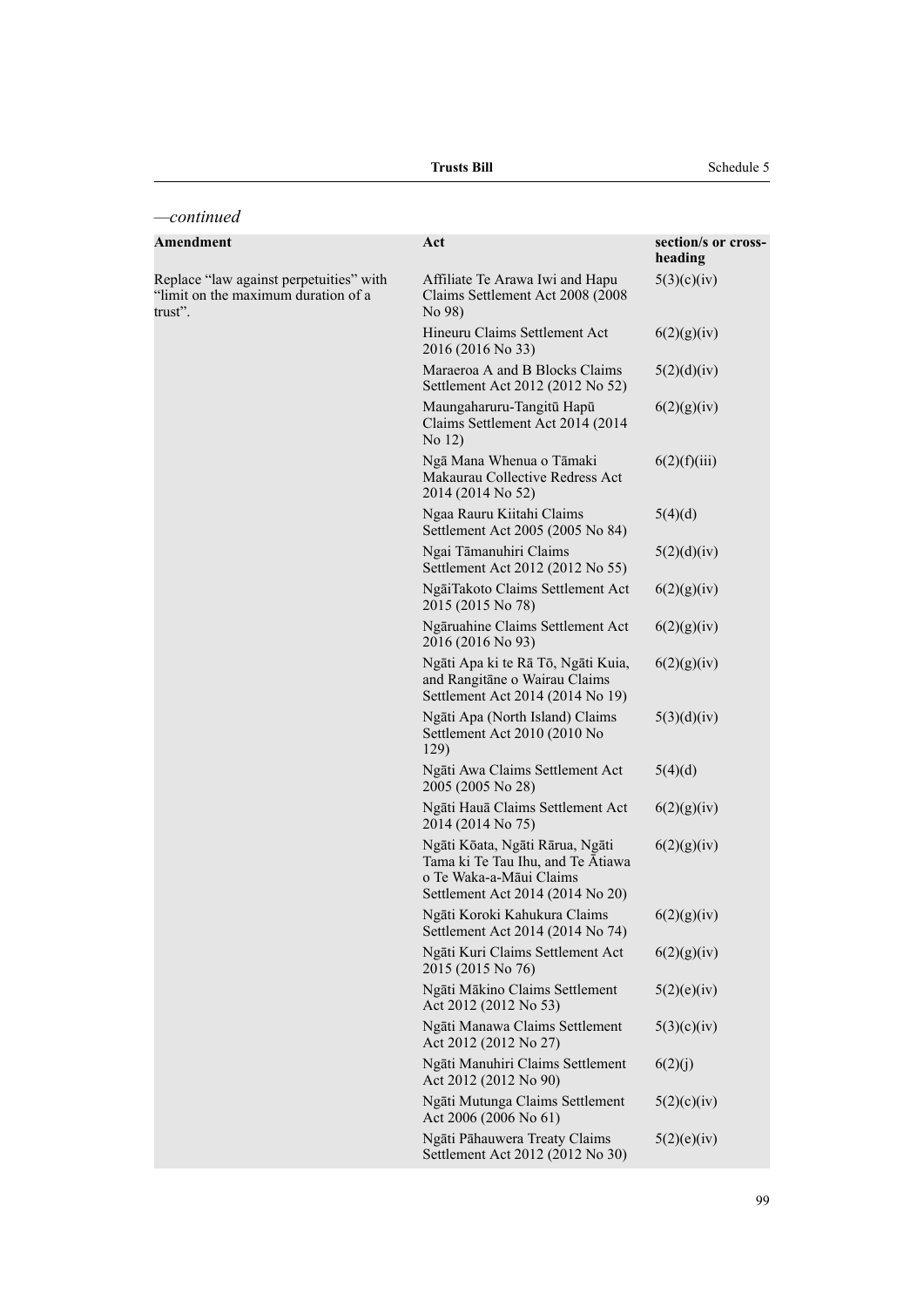*—continued*

| Amendment | Act                                                                                                          | section/s or cross-<br>heading |
|-----------|--------------------------------------------------------------------------------------------------------------|--------------------------------|
|           | Ngati Porou Claims Settlement Act<br>2012 (2012 No 31)                                                       | 5(2)(d)(iv)                    |
|           | Ngāti Rangiteaorere Claims<br>Settlement Act 2014 (2014 No 13)                                               | 6(2)(g)(iv)                    |
|           | Ngāti Rangiwewehi Claims<br>Settlement Act 2014 (2014 No 14)                                                 | 6(2)(g)(iv)                    |
|           | Ngati Ruanui Claims Settlement<br>Act 2003 (2003 No 20)                                                      | 5(4)(d)                        |
|           | Ngati Tama Claims Settlement Act<br>2003 (2003 No 126)                                                       | 5(4)(d)                        |
|           | Ngati Toa Rangatira Claims<br>Settlement Act 2014 (2014 No 17)                                               | 6(2)(g)(iv)                    |
|           | Ngāti Tuwharetoa (Bay of Plenty)<br>Claims Settlement Act 2005 (2005)<br>No 72)                              | 5(4)(d)                        |
|           | Ngāti Whare Claims Settlement<br>Act 2012 (2012 No 28)                                                       | 5(3)(d)(iv)                    |
|           | Ngāti Whātua o Kaipara Claims<br>Settlement Act 2013 (2013 No 37)                                            | 6(2)(d)                        |
|           | Ngāti Whātua Ōrākei Claims<br>Settlement Act 2012 (2012 No 91)                                               | 5(2)(1)                        |
|           | Port Nicholson Block (Taranaki<br>Whānui ki Te Upoko o Te Ika)<br>Claims Settlement Act 2009 (2009<br>No 26) | 5(2)(d)(iv)                    |
|           | Rangitāne o Manawatu Claims<br>Settlement Act 2016 (2016 No<br>100)                                          | 6(2)(g)(iv)                    |
|           | Raukawa Claims Settlement Act<br>2014 (2014 No 7)                                                            | 6(2)(g)(iv)                    |
|           | Rongowhakaata Claims Settlement<br>Act 2012 (2012 No 54)                                                     | 5(2)(e)(iv)                    |
|           | Tapuika Claims Settlement Act<br>2014 (2014 No 15)                                                           | 6(2)(g)(iv)                    |
|           | Taranaki Iwi Claims Settlement<br>Act 2016 (2016 No 95)                                                      | 6(2)(g)(iv)                    |
|           | Te Arawa Lakes Settlement Act<br>2006 (2006 No 43)                                                           | 5(3)(c)(iii)                   |
|           | Te Atiawa Claims Settlement Act<br>2016 (2016 No 94)                                                         | 6(2)(g)(iv)                    |
|           | Te Aupouri Claims Settlement Act<br>2015 (2015 No 77)                                                        | 6(2)(g)(iv)                    |
|           | Te Kawerau ā Maki Claims<br>Settlement Act 2015 (2015 No 75)                                                 | 6(2)(g)(iv)                    |
|           | Te Rarawa Claims Settlement Act<br>2015 (2015 No 79)                                                         | 6(2)(g)(iv)                    |
|           | Te Roroa Claims Settlement Act<br>2008 (2008 No 100)                                                         | 5(2)(c)(iv)                    |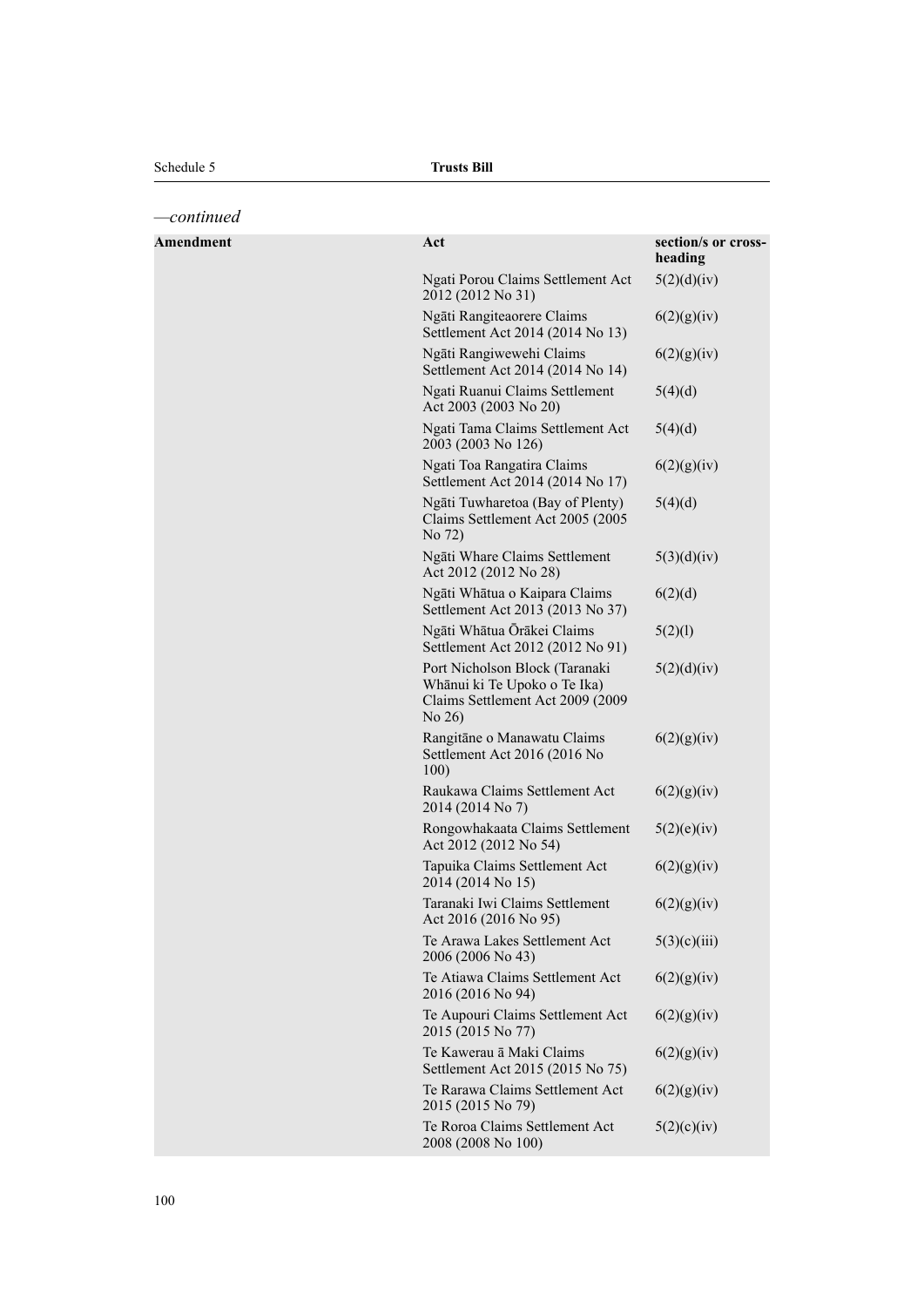| continued—                                                                                              |                                                                                              |                                |
|---------------------------------------------------------------------------------------------------------|----------------------------------------------------------------------------------------------|--------------------------------|
| Amendment                                                                                               | Act                                                                                          | section/s or cross-<br>heading |
|                                                                                                         | Te Uri o Hau Claims Settlement<br>Act 2002 (2002 No 36)                                      | 5(4)(d)                        |
|                                                                                                         | Tühoe Claims Settlement Act 2014<br>$(2014$ No 50)                                           | 6(2)(g)(iv)                    |
|                                                                                                         | Waitaha Claims Settlement Act<br>2013 (2013 No 38)                                           | 5(2)(d)(iv)                    |
| Replace "Neither the rule against<br>perpetuities nor the Perpetuities Act 1964                         | Nga Wai o Maniapoto (Waipa<br>River) Act 2012 (2012 No 29)                                   | 34(1)                          |
| prescribes or restricts" with "Section 16<br>of the Trusts Act 2017 does not prescribe<br>or restrict". | Ngāti Manawa Claims Settlement<br>Act 2012 (2012 No 27)                                      | 17(1)                          |
|                                                                                                         | Ngati Tuwharetoa, Raukawa, and<br>Te Arawa River Iwi Waikato River<br>Act 2010 (2010 No 119) | 61(1)                          |
|                                                                                                         | Ngāti Whare Claims Settlement<br>Act 2012 (2012 No 28)                                       | 17(1)                          |
|                                                                                                         | Waikato-Tainui Raupatu Claims<br>(Waikato River) Settlement Act<br>2010 (2010 No 24)         | 92(1)                          |
| Replace "The rule against perpetuities<br>and the provisions of the Perpetuities Act                    | Hineuru Claims Settlement Act<br>2016 (2016 No 33)                                           | 19(1)                          |
| 1964" with "Section 16 of the Trusts<br>Act 2017".                                                      | Maungaharuru-Tangitū Hapū<br>Claims Settlement Act 2014 (2014<br>No 12)                      | 18(1)                          |
|                                                                                                         | Ngai Tāmanuhiri Claims<br>Settlement Act 2012 (2012 No 55)                                   | 17(1)                          |
|                                                                                                         | NgāiTakoto Claims Settlement Act<br>2015 (2015 No 78)                                        | 19(1)                          |
|                                                                                                         | Ngāruahine Claims Settlement Act<br>2016 (2016 No 93)                                        | 19(1)                          |
|                                                                                                         | Ngāti Hauā Claims Settlement Act<br>2014 (2014 No 75)                                        | 19(1)                          |
|                                                                                                         | Ngāti Koroki Kahukura Claims<br>Settlement Act 2014 (2014 No 74)                             | 19(1)                          |
|                                                                                                         | Ngāti Kuri Claims Settlement Act<br>2015 (2015 No 76)                                        | 19(1)                          |
|                                                                                                         | Ngati Porou Claims Settlement Act<br>2012 (2012 No 31)                                       | 17(1)                          |
|                                                                                                         | Ngāti Rangiteaorere Claims<br>Settlement Act 2014 (2014 No 13)                               | 20(1)                          |
|                                                                                                         | Ngāti Rangiwewehi Claims<br>Settlement Act 2014 (2014 No 14)                                 | 20(1)                          |
|                                                                                                         | Ngāti Whātua o Kaipara Claims<br>Settlement Act 2013 (2013 No 37)                            | 18(1)                          |
|                                                                                                         | Rangitāne o Manawatu Claims<br>Settlement Act 2016 (2016 No<br>100)                          | 19(1)                          |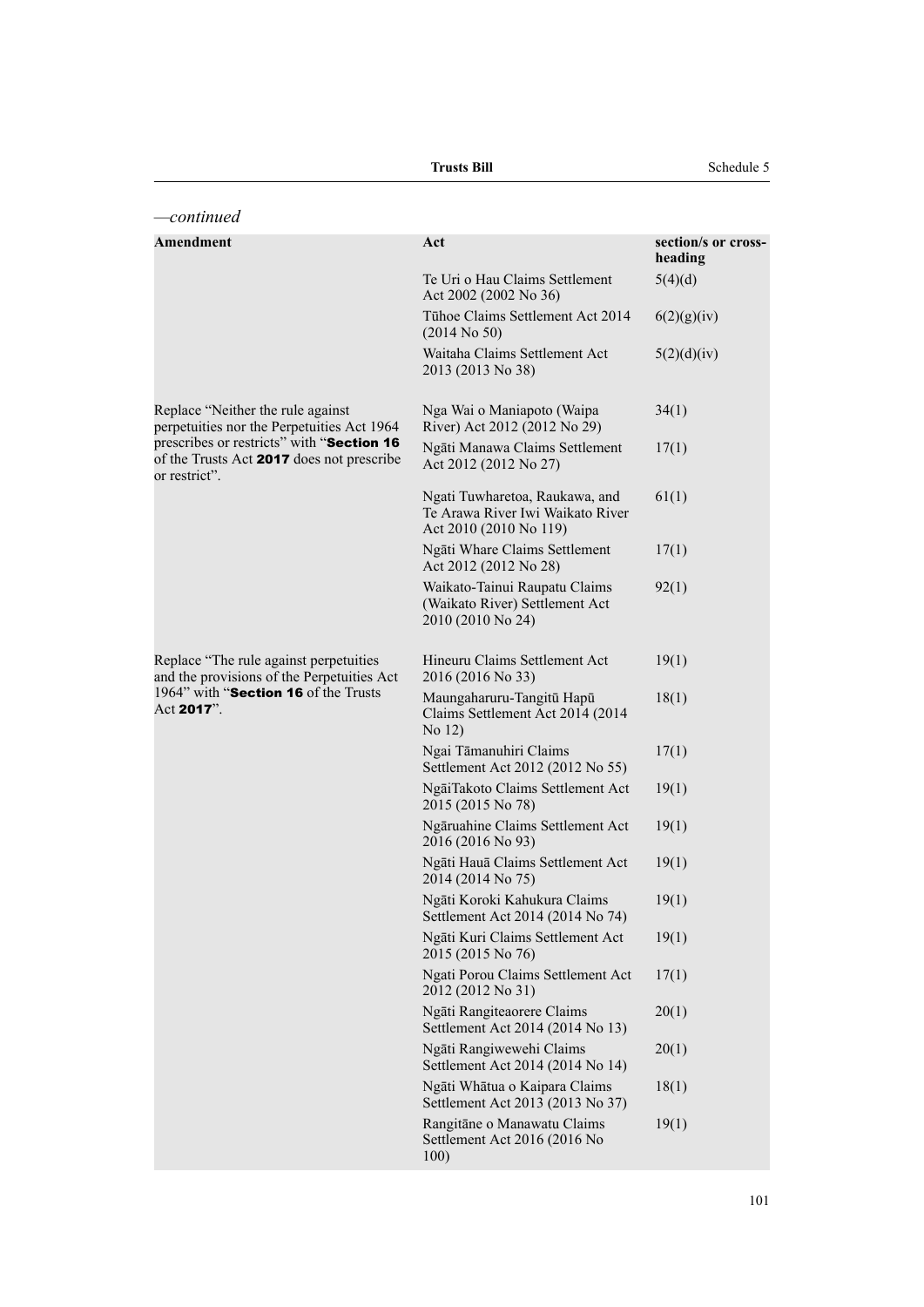| continued                 |                                                                             |                                |
|---------------------------|-----------------------------------------------------------------------------|--------------------------------|
| <b>Amendment</b>          | Act                                                                         | section/s or cross-<br>heading |
|                           | Raukawa Claims Settlement Act<br>2014 (2014 No 7)                           | 19(1)                          |
|                           | Tapuika Claims Settlement Act<br>2014 (2014 No 15)                          | 19(1)                          |
|                           | Taranaki Iwi Claims Settlement<br>Act 2016 (2016 No 95)                     | 19(1)                          |
|                           | Te Atiawa Claims Settlement Act<br>2016 (2016 No 94)                        | 19(1)                          |
|                           | Te Aupouri Claims Settlement Act<br>2015 (2015 No 77)                       | 19(1)                          |
|                           | Te Awa Tupua (Whanganui River<br>Claims Settlement) Act 2017 (2017<br>No 7) | 90(1)                          |
|                           | Te Kawerau ā Maki Claims<br>Settlement Act 2015 (2015 No 75)                | 18(1)                          |
|                           | Te Rarawa Claims Settlement Act<br>2015 (2015 No 79)                        | 19(1)                          |
|                           | Tühoe Claims Settlement Act 2014<br>$(2014$ No 50)                          | 19(1)                          |
| Replace "do" with "does". | Hineuru Claims Settlement Act<br>2016 (2016 No 33)                          | $19(1)(a)$ , $19(1)(b)$        |
|                           | Maungaharuru-Tangitū Hapū<br>Claims Settlement Act 2014 (2014<br>No 12)     | $18(1)(a)$ , $18(1)(b)$        |
|                           | Ngai Tāmanuhiri Claims<br>Settlement Act 2012 (2012 No 55)                  | $17(1)(a)$ , $17(1)(b)$        |
|                           | NgāiTakoto Claims Settlement Act<br>2015 (2015 No 78)                       | $19(1)(a)$ , $19(1)(b)$        |
|                           | Ngāruahine Claims Settlement Act<br>2016 (2016 No 93)                       | $19(1)(a)$ , $19(1)(b)$        |
|                           | Ngāti Hauā Claims Settlement Act<br>2014 (2014 No 75)                       | $19(1)(a)$ , $19(1)(b)$        |
|                           | Ngāti Koroki Kahukura Claims<br>Settlement Act 2014 (2014 No 74)            | $19(1)(a)$ , $19(1)(b)$        |
|                           | Ngāti Kuri Claims Settlement Act<br>2015 (2015 No 76)                       | $19(1)(a)$ , $19(1)(b)$        |
|                           | Ngati Porou Claims Settlement Act<br>2012 (2012 No 31)                      | $17(1)(a)$ , $17(1)(b)$        |
|                           | Ngāti Rangiteaorere Claims<br>Settlement Act 2014 (2014 No 13)              | $20(1)(a)$ , $20(1)(b)$        |
|                           | Ngāti Rangiwewehi Claims<br>Settlement Act 2014 (2014 No 14)                | $20(1)(a)$ , $20(1)(b)$        |
|                           | Ngāti Whātua o Kaipara Claims<br>Settlement Act 2013 (2013 No 37)           | $18(1)(a)$ , $18(1)(b)$        |
|                           | Rangitāne o Manawatu Claims<br>Settlement Act 2016 (2016 No<br>100)         | $19(1)(a)$ , $19(1)(b)$        |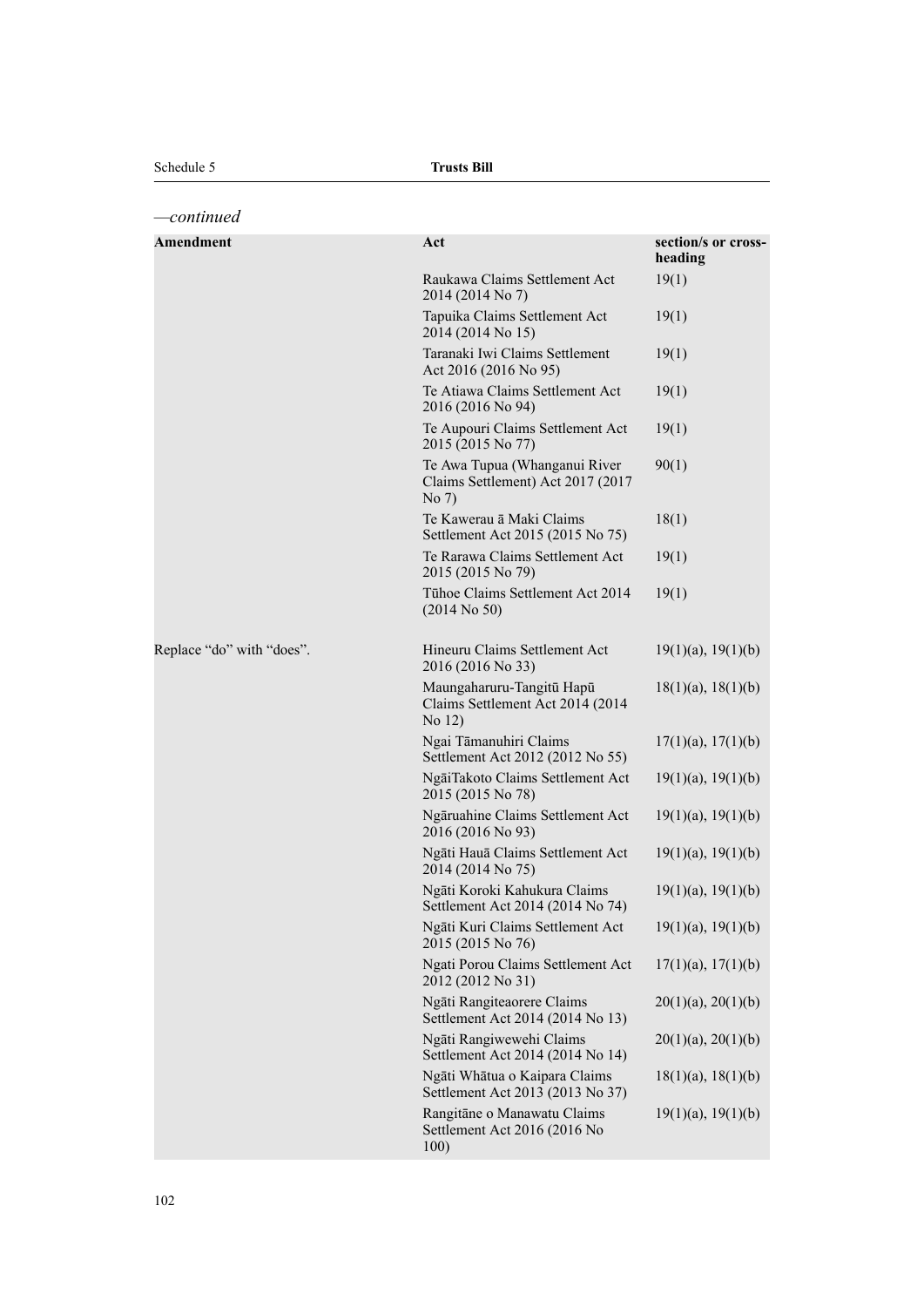| -continued                                                                                                                      |                                                                                                                                     |                                |
|---------------------------------------------------------------------------------------------------------------------------------|-------------------------------------------------------------------------------------------------------------------------------------|--------------------------------|
| <b>Amendment</b>                                                                                                                | Act                                                                                                                                 | section/s or cross-<br>heading |
|                                                                                                                                 | Raukawa Claims Settlement Act<br>2014 (2014 No 7)                                                                                   | $19(1)(a)$ , $19(1)(b)$        |
|                                                                                                                                 | Tapuika Claims Settlement Act<br>2014 (2014 No 15)                                                                                  | $19(1)(a)$ , $19(1)(b)$        |
|                                                                                                                                 | Taranaki Iwi Claims Settlement<br>Act 2016 (2016 No 95)                                                                             | $19(1)(a)$ , $19(1)(b)$        |
|                                                                                                                                 | Te Atiawa Claims Settlement Act<br>2016 (2016 No 94)                                                                                | $19(1)(a)$ , $19(1)(b)$        |
|                                                                                                                                 | Te Aupouri Claims Settlement Act<br>2015 (2015 No 77)                                                                               | $19(1)(a)$ , $19(1)(b)$        |
|                                                                                                                                 | Te Awa Tupua (Whanganui River<br>Claims Settlement) Act 2017 (2017<br>No 7)                                                         | $90(1)(a)$ , $90(1)(b)$        |
|                                                                                                                                 | Te Kawerau ā Maki Claims<br>Settlement Act 2015 (2015 No 75)                                                                        | $18(1)(a)$ , $18(1)(b)$        |
|                                                                                                                                 | Te Rarawa Claims Settlement Act<br>2015 (2015 No 79)                                                                                | $19(1)(a)$ , $19(1)(b)$        |
|                                                                                                                                 | Tühoe Claims Settlement Act 2014<br>$(2014$ No 50)                                                                                  | $19(1)(a)$ , $19(1)(b)$        |
| Replace "The rule against perpetuities<br>and the provisions of the Perpetuities Act<br>1964 do" with "Section 16 of the Trusts | Ngā Mana Whenua o Tāmaki<br>Makaurau Collective Redress Act<br>2014 (2014 No 52)                                                    | 15(1)                          |
| Act <b>2017</b> does".                                                                                                          | Ngāti Apa ki te Rā Tō, Ngāti Kuia,<br>and Rangitāne o Wairau Claims<br>Settlement Act 2014 (2014 No 19)                             | 26(1)                          |
|                                                                                                                                 | Ngāti Kōata, Ngāti Rārua, Ngāti<br>Tama ki Te Tau Ihu, and Te Atiawa<br>o Te Waka-a-Māui Claims<br>Settlement Act 2014 (2014 No 20) | 29(1)                          |
|                                                                                                                                 | Ngāti Manuhiri Claims Settlement<br>Act 2012 (2012 No 90)                                                                           | 18(1)                          |
|                                                                                                                                 | Ngāti Pāhauwera Treaty Claims<br>Settlement Act 2012 (2012 No 30)                                                                   | 18(1)                          |
|                                                                                                                                 | Ngati Toa Rangatira Claims<br>Settlement Act 2014 (2014 No 17)                                                                      | 20(1)                          |
|                                                                                                                                 | Ngāti Whātua Ōrākei Claims<br>Settlement Act 2012 (2012 No 91)                                                                      | 20(1)                          |
|                                                                                                                                 | Waitaha Claims Settlement Act<br>2013 (2013 No 38)                                                                                  | 16(1)                          |
| Replace "Neither the rule against<br>perpetuities nor any provisions of the<br>Perpetuities Act 1964" with "Section             | Affiliate Te Arawa Iwi and Hapu<br>Claims Settlement Act 2008 (2008<br>No 98)                                                       | 18(1)                          |
| <b>16</b> of the Trusts Act <b>2017</b> does not".                                                                              | Maraeroa A and B Blocks Claims<br>Settlement Act 2012 (2012 No 52)                                                                  | 18(1)                          |
|                                                                                                                                 | Ngāti Apa (North Island) Claims<br>Settlement Act 2010 (2010 No<br>129)                                                             | 17(1)                          |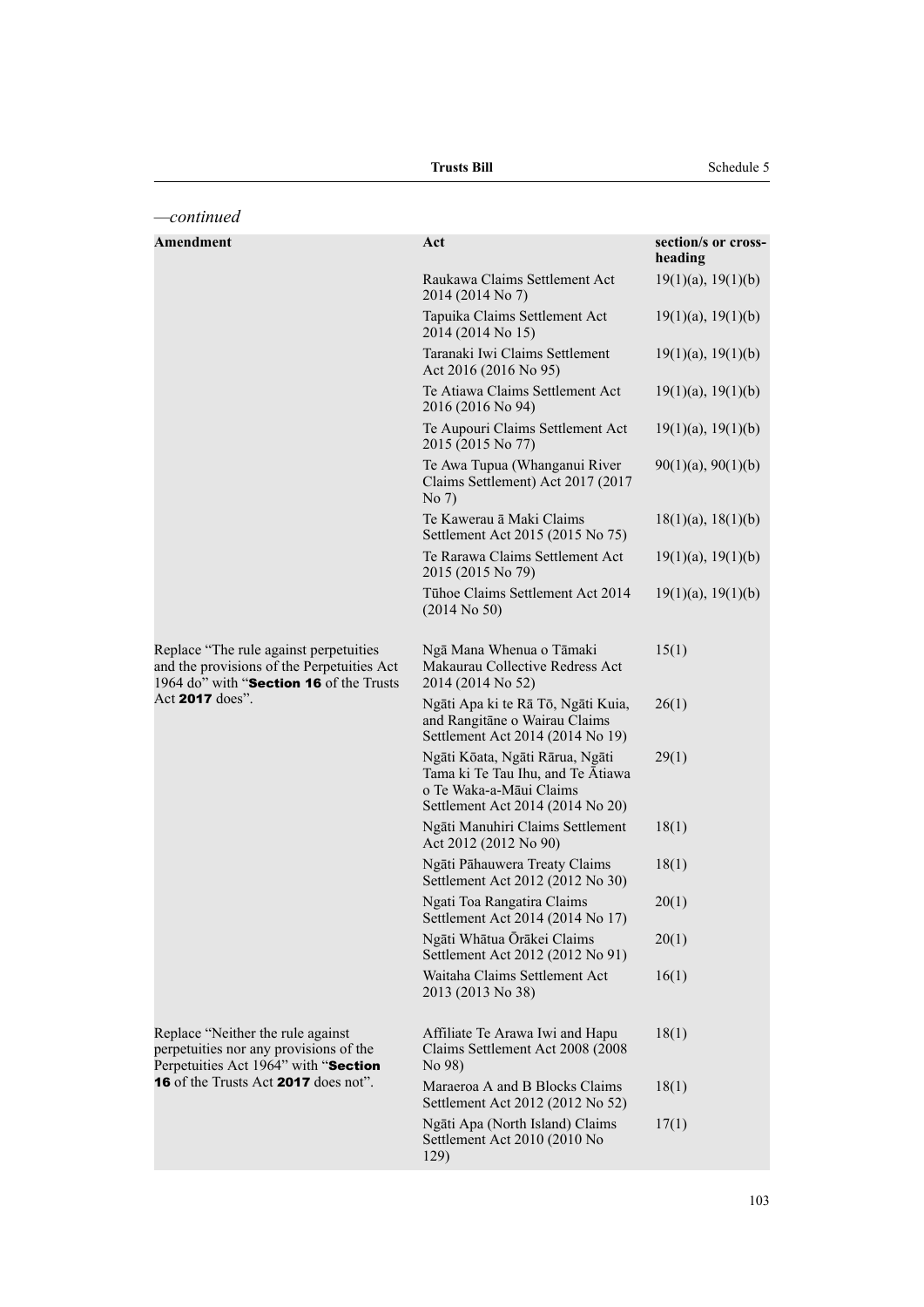| continued                                                                                             |                                                                                                              |                                        |
|-------------------------------------------------------------------------------------------------------|--------------------------------------------------------------------------------------------------------------|----------------------------------------|
| Amendment                                                                                             | Act                                                                                                          | section/s or cross-<br>heading         |
|                                                                                                       | Ngāti Mākino Claims Settlement<br>Act 2012 (2012 No 53)                                                      | 15(1)                                  |
|                                                                                                       | Port Nicholson Block (Taranaki<br>Whānui ki Te Upoko o Te Ika)<br>Claims Settlement Act 2009 (2009<br>No 26) | 14(1)                                  |
|                                                                                                       | Rongowhakaata Claims Settlement<br>Act 2012 (2012 No 54)                                                     | 19(1)                                  |
|                                                                                                       | Te Roroa Claims Settlement Act<br>2008 (2008 No 100)                                                         | 17(1)                                  |
| Replace "The rule against perpetuities or<br>any relevant provisions of the                           | Ngāi Tahu Claims Settlement Act<br>1998 (1998 No 97)                                                         | 466                                    |
| Perpetuities Act 1964 do not" with<br>"Section 16 of the Trusts Act 2017<br>does not".                | Ngāti Tūrangitukua Claims<br>Settlement Act 1999 (1999 No<br>118)                                            | 14                                     |
|                                                                                                       | Pouakani Claims Settlement Act<br>2000 (2000 No 90)                                                          | 18                                     |
|                                                                                                       | Te Uri o Hau Claims Settlement<br>Act 2002 (2002 No 36)                                                      | 21                                     |
| Replace "Neither the rule against"<br>perpetuities nor any relevant provisions                        | Maori Fisheries Act 2004 (2004)<br>No 78)                                                                    | 31(2), 79(2), 92(2)                    |
| of the Perpetuities Act 1964" with<br>"Section 16 of the Trusts Act 2017<br>does not".                | Mauao Historic Reserve Vesting<br>Act 2008 (2008 No 31)                                                      | 12                                     |
|                                                                                                       | Ngaa Rauru Kiitahi Claims<br>Settlement Act 2005 (2005 No 84)                                                | 19(1)                                  |
|                                                                                                       | Ngāti Awa Claims Settlement Act<br>2005 (2005 No 28)                                                         | 19                                     |
|                                                                                                       | Ngāti Mutunga Claims Settlement<br>Act 2006 (2006 No 61)                                                     | 19(1)                                  |
|                                                                                                       | Ngati Ruanui Claims Settlement<br>Act 2003 (2003 No 20)                                                      | 19(1)                                  |
|                                                                                                       | Ngati Tama Claims Settlement Act<br>2003 (2003 No 126)                                                       | 16(1)                                  |
|                                                                                                       | Ngāti Tuwharetoa (Bay of Plenty)<br>Claims Settlement Act 2005 (2005<br>No 72)                               | 19                                     |
|                                                                                                       | Te Arawa Lakes Settlement Act<br>2006 (2006 No 43)                                                           | 17(1)                                  |
| Replace "that rule or the provisions of<br>that Act" with "that provision of the<br>Trusts Act 2017". | Affiliate Te Arawa Iwi and Hapu<br>Claims Settlement Act 2008 (2008<br>No 98)                                | 18(1)(b)                               |
|                                                                                                       | Hineuru Claims Settlement Act<br>2016 (2016 No 33)                                                           | 19(1)(b)                               |
|                                                                                                       | Maori Fisheries Act 2004 (2004<br>No 78)                                                                     | $31(2)(b)$ , 79 $(2)(b)$ ,<br>92(2)(b) |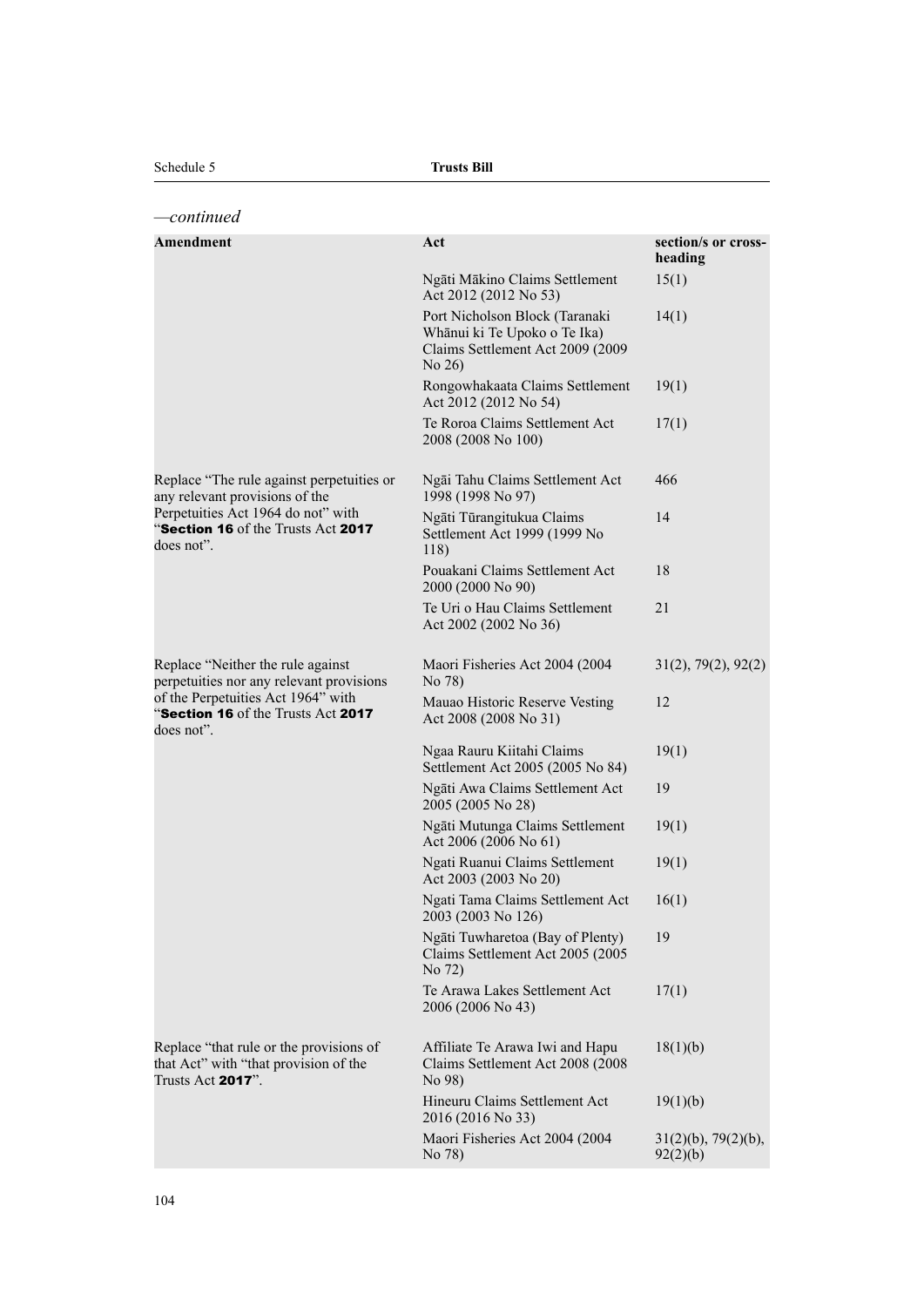| -continued       |                                                                                                                                     |                                |
|------------------|-------------------------------------------------------------------------------------------------------------------------------------|--------------------------------|
| <b>Amendment</b> | Act                                                                                                                                 | section/s or cross-<br>heading |
|                  | Maraeroa A and B Blocks Claims<br>Settlement Act 2012 (2012 No 52)                                                                  | 18(1)(b)                       |
|                  | Maungaharuru-Tangitū Hapū<br>Claims Settlement Act 2014 (2014<br>No 12)                                                             | 18(1)(b)                       |
|                  | Ngā Mana Whenua o Tāmaki<br>Makaurau Collective Redress Act<br>2014 (2014 No 52)                                                    | 15(1)(b)                       |
|                  | Ngaa Rauru Kiitahi Claims<br>Settlement Act 2005 (2005 No 84)                                                                       | 19(1)(b)                       |
|                  | Ngāi Tahu Claims Settlement Act<br>1998 (1998 No 97)                                                                                | 466                            |
|                  | Ngai Tāmanuhiri Claims<br>Settlement Act 2012 (2012 No 55)                                                                          | 17(1)(b)                       |
|                  | NgāiTakoto Claims Settlement Act<br>2015 (2015 No 78)                                                                               | 19(1)(b)                       |
|                  | Ngāruahine Claims Settlement Act<br>2016 (2016 No 93)                                                                               | 19(1)(b)                       |
|                  | Ngāti Apa ki te Rā Tō, Ngāti Kuia,<br>and Rangitāne o Wairau Claims<br>Settlement Act 2014 (2014 No 19)                             | 26(1)(b)                       |
|                  | Ngāti Apa (North Island) Claims<br>Settlement Act 2010 (2010 No<br>129)                                                             | 17(1)(b)                       |
|                  | Ngāti Awa Claims Settlement Act<br>2005 (2005 No 28)                                                                                | 19(a)                          |
|                  | Ngāti Hauā Claims Settlement Act<br>2014 (2014 No 75)                                                                               | 19(1)(b)                       |
|                  | Ngāti Kōata, Ngāti Rārua, Ngāti<br>Tama ki Te Tau Ihu, and Te Ātiawa<br>o Te Waka-a-Māui Claims<br>Settlement Act 2014 (2014 No 20) | 29(1)(b)                       |
|                  | Ngāti Koroki Kahukura Claims<br>Settlement Act 2014 (2014 No 74)                                                                    | 19(1)(b)                       |
|                  | Ngāti Kuri Claims Settlement Act<br>2015 (2015 No 76)                                                                               | 19(1)(b)                       |
|                  | Ngāti Mākino Claims Settlement<br>Act 2012 (2012 No 53)                                                                             | 15(1)(b)                       |
|                  | Ngāti Manuhiri Claims Settlement<br>Act 2012 (2012 No 90)                                                                           | 18(1)(b)                       |
|                  | Ngāti Mutunga Claims Settlement<br>Act 2006 (2006 No 61)                                                                            | 19(1)(b)                       |
|                  | Ngāti Pāhauwera Treaty Claims<br>Settlement Act 2012 (2012 No 30)                                                                   | 18(1)(b)                       |
|                  | Ngati Porou Claims Settlement Act<br>2012 (2012 No 31)                                                                              | 17(1)(b)                       |
|                  | Ngāti Rangiteaorere Claims<br>Settlement Act 2014 (2014 No 13)                                                                      | 20(1)(b)                       |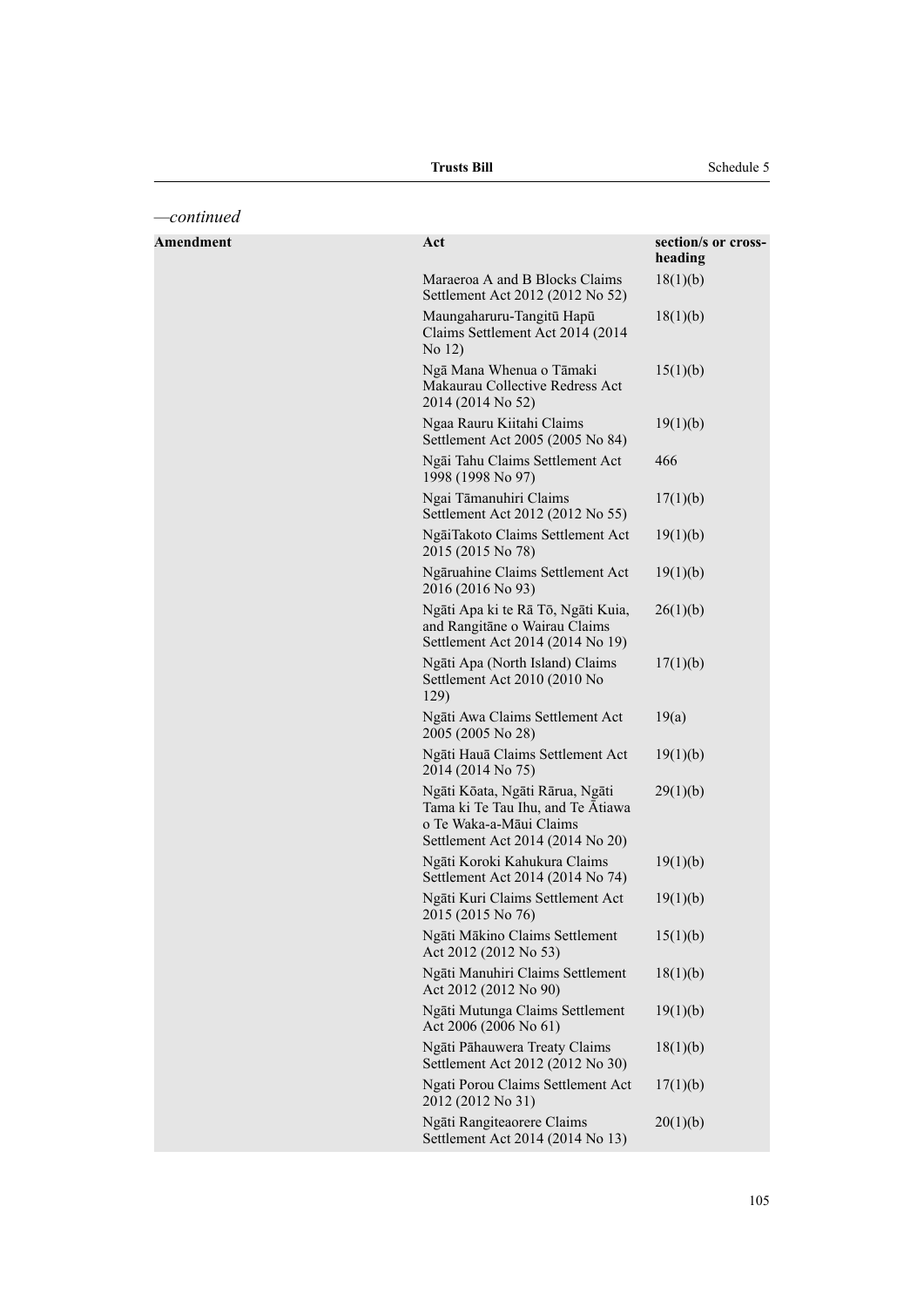*—continued*

| <b>Amendment</b> | Act                                                                                                         | section/s or cross-<br>heading |
|------------------|-------------------------------------------------------------------------------------------------------------|--------------------------------|
|                  | Ngāti Rangiwewehi Claims<br>Settlement Act 2014 (2014 No 14)                                                | 20(1)(b)                       |
|                  | Ngati Ruanui Claims Settlement<br>Act 2003 (2003 No 20)                                                     | 19(1)(b)                       |
|                  | Ngati Tama Claims Settlement Act<br>2003 (2003 No 126)                                                      | 16(1)(b)                       |
|                  | Ngati Toa Rangatira Claims<br>Settlement Act 2014 (2014 No 17)                                              | 20(1)(b)                       |
|                  | Ngāti Tūrangitukua Claims<br>Settlement Act 1999 (1999 No<br>118)                                           | 14                             |
|                  | Ngāti Tuwharetoa (Bay of Plenty)<br>Claims Settlement Act 2005 (2005<br>No 72)                              | 19(b)                          |
|                  | Ngāti Whātua o Kaipara Claims<br>Settlement Act 2013 (2013 No 37)                                           | 18(1)(b)                       |
|                  | Ngāti Whātua Ōrākei Claims<br>Settlement Act 2012 (2012 No 91)                                              | 20(1)(b)                       |
|                  | Port Nicholson Block (Taranaki<br>Whānui ki Te Upoko o Te Ika)<br>Claims Settlement Act 2009 (2009<br>No 26 | 14(1)(b)                       |
|                  | Pouakani Claims Settlement Act<br>2000 (2000 No 90)                                                         | 18                             |
|                  | Rangitāne o Manawatu Claims<br>Settlement Act 2016 (2016 No<br>100)                                         | 19(1)(b)                       |
|                  | Raukawa Claims Settlement Act<br>2014 (2014 No 7)                                                           | 19(1)(b)                       |
|                  | Rongowhakaata Claims Settlement<br>Act 2012 (2012 No 54)                                                    | 19(1)(b)                       |
|                  | Tapuika Claims Settlement Act<br>2014 (2014 No 15)                                                          | 19(1)(b)                       |
|                  | Taranaki Iwi Claims Settlement<br>Act 2016 (2016 No 95)                                                     | 19(1)(b)                       |
|                  | Te Arawa Lakes Settlement Act<br>2006 (2006 No 43)                                                          | 17(1)(b)                       |
|                  | Te Atiawa Claims Settlement Act<br>2016 (2016 No 94)                                                        | 19(1)(b)                       |
|                  | Te Aupouri Claims Settlement Act<br>2015 (2015 No 77)                                                       | 19(1)(b)                       |
|                  | Te Awa Tupua (Whanganui River<br>Claims Settlement) Act 2017 (2017<br>No 7)                                 | 90(1)(b)                       |
|                  | Te Kawerau ā Maki Claims<br>Settlement Act 2015 (2015 No 75)                                                | 18(1)(b)                       |
|                  | Te Rarawa Claims Settlement Act<br>2015 (2015 No 79)                                                        | 19(1)(b)                       |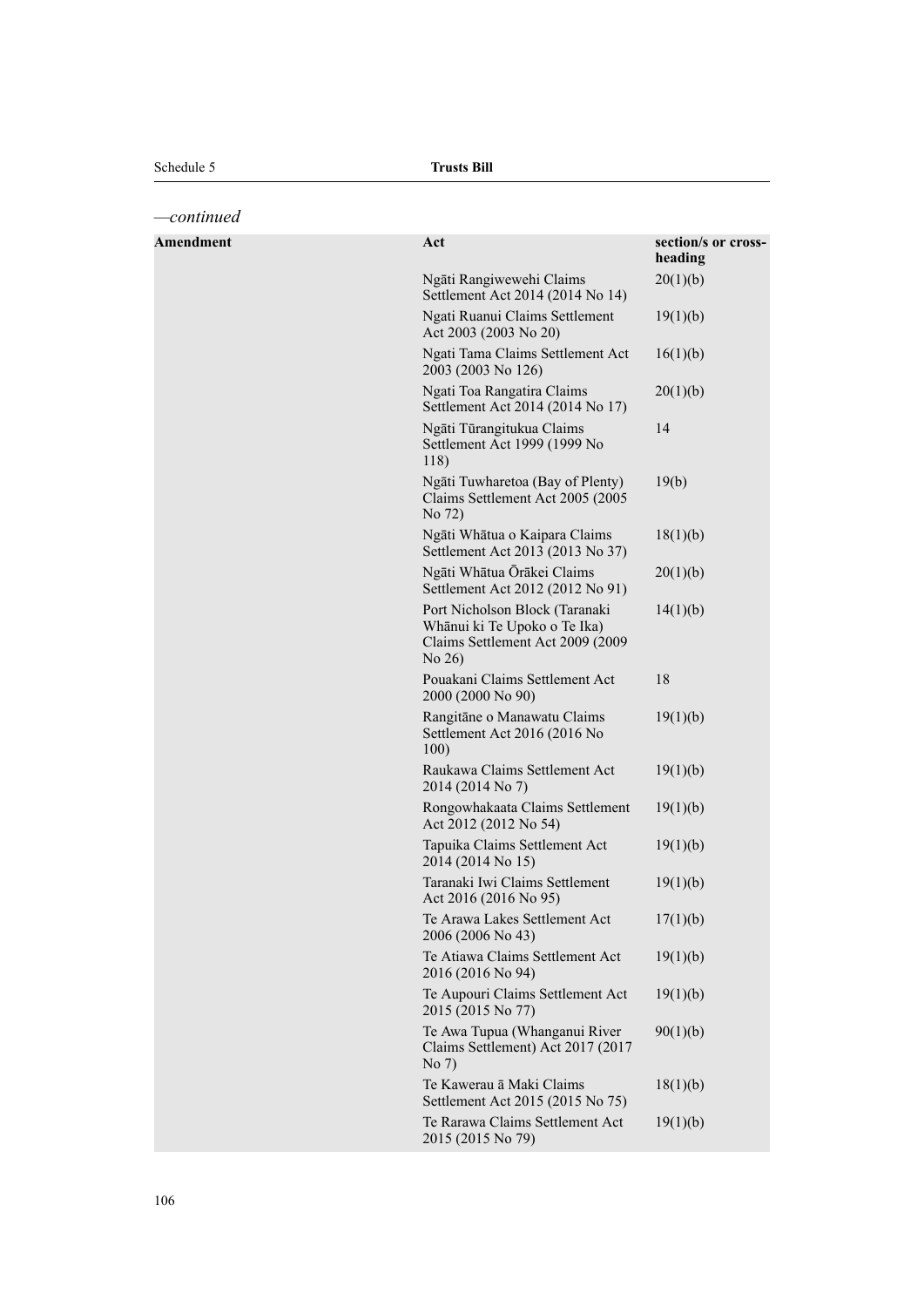| continued                                                                                                                         |                                                                                                                                     |                                |
|-----------------------------------------------------------------------------------------------------------------------------------|-------------------------------------------------------------------------------------------------------------------------------------|--------------------------------|
| <b>Amendment</b>                                                                                                                  | Act                                                                                                                                 | section/s or cross-<br>heading |
|                                                                                                                                   | Te Roroa Claims Settlement Act<br>2008 (2008 No 100)                                                                                | 17(1)(b)                       |
|                                                                                                                                   | Te Uri o Hau Claims Settlement<br>Act 2002 (2002 No 36)                                                                             | 21(a)                          |
|                                                                                                                                   | Tühoe Claims Settlement Act 2014<br>$(2014$ No 50)                                                                                  | 19(1)(b)                       |
|                                                                                                                                   | Waitaha Claims Settlement Act<br>2013 (2013 No 38)                                                                                  | 16(1)(b)                       |
| Replace "the application (if any) of the<br>rule against perpetuities or of any                                                   | Hineuru Claims Settlement Act<br>2016 (2016 No 33)                                                                                  | 19(2)                          |
| provision of the Perpetuities Act 1964 to<br>that trust must be determined under the<br>general law" with "the trust may continue | Maungaharuru-Tangitū Hapū<br>Claims Settlement Act 2014 (2014)<br>No 12)                                                            | 18(2)                          |
| indefinitely under section 16(6)(a) of<br>the Trusts Act 2017".                                                                   | NgāiTakoto Claims Settlement Act<br>2015 (2015 No 78)                                                                               | 19(2)                          |
|                                                                                                                                   | Ngāruahine Claims Settlement Act<br>2016 (2016 No 93)                                                                               | 19(2)                          |
|                                                                                                                                   | Ngāti Apa ki te Rā Tō, Ngāti Kuia,<br>and Rangitāne o Wairau Claims<br>Settlement Act 2014 (2014 No 19)                             | 26(2)                          |
|                                                                                                                                   | Ngāti Hauā Claims Settlement Act<br>2014 (2014 No 75)                                                                               | 19(2)                          |
|                                                                                                                                   | Ngāti Kōata, Ngāti Rārua, Ngāti<br>Tama ki Te Tau Ihu, and Te Atiawa<br>o Te Waka-a-Māui Claims<br>Settlement Act 2014 (2014 No 20) | 29(2)                          |
|                                                                                                                                   | Ngāti Koroki Kahukura Claims<br>Settlement Act 2014 (2014 No 74)                                                                    | 19(2)                          |
|                                                                                                                                   | Ngāti Kuri Claims Settlement Act<br>2015 (2015 No 76)                                                                               | 19(2)                          |
|                                                                                                                                   | Ngāti Manuhiri Claims Settlement<br>Act 2012 (2012 No 90)                                                                           | 18(2)                          |
|                                                                                                                                   | Ngāti Rangiteaorere Claims<br>Settlement Act 2014 (2014 No 13)                                                                      | 20(2)                          |
|                                                                                                                                   | Ngāti Rangiwewehi Claims<br>Settlement Act 2014 (2014 No 14)                                                                        | 20(2)                          |
|                                                                                                                                   | Ngati Toa Rangatira Claims<br>Settlement Act 2014 (2014 No 17)                                                                      | 20(2)                          |
|                                                                                                                                   | Rangitāne o Manawatu Claims<br>Settlement Act 2016 (2016 No<br>100)                                                                 | 19(2)                          |
|                                                                                                                                   | Raukawa Claims Settlement Act<br>2014 (2014 No 7)                                                                                   | 19(2)                          |
|                                                                                                                                   | Tapuika Claims Settlement Act<br>2014 (2014 No 15)                                                                                  | 19(2)                          |
|                                                                                                                                   | Taranaki Iwi Claims Settlement<br>Act 2016 (2016 No 95)                                                                             | 19(2)                          |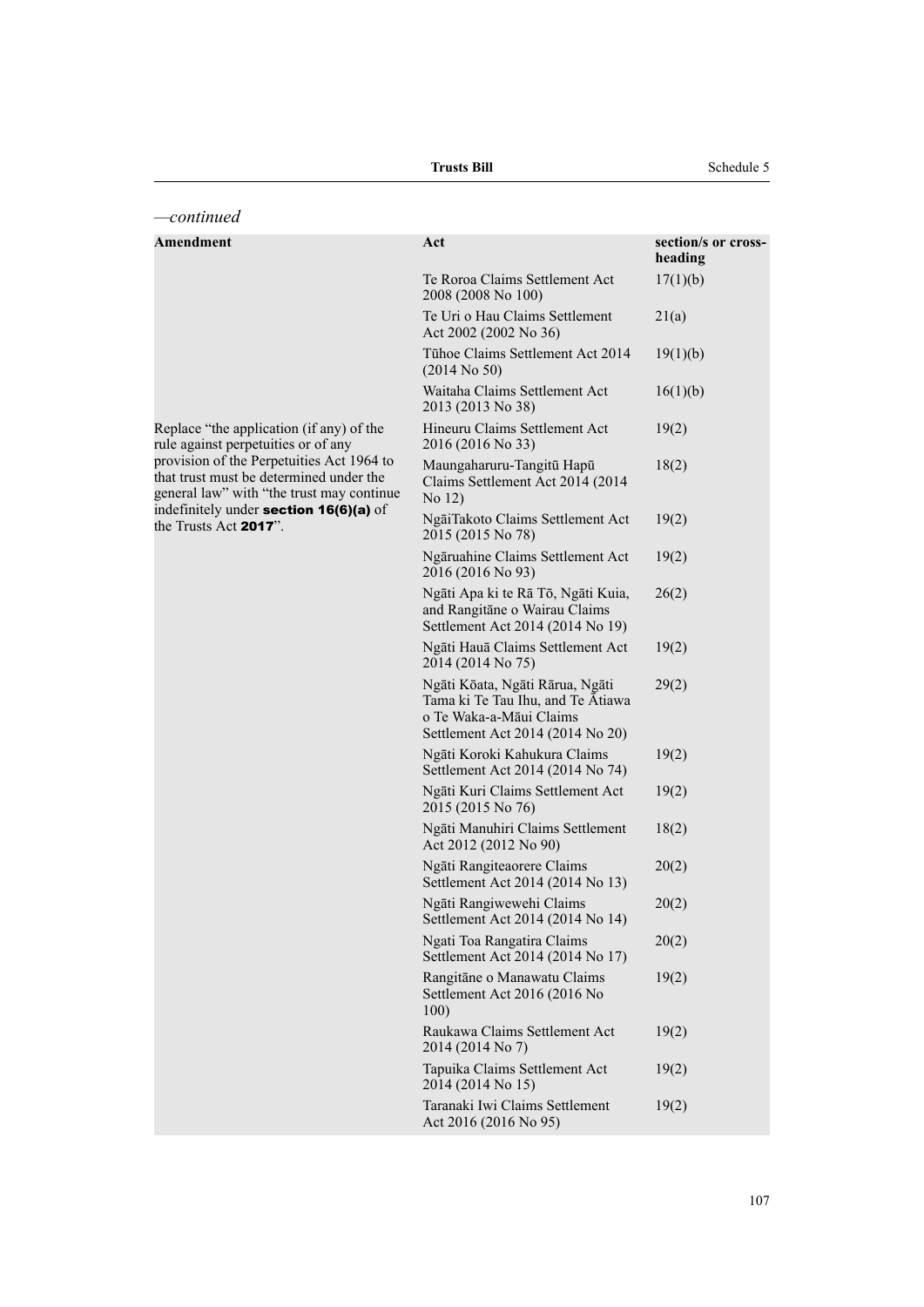| -continued                                                                                                                          |                                                                                                              |                                |
|-------------------------------------------------------------------------------------------------------------------------------------|--------------------------------------------------------------------------------------------------------------|--------------------------------|
| <b>Amendment</b>                                                                                                                    | Act                                                                                                          | section/s or cross-<br>heading |
|                                                                                                                                     | Te Atiawa Claims Settlement Act<br>2016 (2016 No 94)                                                         | 19(2)                          |
|                                                                                                                                     | Te Awa Tupua (Whanganui River<br>Claims Settlement) Act 2017 (2017<br>No 7)                                  | 90(2)                          |
|                                                                                                                                     | Te Kawerau ā Maki Claims<br>Settlement Act 2015 (2015 No 75)                                                 | 18(2)                          |
|                                                                                                                                     | Te Rarawa Claims Settlement Act<br>2015 (2015 No 79)                                                         | 19(2)                          |
|                                                                                                                                     | Tühoe Claims Settlement Act 2014<br>$(2014$ No 50)                                                           | 19(2)                          |
| Replace "the application (if any) of the<br>rule against perpetuities or any provision<br>of the Perpetuities Act 1964 must be      | Affiliate Te Arawa Iwi and Hapu<br>Claims Settlement Act 2008 (2008)<br>No 98)                               | 18(2)                          |
| determined under the general law" with<br>"the trust may continue indefinitely under                                                | Maraeroa A and B Blocks Claims<br>Settlement Act 2012 (2012 No 52)                                           | 18(2)                          |
| section 16(6)(a) of the Trusts Act<br>$2017$ ".                                                                                     | Ngā Mana Whenua o Tāmaki<br>Makaurau Collective Redress Act<br>2014 (2014 No 52)                             | 15(2)                          |
|                                                                                                                                     | Ngai Tāmanuhiri Claims<br>Settlement Act 2012 (2012 No 55)                                                   | 17(2)                          |
|                                                                                                                                     | Ngāti Apa (North Island) Claims<br>Settlement Act 2010 (2010 No<br>129)                                      | 17(2)                          |
|                                                                                                                                     | Ngāti Mākino Claims Settlement<br>Act 2012 (2012 No 53)                                                      | 15(2)                          |
|                                                                                                                                     | Ngati Porou Claims Settlement Act<br>2012 (2012 No 31)                                                       | 17(2)                          |
|                                                                                                                                     | Ngāti Whātua o Kaipara Claims<br>Settlement Act 2013 (2013 No 37)                                            | 18(2)                          |
|                                                                                                                                     | Ngāti Whātua Ōrākei Claims<br>Settlement Act 2012 (2012 No 91)                                               | 20(2)                          |
|                                                                                                                                     | Port Nicholson Block (Taranaki<br>Whānui ki Te Upoko o Te Ika)<br>Claims Settlement Act 2009 (2009<br>No 26) | 14(2)                          |
|                                                                                                                                     | Rongowhakaata Claims Settlement<br>Act 2012 (2012 No 54)                                                     | 19(2)                          |
|                                                                                                                                     | Te Aupouri Claims Settlement Act<br>2015 (2015 No 77)                                                        | 19(2)                          |
|                                                                                                                                     | Waitaha Claims Settlement Act<br>2013 (2013 No 38)                                                           | 16(2)                          |
| Replace "the application (if any) of the<br>rule against perpetuities or any relevant<br>provisions of the Perpetuities Act 1964 to | Ngāti Mutunga Claims Settlement<br>Act 2006 (2006 No 61)                                                     | 19(2)                          |

that trust must be determined under the general law" with "the trust may continue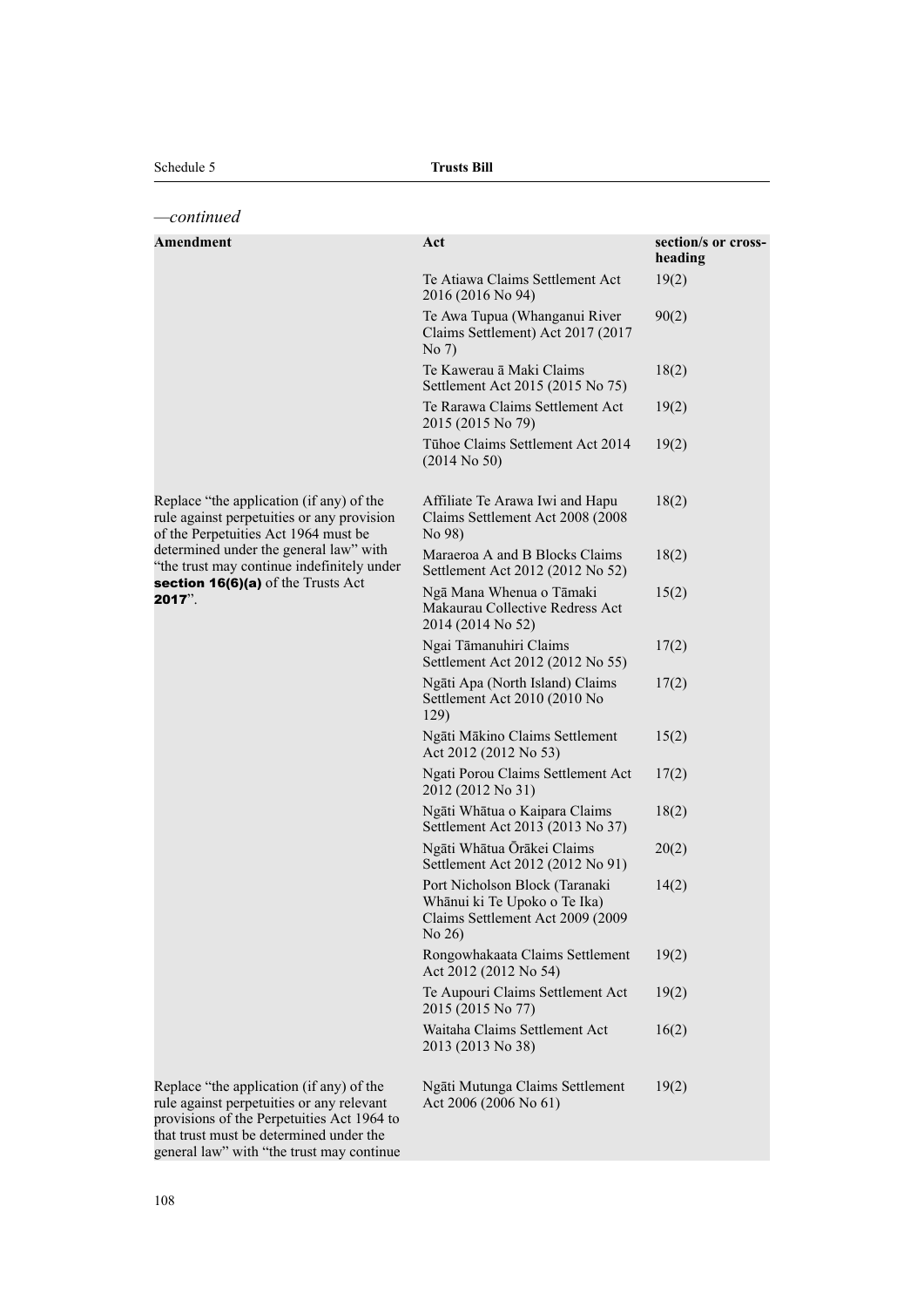| -continued                                                             |                                                                                                                 |                                 |
|------------------------------------------------------------------------|-----------------------------------------------------------------------------------------------------------------|---------------------------------|
| <b>Amendment</b>                                                       | Act                                                                                                             | section/s or cross-<br>heading  |
| indefinitely under <b>section 16(6)(a)</b> of<br>the Trusts Act 2017". | Te Arawa Lakes Settlement Act<br>2006 (2006 No 43)                                                              | 17(2)                           |
| Replace the cross-heading with<br>"Maximum duration rule".             | Affiliate Te Arawa Iwi and Hapu<br>Claims Settlement Act 2008 (2008<br>No 98)                                   | The cross-heading<br>above s 18 |
|                                                                        | Ngaa Rauru Kiitahi Claims<br>Settlement Act 2005 (2005 No 84)                                                   | The cross-heading<br>above s 19 |
|                                                                        | Ngāti Apa (North Island) Claims<br>Settlement Act 2010 (2010 No<br>129)                                         | The cross-heading<br>above s 17 |
|                                                                        | Ngāti Mākino Claims Settlement<br>Act 2012 (2012 No 53)                                                         | The cross-heading<br>above s 15 |
|                                                                        | Ngāti Mutunga Claims Settlement<br>Act 2006 (2006 No 61)                                                        | The cross-heading<br>above s 19 |
|                                                                        | Ngāti Pāhauwera Treaty Claims<br>Settlement Act 2012 (2012 No 30)                                               | The cross-heading<br>above s 18 |
|                                                                        | Ngati Ruanui Claims Settlement<br>Act 2003 (2003 No 20)                                                         | The cross-heading<br>above s 19 |
|                                                                        | Ngati Tama Claims Settlement Act<br>2003 (2003 No 126)                                                          | The cross-heading<br>above s 16 |
|                                                                        | Ngāti Tuwharetoa (Bay of Plenty)<br>Claims Settlement Act 2005 (2005<br>No 72)                                  | The cross-heading<br>above s 19 |
|                                                                        | Port Nicholson Block (Taranaki<br>Whānui ki Te Upoko o Te Ika)<br>Claims Settlement Act 2009 (2009)<br>No $26)$ | The cross-heading<br>above s 14 |
|                                                                        | Rongowhakaata Claims Settlement<br>Act 2012 (2012 No 54)                                                        | The cross-heading<br>above s 19 |
|                                                                        | Te Arawa Lakes Settlement Act<br>2006 (2006 No 43)                                                              | The cross-heading<br>above s 17 |
|                                                                        | Waitaha Claims Settlement Act<br>2013 (2013 No 38)                                                              | The cross-heading<br>above s 16 |

# **Part 2**

### **Other amendments to Acts**

### **Māori Purposes (Wi Pere Trust) Act 1991 (1991 No 38)**

Replace section 12 with:

### **12 Trust not subject to maximum duration rule** 5

Section 16 of the Trusts Act 2017 does not prescribe or restrict the period during which the trust may exist.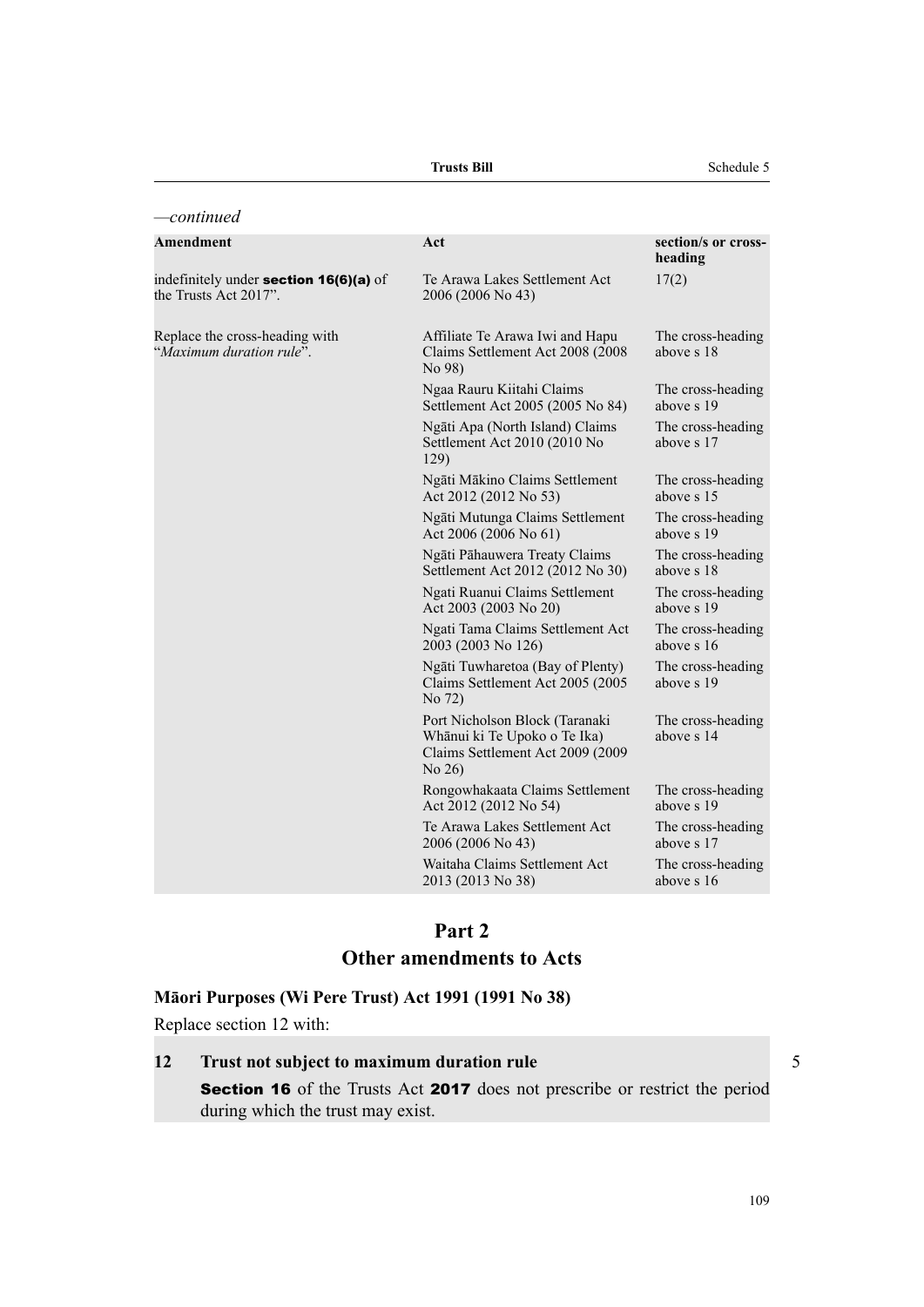#### **Medical Assurance Society Members' Trust (Exemption from Perpetuities) Act 1997 (1997 No 3) (P)**

Repeal the Long Title.

Replace sections 1 and 2 with:

#### **1 Title** 5

This Act is the Medical Assurance Society Members' Trust (Exemption from Limit on Maximum Duration of Trusts) Act 1997.

#### **2 Exemption from limit on maximum duration of trust**

**Section 16** of the Trusts Act **2017** does not apply to the trust known as the Medical Assurance Society Members' Trust, which was established by a deed 10 of trust dated 1 November 1995.

#### **Nga Wai o Maniapoto (Waipa River) Act 2012 (2012 No 29)**

Replace section 34(2) with:

(2) Section 16 of the Trusts Act 2017 does not apply to a document entered into to give effect to the deed if the application of that provision would make the 15 document invalid or ineffective or a right conferred by the document invalid or ineffective.

#### **Ngāti Manawa Claims Settlement Act 2012 (2012 No 27)**

Replace section 17(2) and (3) with:

- (2) Section 16 of the Trusts Act 2017 does not apply to a document entered into 20 to give effect to the deed of settlement if the application of that provision would make the document invalid or ineffective or a right conferred by the document invalid or ineffective.
- (3) However, if the trust established by the Te Rūnanga o Ngāti Manawa trust deed is or becomes a charitable trust, the trust may continue indefinitely under **sec-** 25 tion 16(6)(a) of the Trusts Act 2017.

#### **Ngāti Pāhauwera Treaty Claims Settlement Act 2012 (2012 No 30)**

In section 18(2), replace "the application (if any) of the rule against perpetuities or any provision of the Perpetuities Act 1964 to either trust must be determined under the general law" with "that trust may continue indefinitely under **section 16(6)(a)** of 30 the Trusts Act 2017".

#### **Ngati Tuwharetoa, Raukawa, and Te Arawa River Iwi Waikato River Act 2010 (2010 No 119)**

Replace section 61(2) with:

(2) Section 16 of the Trusts Act 2017 does not apply to a document entered into 35 to give effect to the deed if the application of that provision would make the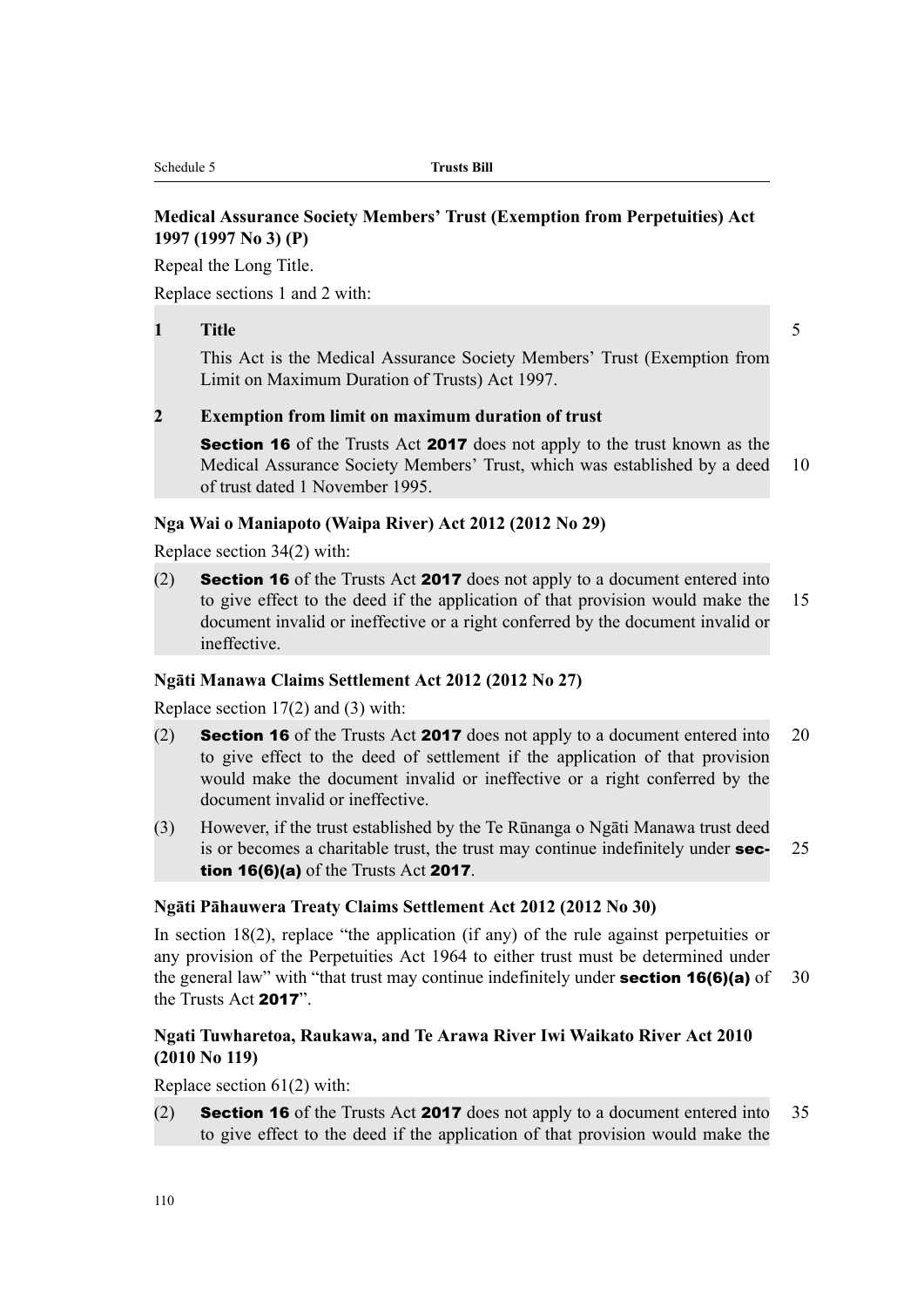#### **Ngati Tuwharetoa, Raukawa, and Te Arawa River Iwi Waikato River Act 2010 (2010 No 119)***—continued*

document invalid or ineffective or a right conferred by the document invalid or ineffective.

#### **Ngāti Whare Claims Settlement Act 2012 (2012 No 28)**

Replace section 17(2) and (3) with:

- (2) Section 16 of the Trusts Act 2017 does not apply to a document entered into 5 to give effect to the deed of settlement if the application of that provision would make the document invalid or ineffective or a right conferred by the document invalid or ineffective.
- (3) However, if the trust established by the Te Rūnanga o Ngāti Whare trust deed is or becomes a charitable trust, the trust may continue indefinitely under  $\sec - 10$ tion 16(6)(a) of the Trusts Act 2017.

#### **Property Law Act 2007 (2007 No 91)**

Repeal section 59(2).

In Schedule 6, clause 9(7), replace "The rule against perpetuities as modified by the Perpetuities Act 1964" with "Section 16 of the Trusts Act 2017". 15

## **Te Roroa Claims Settlement Act 2008 (2008 No 100)**

In section  $17(2)$ , replace "the application (if any) of the rule against perpetuities or any provision of the Perpetuities Act 1964 to that trust is to be determined under the general law" with "the trust may continue indefinitely under section 16(6)(a) of the Trusts Act 2017."  $20$ 

#### **Waikato Raupatu Claims Settlement Act 1995 (1995 No 58)**

Replace section 23 with:

#### **23 Land holding trust not subject to maximum duration rule**

- (1) Section 16 of the Trusts Act 2017 does not—
	- (a) prescribe or restrict the period during which the land holding trust may 25 exist; or
	- (b) apply in relation to the rights conferred by section 11 of this Act.
- (2) The land holding trust is not subject to any enactment or rule of law restricting the period for which a trust may run.

#### **Waikato-Tainui Raupatu Claims (Waikato River) Settlement Act 2010 (2010** 30 **No 24)**

Replace section 92(2) with:

(2) Section 16 of the Trusts Act 2017 does not apply to a document entered into to give effect to the 2008 deed or the 2009 deed if the application of that provi-